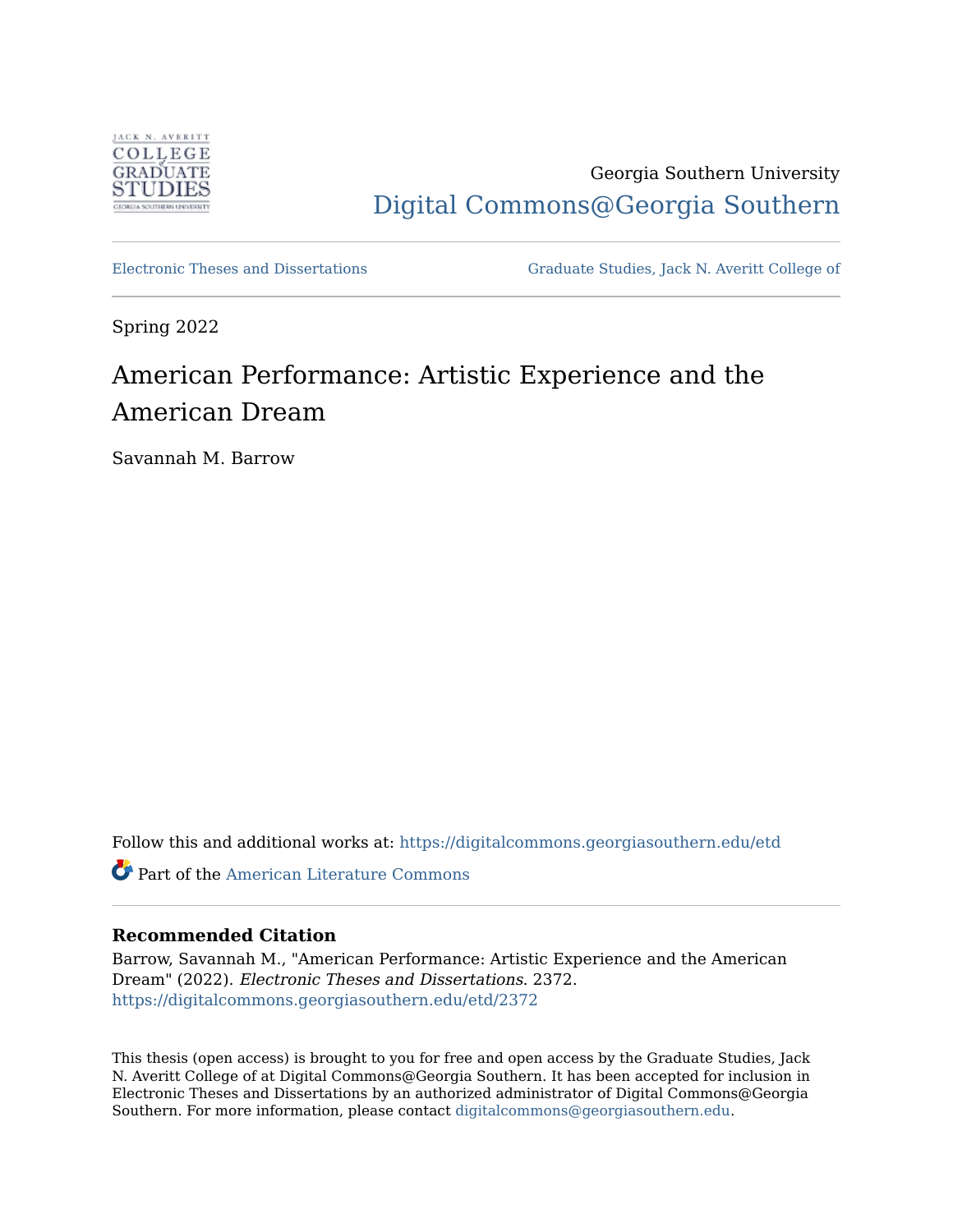## AMERICAN PERFORMANCE: ARTISTIC EXPERIENCE AND THE AMERICAN DREAM

by

#### SAVANNAH BARROW

(Under the Direction of Olivia Carr Edenfield)

#### ABSTRACT

The American Dream was first epitomized by Benjamin Franklin in his *Autobiography* (1791), in which he instructs his fellow citizens on how to procure the American promises of social mobility and economic prosperity. However, the moral and social performances reinforced by Franklin's recipe-for-success promote an ideological system that prevents marginalized communities such as women, immigrants, and people of color, from procuring the Dream's most foundational features. Inequitable access to the Dream is a theme revisited throughout American literature, wherein disenfranchised characters consume the aspirational narrative of American social mobility through art, media, and propaganda. This essay tracks the representation of the American Dream throughout American literature, placing particular attention on the ways it manifests in artistic forms and experience. While Rebecca Harding Davis's "Life in the Iron Mills" (1861) anticipates a commodification of the Dream's most essential features through a conflict between artistic experience and privileged aesthetic indifference, works like Stephen Crane's *Maggie: A Girl of the Streets* (1893) and Ann Petry's *The Street* (1946) reveal the disillusioning effects such indifference bears on the disenfranchised, who are unable to perform within the standards Franklin defines. Meanwhile, though Patricia Highsmith's *The Price of Salt* (1952) challenges traditional notions of the Dream through an unconventional artist's attempt to reform her craft, it exposes a conflict between self-expression and social compromise.

INDEX WORDS: Benjamin Franklin, Rebecca Harding Davis, Stephen Crane, Ann Petry, Patricia Highsmith, Master's thesis, The American Dream, Artistic experience, American literature, Georgia Southern University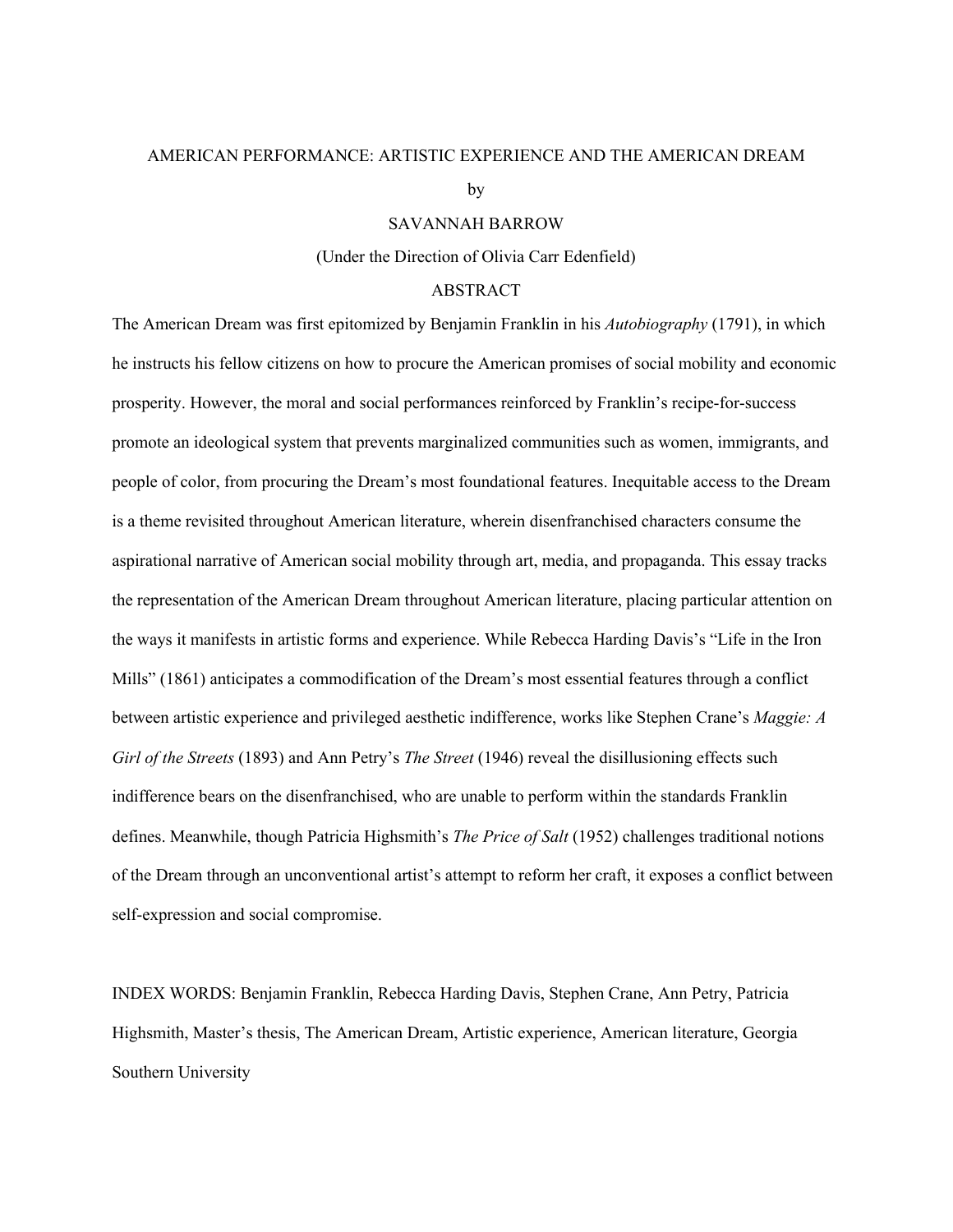## AMERICAN PERFORMANCE: ARTISTIC EXPERIENCE AND THE AMERICAN DREAM

by

SAVANNAH BARROW

B.A., Georgia Southern University, 2019

M.A., Georgia Southern University, 2022

A Thesis Submitted to the Graduate Faculty of Georgia Southern University

In Partial Fulfillment of the Requirements for the Degree

MASTER OF ARTS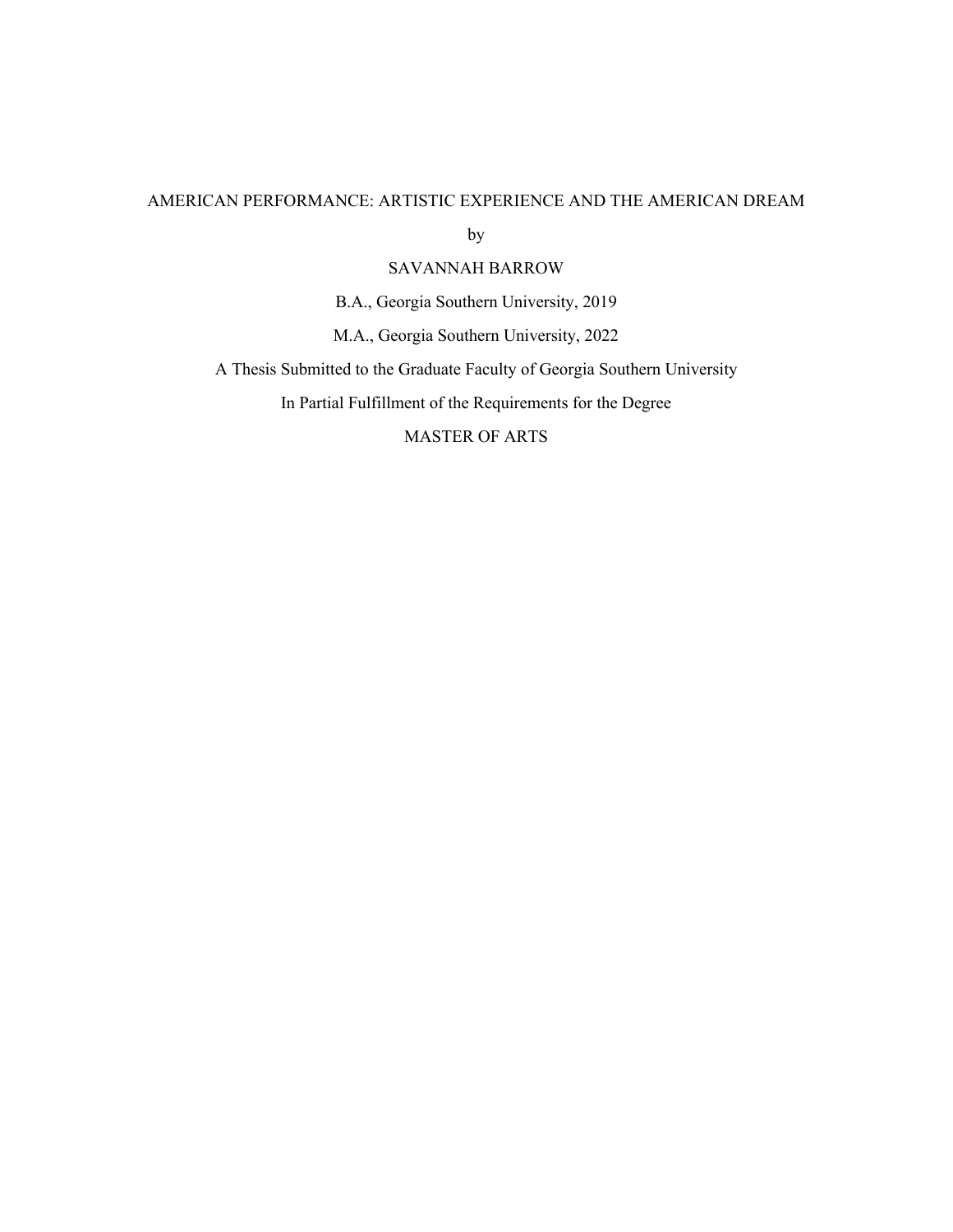$\odot$  2022

## SAVANNAH BARROW

All Rights Reserved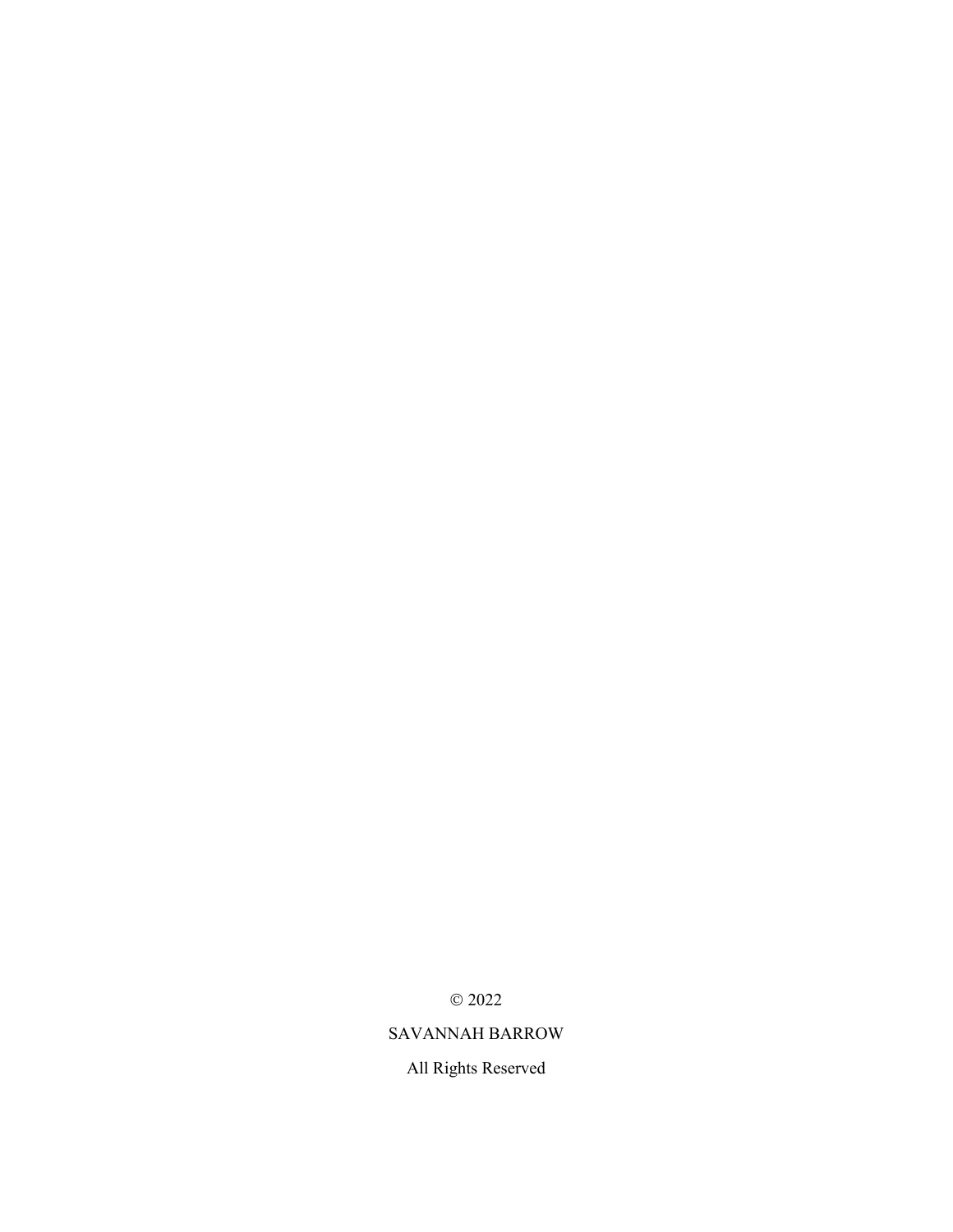## AMERICAN PERFORMANCE: ARTISTIC EXPERIENCE AND THE AMERICAN DREAM

by

### SAVANNAH BARROW

Major Professor: Olivia Carr Edenfield<br>
Committee: Caren Town Caren Town Lindsey Chappell Jared Yates Sexton

Electronic Version Approved: May 2022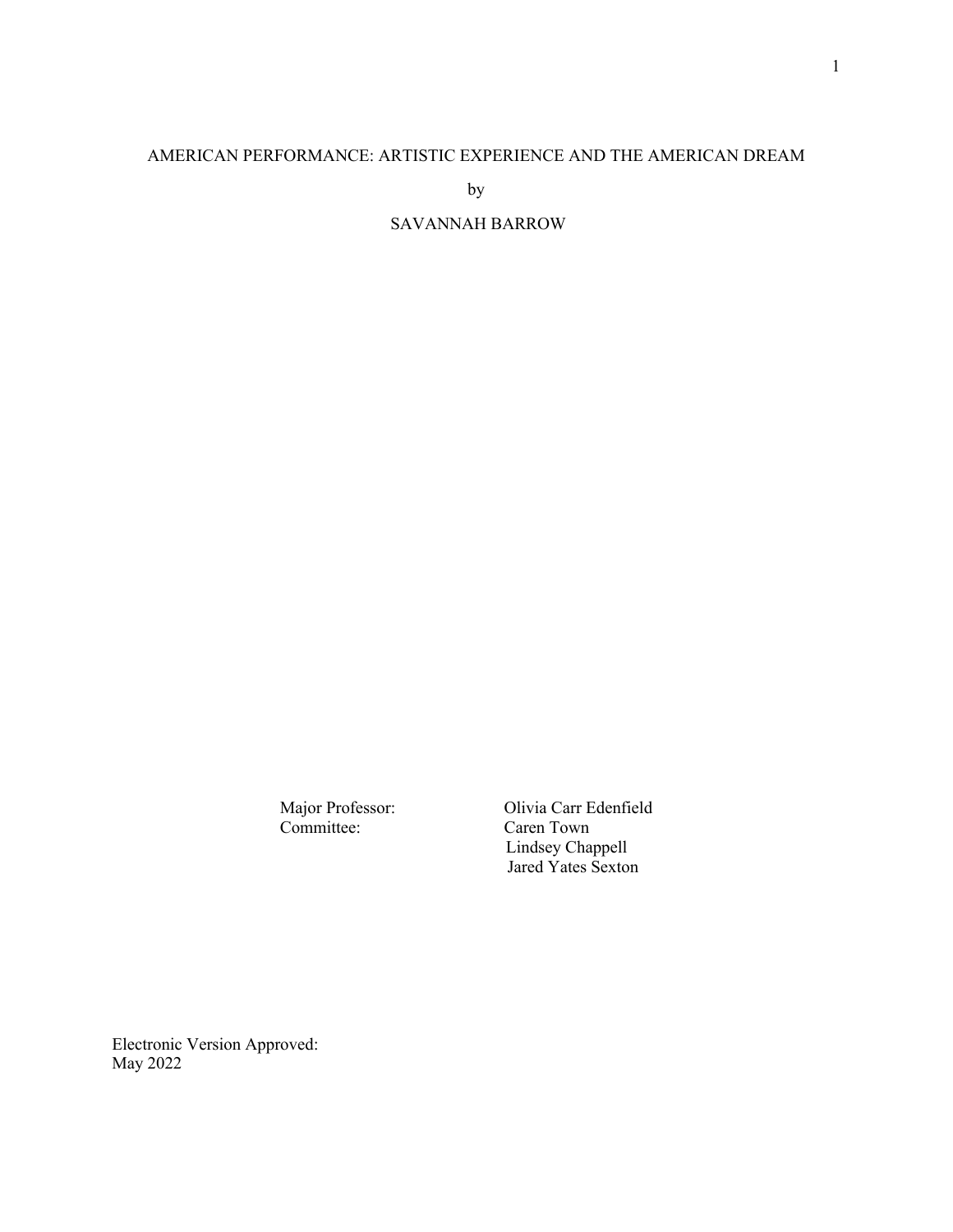#### ACKNOWLEDGMENTS

I would like to express my great appreciation to Dr. Edenfield for her unwavering support throughout this process. She has kindled this thesis with patience, feedback, and steadfast honesty from its earliest beginnings, and it would not be possible without her direction. I am particularly grateful for the assistance given by Dr. Town, Dr. Chappell, and Professor Sexton, each of whom has uniquely contributed to and fostered my growth as a writer, scholar, and individual. They have each been phenomenally generous with their time, and I could not imagine completing this thesis without their support. Finally, thank you to Dr. Konkle for her assistance in my research for *The Price of Salt,* and thank you to Dr. Villeponteaux for her advice throughout this process and her assistance in keeping my progress on schedule.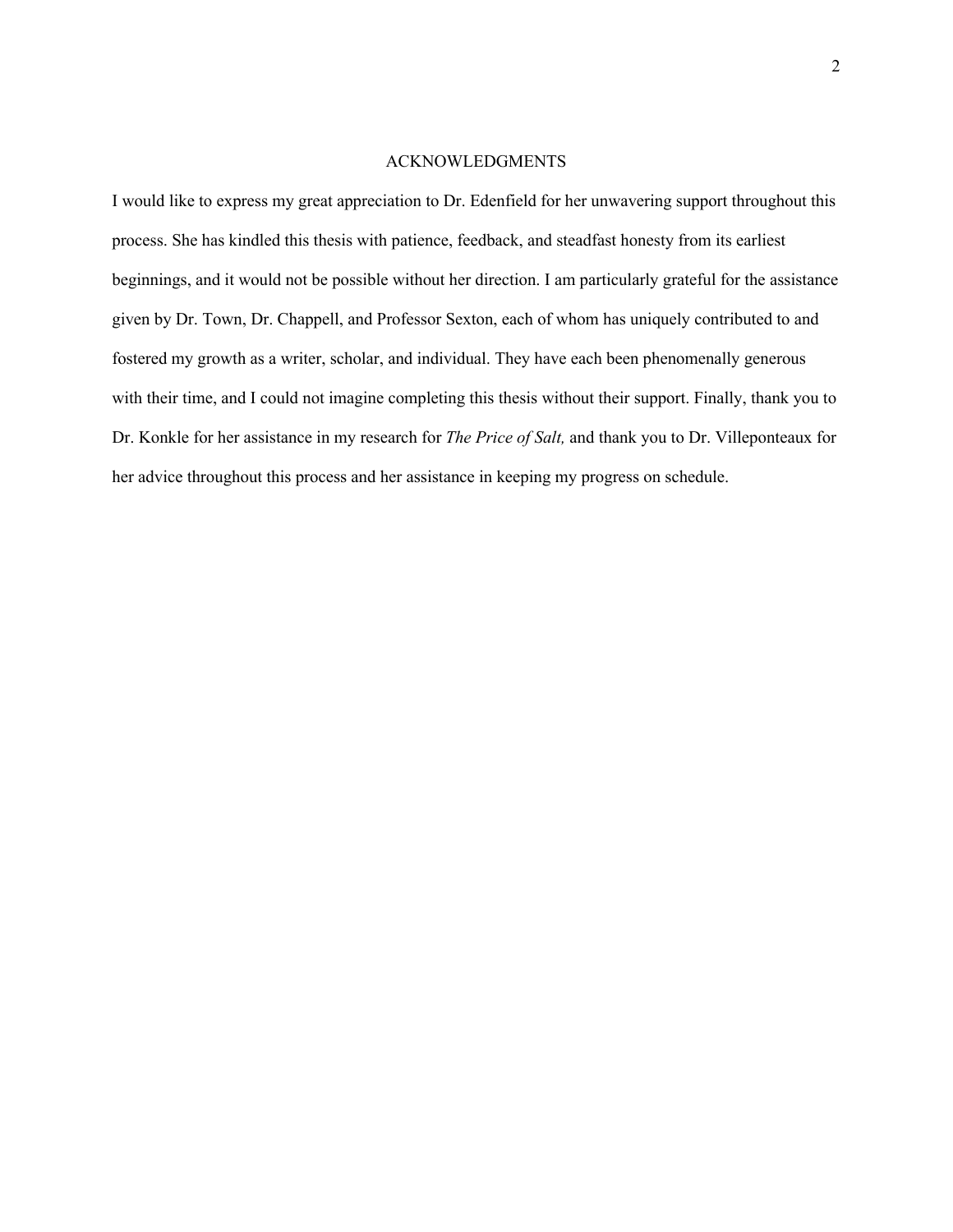### TABLE OF CONTENTS

3

| <b>CHAPTER</b>                                                             |  |
|----------------------------------------------------------------------------|--|
|                                                                            |  |
| 2 ARTISTIC EXPERIENCE AND THE AMERICAN DREAM IN REBECCA HARDING            |  |
|                                                                            |  |
| 3 ENTERTAINMENT AND ENTRAPMENT IN <i>MAGGIE: A GIRL OF THE STREETS</i> AND |  |
|                                                                            |  |
| 4 CHALLENGING THE AMERICAN DREAM WITH ARTISTIC EXPRESSION AND              |  |
|                                                                            |  |
|                                                                            |  |
|                                                                            |  |
|                                                                            |  |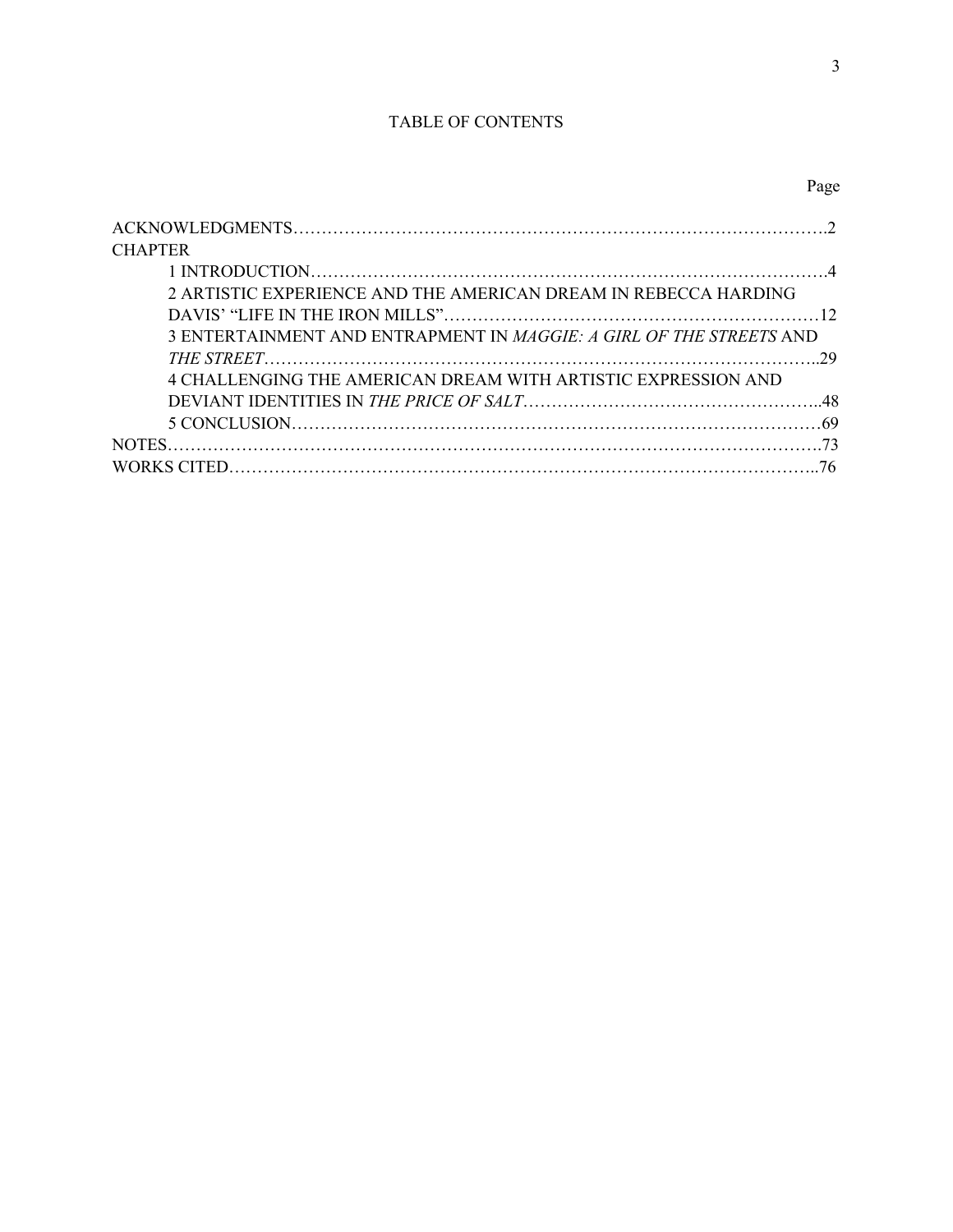#### CHAPTER 1

#### **INTRODUCTION**

The phrase "time is money" (1) was professed by Benjamin Franklin in his 1748 letter, *Advice to a Young Tradesman.* These words would come to serve as the emotive core of modern capitalism and, eventually, contribute greatly to Franklin's creation of an idea that would come to be known as the American Dream. The economic values of frugality and industry would remain among Franklin's most highly regarded virtues, even placing them at numbers five and six on a list of thirteen virtues Franklin considered as "necessary or desirable" in his recipe for "attaining moral perfection" (55). Of frugality, Franklin encourages his readers to "[m]ake no expense but to do good to others or yourself; i.e., waste nothing," and of industry he calls us to "[l]ose no time; be always employ'd in something useful; cut off all unnecessary actions" (56). As repeated hallmarks of success throughout Franklin's narrative, frugality and industry became engrained as essential practices on the American journey toward upward mobility, the heart of the American Dream. Often credited for creating the ideals that would come to shape the American Dream, *The Autobiography of Benjamin Franklin* (1791) became America's first "How to Succeed" book, propagating idealistic virtues within American culture and contributing to the popularization of the inherently American hope for social mobility.

However, although Franklin's *Autobiography* remains a pillar of the Dream's enduring legacy, the term itself would not be officially coined until James Truslow Adams' *The Epic of America* (1931). Still ascribing to Franklin's fundamentally American example of capital and social advancement over a century later, Adams defined the American Dream as "that dream of a land in which life should be better and richer and fuller for everyone, with opportunity for each according to ability or achievement... regardless of the fortuitous circumstances of birth or position" (404). Adams' definition of the American Dream puts into explicit language what Franklin demonstrated in his life and *Autobiography*. Each articulates a promise of success allotted to any man willing to work hard enough for it; each promises an unbiased social system that will allow each "gift" to be used to the greatest of its ability, and be fairly compensated with a "richer and fuller life." A social system in which advancement is universally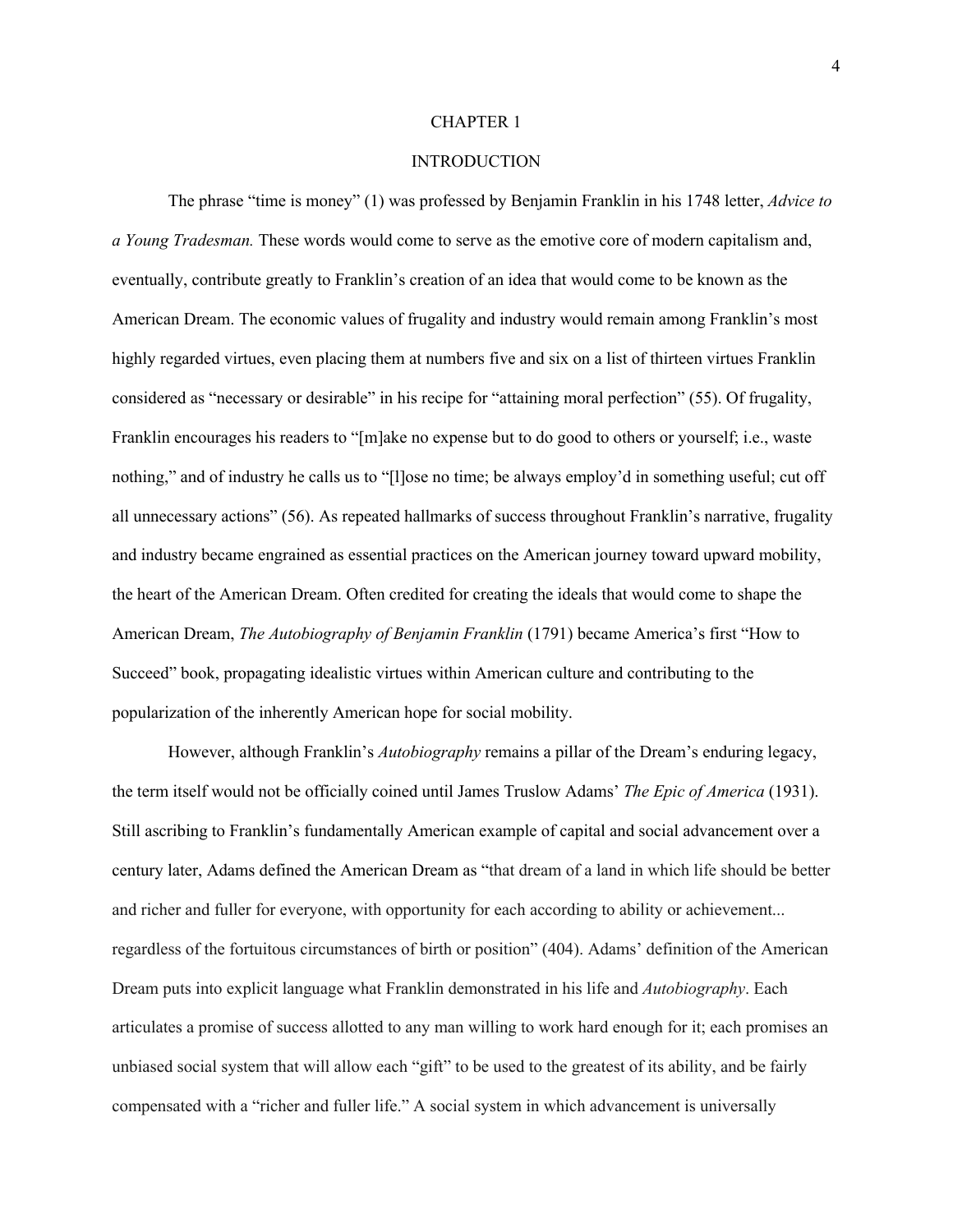accessible—that is the American Dream that Franklin and Adams define. However, the American visions of social mobility and equal opportunity were not put forth by Adams first, nor were they created by Franklin's aspirational narrative*.* It was literature published in Britain in the seventeenth and early eighteenth centuries that inspired Franklin's recipe for success.

The origins of American upward mobility can be traced to British liberalism, and a desire not only to separate American culture from that of its mother country but free American citizens from the shackles of fixed social standing. While Adams notes that the American "social order" he defines may be "a difficult dream for the European upper classes to interpret adequately" (404), Franklin credits British liberalism for influencing the ideas he puts forth in his *Autobiography.* Franklin asserts that British liberalist authors like John Bunyan and Daniel Defoe "perhaps gave me a turn of thinking that had an influence on some of the principal future events of my life" (11). Thus, the quintessentially American narrative Franklin demonstrates in his *Autobiography* is based less on a unique vision of what American culture could be but, rather, what it should be in separating American culture from that of conservative England. Likewise, critic Edward Cahill notes that Franklin's "narratives of striving and rising and his championing of prudential virtues and commercial success are less original inventions than brilliant adaptations" (544). Such adaptations can be traced through Franklin's connection of social mobility and moral perfection. Class advancement was not readily available in England, where much of Franklin's *Autobiography* is written and based, but was often advocated for by English authors like Defoe and Bunyan. However, it was the ideal and promise of social mobility demonstrated by Franklin that spurred the foundational ideas for what would come to be known as the American Dream. While countries like England maintained defined and inherited class structures, critics like Samuel R. Lawrence claim that for America, the reality that "our station in life is earned rather than inherited is one of the founding principles of the American Dream" (3). Through Franklin's example, the appeal of social mobility became not just a matter of hope, but a promised result of virtue and strong work ethic demonstrated and proven by Franklin's own narrative. However, the implementation of this ideal as the thesis for Franklin's *Autobiography* suggests rather propagandist undercurrents. While Leon Howard attests that early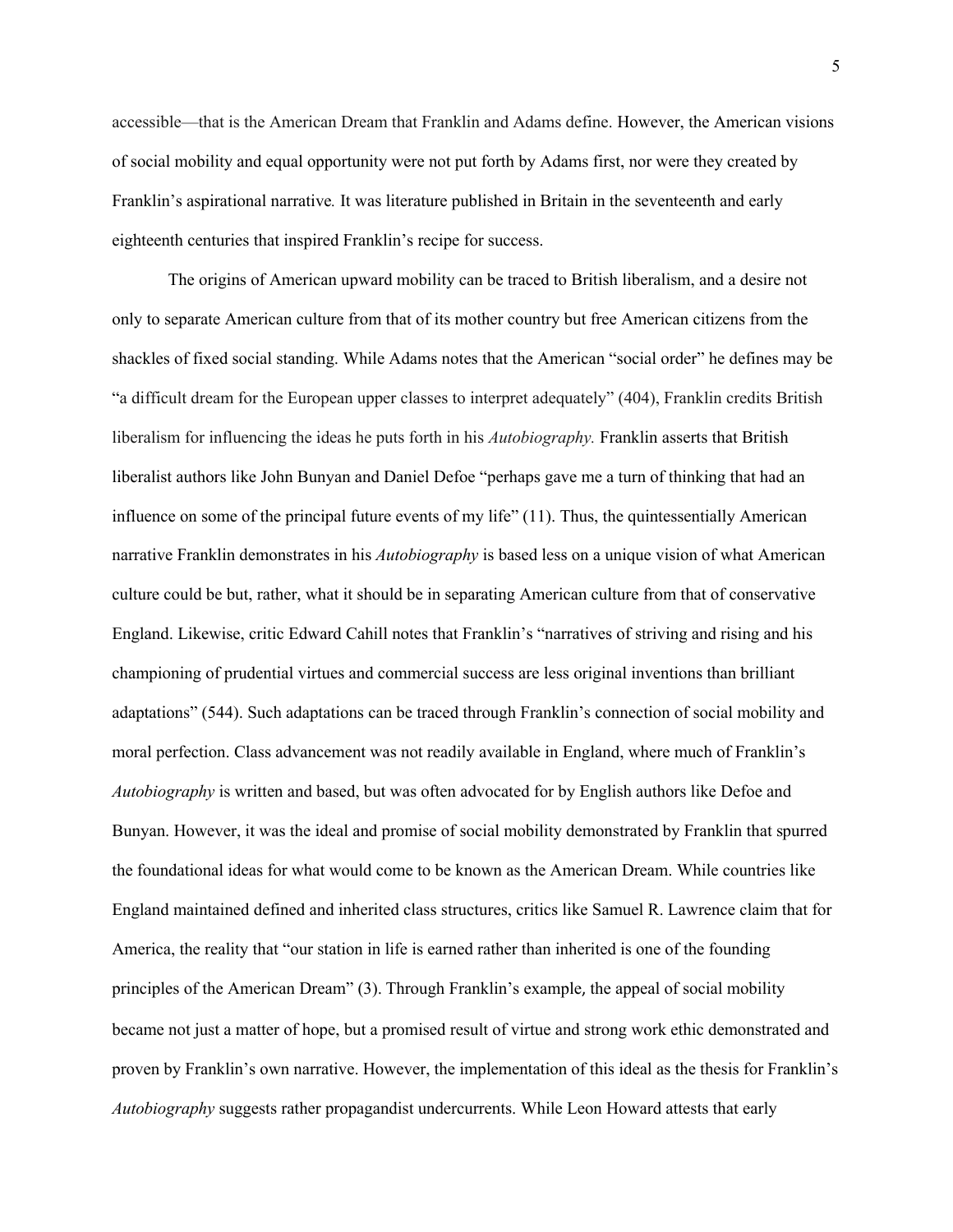American writing and literature, such as Franklin's own, were originally developed to be "evidence rather than products" and typically focused on "religious, economic, and political problems," such works would nonetheless contribute to the "distinctive national character" and aesthetics on which American literature would inevitably "be based" (15). Therefore, as "evidence" for the American promise of upward mobility, Franklin's *Autobiography* becomes a foundationally American text that would influence the evolving "national character" present in American aesthetics— literature in particular.

Through Franklin's use of literature to instruct social order and convey a standard of American performance, Franklin commodifies the American Dream from its earliest origins, before the name itself was even given. Understanding literature's role as an art form that is sold for both vicarious pleasure and business, Franklin's narrative of success and upward mobility, as well as his recipe for moral perfection, blurs a specified distinction between sharing his subjective experience and selling an ideal tied to the formation a new country's developing ethos. This distinction becomes particularly blurred in his *Autobiography* when Franklin discusses his intention of writing works such as *Poor Richard's Almanac,*  declaring that he viewed the literary form and his own writing "as a proper vehicle for conveying instruction among the common people, who bought scarcely any other books" (64). Through this instruction, Franklin mediates the perceptions of his audience by selling them an example of social mobility, and, thereby, influences the social structures of his time by further instructing his audience on what moral principles, habits, and social interactions they should practice. Sophus A. Reinhart claims that "Franklin's virtues were eminently social, depending on, and in turn being conducive to, questions of reputation, credit, and commercial sociability" (70). Since the "instruction" Franklin conveys is predominantly and "eminently social," his advice on success is framed around the prescribed roles he sees best suited for American society, thus situating the text as propaganda used to sell an American ideal.

The underlying propaganda embedded in Franklin's *Autobiography* is reinforced through the perpetuation of moral performance and patriarchal superiority present within the text. While Franklin offers a thirteen-step guide to achieving moral perfection, he also offers networking advice and demonstrates the ease of advancement with compliance to social performance. For example, though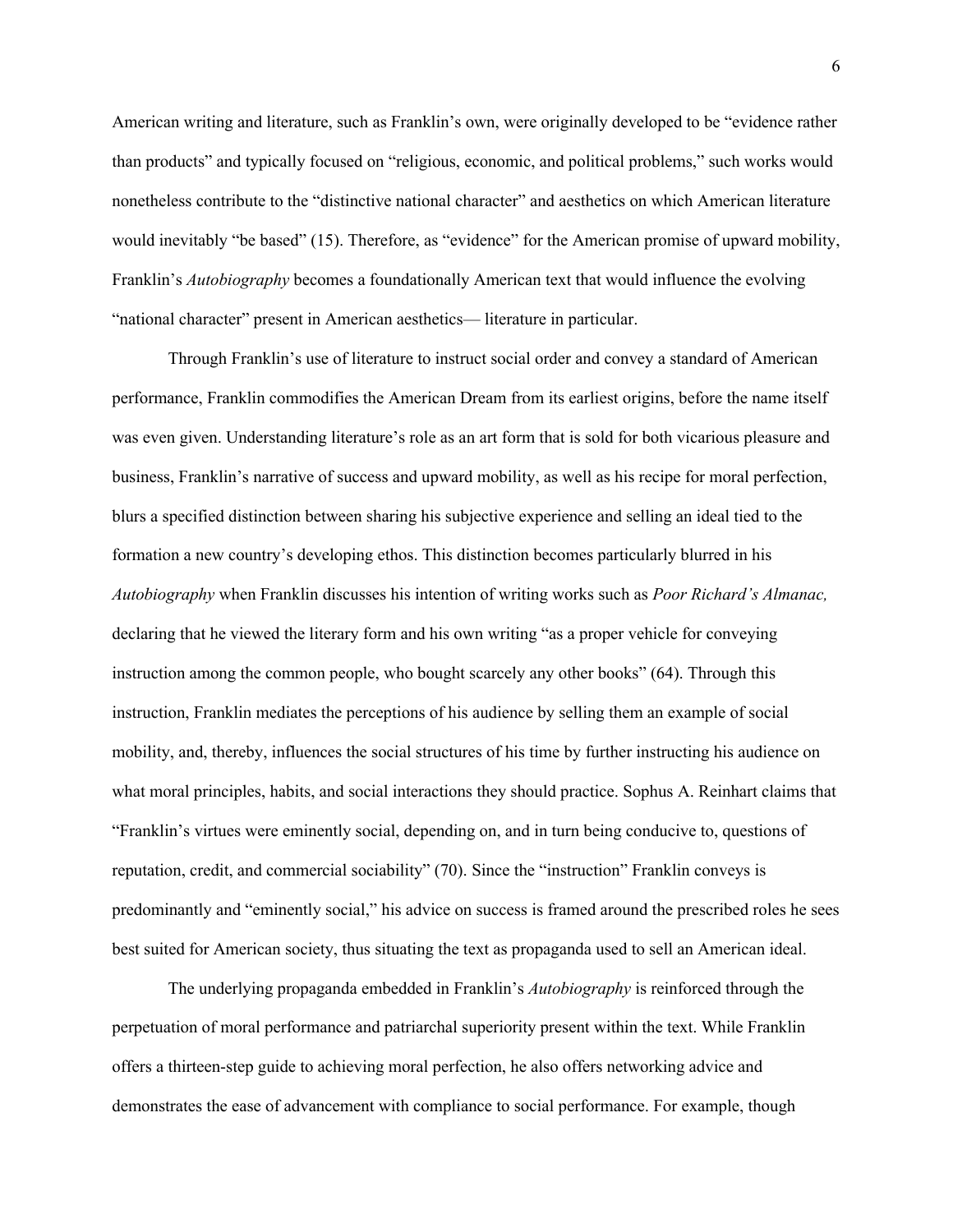Franklin himself "seldom attended any public worship," he still had "an opinion of its propriety, and of its utility when rightly conducted," ultimately encouraging his readers to go to church because it is good for business (54). Despite this performance in which Franklin found himself to be rather "thoughtless or indifferent about religion" (70), he nonetheless assumed the position of a proprietor among Philadelphia's local Presbyterian ministry. He opted to invest in the moral performance despite his regarding it as lacking "moral principle" (55). Aside from offering advice on achieving perfection and how to use religion as a means of business networking, Franklin also neglects to consider whether or not the Dream he is creating and marketing to his readers is available to everyone who reads his book. While, say, his thirteen-step guide on achieving moral perfection is, albeit, a completely practical guide, the complete impracticality of perfection itself implies a conceited privilege that disregards the socioeconomic constraints of poverty, environment, and gender within a developing country.

Just as Franklin's *Autobiography* was intended as a gift to his son, a man who shared much of Franklin's own social benefits, his advice comes across as eminently patriarchal, as it excludes any vision or intention of women moving beyond the domestic sphere. Although Franklin argues that women should be educated, he claims it should only be done so that they can handle family finances and business if something befalls the man of the household. However, the mother would only handle such business until the eldest son is fit to take over, restoring the patriarchal order of the home. Franklin writes that the "branch of education for our young females, is likely to be of more use to them and their children in case of widowhood… till a son is grown up fit to undertake and go on with it, to the lasting advantage and enriching of the family" (65). Franklin's models for women's education and handling domestic finances reinforces two key elements of the American Dream: the nuclear family, in which a woman needs a husband and son in order to maintain her social position, and heteronormativity, as assigning the management of finances to men of the household excludes women from participating in financial independence. While Franklin seems to advocate for women's education in a way that would be of "use to them," his model only serves to reinforce domestic and social hierarchies. Even in a husband's death, Franklin secures the role of breadwinner and head-of-the-household to the next man of suitable age, rather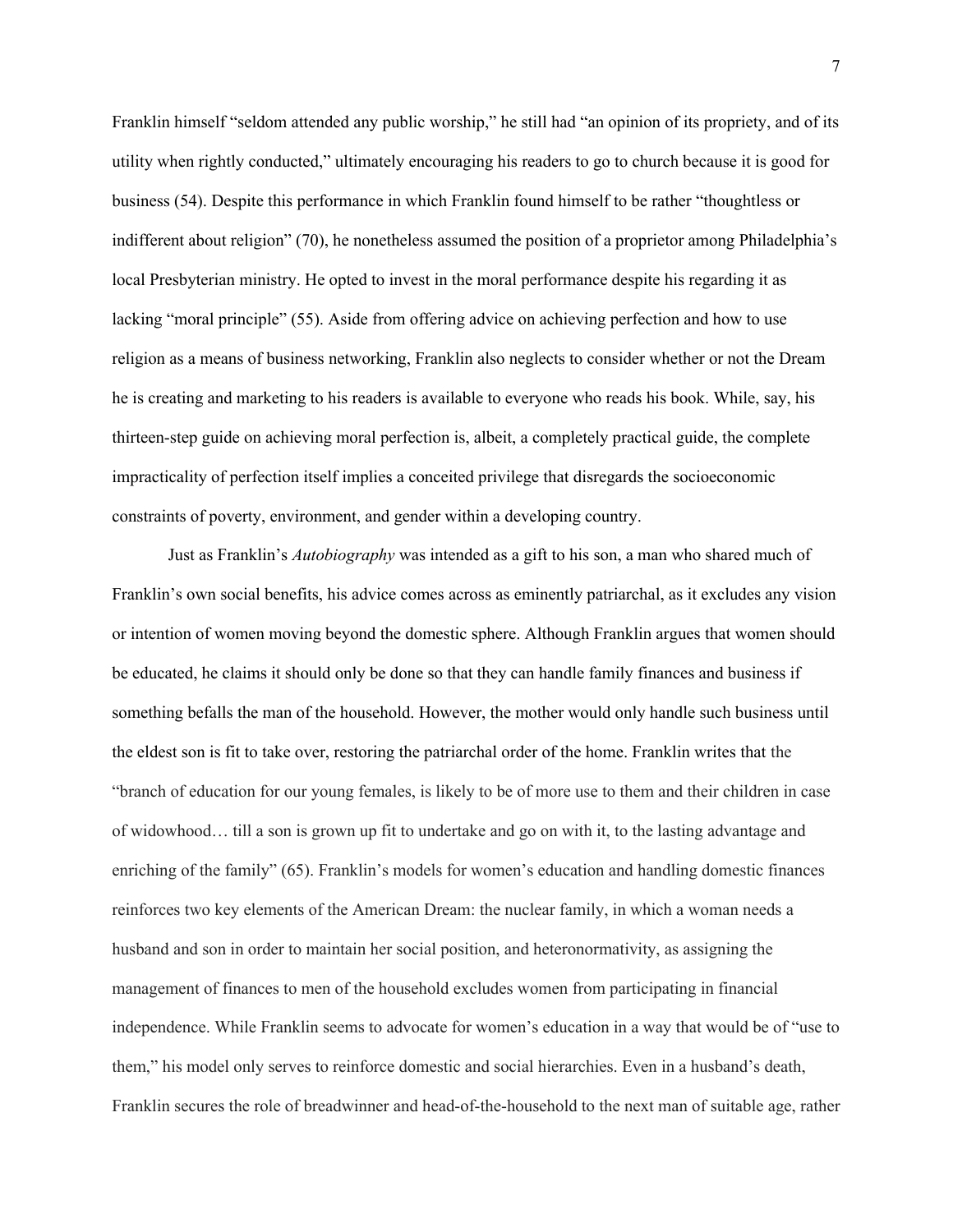than ever intending for the supervision of the household to be left under the care of the wife or mother. In making such exclusions, Franklin undermines the education of women and, as such, the ability of women to manage their domestic, financial, and individual autonomy. Furthermore, at no point does Franklin consider growth in citizenship, the possibility of freed slaves, or the vast number of immigrants<sup>1</sup> who would eventually flee to America in hopes of attaining the Dream, just as his foundation for modern capitalism neglects to consider the effects of an industrialized country on low-wage workers. Thus, his vision, although foundational and practical, would quickly become too narrow to be equally attainable for all citizens.

Since Franklin and Adams, scholars have attempted to define the American Dream in more universal terms. Jim Cullen describes the widespread belief in the American Dream as a long-standing tradition in American culture, a sort of destiny that our Founding Fathers, immigrants, and Americans today imagine for themselves, based on the idea that "anything is possible if you want it badly enough" (5). In 1955, Frederic I. Carpenter commented on the importance of the American Dream in establishing our national identity, claiming that a dream "creates an image of perfection which can only be achieved gradually and pragmatically" (7). Echoing Franklin's practical approach to success and moral perfection, the image of perfection that Carpenter articulates is an essential feature of American 1950s culture, which emphasized heteronormative ideals and conformity. Furthermore, Post-War society also emphasized the importance of the nuclear family, another essential facet of the Dream. Tim Stanley describes the nuclear family as a "unit built around the nucleus of the father and mother" that, in the face of 50s America, emphasized a capitalist "self-reliance, freedom of religion and a degree of material comfort unparalleled in US history" (11-12). With the rise in media, department stores, and advertisements during the Post-War Era, the American Dream became increasingly centered on the demonstration of affluence through material capital. Thorstein Veblen defines this demonstration as "conspicuous consumption," in which he claims "the utility of consumption as an evidence of wealth is to be classed as a derivative growth" (49). In a capitalist economy, the accumulation and projection of material capital serve as evidence to capital growth—evidence of success. More recently, critics have defined the Dream within the context of three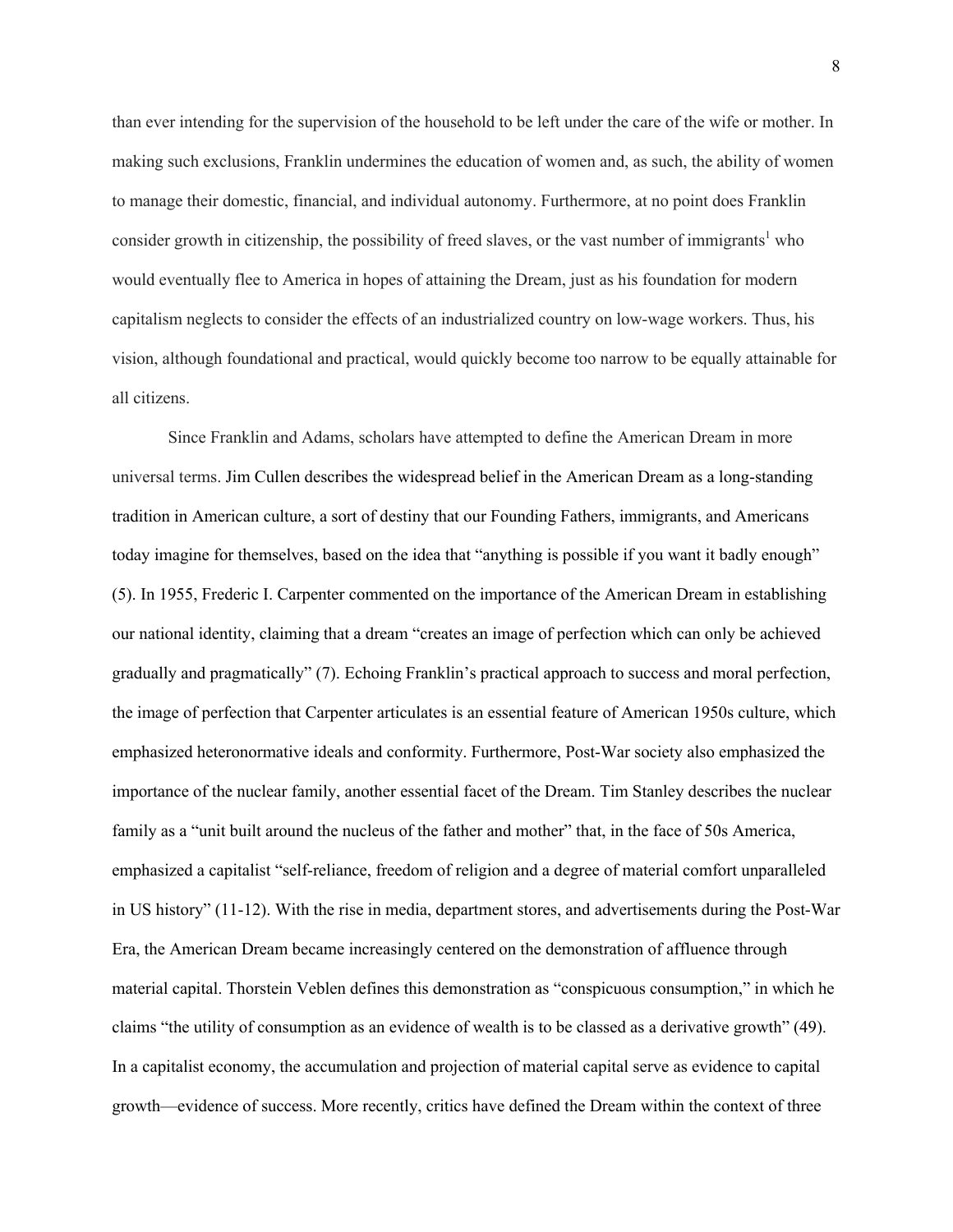main elements: autonomy, social mobility, and the domestic environment. Lawrence R. Samuel claims that whether it's "economics, politics, law, work, business, education— the American Dream is there, the nation at some level a marketplace of competing interpretations and visions of what it means" (2). Samuels goes on to attest, however, that its grounding is in the "ideal of equal opportunity" (3). Understanding the nation as a "marketplace" for the American Dream is essential in understanding the Dream's ideological evolution within art and popular culture.

Just as Benjamin Franklin capitalized on his narrative via the literary form, the Dream itself has become increasingly capitalized, now sold en masse through various forms of media and entertainment. In 2019, a series of Realtor.com commercials cited the American Dream in each sales pitch, with one tagline stating: "At Realtor.com, we believe that owning a home is part of the American Dream." While this tagline exemplifies the commodified nature of domestic space within the American Dream, it also echoes an article by Kenneth Jackson, in which he describes the ways in which American suburban homes "project an image of success and affluence" (131). Accordingly, the houses featured in the Realtor.com commercial are not average homes; they are huge and expensive with multiple stories, grand foyers, spacious backyards with privacy fences, pools, gazebos, the list could go on. The homes being featured are of the "dream home" standard, not necessarily the homes they can afford.<sup>2</sup> Veblen argues that this "differentiation in consumption," this desire to project and prove one's status, is human nature, "traceable back to the initial phase of predatory culture," as it participates in a differentiation that is "largely of a ceremonial character" (49). He continues, claiming that it is at the earliest stages of culture that "the symptoms of expensive vice are conventionally accepted as marks of a superior status, and so tend to become virtues and command the deference of the community" (51). Thus, because we vie to differentiate ourselves from others through evidence of our capital growth, Americans are not being encouraged to settle for a comfortable, affordable roof over their heads, but, rather, are being trained to crave a home they can use to showcase their success and affluence with the intention of establishing superiority within the community.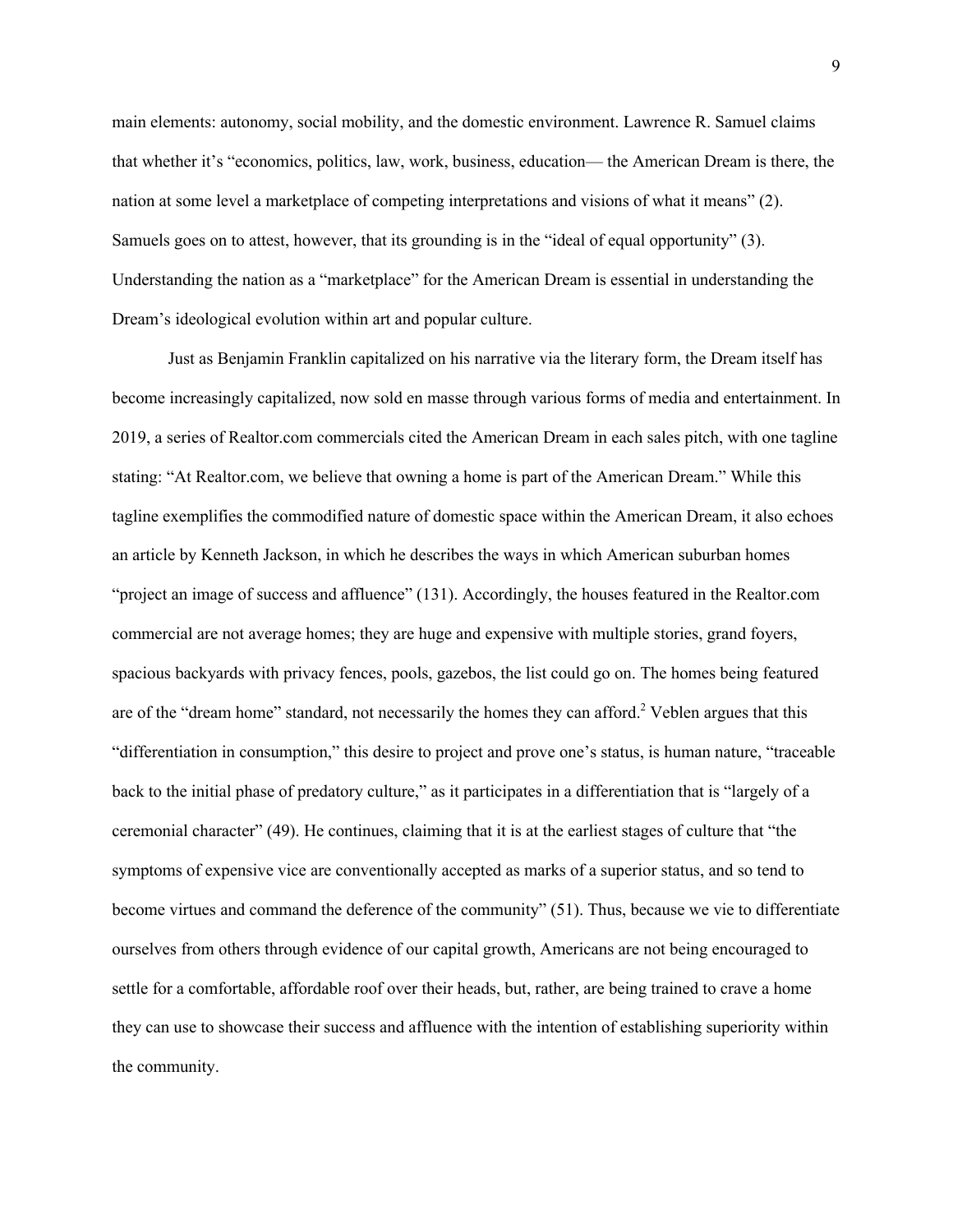With this materialized view of success on the rise, the Dream continues to be defined in capital terms. In 2019, a new mega entertainment and retail complex opened in New Jersey called The American Dream. This mall, which features over five floors and three-million square feet, doubles as an indoor amusement park and movie theatre, while advertising "Fantasy, Fashion, Family, and Fun" all in one location, so that consumers can enjoy all the material and physical successes of the American Dream in one place. Thus, as the country has developed into a more modernized and materialized culture, the American Dream has transformed as well. Although its origin is based on social mobility, the Dream has evolved into something more materialistic. Richard Yarborough defines the American Dream similarly, arguing that the Dream is an "imaginary arena of freedom and fair play where an individual may prove his or her worth and, upon doing so, earn the security, peace, material comforts, and happiness identified with success in the United States" (35). According to Yarborough's definition, the Dream is not simply embodied in freedom or equal opportunity, but in the presentation of freedom; in attaining the Dream, one is also allotted the material comforts and financial security that are identified with it. Therefore, if such comforts are understood to be expected outcomes of a Dream attained, there is no separation between the American Dream and the consumer market it relies on to endure. Thus, a Dream that lies within the hope of social mobility, but is sold as an ideal within a cultural marketplace, cannot be a Dream of equal opportunity.

Representations of a commodified American Dream can be traced throughout American literature, particularly within the projection of the American Dream onto artistic experience, just as Franklin projects his American ideals onto an artistic format. John Berger claims that art and artistic experience, like literature, "surround us in the same way as language surrounds us" (32), and in a modern age, we enter a "language of images" (33). Thus, as art becomes manifestations of cultural experience, American literary characters interact with the Dream through artistic experience and a "language of images." Berger expands on the role of art in a social context, claiming that while artistic experience was initially "set apart from the rest of life—precisely in order to be able to exercise power over it. Later the preserve of art became a social one. It entered the culture of the ruling class…" (32). However, the control of art by the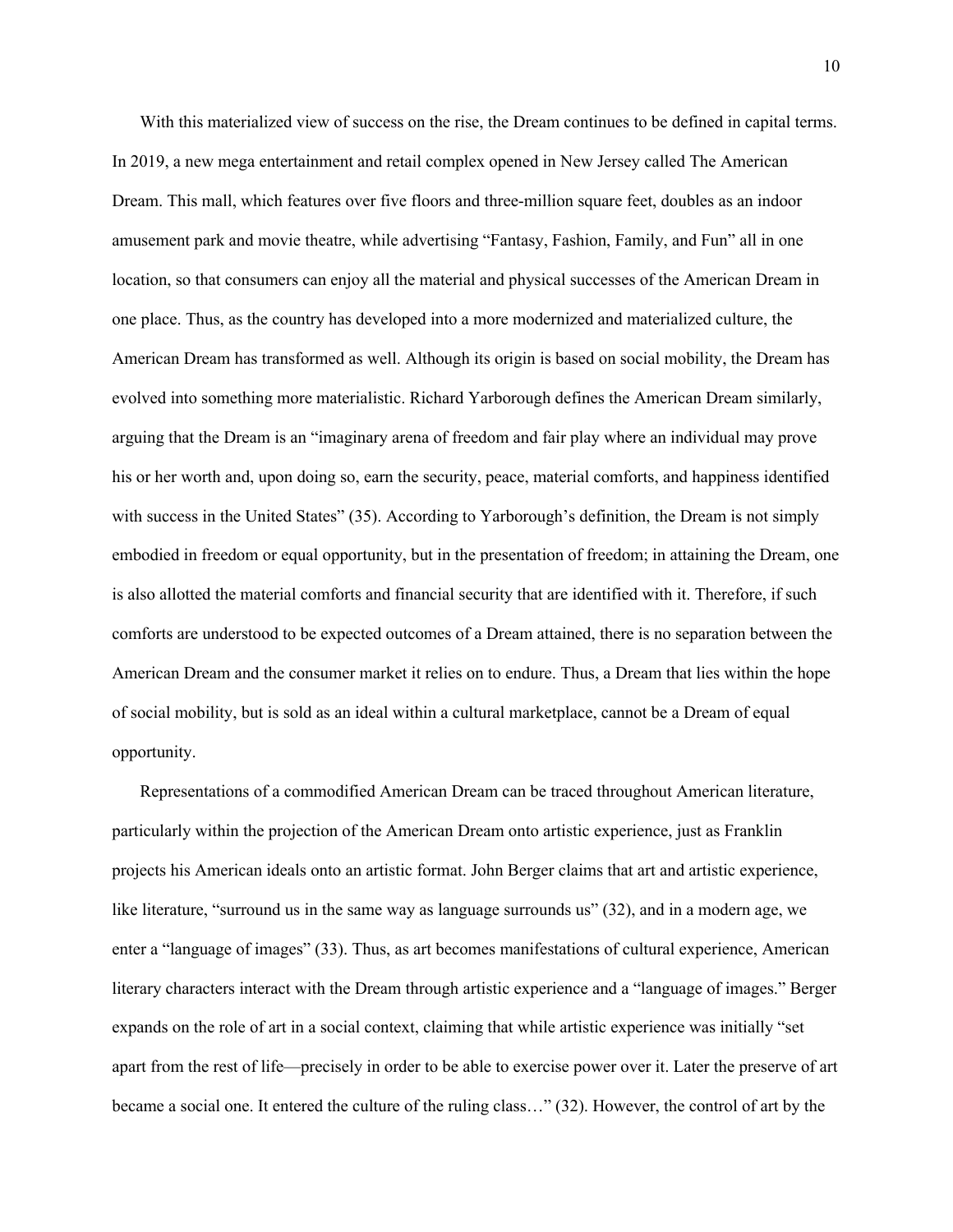ruling class would not stop art from being created, nor would it prevent it from being perceived and internalized by the lower class. Therefore, as art becomes a manifestation of cultural experience, the effect of classist aesthetic indifference is revealed to bear disillusioning results on underprivileged groups, who find themselves deceived by the false projection of a universally accessible, aspirational Dream. Artistic representations of the American Dream can be traced throughout American Literature. Rebecca Harding Davis' "Life in the Iron Mills" (1861)*,* Stephen Crane's *Maggie: A Girl of the Streets* (1893)*,*  Ann Petry's *The Street* (1946), and Patricia Highsmith's *The Price of Salt* (1952) all feature protagonists who interact with the American Dream through domestic space and artistic escape. While the attainment of the Dream is represented by the home and its attendant "creature comforts," such fulfillments are marketed through its projection onto fantasy-driven art forms, particularly, plays and cinema.

When represented as a universal aspiration, the formation of the Dream's philosophy demonstrates a discrepancy in sociological consideration, in which underprivileged groups, by their lack of financial and individual autonomy, find their pursuit of the Dream fruitless. While "Life in the Iron Mills" exhibits an anticipation of this commodification through a conflict between artistic experience and privileged aesthetic indifference, works like *Maggie: A Girl of the Streets* and *The Street* reveal the disillusioning effects such indifference bears on underprivileged groups like immigrants, women, and children. Meanwhile, though *The Price of Salt* challenges conventional notions of the Dream through an artist's attempt to reform her craft, it is unable to determine whether or not attainment of the Dream will become more universally accessible for those who fall short of its ideal. While the American Dream and the pursuit of social mobility remain defining aspects of the American literary tradition and of American culture, as long as the Dream continues to be capitalized on within popular culture, the Dream will remain one of limited access.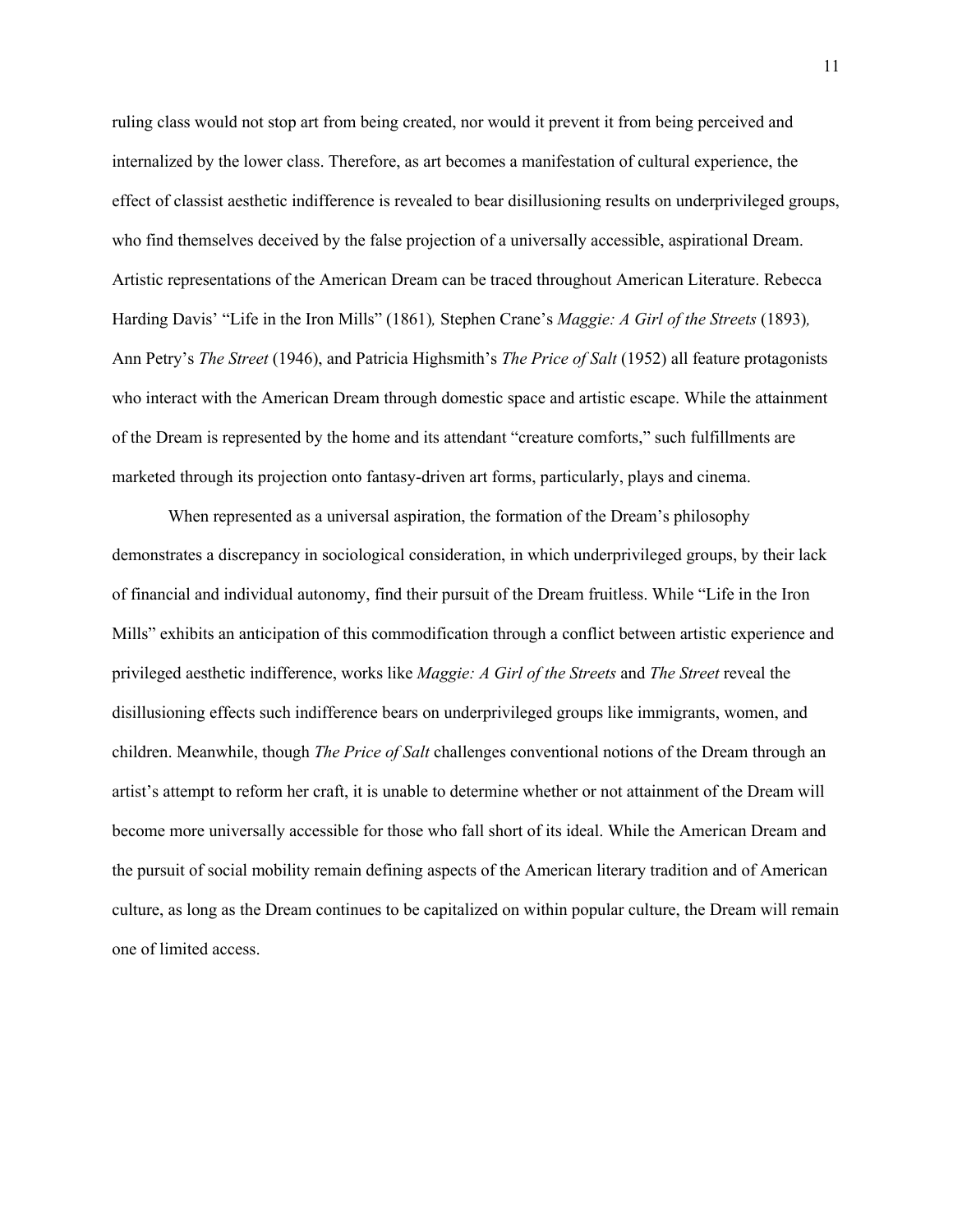#### CHAPTER 2

## "A LADDER WHICH ANY MAN CAN[NOT] SCALE": ARTISTIC EXPERIENCE AND THE AMERICAN DREAM IN REBECCA HARDING DAVIS' "LIFE IN THE IRON MILLS"

Published in 1861, Rebecca Harding Davis's short story "Life in the Iron Mills" was released toward the end of what was America's great aesthetics debate. This debate primarily took place between the 1830s and 1865, encompassing both the short story's publication year and its 1830s setting. The aesthetic debate sought to separate America's artistic identity from that of the Europeans'. However, a conflict emerged about whether literature or the visual arts were more important in creating America's artistic identity and about which form would be more essential in representing the nation's character. Neil Harris claims that "Americans felt it necessary to be visually specific," realizing that "the most meaningful forms were not universal," but their "own novel visual experience" (14). However, the very creation of visual arts required materials not easily acquired by the average American. Harris notes that even the "simplest materials—paint, brushes, canvas—were difficult to obtain, and homemade substitutes often had to be used instead" (15). This dilemma often meant such materials "required importation, using up much of the precious stock of currency," which inevitably created a class divide that "destroyed simplicity and equality, industry and frugality" (35), qualities America desired to project "to present to a new people visible reassurances of unity and harmony" (17). The subsequent imbalance of representation as the result of expensive materials created a new divide in aesthetics for America.

While countries like England and France long associated the procurement of art as a luxury, many Americans saw this luxury as superfluous in that they "served no real need" beyond being "passive, inert, and ornamental objects, the products of contemplation and leisured creation," that had no place in a new society which placed value on energy, physical effort, and work ethic (34). Therefore, the expense of art, both in creating it and obtaining it, marked it not only as an endangerment to the virtues of America's new world, but brought attention to the hierarchies embedded within this new world. Thus, criticism began to raise questions regarding the appropriate role of art in American society, particularly within the realm of literary criticism, which Anne Farmer Meservey claims lent a more advanced position, "since the value of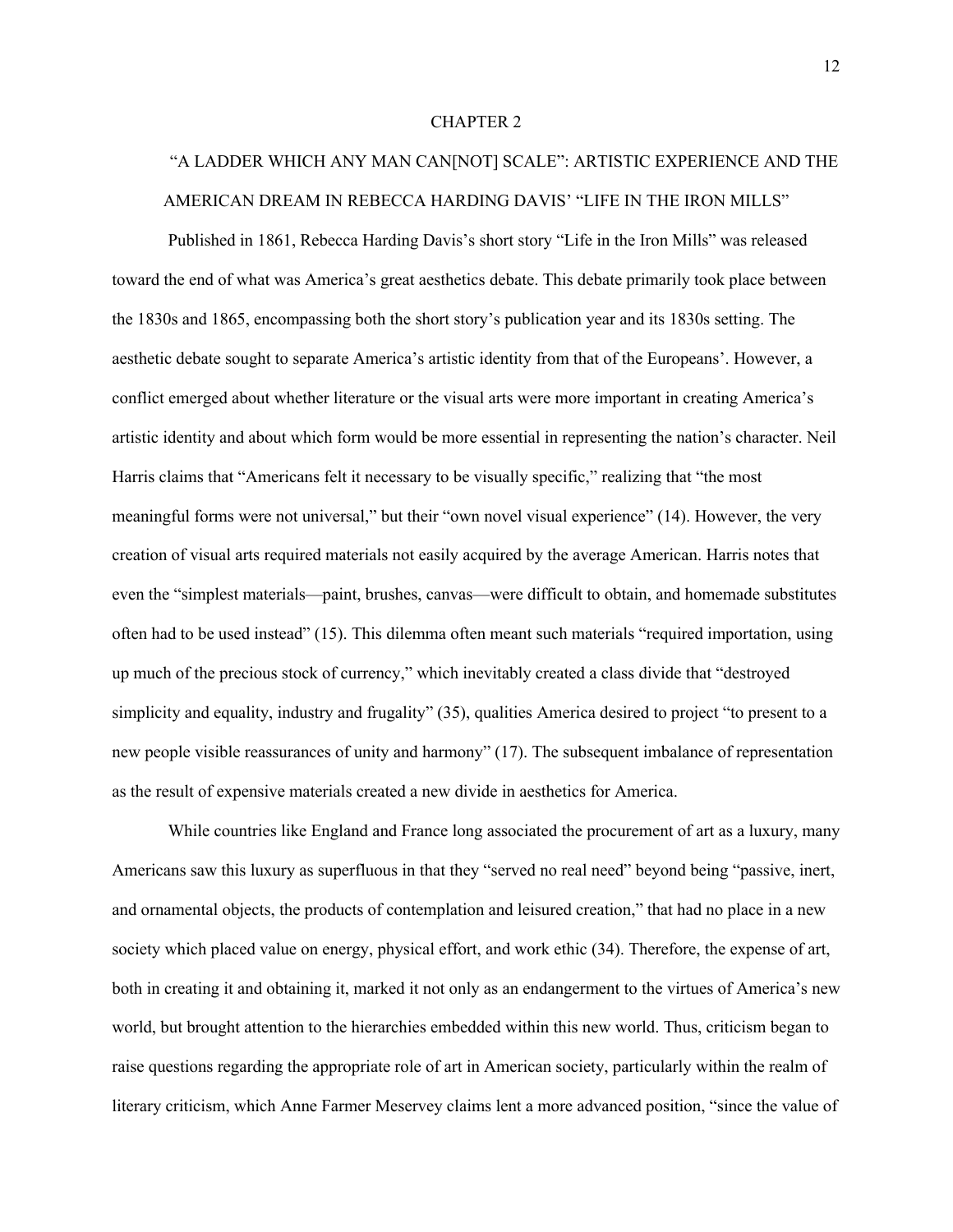literature was not disputed" (73). Literary critics saw the call for native art to reflect a uniquely American experience, which meant that native art needed to reflect the sociological order and ideals of the nation. For the writer, Meservey argues, that meant "those who saw the true portrayal of observable American conditions as the only fit concern of native arts often viewed the artist-writer as an analyst, a recorder of social and psychological life" (73). Writing amid these debates, Rebecca Harding Davis's "Life in the Iron Mills" reflects Davis's role as a "recorder of [American] social and psychological life." She demonstrates economic and social class disparities through a laboring artist's pursuit of the American Dream. In "Life in the Iron Mills," art and the industrial environment are juxtaposed, demonstrating the overall lack of social mobility made available to immigrant laborers and underprivileged bodies in America.

Pursuit of the Dream by Davis's protagonist, Hugh Wolfe, is exemplified through his interaction with art. As an underpaid immigrant worker, Hugh Wolfe is unable to afford the materials of a proper artist and must resort to "homemade substitutes" to produce his artistic vision. However, his ability to use recycled waste materials and still create a sculpture that is both "visually specific" and a "novel visual experience," startles members of the upper class, who in turn reject investing in the inherent genius they nonetheless recognize in Hugh's artistry. Accordingly, Davis presents a conflict between class hierarchies and social mobility through a focus on conflicting aesthetic experiences. Dana Seitler claims that "*Iron Mills* poses political questions as aesthetic ones. The text posits a coterminous relation between art and politics in the nineteenth century, most especially in its use of sculpture to dramatize class struggle and, indirectly, the problem of the woman writer" (524). Seitler goes on to discuss how Hugh Wolfe's korl woman statue represents a dissatisfaction with "available conventions of expression and representation" for disenfranchised artists during its era. However, I want to pay particular attention to Seitler's claim that Davis uses "sculpture to dramatize class struggle" by considering the history of sculpture in America and its relation to aesthetics and class.

Critic and historian Wayne Craven traces the origin of American sculpture (that is, the first time it was recognized as an art form within American colonies) to Philadelphia between 1785 and 1825, the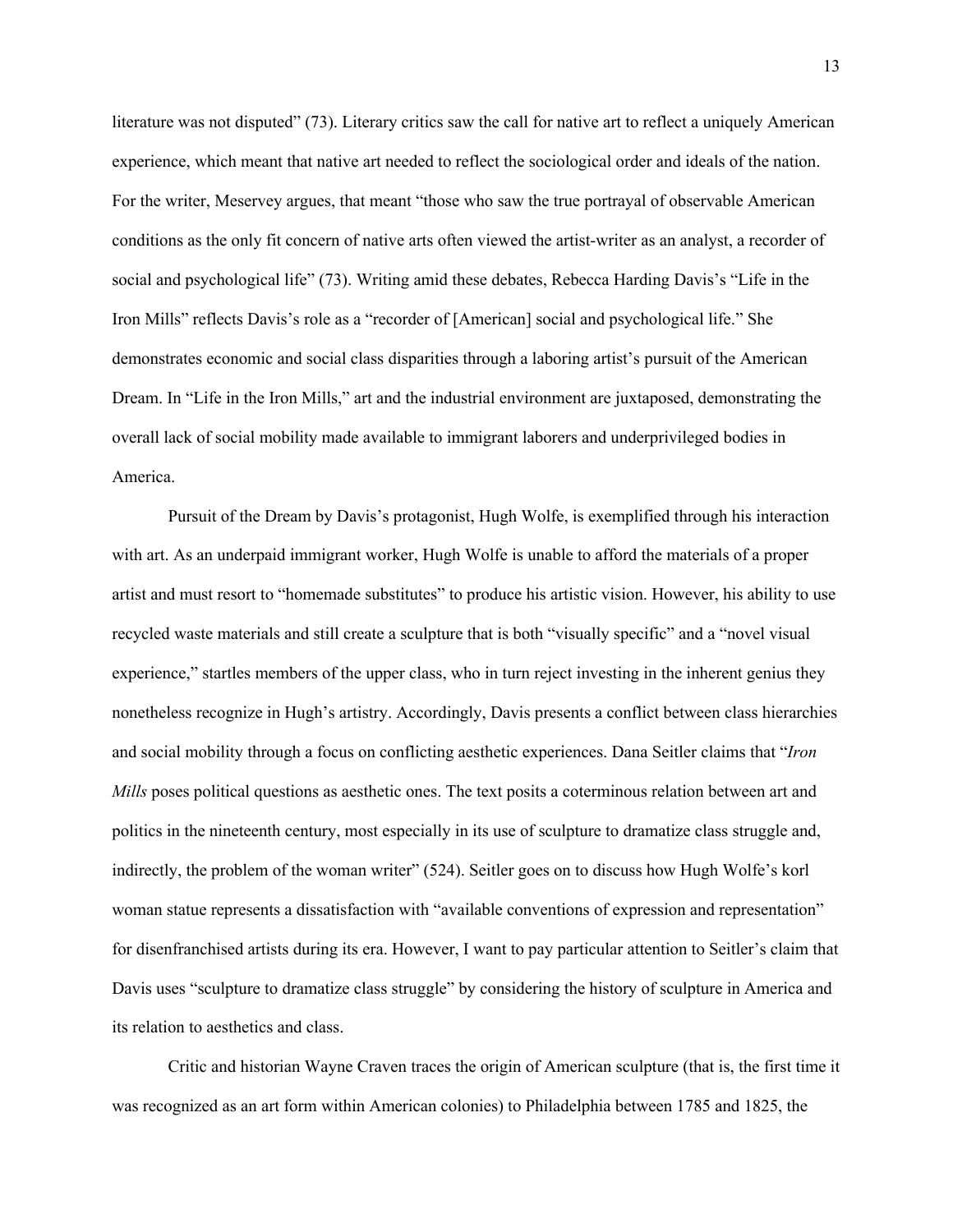popularization of the art form being tied to our very own Benjamin Franklin. Craven claims that although before the American Revolution and in the early 1770s, cities such as New York, Charleston, and Williamsburg "were on the verge of introducing the sculptured image into the cultural life of their respective colonies," they would not hold lasting impressions (5). For example, an English sculptor by the name of Joseph Wilton erected marble statues of William Pitt and George III in New York, while a "rich tradition in artisan wood carving" was thriving in cities like Boston. However, Craven attests that such statues and carvings failed to produce any "continuous tradition" within American culture (5). Since Craven predominantly focuses his article on tracking the development and tradition of sculpture in America, he does not speculate much on why the sculptural form had such a hard time establishing itself in the Colonies. However, one could speculate that the perpetuated image of British figureheads such as George III and prominent Tory statesmen William Pitt by English sculptors failed to embody the "fantasy of individual socioeconomic mobility" and freedom that is otherwise present in say, the korl woman of "Life in the Iron Mills," and essential to the developing nation's spirit (Seitler 524). Yet, the carved image of self-improvement emblematically captured in a bust of Benjamin Franklin, and gifted to his fellow Americans by Franklin himself, would contribute to the cementing of sculpture within American aesthetics, while also bringing attention to what could be viewed as an early example of aesthetic indifference afforded by class in American culture.

In the early 1780s, Benjamin Franklin wrote to Dr. Jan Ingenhousz in Vienna regarding a sculptor who was interested in coming to America in hopes of employment. Franklin dissuaded this interest, however, asserting that he found it hardly "worth [the sculptor's] while at present to go to America in Expectation of being employ'd there," for the majority of citizens and private persons were "not rich enough to encourage sufficiently the fine Arts… And the public being burden'd by its War Debts, will certainly think of paying them before it goes into the Expense of Marble Monuments" (*The Writings,* 44- 45). Judgments such as this made it seem unlikely that the art of sculpture would find establishment as a serious form in the early years of American aesthetics. However, such hesitation was not found in Franklin himself, who, prior to this letter, had already invested in multiple busts of himself. Such busts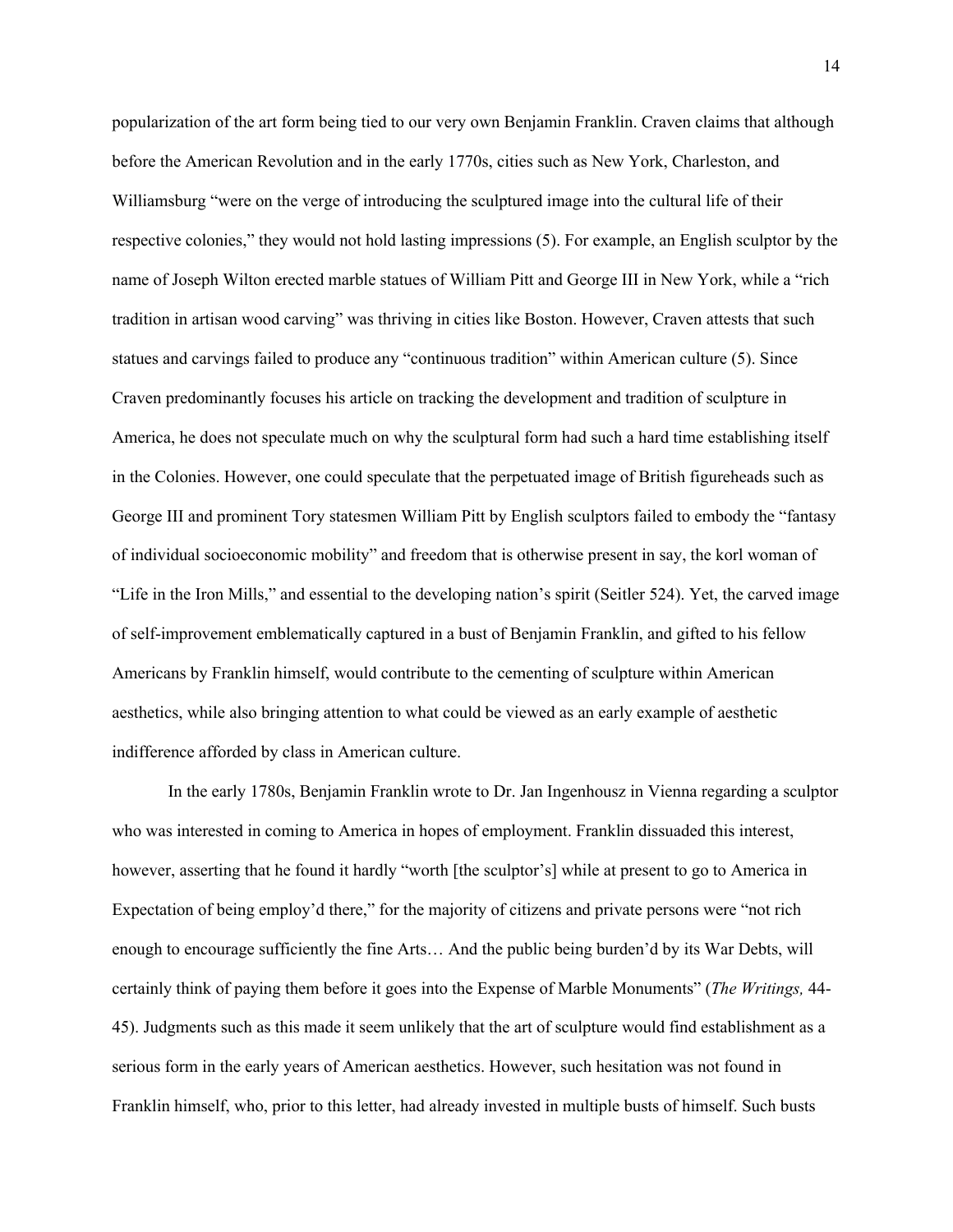became, as Craven claims, "an early example in the corpus of high-art sculpture of exquisite quality that would rapidly develop in Philadelphia" (6). Within six months of being sent to Paris by the newlyfounded American government in 1776, Franklin modeled for a French sculptor who rendered a cast of his portrait. Although the sculptor gave Franklin one cast of the portrait, it is said Franklin bought "as many as seven, all probably in plaster" (6). Already established as a renowned philosopher, American figurehead, and statesman, Franklin then proceeded to gift these busts to various friends and institutions, including libraries, museums, and hospitals, thus fortifying Benjamin Franklin as an icon of social mobility and American possibility. Shortly afterward in 1778, another French sculptor presented Franklin with an additional four busts carved in marble, which inevitably made their way to Philadelphia where they were once again gifted to Franklin's friends and family. Just as Franklin's autobiography was intended to be a gift to his son, so were these portraits a gift to his people. However, as will be demonstrated through Hugh Wolfe's korl woman statue, the appreciation of art calls us to consider the implications which lie beneath "the mere thing itself" (19).

Franklin, unlike the majority of his fellow Americans, could afford to invest in the "Expense of Marble Monuments," partaking in the age-old tradition of proving one's title and affluence through the grand presentation of a portrait. Yet, this is no oil painting. Franklin makes a gift out of an art form largely unaffordable to the majority of American citizens and showcased the gift of his portrait in institutions frequented by common Americans so that all may not only be reminded of his contributions to American principles and development but that through his image they are reminded of his uniquely American journey of upward mobility and perseverance. No less, Craven's notion that Franklin's bust is an example of "the corpus of high-art sculpture" in America implies that we should not understand the presentation of Franklin's image as just a portrait or bust, but as a work of art. Thus, we must view it as such. And, since these busts precedes the publication of Franklin's *Autobiography*, the gifting of it to friends and institutions positions this sculpture as Franklin's first attempt at "conveying instruction among the common people" (*Franklin* 64). As John Berger notes in his book *Ways of Seeing*, "when an image is presented as a work of art, the way people look at it is affected by a whole series of learnt assumptions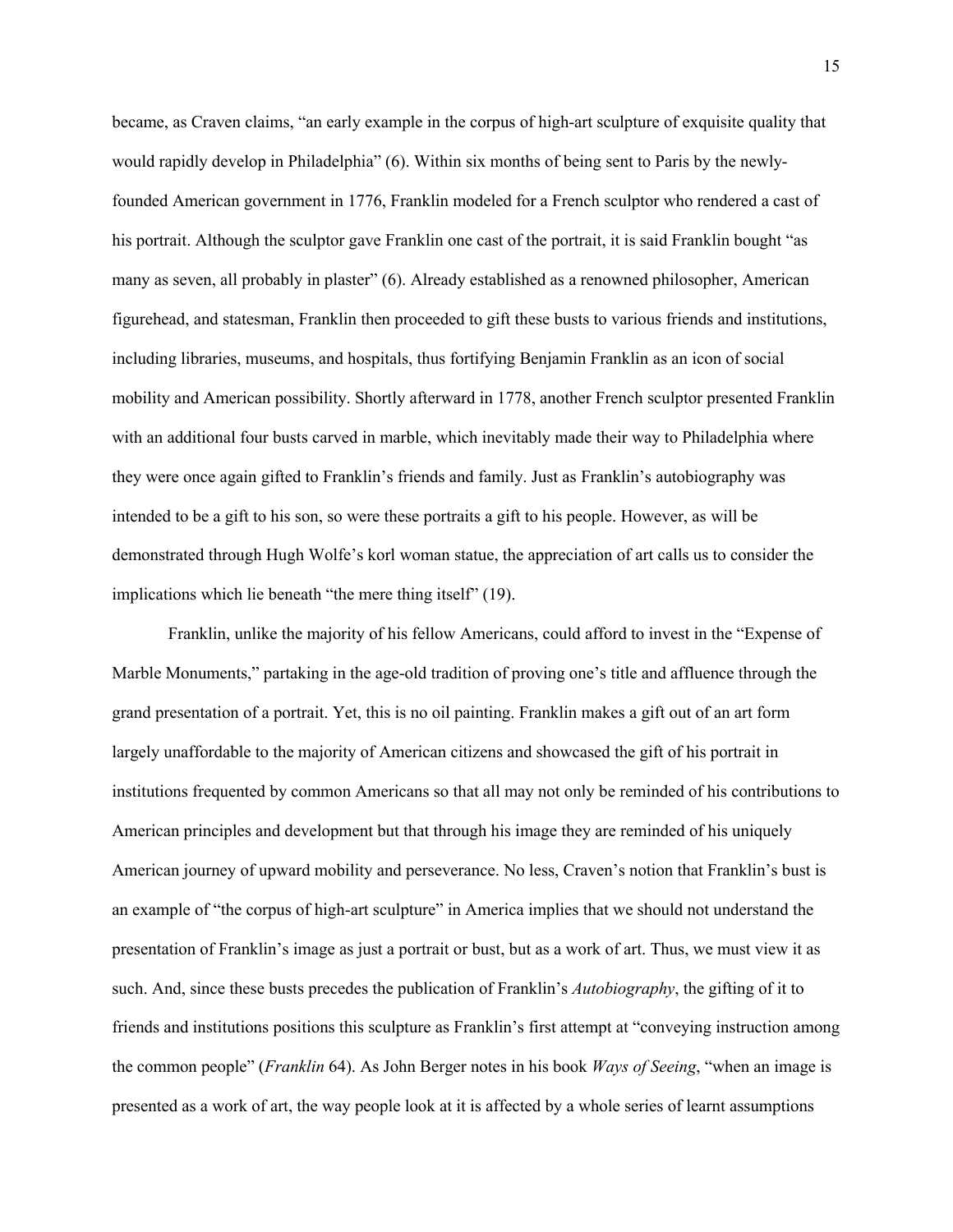about art" including but not limited to, beauty, truth, civilization, and genius (11). Therefore, when someone is viewing the bust of Benjamin Franklin, a series of considerations regarding Franklin's relation to truth, civilization, and genius affect the way his bust is perceived. Franklin's busts, therefore, serve as another example in which Franklin presents himself as an ideal model of success and achievement, an impression made all the grander through the instilling of his face on a plaster form that would continue to be recaptured in a variety of materials, including wood and marble.

The stone reminder of Franklin's rags-to-riches narrative displayed amongst the common people speaks to Franklin's own disillusionment. His privileged story of perseverance and social advancement deludes him of the idealistic implications his bust incites as an art form. At no point is Franklin debilitated by his position as a white male in a white-dominated, heteronormative culture, thus preventing him from seeing the deeper implications the representation of his narrative may hold as an art form by those who see from an under privileged perspective. Bill Brown and Martin Heidegger discuss the role of art in reinforcing history. Brown states that we must consider, in the case of cultural implications, not "where or how art originates," but "*what* art originates" (773). That is, what comes out of art? To this question, Brown echoes Heidegger and claims that "art originates… history" (773) and fundamentally "grounds history" (Heidegger 75). Justly, Brown claims we should always consider precisely "*what* art originates" and what each piece of art originates in and out of itself. However, while Brown pays particular attention to the creator's perspective, of equal importance is the viewer's experience and the classes in charge of choosing which experience is represented.

Franklin's money and status allowed him to participate in constructing the narrative presented in art, cementing himself as a pillar of American idealism, not just through the written word— an artistic form which, depending on environment and education, maintains a rather specific audience— but through becoming part of "fine art," something visual and, therefore, more accessible to the masses. Although Franklin has earned his place within American history, the accessibility of his image among common people begs for an interrogation of whether seeing art for what it simply appears to be, in this case, a portrait of Franklin, is a privilege that dismisses the internalized perception of underprivileged groups,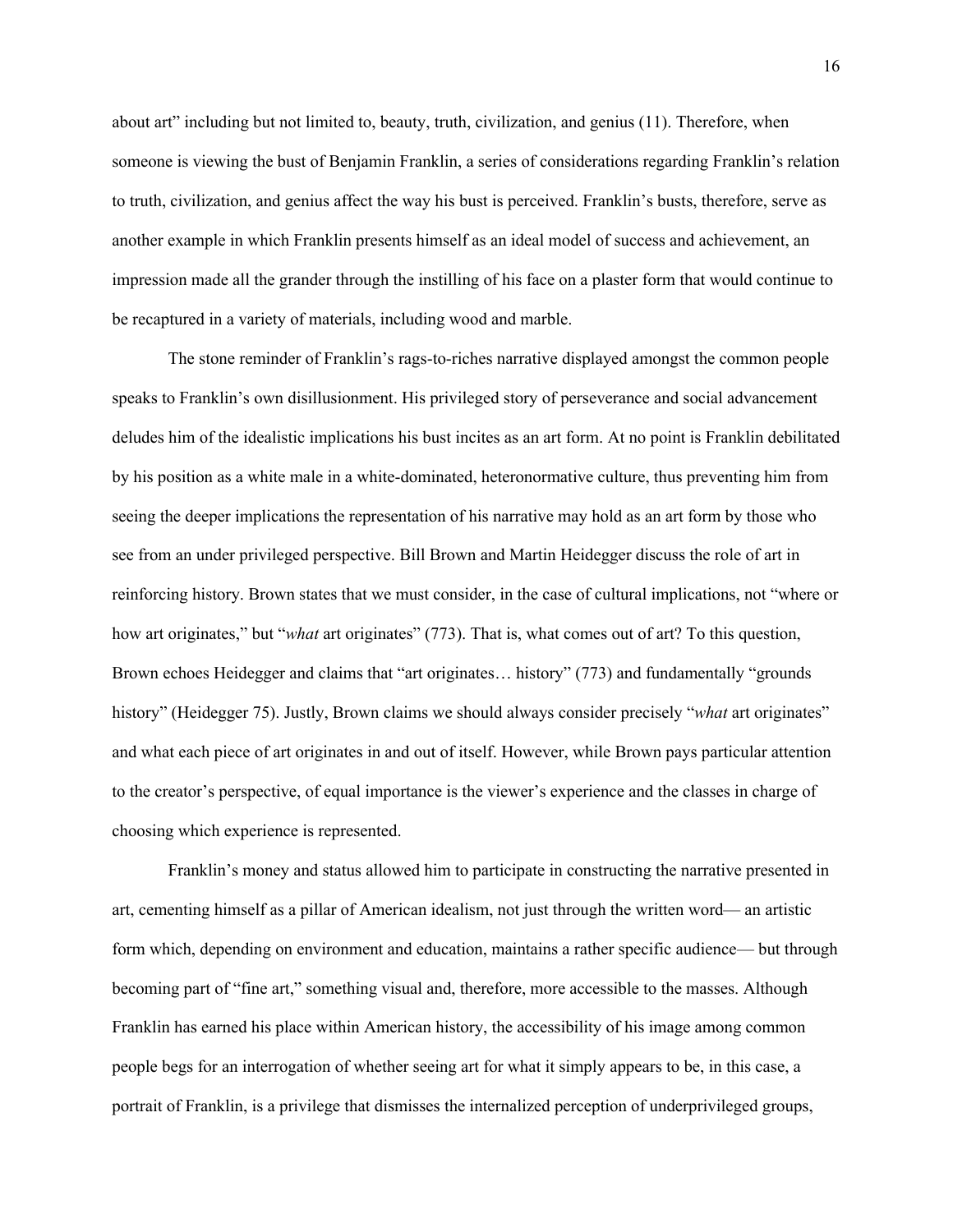who, in considering the deeper implications of the bust, may perceive it as a recurring promise of the American Dream.

If the promise of the American Dream, as Franklin records it, is limited to those roles that Franklin outlines in his *Autobiography,* perhaps the conflict in understanding art as "grounding history" emerges in representation. Berger articulates that "history always constitutes the relationship between a present and its past. Consequently, fear of the present leads to the mystification of the past." Berger defines the past as a "well of conclusions from which we draw in order to act" (11). Thus, a conflict emerges when, as Berger argues, the art of the past is "mystified because a privileged minority is striving to invent a history which can retrospectively justify the role of the ruling classes" (11). As a forefather in American history and a product of hard work and social mobility, the common viewer may see Franklin's bust as just that: a well from which we may draw and plan our actions to achieve that ideal, an aspiration. However, if the branding hope of universal social mobility that Franklin stands for, and that is so deeply woven into the emotive core of the American Dream, is ever at risk of being challenged or presented visually as an illusion by those unable to attain it, the ideal and promise presented by those of ruling classes becomes threatened, along with the promise of the American Dream. Thus, in the case of the underprivileged partaking in the artistic experience, their work comes in danger of being "culturally mystified" and hidden from history. Such an occurrence can be seen in "Life in the Iron Mills" through Davis's portrayal of the ruling class mill owners, who, eager to perpetuate a history enriched with the promise of social mobility, cite tales of social equality in order to justify their dismissal of exploited mill worker, Hugh Wolfe.

Throughout "Life in the Iron Mills," Davis explores themes of class exploitation and art as escapism. The iron mill itself, along with the squalid home in which Hugh and Deborah live, provide a backdrop for exploring the living hell experienced by the working class immigrants during a time of booming industrialization and capitalism in the United States. While wealthy factory owners and entrepreneurs live out the American Dream and reap the rewards of the Industrial Revolution, factory workers are subjected to physical dangers and soul-crushing servitude. Davis calls attention to the effects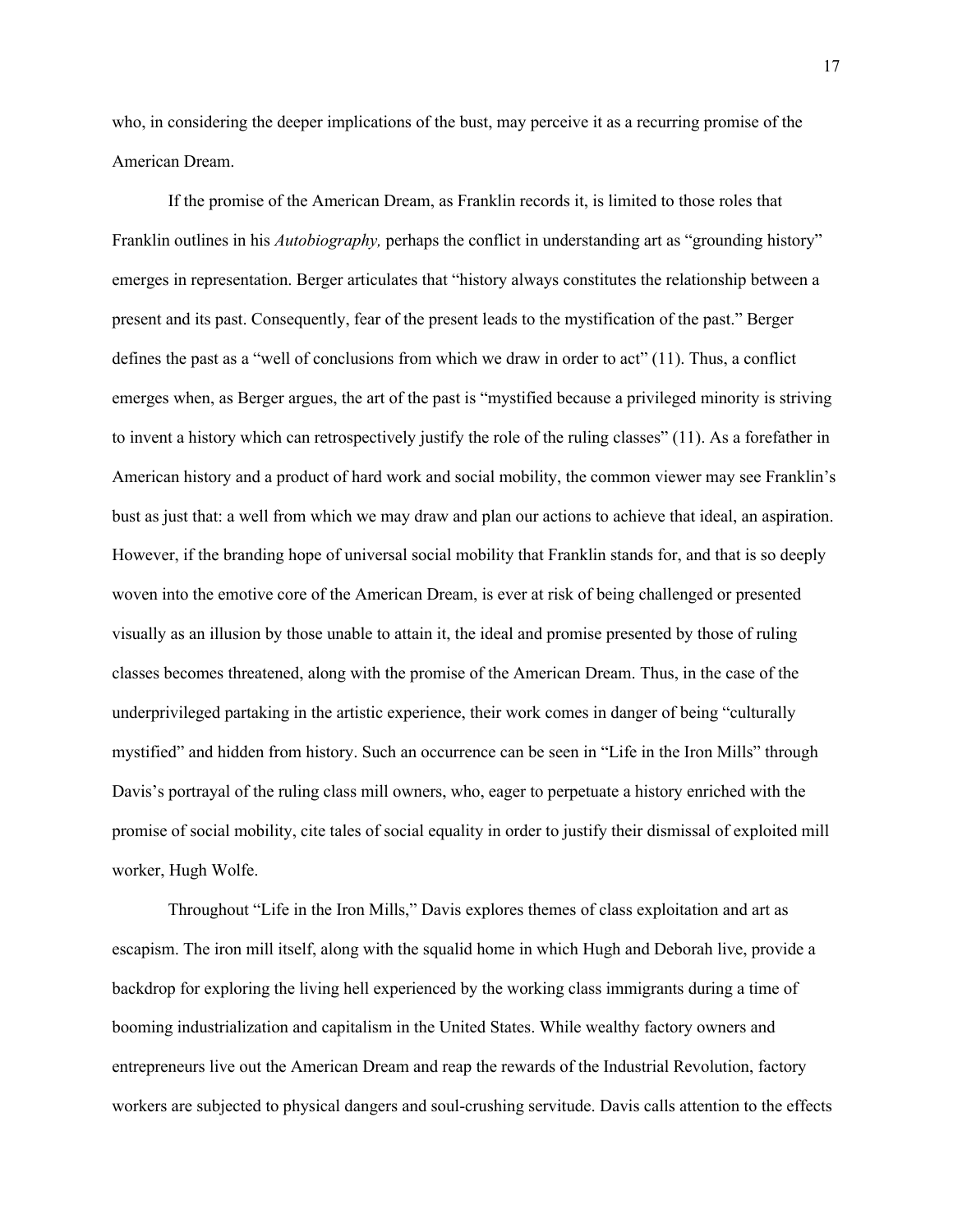such exploitation and unkempt environments have on its subjects: individuals in search of autonomy and a new, better life, which are two basic attractions of the American Dream. In Rebecca Harding Davis' short story, "Life in the Iron Mills," art and the industrial environment are juxtaposed, demonstrating the overall lack of social mobility made available to immigrant laborers and underprivileged bodies in America.

The first few pages of the short story take place from within the narrator's middle-class home. As an important aspect of the American Dream, this is also important to Davis's attempt to portray Hugh sympathetically. The short story begins within a middle-class home before transitioning into the mill and sordid home conditions of the protagonists, spurring similar feelings of entrapment by moving from a home of relative comfort to a condition perhaps unfamiliar, but certainly uncomfortable. As Allison Tharp claims, this establishes "a tableau of containment, claustrophobia, and immobility that will last through the rest of the novella" (8). Where the home stands as a representation of affluence, success, and autonomy, the containment and immobility experienced by the characters, and thrust upon the readers, are essential in portraying the economic exploitation and social imprisonment of Hugh Wolfe.

Hugh is a millworker living with his father and cousin, Deborah, a cotton-picker who is "deformed, almost a hunchback" (43), in a house rented to half a dozen families, of which the Wolfes share two of the cellar rooms. In occupying two cellar rooms, and, therefore, physically inhabiting the bottommost part of the house, the Wolfes are immediately presented as characters at the bottom of the heap, even amongst the families who also live in their house. Thus, this detail positions Hugh as being on the bottom of the American "ladder," highlighting his aspiration for a more beautiful and better life. This incapacitating environment is expanded on when, from a window, the narrator describes the outside world and takes note of the smoke, which "rolls sullenly in slow folds from the great chimneys of the ironfoundries, and settles down in black, slimy pools on the muddy streets" (39). However, the smoke does not just affect the outside; it barrels inside the house, covering the figure of an angel in smoke and a canary that chirps "desolately" beside the narrator (40). While the smoke-covered angel foreshadows the Inferno-like qualities of the mill's work environment, the canary foreshadows the forthcoming display of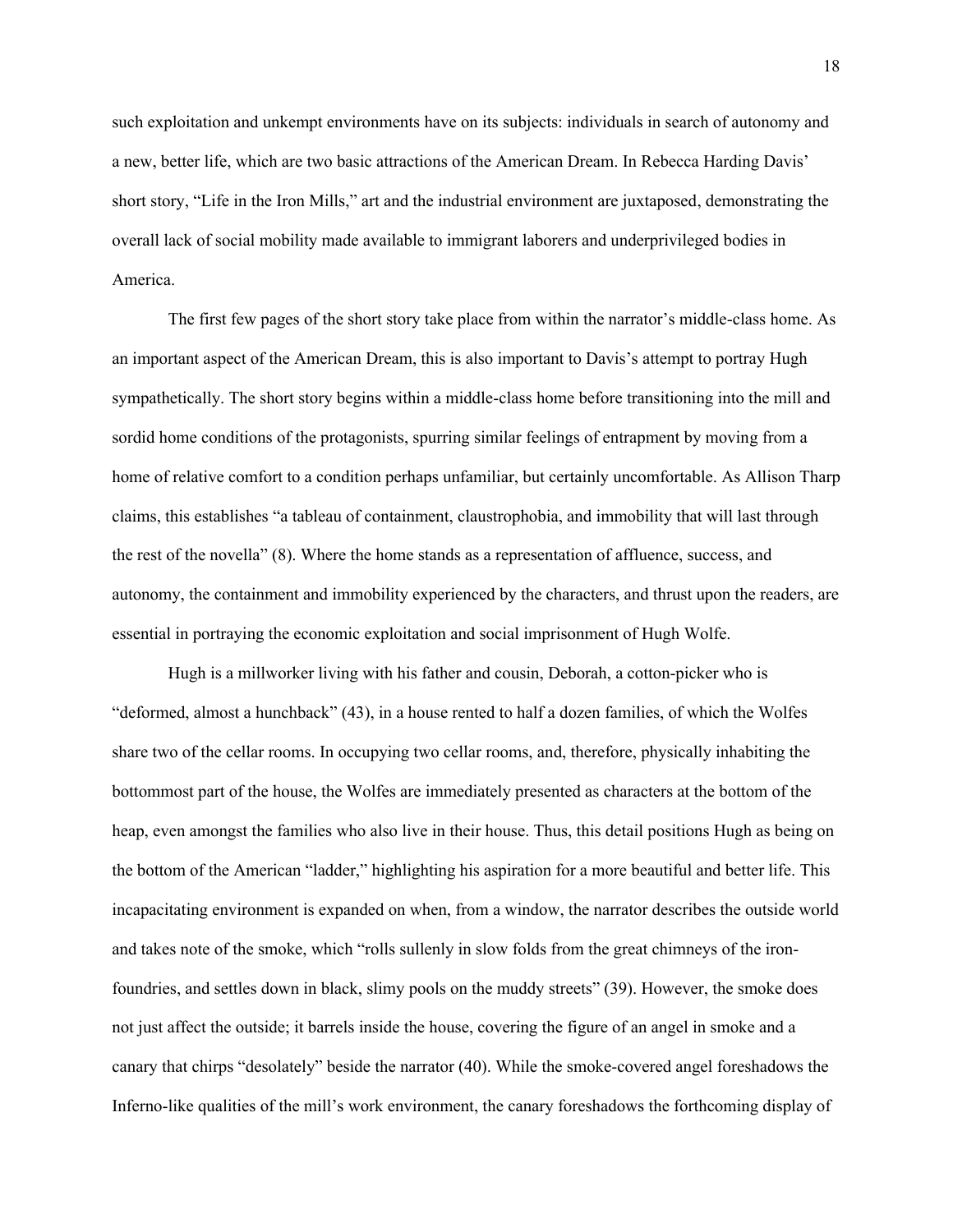servitude and destitution faced by the mill workers. The narrator describes it as "dirty" and "desolate," calling attention to the restraints that limit the caged bird's life and freedom. Following this description, the narrator notes that the bird's "dreams of green fields and sunshine is a very old dream – almost worn out, I think" (40). Here, Davis sets up one of the more Naturalistic themes of the story: a soul that dreams of a better life, beaten down by its environment. This metaphor is made more concrete by the next paragraph when the narrator describes the view of the river, the town, and its residents: "Masses of men, with dull, besotted faces bent to the ground, sharpened here and thereby pain or cunning; skin and muscle and flesh begrimed with smoke and ashes; stooping all night over boiling caldrons of metal, laired by day in dens of drunkenness and infamy, breathing from infancy to death an air saturated with fog and grease and soot, vileness for soul and body (40). In this passage, there are many instances in which these "masses of men," most notably Hugh, are compared to the canary. Like the canary, these men are dirty from being covered in smoke and ashes, and like a bird who stoops down to capture its prey, these men stoop over their work. Finally, like the canary who spends its whole life in a cage, trapped in saturated air, Hugh, Deb, and the other workers are also trapped for the rest of their lives. As a creature craving beauty, but trapped in a world it cannot escape, the canary thus embodies Hugh's aspirations.

Furthermore, this canary brings attention not just to the entrapment caused by a desolate domestic environment, but of squalid and exploited working conditions. Canaries were customarily brought down in cages with miners to warn them of changes in pressure and dangerous gases. Before a gas would affect miners, the canary would die, serving as a warning to the workers, and thus serving one purpose: to live (and die) for the miners. Hugh works similarly. The lives of those who work for the mill revolve around their work. They live, breathe, and die for the sake of those in charge and receive little in return. This portrayal clearly notes that the lives of Hugh and Deb "were like those of their class: incessant labor, sleeping in kennel-like rooms, eating rank pork and molasses, drinking—God and the distillers only know what" (42). The narrator then asks the reader with a question: "Is that all of their lives?—of the portion given to them and these their duplicates swarming the streets to-day? So many a political reformer will tell you" (42). Recalling Seitler's claim that the story "poses political questions as aesthetic ones" (524),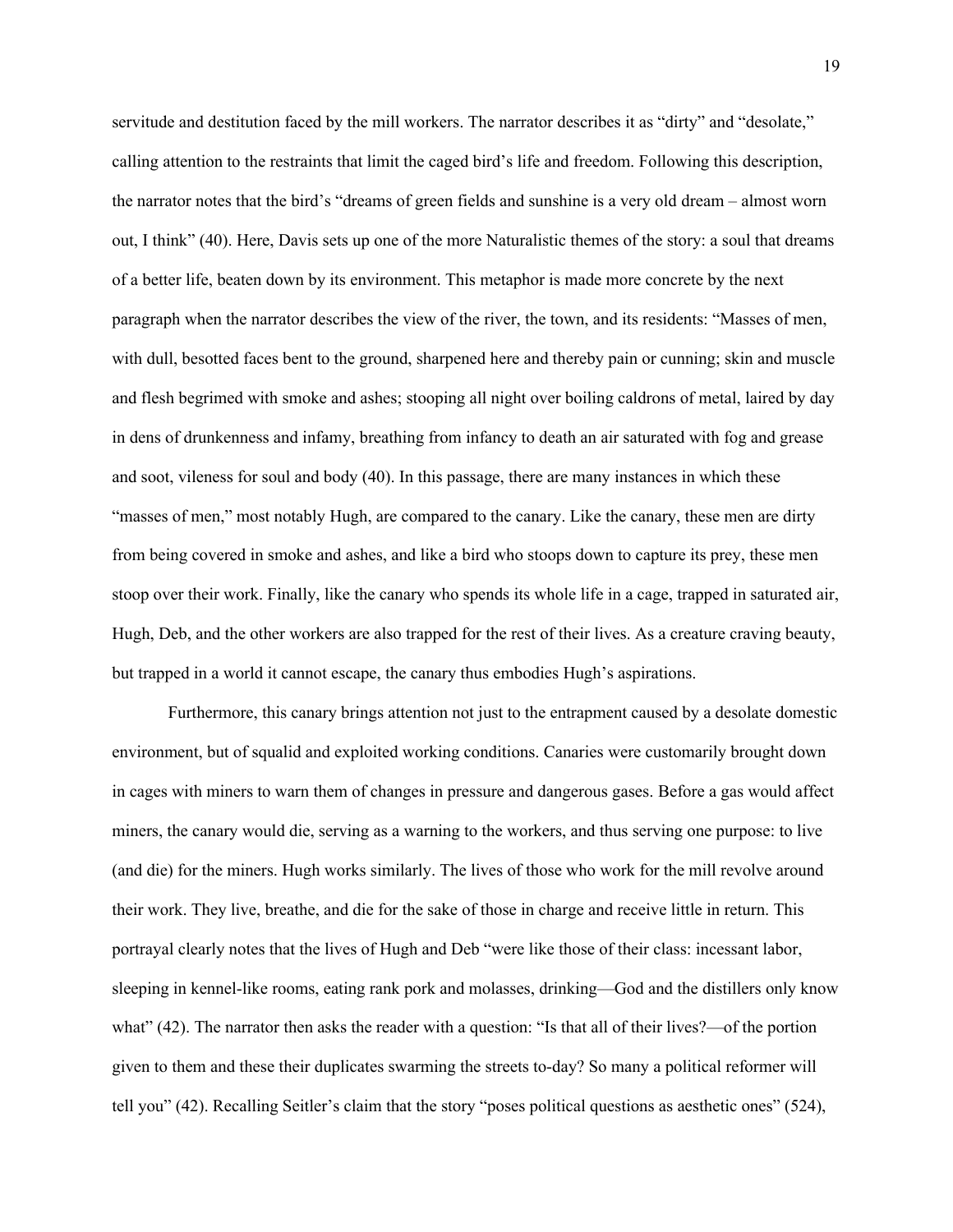as the narrative continues, these political questions persist: Is this the extent of their lives? Are the foundationally American ideals of equal opportunity and agency truly a promise afforded to all classes? Likewise, the aesthetic questions posed to explore this phenomenon are related to the conflict Bill Brown articulates of "whether disinterested aesthetic appreciation is a classed privilege (disguised behind the façade of the universal) or whether aesthetic experience is, in fact, the very phenomenon that… dislodges the individual from hierarchal order…" (778). Likewise, Paul Stenner and Tania Zittoun's claim that art becomes particularly relevant when hierarchal worlds "collide, unravel, blur, or are ruptured" (241). In "Life in the Iron Mills," these questions are posed through the lens of Hugh's artistic vision, demonstrated throughout the novella as he looks into "the clear depth of amber in the water below the bridge," or in his ability to see through the jail window a market stall "like a picture . . . the dark-green heaps of corn, and the crimson beets, and golden melons!" (63, 68). However, the genius of Hugh's talent is consistently challenged by the hopelessness of his position at the mill.

The narrator continues to establish the futility of Hugh's position and the power of environment by comparing the mill to Hell. When the story first opens, the narrator assumes the role of guide, beckoning us to "hide [our] disgust" and "come right down with [her],—here, into the thickest of the fog and mud and foul effluvia" (41). The narrator spends a great deal of time detailing the scene, presenting it both as a sight and a machine: [b]y night and day the work goes on, the unsleeping engines groan and shriek, the fiery pools of metal boil and surge" (45). Describing the mill as a machine positions its workers as the "cogs" that keep it running all hours of the day. The story becomes more descriptive, furthering the imagery through Deb, who approaches the mills and sees "[f]ire in every horrible form: pits of flame waving in the wind . . ., over which bent ghastly wretches stirring the strange brewing; and through all, crowds of half-clad men, looking like revengeful ghosts in the red light, hurried, throwing masses of glittering fire. It was like a street in Hell" (45). As Maribel W. Molyneaux notes, this juxtaposition is important in portraying the "demonic image of both imaginative and economic exploitation of the workers who operate it" (159). Like lost souls in Hell, there "is no hope that it will ever end" (48). Tormented by an eternity of labor as their bodies become shaped and corrupted by the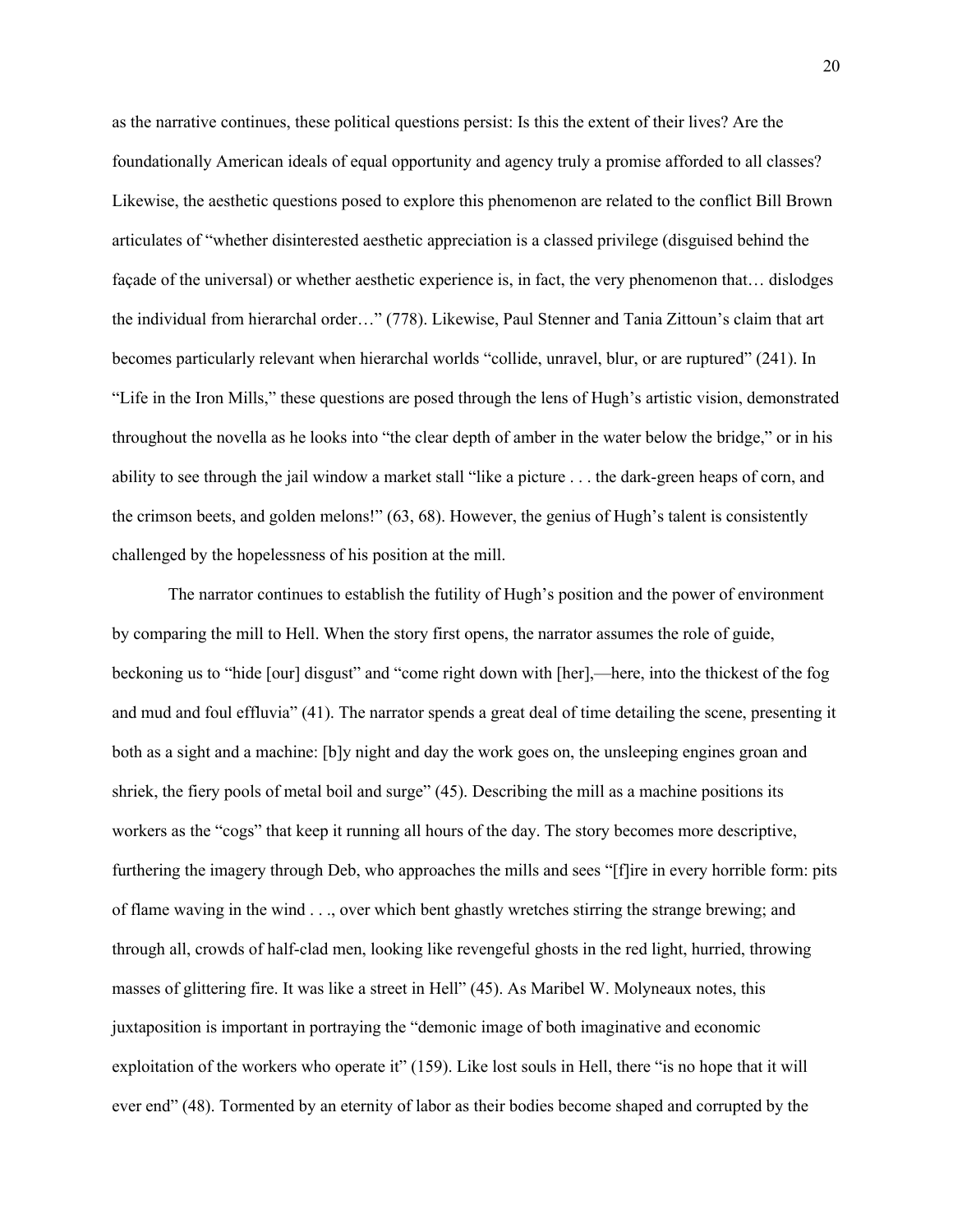inhuman environment, these workers have nothing to look forward to. The mill becomes an image of Hell on Earth, with the narrator even going so far as to compare it to Dante's Inferno $3(50)$ . However, Hugh's social conditioning has not yet completely beaten down his humanity, which lives on through his art.

When at work, Hugh works mindlessly. He "dully think[s] only how many rails the lump would yield" (49) until he is interrupted by the mill owner and some visitors. The narrator points out that Wolfe "seized eagerly every chance that brought him into contact with this mysterious class that shone down on him perpetually with the glamour of another order of being. What made the difference between them? That was the mystery of his life" (49). Hugh's interest in this upper class demonstrates an awareness of his low social standing. However, he perseveres in believing he can change the reality of his existence. He does not view his low station as something inescapable; rather, he thinks he can transform himself through social integration and interaction. Although Hugh is aware of his lower station, he is naively unaware that it leaves no room for his dreams of art and beauty.

Hugh's dream of social mobility, a life filled with art and beauty, is embodied by his korl woman statue, which is discovered and ultimately dismissed by the mill visitors. It is when members of this "mysterious class" come for a tour of the mill where Hugh works that the narrator describes a "white figure of a woman": "a woman, white, of giant proportions…" (52). When one of the men steps "where the light f[alls] boldest on the figure," he sees it more distinctly: "There was not one line of beauty or grace in it: a nude woman's form, muscular, grown coarse with labor, the powerful limbs instinct with some one poignant longing. One idea: there it was in the tense, rigid muscles, the clutching hands, the wild, eager face, like that of a starving wolf's" (53). Although the reiterated whiteness of the sculpture, its large scale, and its nudity participate in the form of common, traditional sculptures, the process of Wolfe's production and the product by which it is created greatly deviate from tradition. Brown claims that the figure is displayed "to exploit disputes about the arts and the aesthetic in America," doing so by "reconfiguring the sculptural ambitions of the mid-nineteenth century" (777). Davis is not presenting a founding father, patriot, or the ideal American, but the immigrant; not through marble, or a model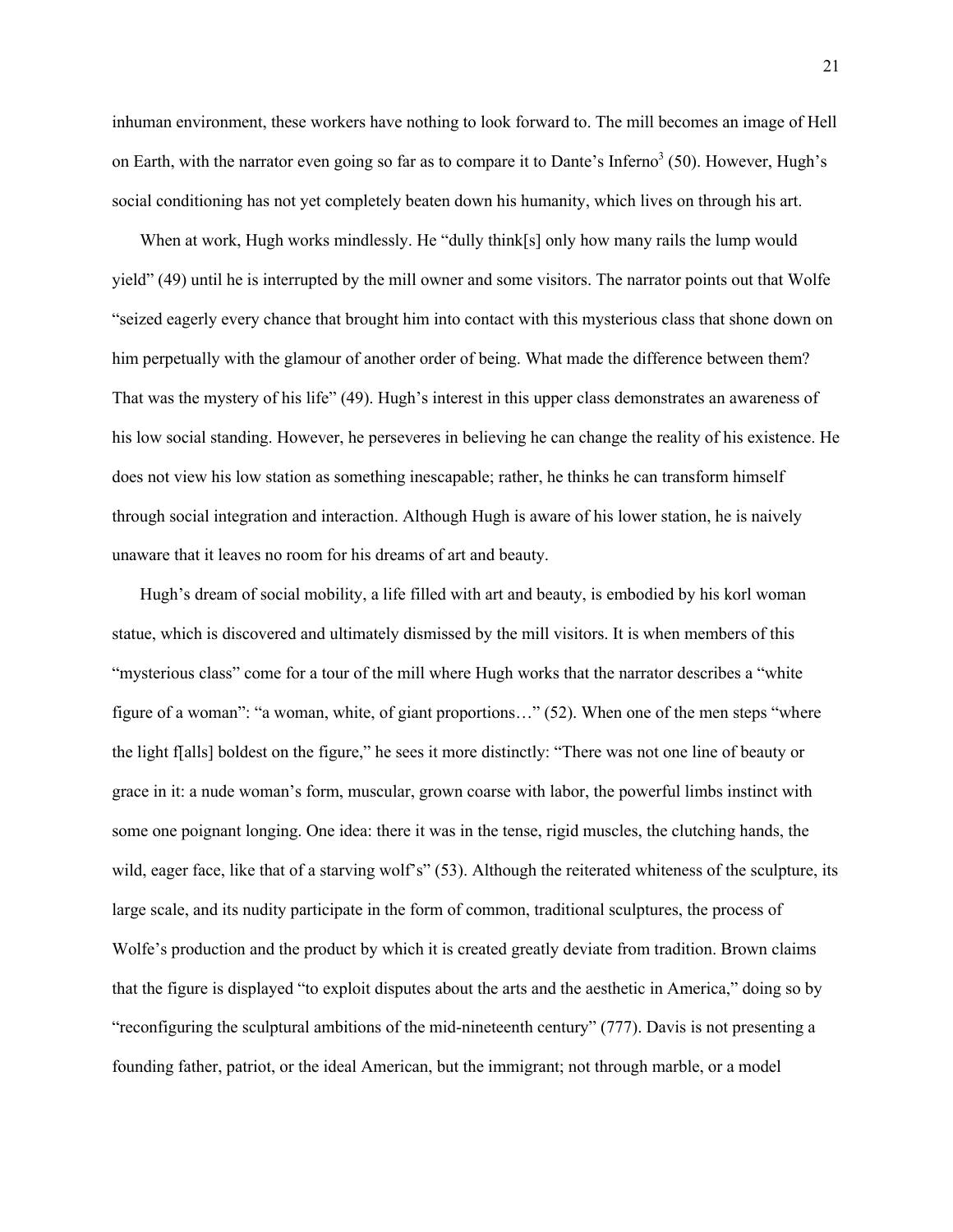studiously sketched and modeled in clay or plaster, but through waste metal extemporaneously and relentlessly hewn and hacked, like its creator.

Hugh is a skilled sculptor whose artistry catches the attention of the mill-owners, yet they offer him no help in cultivating his skills. When it comes to the visitors' confrontation with the korl woman, their exchange with Wolfe demonstrates a passivity that underscores the aesthetic indifference afforded by class. Just as Wolfe's coworkers belittle him while recognizing his work as "sometimes strangely beautiful," so do the visitors in awe of it. Thus, as Brown notes, the sculpture's "power [is] universally acknowledged" (784). Mitchell, a visitor on the tour, says that he "thought [the sculpture] was alive," while Dr. May says it is "[n]ot badly done," all the while becoming more entranced the longer he looks. Dr. May, surprised by Wolfe's genius, continues to vocalize his amazement: "Where did the fellow learn that sweep of the muscles in the arm and hand? Look at them! They are groping,—do you see? clutching: the peculiar action of a man dying of thirst" (53). When he finally approaches Wolfe, asking the intention of the sculpture, Wolfe simply replies, "She be hungry," to which the doctor responds with criticism: "Oh-h. But what a mistake you have made, my fine fellow! You have given no sign of starvation to the body. It is strong,—terribly strong" (53). Misinterpreting what precisely the korl woman is hungry for, Wolfe "stammered, glanced appealingly at Michell, who saw the soul of the thing, he knew" and responds, "Not hungry for meat" (54). Seeing the soul within the art, Mitchell responds to the doctor: "[A]re you blind? Look at that woman's face! It asks questions of God, and says, 'I have a right to know.' Good God, how hungry it is" (54). Thus, the korl figure manages to articulate eloquently that which the stammering Hugh cannot muster.

Dr. May then reminds Wolfe that a "man may make himself anything he chooses. God has given you stronger powers than many men,—me, for instance" (56), affirming both his faith in Wolfe's artistic aptitude and social mobility. However, when he is urged by Mitchell to invest in Wolfe's talent, Dr. May says that he has not "the means": "You know, if I had, it is in my heart to take this boy and educate<sup>4</sup> him" (56). When at last Mitchell asks mill owner Kirby what he intends to do with those workers who seem to show some semblance of "genius." Kirby nonchalantly replies: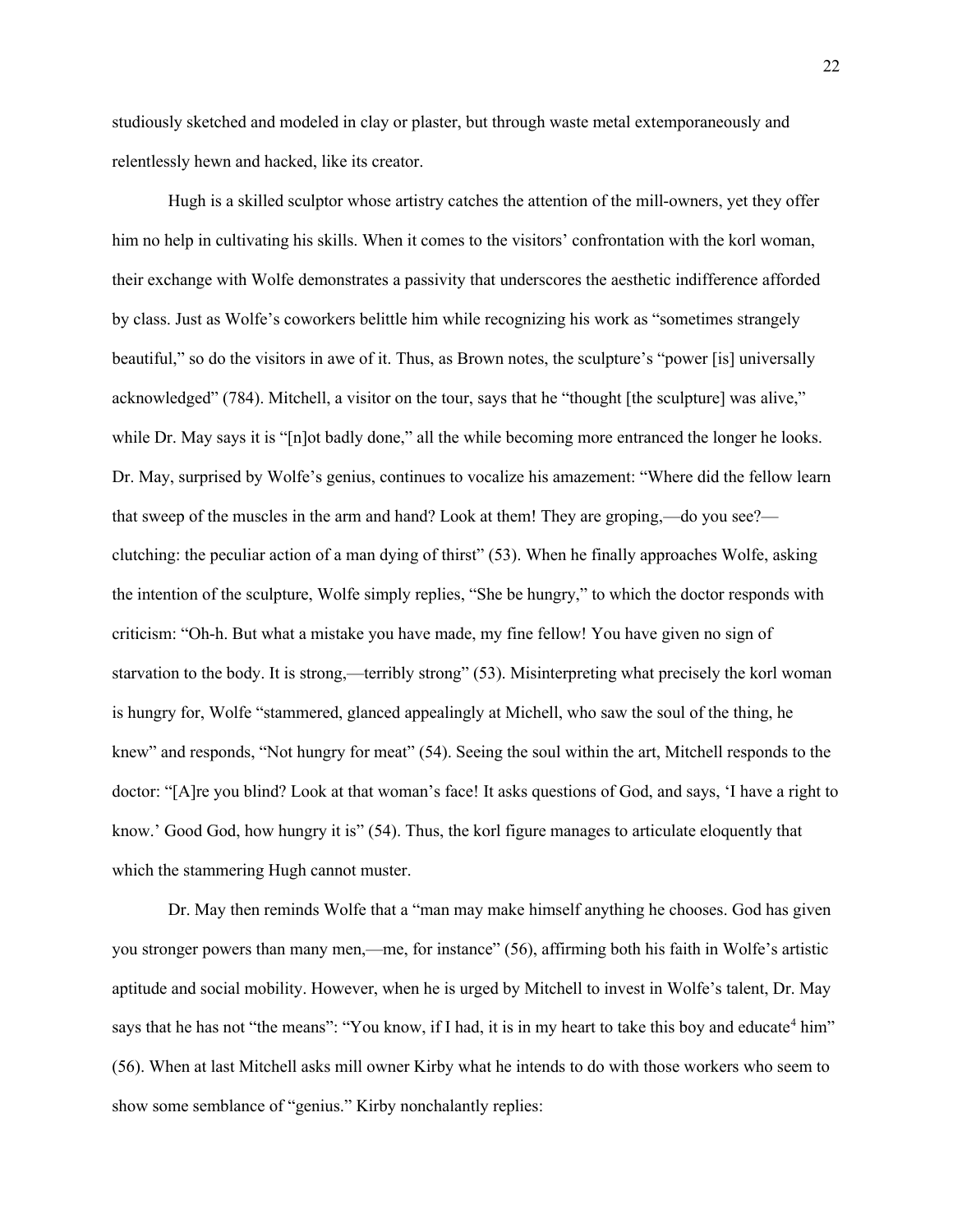I have no fancy for nursing infant geniuses. I suppose there are some stray gleams of mind and soul among these wretches. The Lord will take care of his own; or else they can work out their own salvation. I have heard you call our American system a ladder which any man can scale. Do you doubt it? Or perhaps you want to banish all social ladders, and put us all on a flat tableland,—eh, May? (54)

Rather than concern himself with nurturing and cultivating the dreams of his workers, Kirby, evoking the American Dream, insists on letting their lives run their course. He believes that if Hugh is destined to move up in society, his talent will allow him to do so, as the American system is "a ladder which any man can scale." The fundamentally American belief that any individual can rise above his or her station is apparent in Kirby's description of the American system, and he clearly favors this idea to that of equal treatment for all<sup>5</sup>. However, like Franklin, Kirby fails to understand the powers of one's environment: to give privilege and to inhibit it. Therefore, the story presents an American system that is broken, demonstrated through the apathy and lack of commitment demonstrated by the "mysterious class" towards the conditions of the mill workers— workers whose fates are in their control. This is precisely what makes them "mysterious" to Hugh; he cannot understand or ever hope to attain such disinterested privilege due to his experience as a downtrodden, exploited laborer. The men dismiss Hugh's art and leave the potentially "great sculptor, [and] great man" to his "squalid daily life, the brutal coarseness eating into his brain, as the ashes into his skin," a life only made worse by this scene of passing hope (58).

Unfortunately, Hugh does not yet recognize this flaw in the American system because he is still a canary in a cage, dehumanized by his environment. He is nameless to the man for whom he works, and even after receiving a little praise for his artistry, Hugh is cast aside. His art and the korl woman, therefore, become manifestations of his struggles to climb out of his low position and into a better life. At the end of the story, the narrator describes the korl woman as reaching with an "arm stretched out imploringly into the darkness" (74). In this description, it appears that the sculpture is trying to grab a hold of a ladder to lift herself up, trying to escape the darkness of her state. Lucy Morrison expands on this representation of the korl woman by discussing its reflection of Hugh's desires: "the figure seems to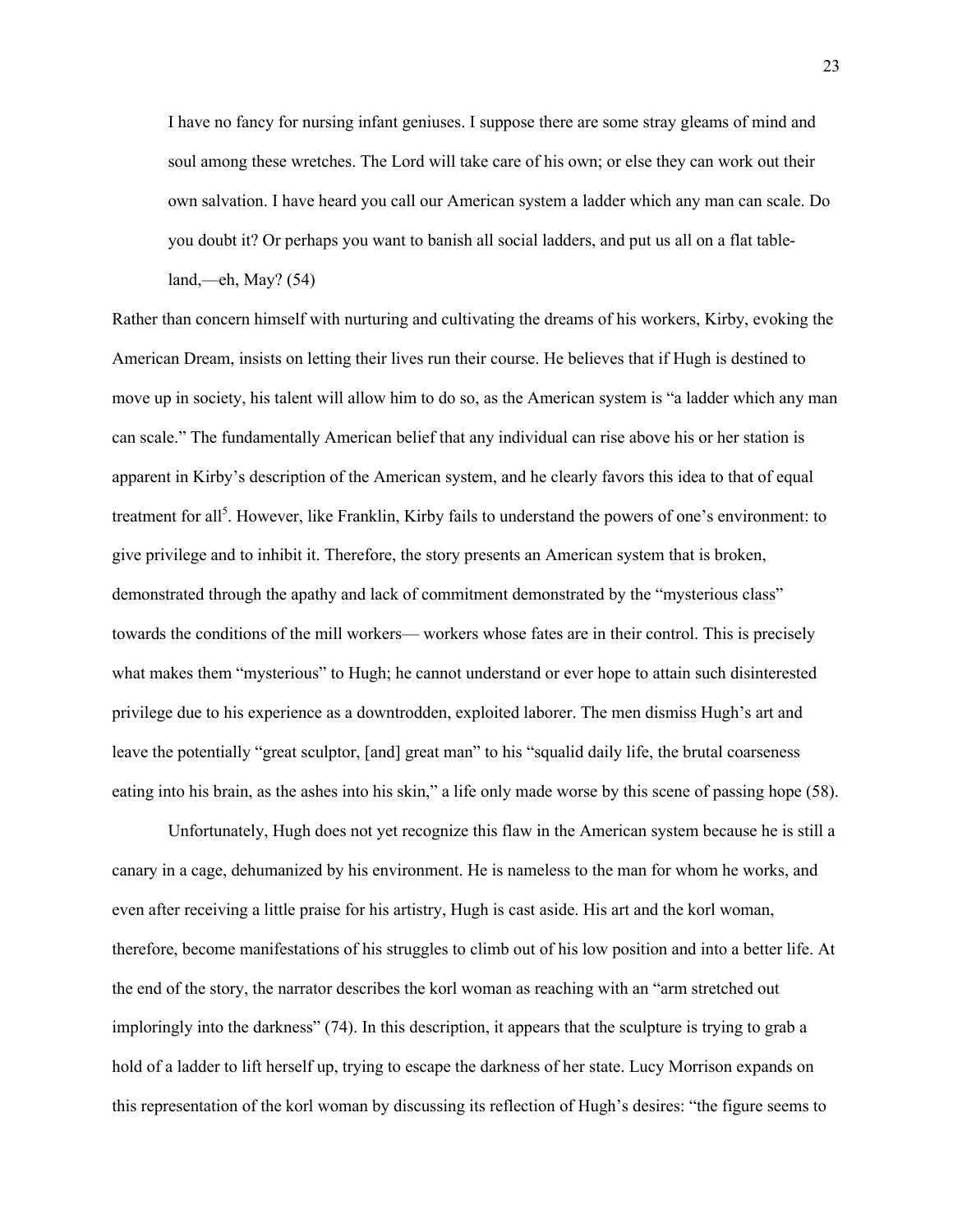depict a mundane worker searching for more; hungry to grasp something further from life… the 'poignant longing' indicates that the figure is successful in conveying an indescribable and indefinite emotion that is nonetheless clearly recognizable…" (250). In conveying that same desire for an unspecified "something else," the korl woman becomes a projection for both Hugh's longing and the undefinable elements of the American Dream. Likewise, it is this very representation that startles the mill workers.

Right before noticing the sculpture, Kirby vocalizes his readiness to leave the mill, commenting that the close proximity of the experience was "a little too real" for him (52). However, their departure is interrupted when the millworkers see the korl woman, which is described as "crouching on the ground, her arms flung out in some wild gesture of warning" (52). Though the arms reaching for something unseen is consistent, the "wild gesture of warning" recognized by the millworks is portentous. Thus, what comes to fruition in this scene is Berger's notion that a "fear of the present leads to a mystification of the past" in order to justify the roles of the ruling classes. Hugh himself is unable to articulate his desires for artistic beauty and upward mobility, but these longings are nevertheless conveyed through his korl woman. In turn, the "strong powers" of Hugh's talent startles the ruling class visitors. This "too real" experience with Hugh's class— the "visually specific" revelation of gross differences in privilege between classes— threatens the false promise of social mobility the mill visitors cite throughout their visit. Therefore, it is not just a lack of money on Dr. May's part that prevents Hugh's talent from being presented among common people, but a lack of theoretical commitment by all parties due to a fear that this artistic revelation will disrupt their idealistic social order. Consequently, Hugh's art is dismissed by the ruling class and mystified, accentuating the futility of the korl woman, whose face eternally stares longingly at what she cannot reach

The korl woman thus becomes a reflection of Hugh's own longing and a representation of the irony that his artistry incites. Hugh uses korl for his woman, a scrap metal, a waste. This choice in material only emphasizes the irony of Hugh's sculpture by matching his exploitation with his ability to find value in the waste metal he works over, the one thing he can control. Caroline S. Miles notes that "Wolfe's artistic molding of bodies out of korl signals his attempt to gain agency… Wolfe works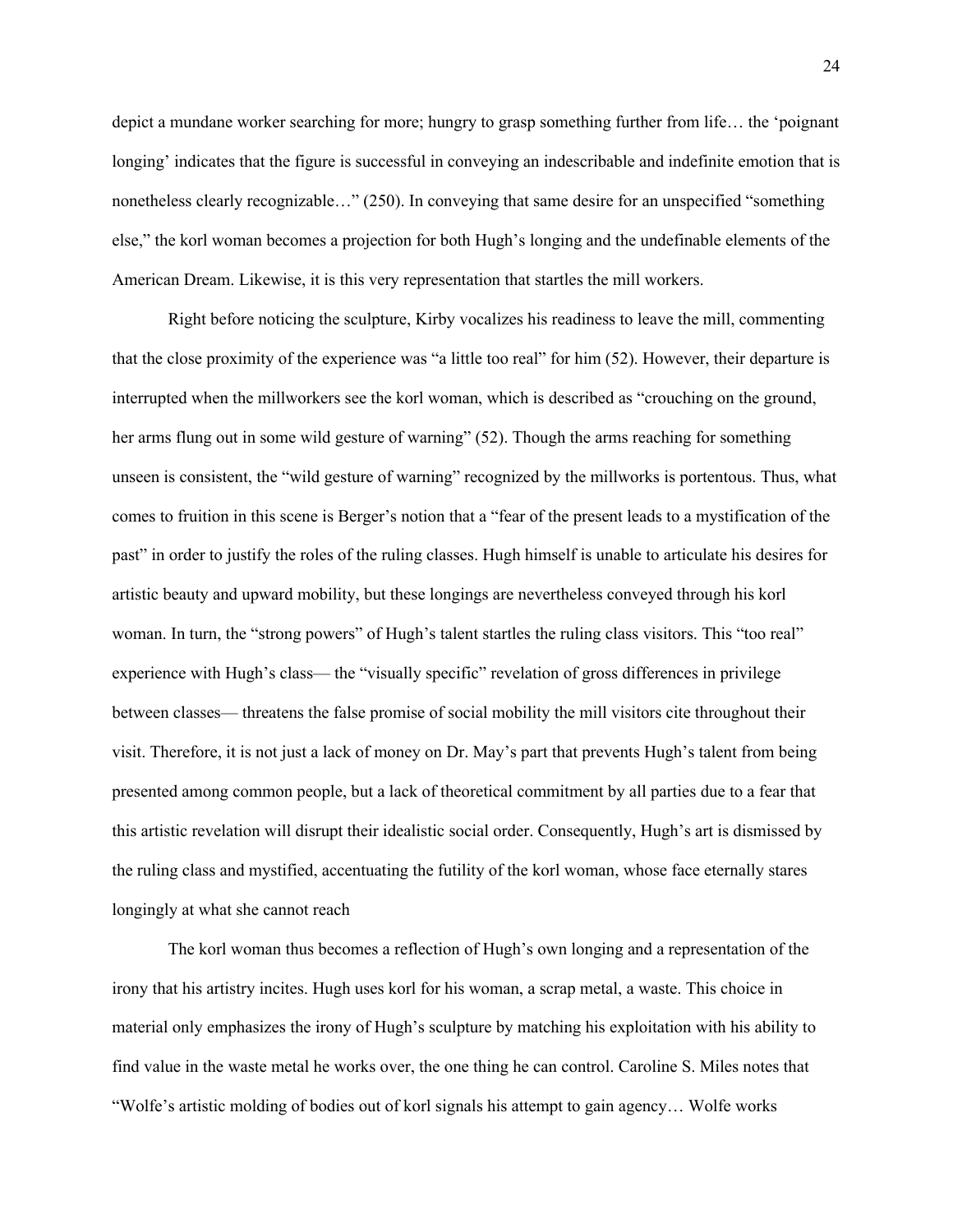symbolically to achieve self-control over his body by moving from labor alienated from the product to labor defined by ownership and control of production" (98). Despite his passive treatment, Hugh is clearly capable and desirous of creating beauty, but he cannot afford to devote his life to it. While physically serving as the very thing that offers him freedom and autonomy, the korl scrap metal also signifies the very thing that keeps Hugh trapped. However, he begins to realize that without money or any investment from the "mysterious" upper class, his dreams of artistic endeavor have no future.

Thus, Hugh's impending suicide is the death of his dreams— when at last he recognizes what life has denied him, he accepts that money, which he does not have, is essential in changing his position and pursuing his dream. As the wealthy mill owner and visitors leave the site, the narrator offers images of Wolfe's life flashing before his eyes: "Do you remember rare moments when a sudden light flashed over yourself, your world, God? When you stood on a mountain-peak, seeing your life as it might have been, as it is?" (20). Here, the narrator makes a direct appeal, suggesting that the promise of upward mobility is a universal desire, despite the unlikelihood of their achieving it. Like the canary, Hugh craves "free air on a hill-side" and "sunshine" (59). As he contemplates whether or not to take the money that Deborah stole from Mitchell, he considers whether or not it will offer him an escape from his cage. Once he decides to give into his temptation and accept the stolen money, the sun sets over the hills and Hugh offers another artistic impression of the world: "inner depths unfathomable of glancing light. Wolfe's artist-eye grew drunk with color. The gates of that other world!" (63). However, once Hugh makes the conscious decision to do wrong, he condemns himself in the process.

Although Hugh attempts to escape prison twice, he gives up trying to escape his mental imprisonment. Hugh's jailer observes that "when he was first caught… [he] laid there on that pallet like a dead man, with his hands over his eyes. Never saw a man so cut down in my life" (65). Hugh begins to give up on his dreams of beauty and sunshine, of freedom. Yet, even as he lies there in despair, he still manages to find beauty, even in a jail cell. As he looks out his cell window, he admires a marketplace: "How clear the light fell on that stall in front of the market! and how like a picture it was, the dark-green heaps of corn, and the crimson beats, and golden melons! . . . Then came the sudden picture of what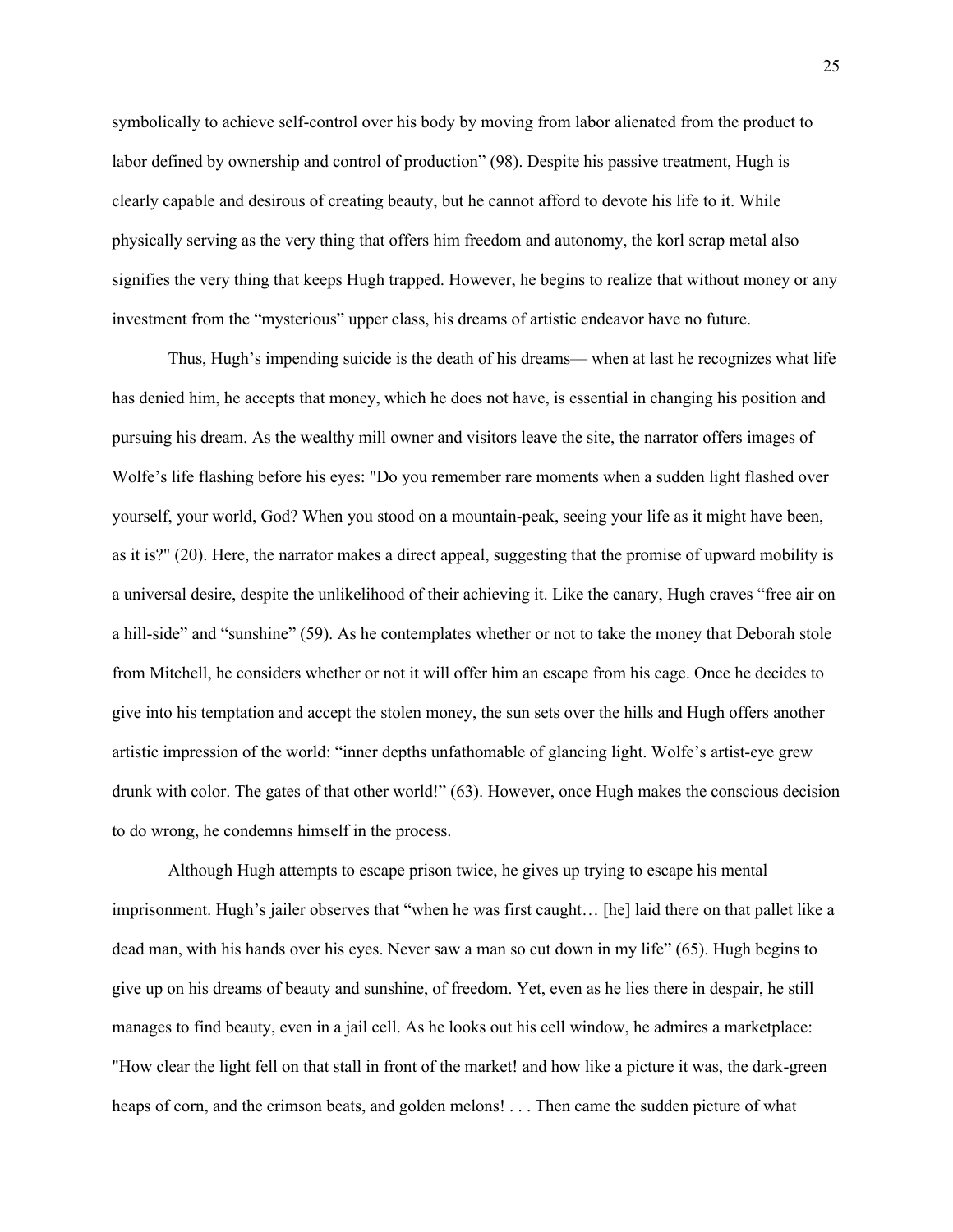might have been, and now" (68). The image of this market is two-fold. Through the market, we are reminded of the American marketplace and its importance to the American Dream. However, Hugh sees the market with an artist's eye, glorifying it with colorful descriptions. While concurrently calling attention to money and commodification, this shows that even at his lowest, Hugh continues to see the world with hope and appreciation for its beauty. Even the most pristine food and fruits require some semblance of money, and while the light shines down on that market, it shines down on the dream of prosperity, the ability to take care of one's self, the dream of a better life.

The prison window serves as the frame for Hugh's view, but also his dream, which he has come to realize is unattainable. Although he recognizes the beauty, he realizes the naivety of his artistic outlook. He can see his dream through the window frame, but he is unable to reach it. The window is the "sudden picture of what might have been, and now," and as he looked through it, "[h]e knew what it was to be in this penitentiary… He knew how in these long years he should slowly die, but not until his soul and body became corrupt and rotten…" (68). Here, Hugh is coming to terms with his new reality and rejects his artistic point of view. Similarly, Seitler argues that in this instance, Hugh is lamenting "not what didn't happen in the past, but whatever might have been in some counterfactual future" (544). The loss of this future leaves him dejected and suicidal. Therefore, the only alternative Hugh sees fit is death, as he tells Deb, "It is best" (69).

No longer suffering from disillusionment, Hugh cites beauty one more time before giving up entirely. He stops his train of thought while admiring a "mulatto" girl: "The picture caught his eye. It was good to see a face like that. He would try to-morrow, and cut one like it. *To-morrow*! He threw down his tin, trembling, and covered his face in his hands. When he looked up again, the daylight was gone" (70). The uniqueness of the "mulatto" girl's face provokes Hugh's natural appreciation for beauty, and he is momentarily inspired, until he remembers his entrapment and what tomorrow holds. For Hugh, suicide is his last chance to control his destiny: not an act of cowardice, rather the rejection of a life he refuses to continue living.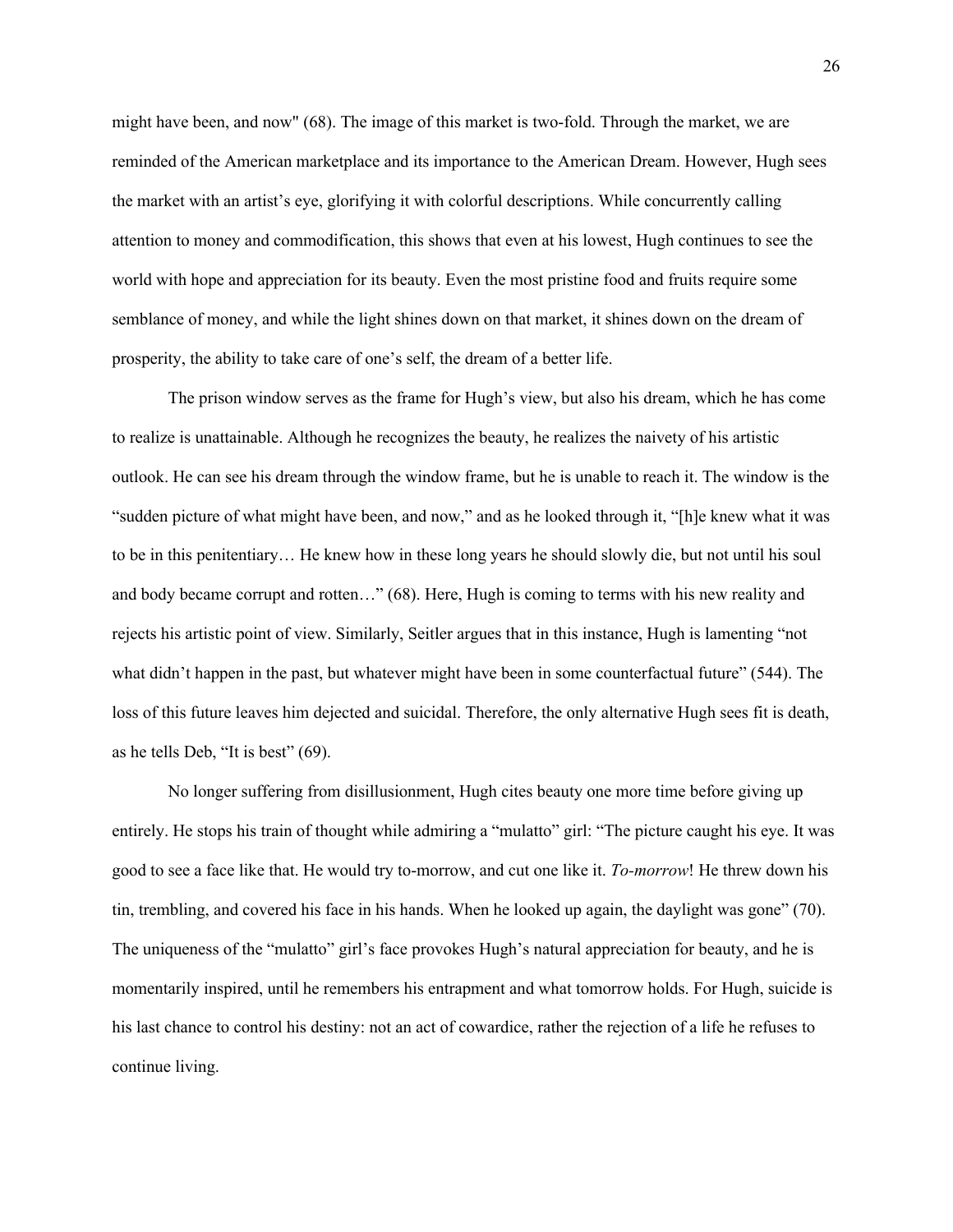Hugh's korl woman sculpture outlives him and expresses those undefinable feelings with which Hugh struggles throughout the story. Of all the other figures he has carved, each was destroyed. He would work "at one figure for months, and, when it was finished, breaking it to pieces perhaps, in a fit of disappointment" (48). The fragility and temporariness of Wolfe's sculptures, that they are so often destroyed after working on them for months and months, marks a distinction between Hugh's personal artistic experience and the experiences represented in the lauded timelessness of high art marble. Not afforded access to more durable materials like marble, Hugh creates from a material that represents his own social standing, one that is indispensable. That the korl woman remains after his suicide, even though it is not finished, indicates that it is his one work of art that comes closest to an expression of his soul. Like the cuts on his wrist carved with an old tin, the korl woman is made of scraps, too—industrial waste— the essence of Hugh himself.

Through Welsh immigrant Hugh Wolfe, Davis disrupts the social hierarchy by distorting the conventionally privileged lens through which beauty and the American Dream are presented. The conflict Brown highlights of whether or not disinterested aesthetic appreciation is a classed privilege disguised as universal, or if the artistic experience dislodges us from hierarchal order, emerges in Hugh's korl woman, which both represents the artistic spirit from which it was born, proving his "master hand" (Davis 74), while maintaining the unsettling effect of underprivileged desperation. Wolfe's artistic "genius" (Davis 56) distinguishes him from his class, while the product, his art, returns attention to that class.

"Life in the Iron Mills" contrasts sociological and philosophical understandings of aesthetics in order to highlight the privilege of a system based on the promise of upward mobility at the hands of hard work. The "pick yourself up by the bootstraps" mentality of Benjamin Franklin has been a lasting foundation for finding one's way in attaining the Dream, but "Life in the Iron Mills" questions the validity of a universal promise based on perseverance and income. The gigantic proportions of a laboring woman hacked and hewn in korl, grasping desperately for something just out of reach, visually articulates Hugh's pursuit of social mobility and artistic freedom. Davis's demonstration of aesthetic privilege and indifference, therefore, displays an oversight in the consideration of the underprivileged within the arena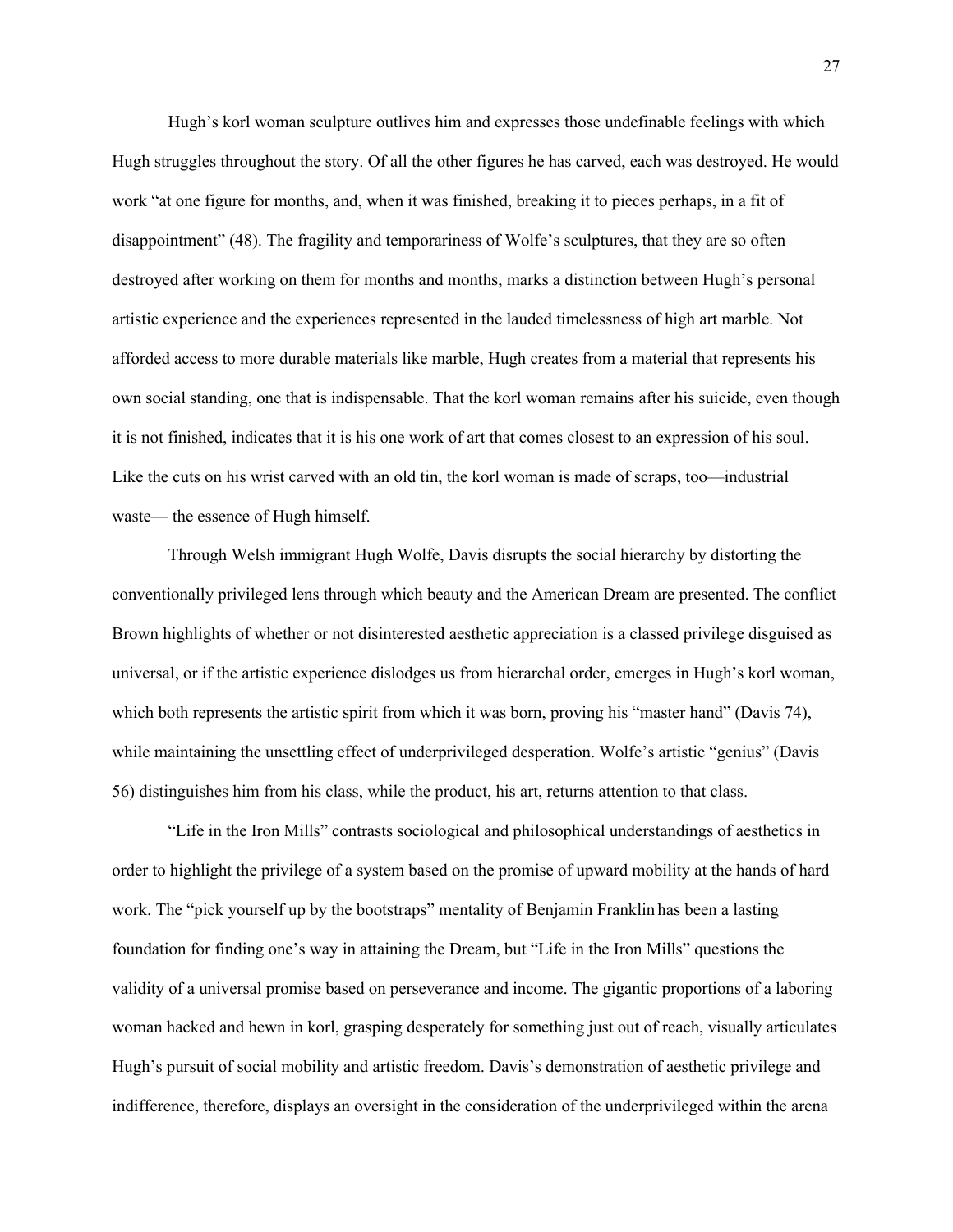of a commodified American Dream. As adherents to the American Dream dismiss themselves from any social obligation to help those in need because the American system is "a ladder any man can scale," "Life in the Iron Mills" reveals the flaws of an economic model that rests on the notion that any man or woman who possesses enough ambition will undoubtedly prosper.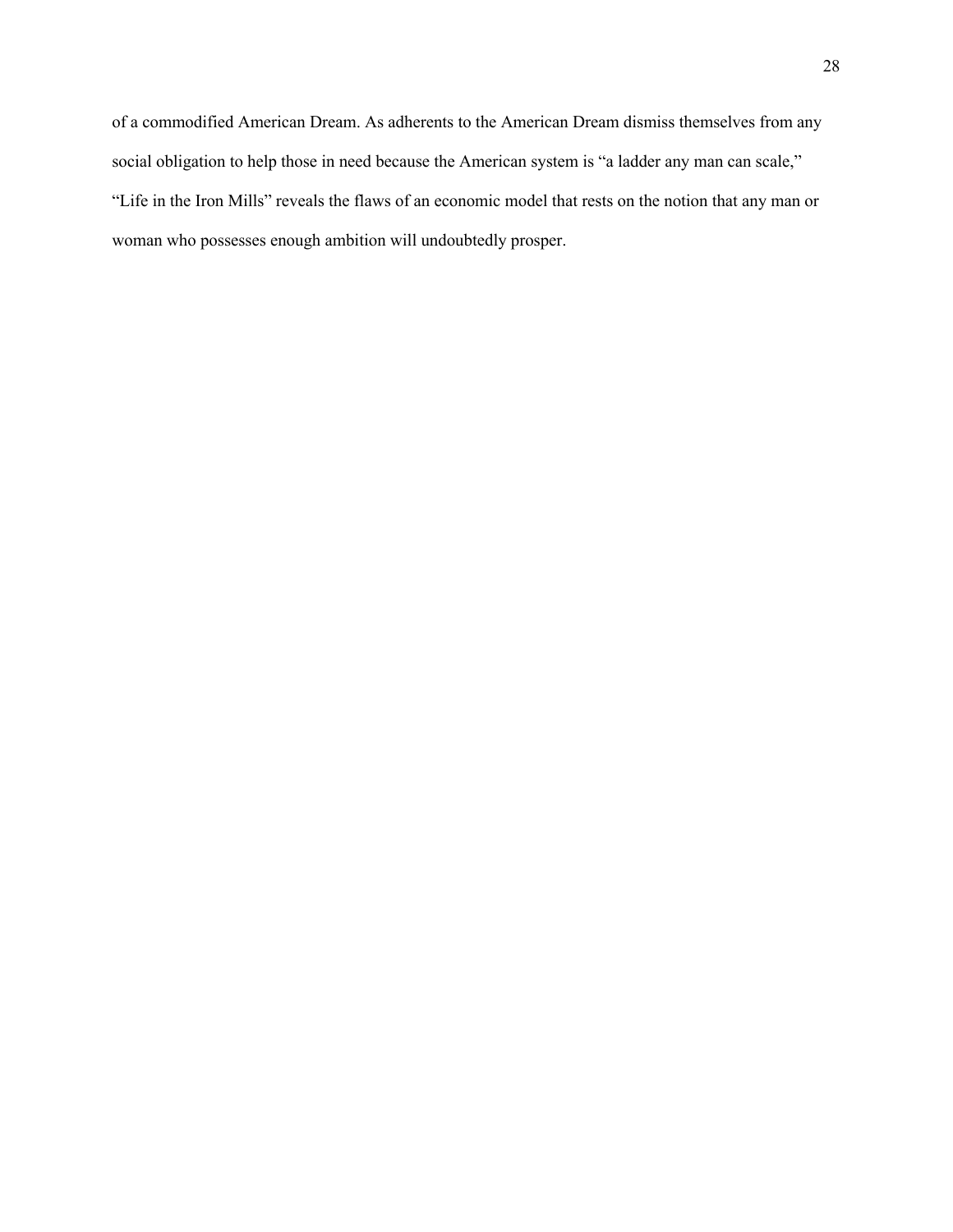#### CHAPTER 3

## ARISTOCRATIC FANTASIES: ENTERTAINMENT AND ENTRAPMENT IN *MAGGIE: A GIRL OF THE STREET* AND *THE STREET*

Artistic experience is not reserved for the creator alone but endures in the mind and experience of the seer. The success of artistic modes such as plays and cinema, in which artistic experience relies on the selling of a performance, bank on the identification and internalization of their narratives by audience members. Within Stephen Crane's *Maggie: A Girl of the Streets* (1893) and Ann Petry's *The Street*  (1946)*,* the voyeurism generated in plays and narrative cinema creates an interactive experience in which artistic escape and the act of seeing— of watching—is compromised by the projection of aspirational narratives. Such narratives not only sell the American Dream to their viewers through the perpetuation of homogenized and patriarchal ideals but offer sights of what the viewer may possess if they act in accordance with the performances represented. However, the promises represented, when internalized by the disenfranchised, lead to a cultural disillusionment, as the aspirations presented are marketed to audiences en masse, regardless of their individual ability to achieve them. *Maggie: A Girl of the Streets*  and *The Street* are works that present the commodification of the Dream through entertainment, instating false agency and a general disillusionment amongst its characters, whose environments and biology hinder their ability to adapt the fantasies experienced through entertainment into their realities. Their shared disillusionment culminates in their domestic spaces, as they attempt to project the performances and material wealth they witness through interactions with higher classes onto their own domestic spaces.

Throughout Crane's novella, Maggie's interactions with melodrama position the American Dream as a concept sold to Bowery audiences, as the performances represented on stage reflect the promises of the American Dream: hopes of overcoming social entrapment, championing over the ruling classes, and ultimately rising above the Bowery's poverty. Accordingly, the melodrama offers an artistic escape for citizens of the Bowery. As Jacob Riis articulates in his photo-journalistic text *How the Other Half Lives*  (1890)*,* the tenement housing of New York's Bowery was the worst imaginable. After the War of 1812, tenements arose out of a need to house an influx of immigrants fleeing to America in search of a better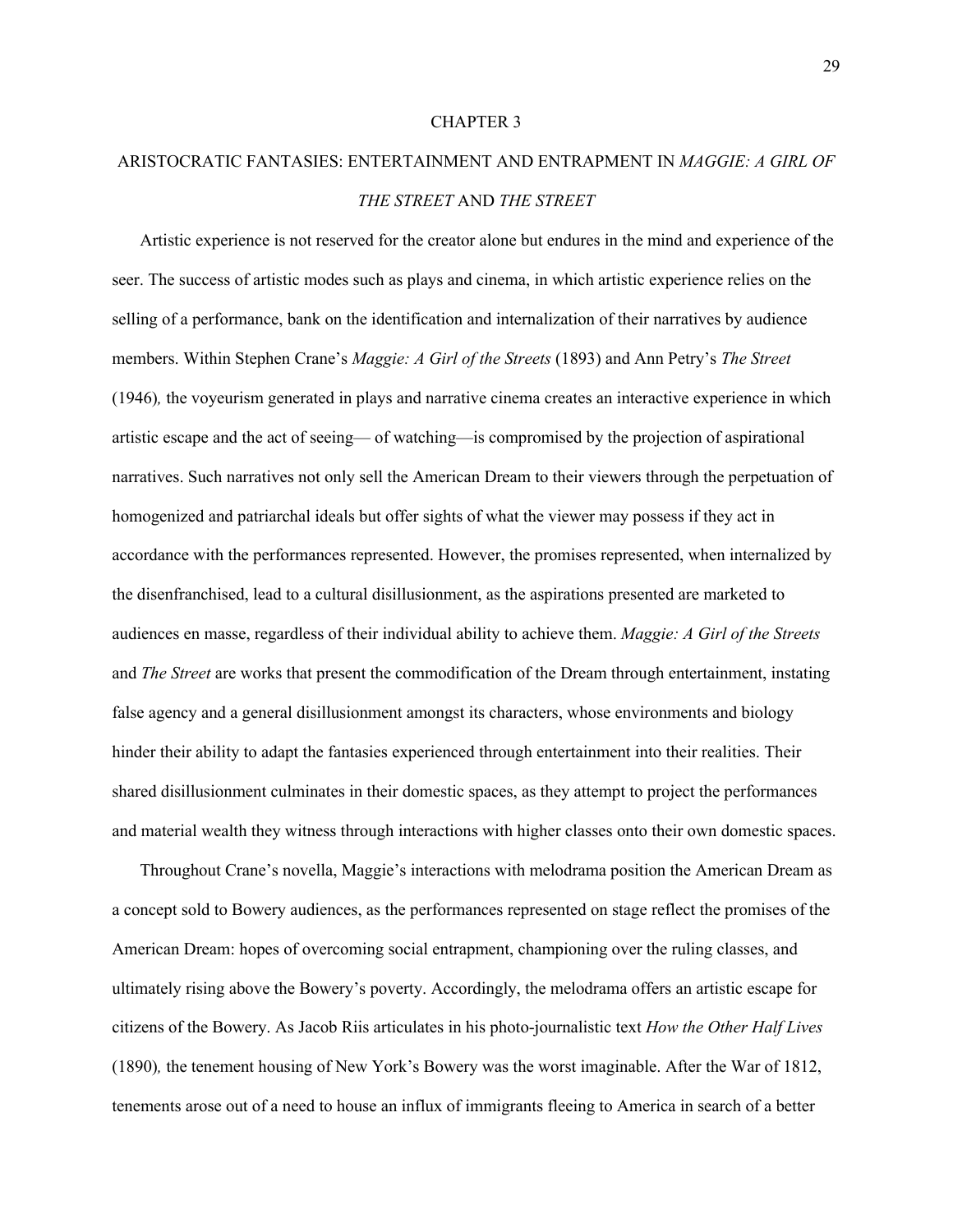life. As the wealthy moved out of the East Side homes to avoid the coming masses, their rooms and apartments were chopped into smaller ones; one account had five families living in a 12 by 19-foot room (8). The effect of this environment, as Riis reveals, led to a culture of death, disease, and abuse, creating a class of people "from whom nothing was expected, and the most was made of them while they lasted. Neatness, order, cleanliness, were never dreamed of in connection with the tenant-house system" (7). Thus, Bowery residents become a class entrapped by the poverty that enveloped their neighborhoods. In an inscription to Hamlin Garland regarding his story of Maggie, Crane expresses his intention of demonstrating the oppressive effects of the Bowery, writing that "environment is a tremendous thing in the world and frequently shapes lives regardless" (1). In this context, the Bowery serves as a character of its own, a sort of antagonist used to keep Maggie and other members of the Bowery oppressed. Therefore, while the melodrama attended by the Bowery public offers artistic escape through the promise of aristocratic bliss gained through social perseverance, the very environment in which these narratives are perpetuated functions to keep members of the Bowery from attaining the aspirations represented on stage.

The melodramas featured in Crane's story are frequently attended by the Bowery population, offering them the opportunity for artistic escape, as they cling to fantasies of social advancement and triumph. Consequently, it is the disillusionment caused by the faux narrative of the melodrama that contributes to Maggie's downfall. While the fellow Bowery members serve as an important backdrop for Maggie's experience, Crane uses Maggie's family of exploited Irish immigrants, the Johnson household, as a standin for the larger Bowery public to demonstrate the incredible power environment holds over its subjects. In another letter, Crane writes that he "tried to make plain that the root of Bowery life is a sort of cowardice. Perhaps I mean a lack of ambition or to willingly be knocked flat and accept the licking" (2). Not only is Maggie's Bowery a looming power capable of shaping the lives of its citizens, but the lifestyle it generates within its citizens is one rooted in a passive submission in which characters like Maggie and her comrades, seeing no way of escape, are resigned to the lives they live.

Crane establishes the gruesome nature of the Bowery within his own story. While, street names like "Rum Alley" and "Devil's Row" articulate the alcoholism and futility that define the lives of Crane's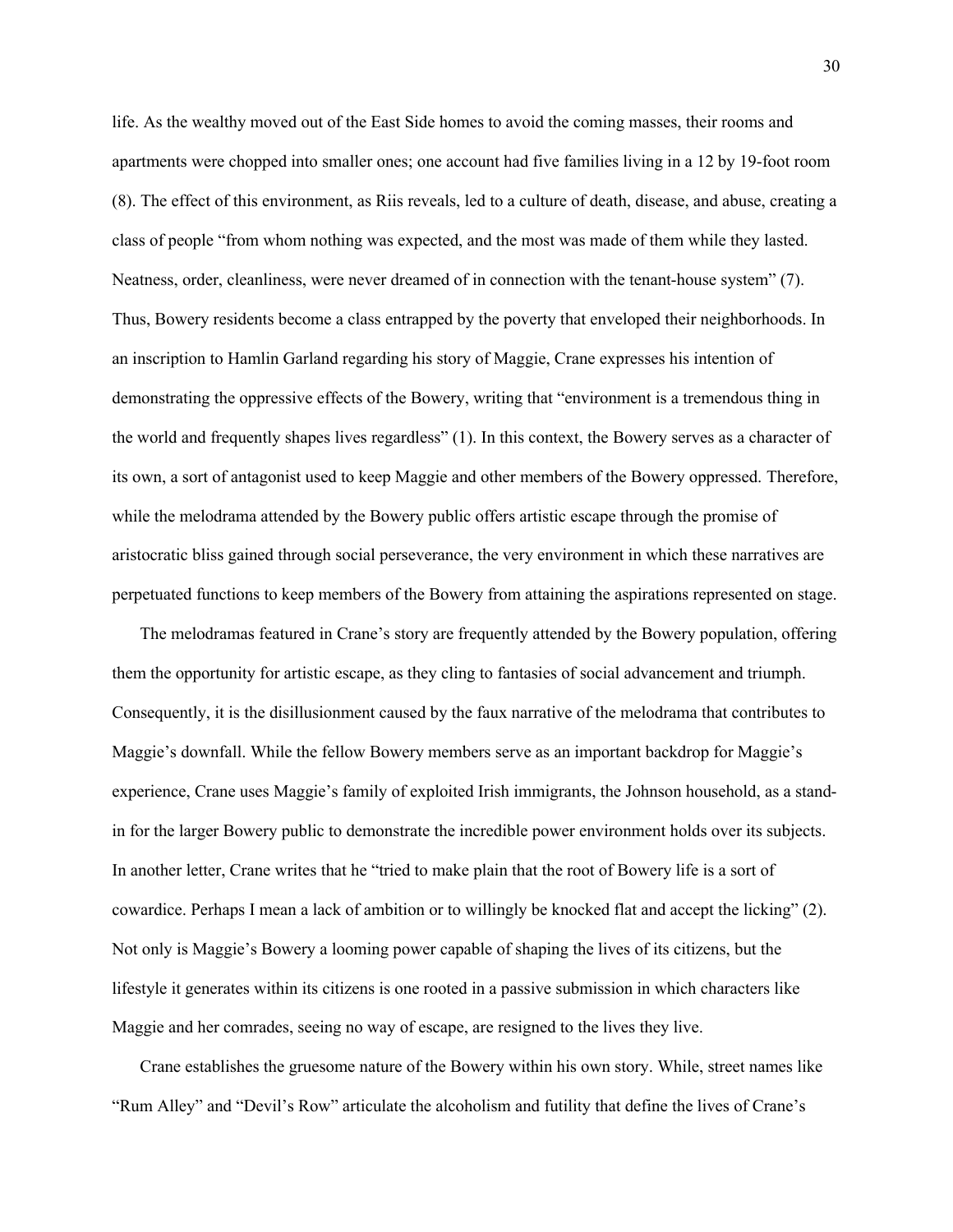Bowery poor, Maggie's neighborhood is described as a "dark region where, from a careening building, a dozen gruesome doorways gave up loads of babies to the street and the gutter," with buildings that "quivered and creaked from the weight of humanity stamping about its bowels" (6). These details draw attention to the filthy, cramped, and unsanitary conditions which further entrap the Bowery citizens and prevent them from attaining the triumphs of their on-stage representative. All they are afforded is the illusion of escape.

With the Johnson household serving as a stand-in for the larger Bowery population, Maggie's personal experience with the melodrama highlights larger social discrepancies pertaining to artistic experience, insight, and class consciousness. Thomas A. Gullason notes that "as Crane chooses to fix on one family, the Johnsons, he personalizes in small a large tragedy which affects and reflects on American society as a whole" (247). Although this novella focuses on Maggie and those close to her, the tragedy of the melodrama does not just pertain to Maggie and her family, or even just the people of the Bowery, but the debilitating power of inescapable poverty to entrap its subjects. The theme of entrapment is shaped most prominently within Maggie's own household, as she attempts to project her blossoming dreams of beauty and advancement onto her "mud puddle" of a home (16).

The dark and gruesome nature of the Bowery engulfs the inside of the tenement houses. Maggie, who attempts to assert control and pride over her life by decorating her home, consistently finds herself displeased with her unsuccessful attempts to add a sense of beauty to the Johnson household. After observing her brother's friend Pete, whom Maggie observed to be the "beau ideal of a man," Maggie becomes displeased with the lack of beauty in her home (19). As she attempts to "calculate the altitude of the pinnacle from which [Pete] must have looked down upon her," she begins to wonder how she could stage her environment to fit better with Pete's world (19). Maggie "contemplated the dark, dust-stained walls, and the scant and crude furniture of her home… The almost vanished flowers in the carpet-pattern, she conceived to be newly hideous. Some faint attempts she had made with blue ribbon, to freshen the appearance of a dingy curtain, she now saw to be piteous" (20). Inspired by Pete's middle-class "ideal" of a man, Maggie becomes dissatisfied with her attempts to improve her surroundings. Although she had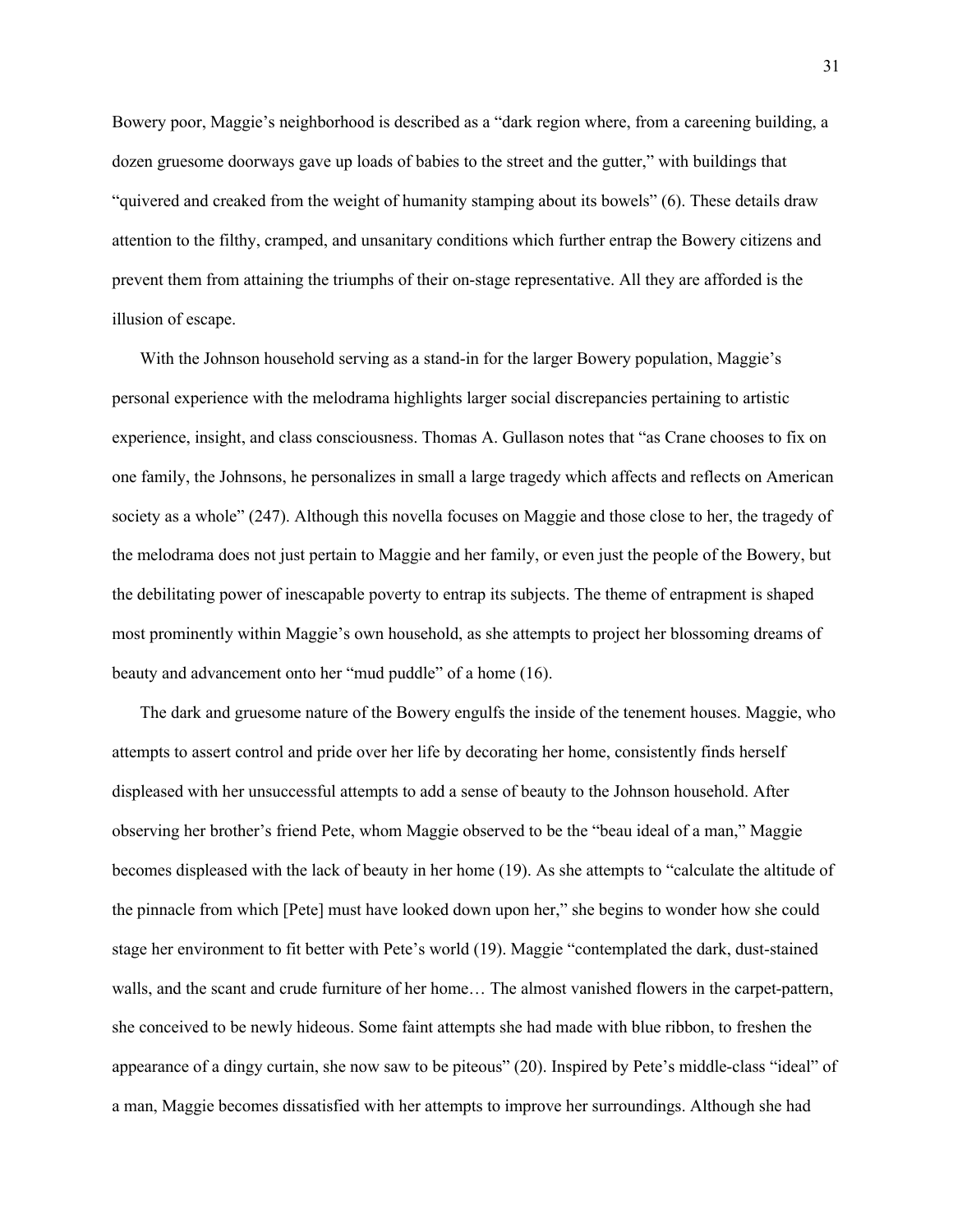only seen Pete twice, he "had different suits on each time," leading Maggie to believe that his wardrobe was "prodigiously extensive," ultimately aligning Pete's attire and presentation with a higher form of living (21). It is the hope of beauty and higher living that Maggie sees in Pete which initiates her disillusionment, for she is unable to recognize the full effect of Bowery life on its subjects.

In an attempt to project the role she wishes to play onto her home, a role which fits the "ideal" Pete appears to possess, Maggie begins redecorating in hopes of impressing Pete and matching his ideal. After Pete offers to take Maggie out on Friday night, she spends the days leading up to their outing "making imaginary sketches of Pete and his daily environment" while stooping over the "eternal collars and cuffs" she handles at her job in the textile factory (21). Already, the very thought of experiencing Pete's world begins to provide Maggie escape from the monotony of her daily life. Just as Pete is drawn to Maggie's "shape," viewing her as an object and character rather than a girl, Maggie attempts to match that character (19). However, Maggie is nonetheless concerned that the "golden glitter" and "entertainment of many hues" offered at the place where Pete intends to take her will make her "appear small and mouse-colored" (21). Although excited to experience the world to which Pete will introduce her, she already fears her ability to perform within that ideal. However, Maggie's fear that she will be perceived as "small" compared to the company and entertainment offered at the venue is not so much because of Maggie's own self, but because of the smallness of her world, which limits her ability to perform as she should. Thus, in order to appear more appealing to Pete, she spends the days leading up to his arrival redecorating her home.

Maggie's homemaking emphasizes her desire to perform as what she thinks Pete's ideal woman should be. Maggie spends a week's pay on the purchase of "flowered cretonne for a lambrequin" and hangs it over the stove in the kitchen. Just as flowers and the kitchen serve as representations for the ideal woman, an innocent angel-of-the-home, Maggie's effort to join these symbols by decorating her kitchen in an expensive floral fabric in hopes that it will reflect well on her demonstrates Maggie's willingness to invest in an ideal. Furthermore, she hopes that the appearance of money and a warm domestic environment will impress Pete and, thereby, facilitate her ability to escape the Bowery. Accordingly,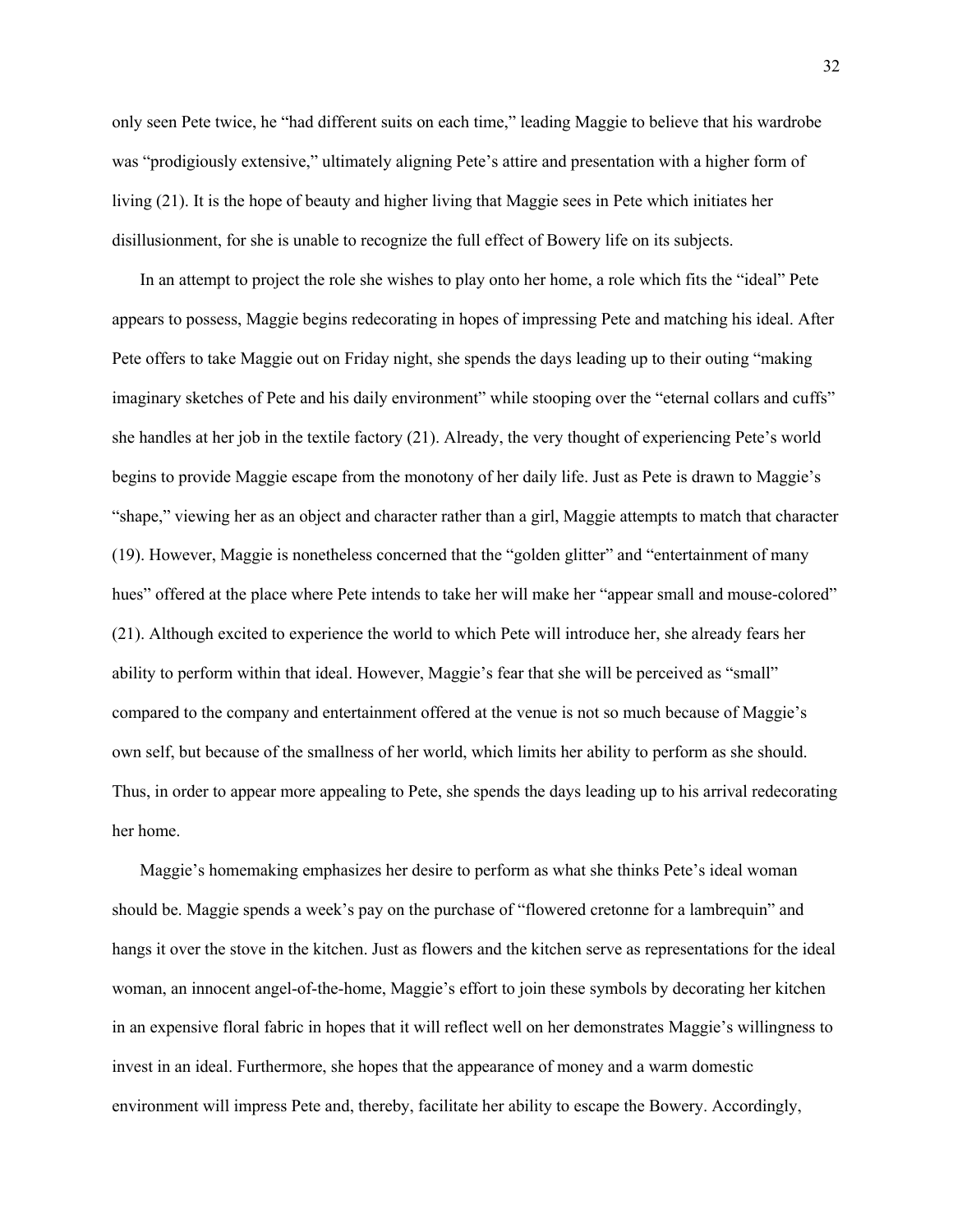Veblen argues that within the "patriarchal tradition… the woman should consume only what is necessary to her sustenance,—except so far as her further consumption contributes to the comfort or the good repute of her master" (51). As Maggie buys her luxurious lambrequin in hopes of pleasing Pete, she simultaneously positions him as her "master." However, this dream is destroyed when Maggie comes home from work on Friday to find that her mother, who had been drinking whiskey all morning, had "destroyed" the furniture, leaving "fragments of various household utensils … scattered about the floor." And, after her mother vented "some phase of drunken fury upon the lambrequin," it laid "in a bedraggled heap in the corner" (21). Maggie's mother, unsuited for the beauty Maggie attempts to incorporate into their home, and having abandoned her own role as a mother long ago, destroys the domestic set Maggie has staged. Likewise, when Pete arrives to pick up Maggie, she is described as "waiting for him in the midst of a floor strewn with wreckage. The curtain at the window had been pulled by a heavy hand and hung on one tack, dangling to and fro..." (21). Unlike the curtains that frame a stage and open onto its performance, the curtain used to frame Maggie's performance cannot withstand the burden of its environment and, therefore, cannot offer Maggie a stage on which to perform. However, this does not stop Pete from taking Maggie to the play, where her unattainable dream of social mobility and beauty is reinforced on stage.

While Maggie's attempt at creating beauty is destroyed by her mother, the melodrama Maggie attends sells her and fellow members of the Bowery public a tale of social mobility, a promise of social advancement afforded by perseverance and hard work. Here, the hero's "erratic march from poverty… to wealth" leads to forgiveness and social reconciliation (27). However, the ideals of the American Dream represented on stage disillusion the Bowery public, who attend in hopes of enjoying the artistic escape afforded by the idealistic success of the on-stage heroes. Upon arriving at the "green-hued hall" of the theatre, the audience is described as a crowd "composed of people who showed that all day they strove with their hands. Quiet Germans, with maybe their wives and two or three children," "the occasional party of sailors from a war-ship," tipsy men, and impassive women: "the nationalities of the Bowery beamed upon the stage from all directions" (22). Here, Crane illustrates the "beaming" delight with which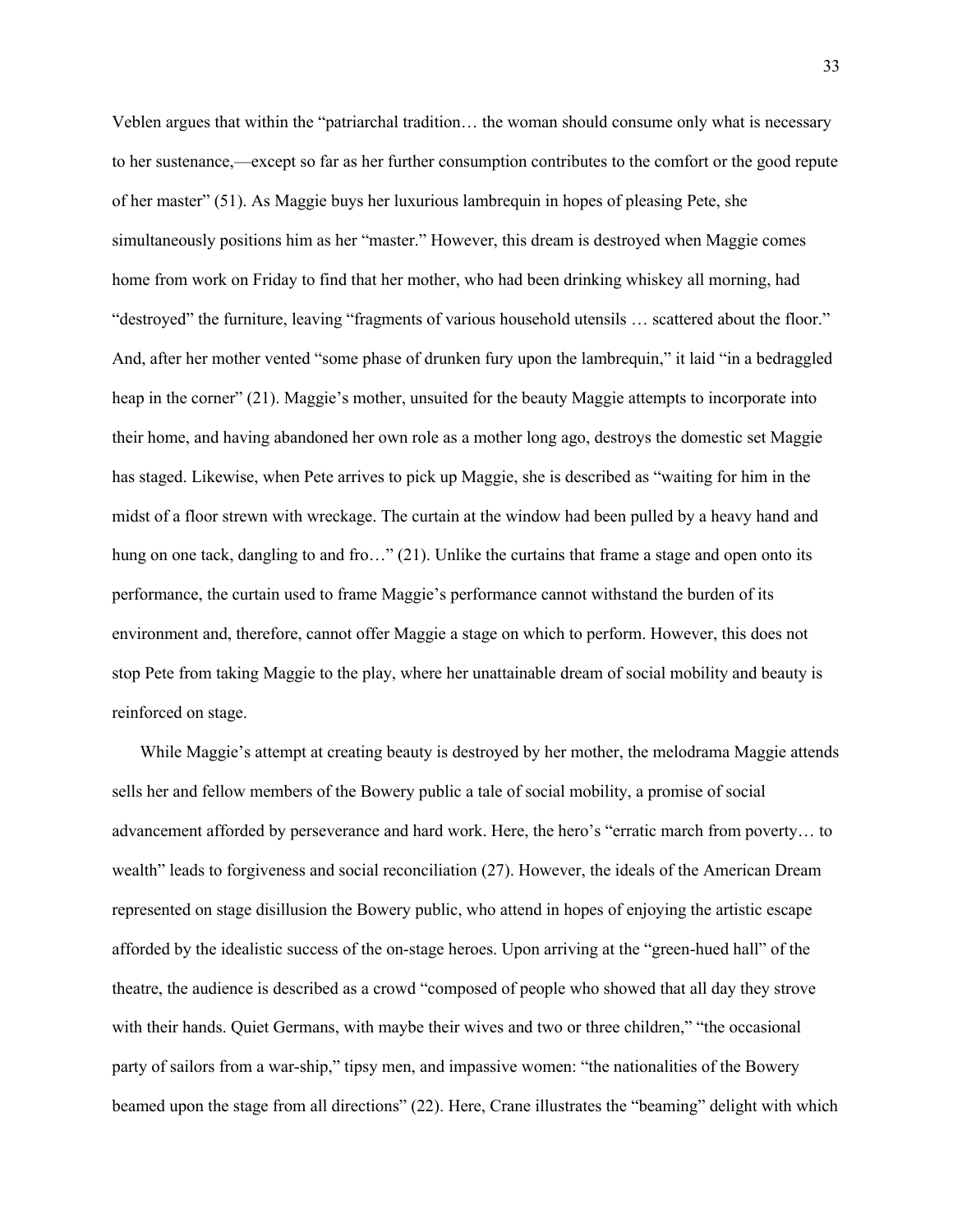the Bowery citizens attend the melodrama after spending a week working tirelessly with their hands. However, it is not just mere escape that this melodrama offers them; it is the affirmation of their exploited position and promise of social mobility. As the hero of the melodrama serves as a "representative of the audience," his battle against ruling classes and unjust systems articulates the dreams of the Bowery public (27). As David Huntsperger claims, "Crane's portrayal of Bowery theater suggests melodrama has subversive and perhaps even revolutionary undercurrents that exceed mere false consciousness or ideological obfuscation" (294-95). He adds that the members of the Bowery are not naively drawn to the melodrama, but "become participants in a show of class solidarity," claiming that the Bowery public attends the melodrama because it "stages and clarifies socioeconomic inequities and injustices" (295). As Huntsperger suggests, as an art form, the experience of theatre has the ability to challenge common sociological perceptions and blur the distinction between ideological class separation. The play confirms socioeconomic inequities of which the Bowery public is already aware and allows them to imagine a world in which their hard work is compensated by the attainment of the American Dream. Therefore, one appeal of the melodrama for Bowery citizens lies within the theatre's ability to offer Bowery citizens an evening in which social boundaries are blurred, a place where "citizens can pay to enjoy the phantasies of the aristocratic theatre-going public, at a reduced rate" (*Maggie* 23). As this line suggests, the play sells its audience an aristocratic fantasy— the quintessential American hope for social mobility. However, as Bill Brown claims, within "sociological knowledge, the poor must see only with the eyes of the poor" (779). Therefore, while the Bowery public attends the melodrama for the affirmation and articulation of class injustices of which they are already aware, they are unable to see the irony of the melodrama's narrative—that it is a melodrama, a performance, a fantasy, and not a realistic tale.

Likewise, Maggie's youth and determination to perform within a certain feminine ideal disables her from being able to leave the melodrama at the melodrama; she is unable to differentiate the fantasy from the entrapment of her reality. The play not only feeds her desire for social mobility but appears to promise it. Therefore, as the melodrama represents a flawed society, Maggie serves as a representative for those subjected to that society and who dream to rise above it. In the course of the play's rags-to-riches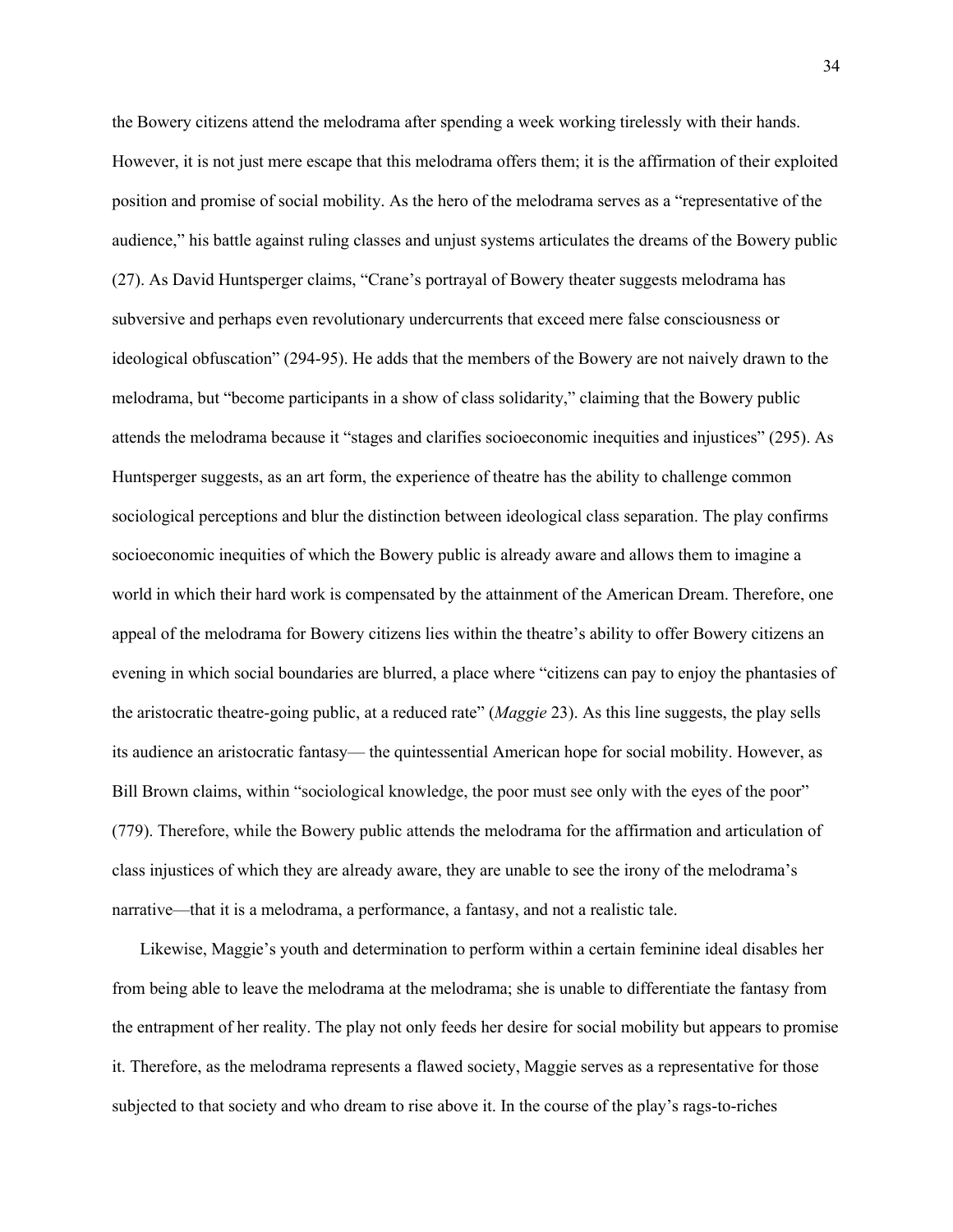narrative, "the last act was a triumph for the hero, poor and of the masses, the representative of the audience, over the villain and rich men" (27-28). This hero prevails over the rich men and ruling classes who fail to compensate fairly their workers or invest in improvements to the Bowery, much like Maggie's job at the textile factory. However, the attention to the male hero's role in this narrative further illuminates Maggie's personal and biological limitations—that she must rely on a man in order to advance socially.

Although not the story's true hero, women do not go unaccounted for in the melodrama. In fact, the very feminine performance Maggie aspires to and the hope that Pete will save her from her environment are ironically adapted to the stage. The play showcases a "brain-clutching heroine … rescued from the palatial home of her guardian, who is cruelly after her bonds, by the hero with the beautiful sentiments" (27). In this particular passage, the subject matter of the melodrama becomes a gross parallel to Maggie's own experience, and this parallel particularly fuels Maggie's fantasies by giving her a specific aspirational dream. On Maggie's stage, Pete serves as the melodramatic hero who rescues her from her own home, although it is anything but palatial and she certainly has no bonds, introducing her to a world that allows her to dream. Thus, it is the hope of having a man that sparks Maggie's hope of social mobility. As Giorgio Mariani argues, Maggie "finds projected on the stage the imaginary resolution to her actual social condition of exploited worker" (76) in a narrative that is based on "an ideological construct" (78). Just as this play sells the ideological hope of social mobility, it also sells an ideological construct in which women rely on men to define their success. However, unlike the hero presented in the melodrama, Pete hardly rescues Maggie. Instead, he inevitably flees out of fear that he may be responsible for her ruin. Still, because she has even less agency than Pete, Maggie must cling to a man in order to perform within the ideal she wishes.

Nonetheless, Maggie's identification with the heroine on stage continues to fuel her fantasies. Affected by the melodrama's artistic influence, Maggie always departs "with raised spirits from the showing places of the melodrama. She rejoiced at the way in which the poor and the virtuous eventually surmounted the wealthy and wicked. The theatre made her think" (28). Inspired by the triumphing,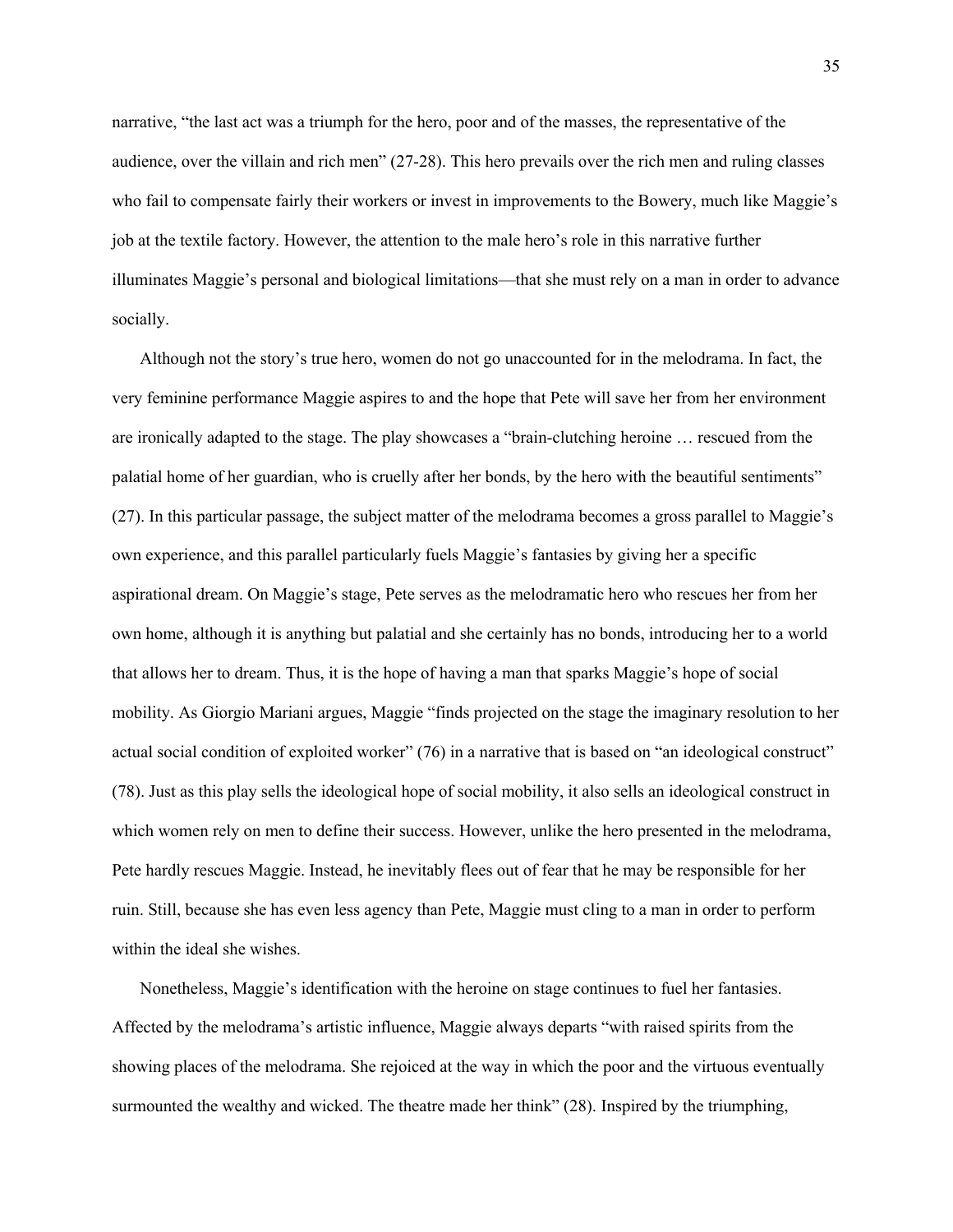triumphing, and social reconciliation between the rich and poor demonstrated on stage, Maggie "wondered if the culture and refinement she had seen imitated, perhaps grotesquely, by the heroine on the stage, could be acquired by a girl who lived in a tenement house and worked in a shirt factory" (28). Within these two passages, Maggie begins to form her own idea of the American Dream. Her dream surpasses class advancement or the walls of a kitchen and bleeds into the vision of a fantastic environment in which she is surrounded by culture, art, and sophistication. This inspires her and enriches her life. As Jim Cullen states, "simply having a dream has sustained, even saved, lives that otherwise might not be deemed worth living" (7). For Maggie, the melodrama, at least for a while, does just that; it gives her a reason to live by evoking hope in a way that she had not been allowed to hope before. However, the narrator rightly refers to the performance on stage as "grotesque," for the performance that inspires Maggie is an exaggeration of real-life. Pete will not be her rescuer, and clinging to this dream will ultimately lead to her own downfall. However, Maggie is so illusioned by the performance on stage, eager to perform it herself, that she does not see this flaw in the American system— that her environment and the society which surrounds her will not let her escape. Thus, she projects the performance witnessed on stage onto her own life. Suitably, Huntsperger claims that "Maggie naively assumes that life follows art, and her thinking involves a confusion of melodrama with realism" (303). Maggie buys into the melodrama's representation of the American Dream because, despite its exaggeration, it is a suitable reflection of the socioeconomic injustices and realities embedded in Maggie's environment.

Because Maggie is so easily able to identify with the heroes on stage, she buys into the belief that she, too, will be able to socially triumph. The reinforcement of heteronormative and patriarchal ideals on stage with a heroine that parallels Maggie's own experience disillusions her further. When Pete leaves her, the facilitation of her dream disappears with him, along with her family, and she is left alone to sell the one thing she can control: her body. Thus, while the Dream represented on stage gives Maggie a reason to live, the limited attainability of it for someone of her gender and environment inevitably leads to her downfall and untimely death.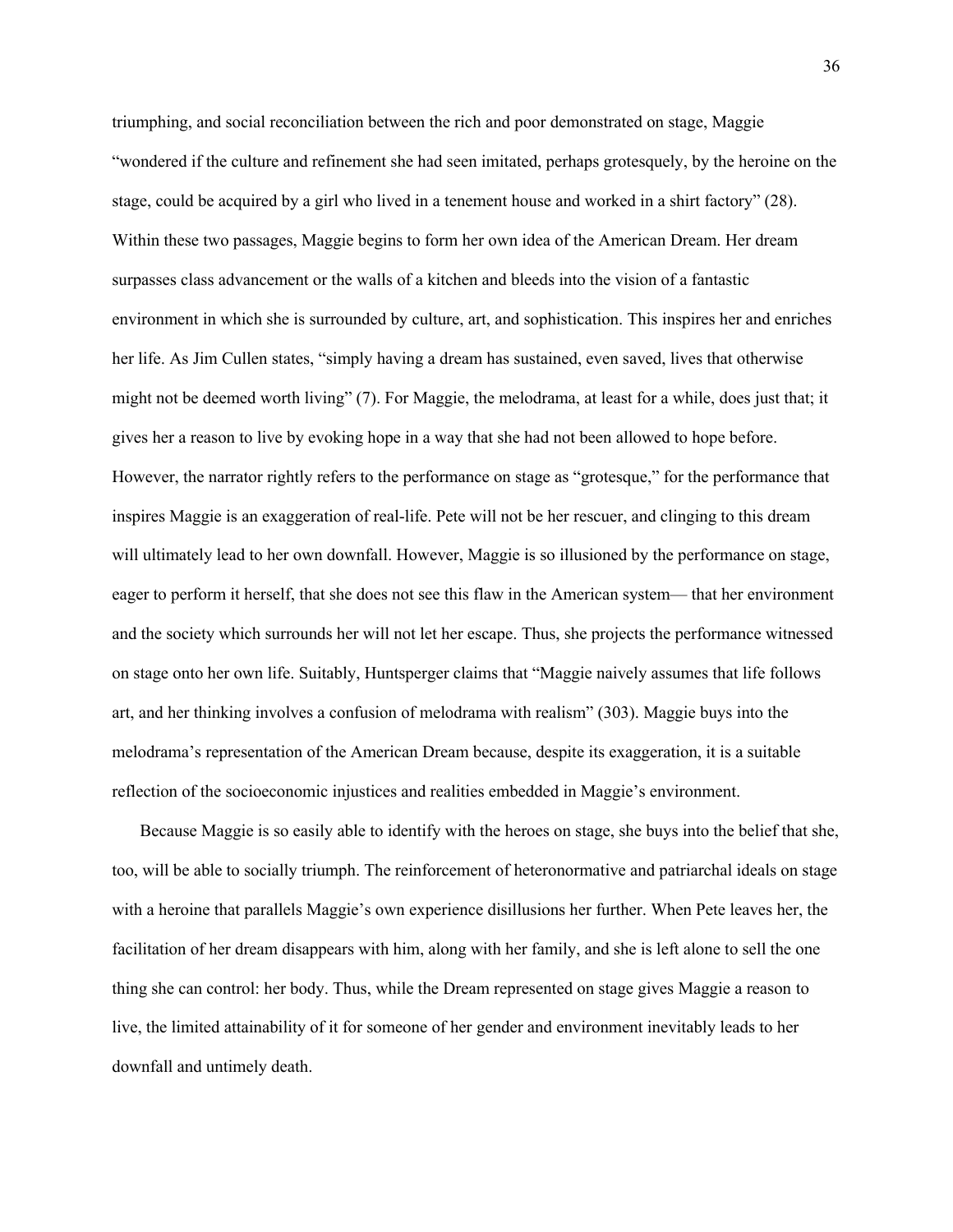In Ann Petry's *The Street,* Lutie undergoes a similar disillusionment. Lutie has read Benjamin Franklin's autobiography and has convinced herself that, like Franklin, hard work and persistence will help her attain the Dream. While picking up dinner roles for her and her son, she felt "the hard roundness of the rolls through the paper bag, [and] thought immediately of Ben Franklin and his loaf of bread" (63). Although Lutie reminds herself that she lives "in Harlem and [Franklin] was in Philadelphia a pretty long number of years ago," she can't shake her "feeling of self-confidence and she went on thinking that if Ben Franklin could live on a little bit of money and prosper, then so could she" (64). While Lutie seems to understand the influence changing times and location have on her ability to climb socially, she overlooks the biological and racial boundaries that further differentiate her from Franklin.

Petry juxtaposes Lutie and Franklin to highlight the racial boundaries embedded in the fantasy of the American Dream. Whereas Franklin was a young, independent, white male in a new country whose social values had not yet been capitalized on, Lutie is a black, young, single mother in Post-World War II Harlem, trying to balance career advancement and caring for her coming-of-age-son, Bub. Clark Keith expands on the racial boundaries of the American Dream depicted through literature, arguing that "the race and class of the black character preclude even marginal access to the Dream and its attendant creatures comforts" (495). Likewise, Lutie's race, gender, and environment all stymie her ability to procure social mobility, financial security, and a domestic environment capable of catering to the needs of both Lutie and Bub. The exterior forces that hinder Lutie's ability to perform in the Dream manifest in her varying environments. While interactions with upper-class domesticity provide a backdrop for Lutie to project her dreams, her Harlem residence consumes those dreams and disables her from achieving them.

Lutie's environment competes with her dream and threatens it, as it stands in stark contrast to the environment in which her dream was born. Lutie's vision of the American Dream comes to her after witnessing the life of wealth and leisure enjoyed by the Chandler household, where she works as a nanny and maid in their large Connecticut home. Upon growing accustomed to the Chandlers' lifestyle, often spending more time in their home and tending to their children than her own, Lutie's idea of the American Dream becomes tied to monetary success and social advancement. After "a year of absorbing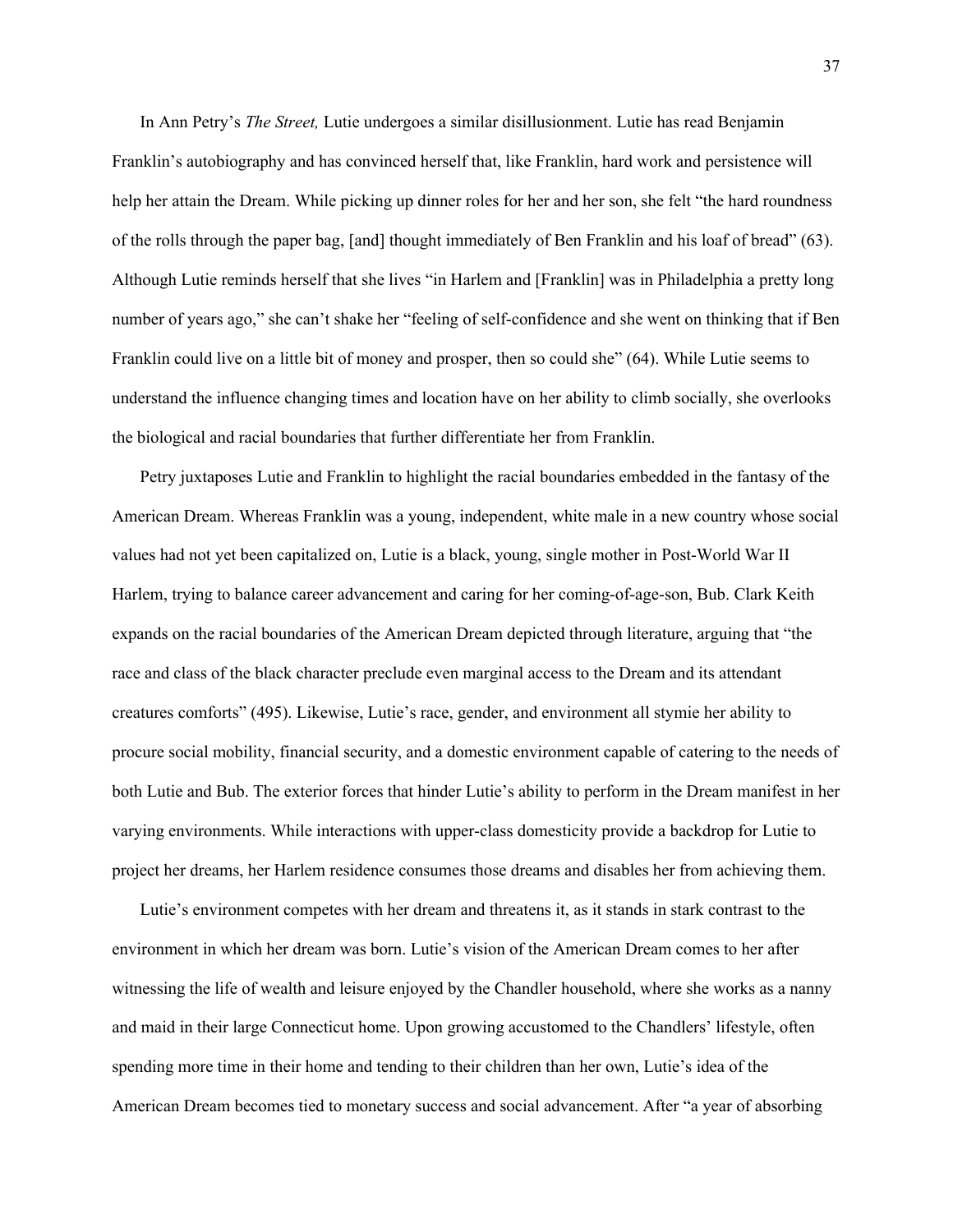their talk, she absorbed some of the same spirit. The belief that anyone could be rich if he wanted to and worked hard enough" (43). As she absorbs their conversations and attitudes, Lutie becomes fixated on attaining a "good life" defined by material wealth. However, while the Chandlers' house is like the houses featured in Realtor.com commercials, its grandeur only masks the imperfections of the family living inside it. It is the appearance of a Dream attained through the presentation of success and affluence.

While the Chandler home markets the appearance of domestic bliss, the internal struggles of the nuclear family residing inside it highlights the performative role of material success in the American Dream. While money procures the essence and appearance of success, it does not cure familial strife, nor can it secure domestic peace. On Christmas Eve, Mrs. Chandler's mother and Mr. Chandler's brother, Jonathan, visit the Chandler family. Lutie listens as the family argues into the night, "long after she had gone to bed," and the arguments often "grew more and more violent" (46). When, on Christmas, Jonathan Chandler shoots himself in the head in front of his family, who open presents around a tree "covered with tinsel and stars and brilliantly covered baubles," the Chandlers become determined to cover the tragedy (47). In an attempt to avoid "embarrassing" the family, and "on Christmas morning, too," the family ultimately plays it off as an accident to the public (48). In aligning Jonathan's suicide with an extravagant Christmas morning, Petry criticizes the capitalized performance of a holiday intended to celebrate birth and family.<sup>6</sup> No number of wrapped presents will be able to fix the domestic wounds that ail Jonathan Chandler. Yet, upon his death, the Chandlers continue to project their grief onto material comforts and find solace in excessive drinking. Lutie notes that there "were three cars in the garage now instead of two. And…there was talk of getting a bigger house." Meanwhile, Mrs. Chandler "kept buying new clothes. Dresses and coats and suits," which she would wear only a few times before getting tired of looking at them (50). Unable to bear the weight of such domestic tragedy, the Chandlers attempt to soothe their grief by investing even more into the American Dream. They seek additional modes of freedom and escape, a larger house in which to perform, and more luxury clothing to hide behind. Meanwhile, as Lutie reaps the benefits of Mrs. Chandler's gently worn hand-me-downs, she takes some comfort in knowing that white people share the same domestic struggles as "colored people." Still, this tragedy does not phase the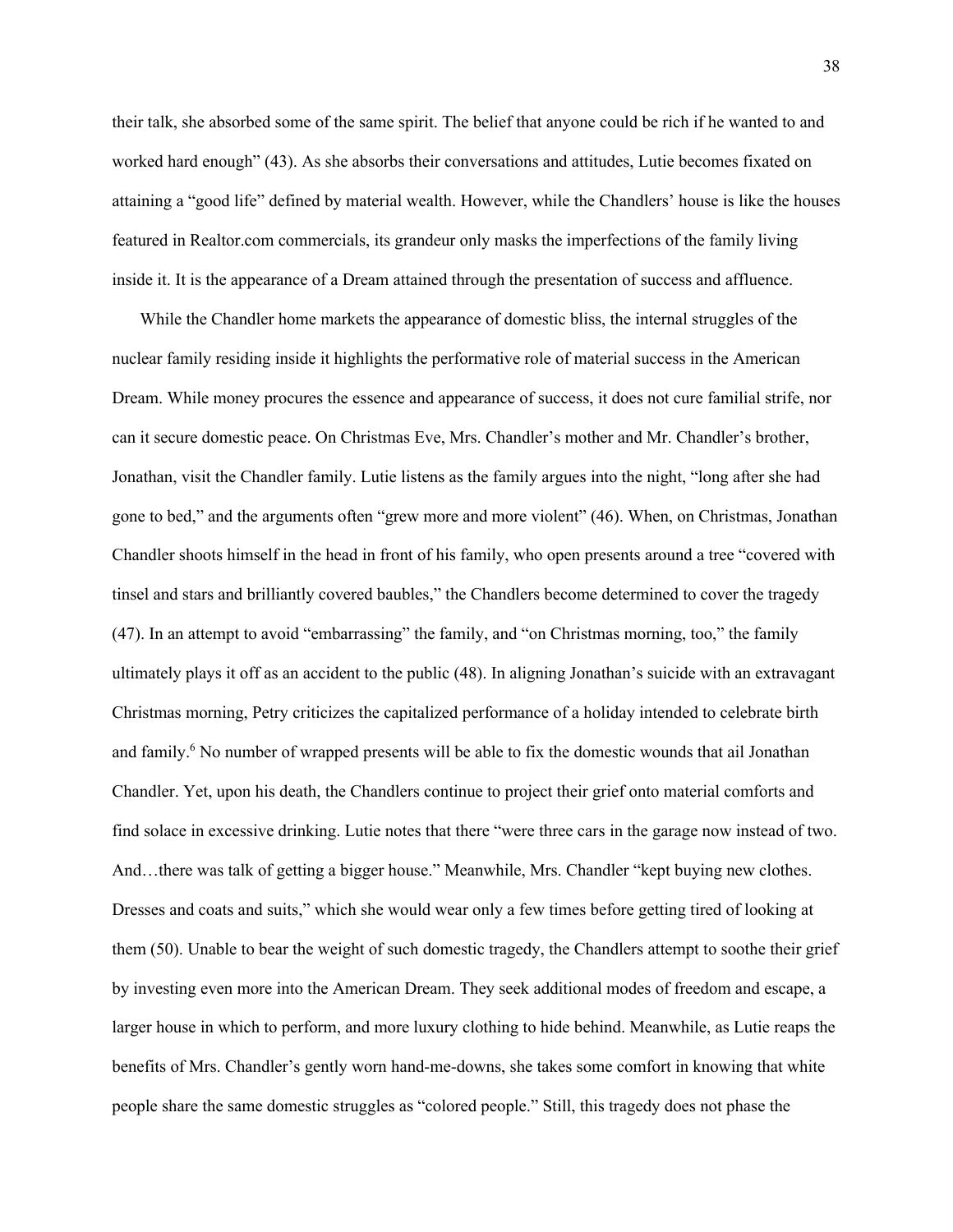fantasy the Chandler home ignited in her. While Lutie learned that having money "wouldn't necessarily guarantee happiness," what she found to be more important was learning that "when one had money there were certain unpleasant things one could avoid – even things like a suicide in the family" (49). Therefore, while the deceiving veil—the lie that monetary success procures happiness—is lifted, the Chandler home still kindles Lutie's fantasy. She knows now that, while happiness itself is not guaranteed, the unpleasantries of life are more easily avoided.

The longer Lutie works for the Chandlers, the more attached to their lifestyle she becomes, even causing distance to form between her and her own family. When she first begins working for the Chandlers, she is offered the opportunity to go home and visit her husband, Jim, and son, Bub, once a week. Initially, Lutie is uncomfortable working for the Chandlers due to an inability to cope with their "entirely different set of values," and longs to go home to Jim and Bub (41). However, by the time Mrs. Chandler suggests that she go home once a month for four days in order to get a longer visit with her family, Lutie finds it easy to convince herself not to go. She even "point[s] out to Jim how she could save the money she would have spent for train fare" by not going home (44). Lutie, eager to acquire the monetary wealth Mrs. Chandler has, not only adjusts her schedule to fit Mrs. Chandler's recommendation but neglects visits with her family in hopes of saving on train fare. Lutie's attempt to regulate her visits and perform within Mrs. Chandler's standard elevates her association of success with monetary value. She begins to mirror the performances of her environment because she desires that environment. Ashley Bourgeois explains it best: "in a controlled environment, a person becomes limited in his or her ability to envision terms of personal satisfaction; what provides pleasure within a given space often becomes desirable by all those who inhabit it" (106). While at the Chandlers' house, Lutie ultimately rejects the pleasures that her time at home with Bub and Jim offers her in favor of being surrounded by material wealth, just as the Chandler's compensate for familial strife with material comfort.

In contrast to her apartment in Harlem, which she often describes as feeling as though its walls are closing in on her, the wealth and riches that surround her at the Chandlers' house allow her to dream. In an interview with James W. Ivy, Ann Petry comments on the role of environment in the novel, saying that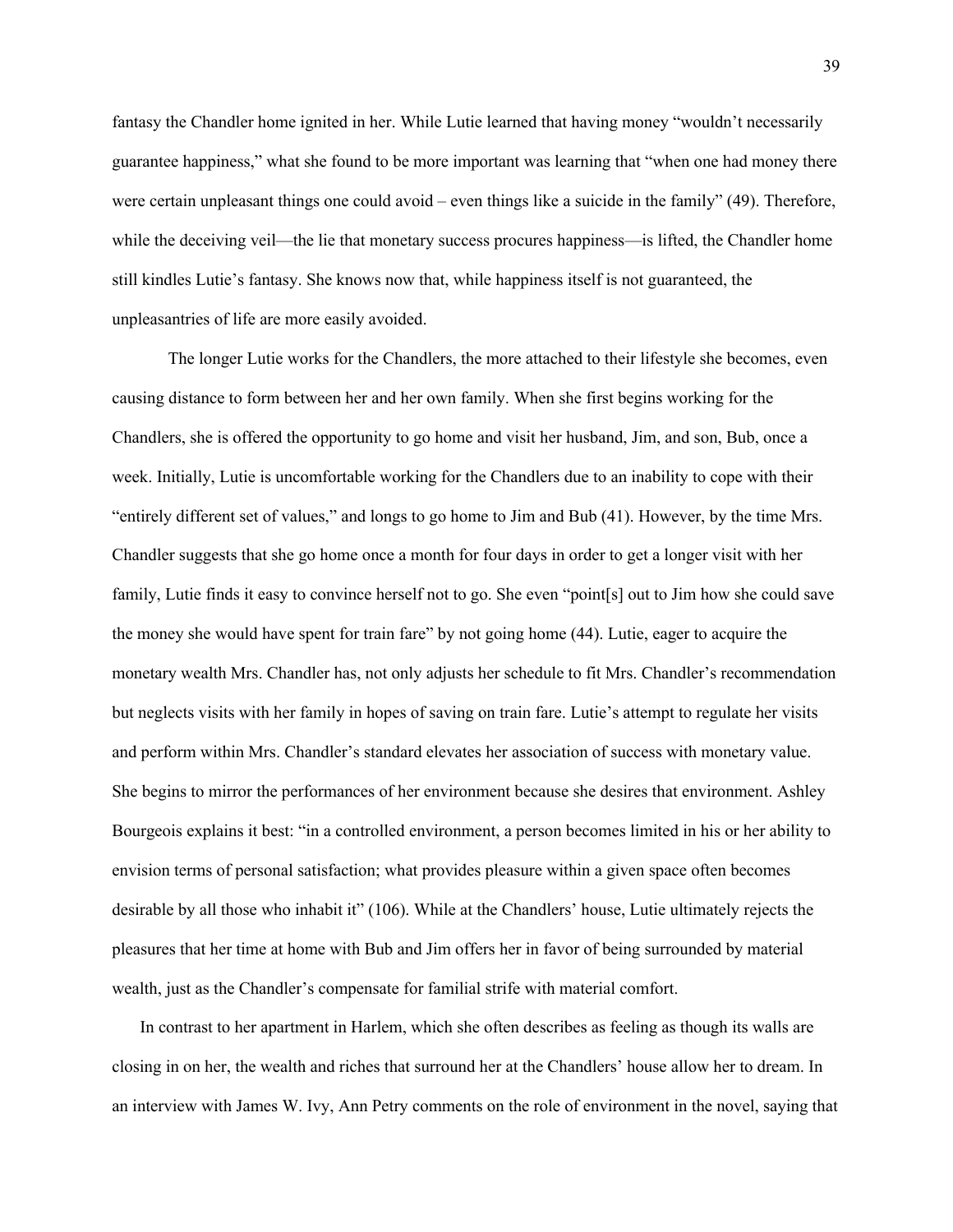she intended to show how "simply and easily the environment can change the course of a person's life," echoing Crane's sentiments in regard to Maggie's Bowery (48). Petry elevates the power of environment in her novel using personification. At the beginning of the novel, pedestrians of the street are described as trying to avoid the wind's "violent assault" (1). Lutie herself falls subject to the wind's attacks as it "touched the back of her neck, explored the side of her head," and each time she tried to focus and read the sign for her apartment building the wind "pushed it away from her" (2), preventing her from peacefully entering. The predatory nature of the street harasses Lutie so that she is unable to find easily her way to the place where she hopes to build a new life for her and her son. Justly, the importance of the home and domestic space within the American Dream is revealed. For Lutie, her street vividly demonstrates the oppression and limitations of Harlem. Locals cannot even walk down the street without being assaulted, and these constant assaults, the action of being "pushed" around by one's environment, only emphasizes the residents' lack of agency. Joy Myree-Mainor claims that the importance of Lutie finding her own apartment so early in the novel is to emphasize Lutie's "attempt to define her personal physical space" (50). Therefore, while the home is intended to represent a place where individuals can claim their autonomy, this street reminds its residents that they are not afforded any. Thus, in not wanting to leave the Chandlers' home, Lutie buys into the notion that a greater home equals greater autonomy, a greater illusion of freedom. Just as the melodrama sells a dream in *Maggie*, homes also sell a dream one of protection and escape.

However, homes are not the only part of *The Street* that works to sell the Dream. Popular entertainment recurs as a powerful presence throughout the novel, creating a disillusionment in Lutie and Bub that is similar to Maggie's. Once Lutie takes up residence in Harlem with Bub, she lives paycheckto-paycheck, trying to save for a better apartment. Eager to procure the wealth and ease of life demonstrated by the Chandlers, the allure of the entertainment business begins to alter Lutie's perception, offering her images of a "shining future" (305). Junto, an old "white gentleman wanting to sleep with a colored girl," owns various real estate and businesses throughout Harlem (417). However, his Bar and Grill is particularly known amongst the locals for providing "escape" from the street, for "the light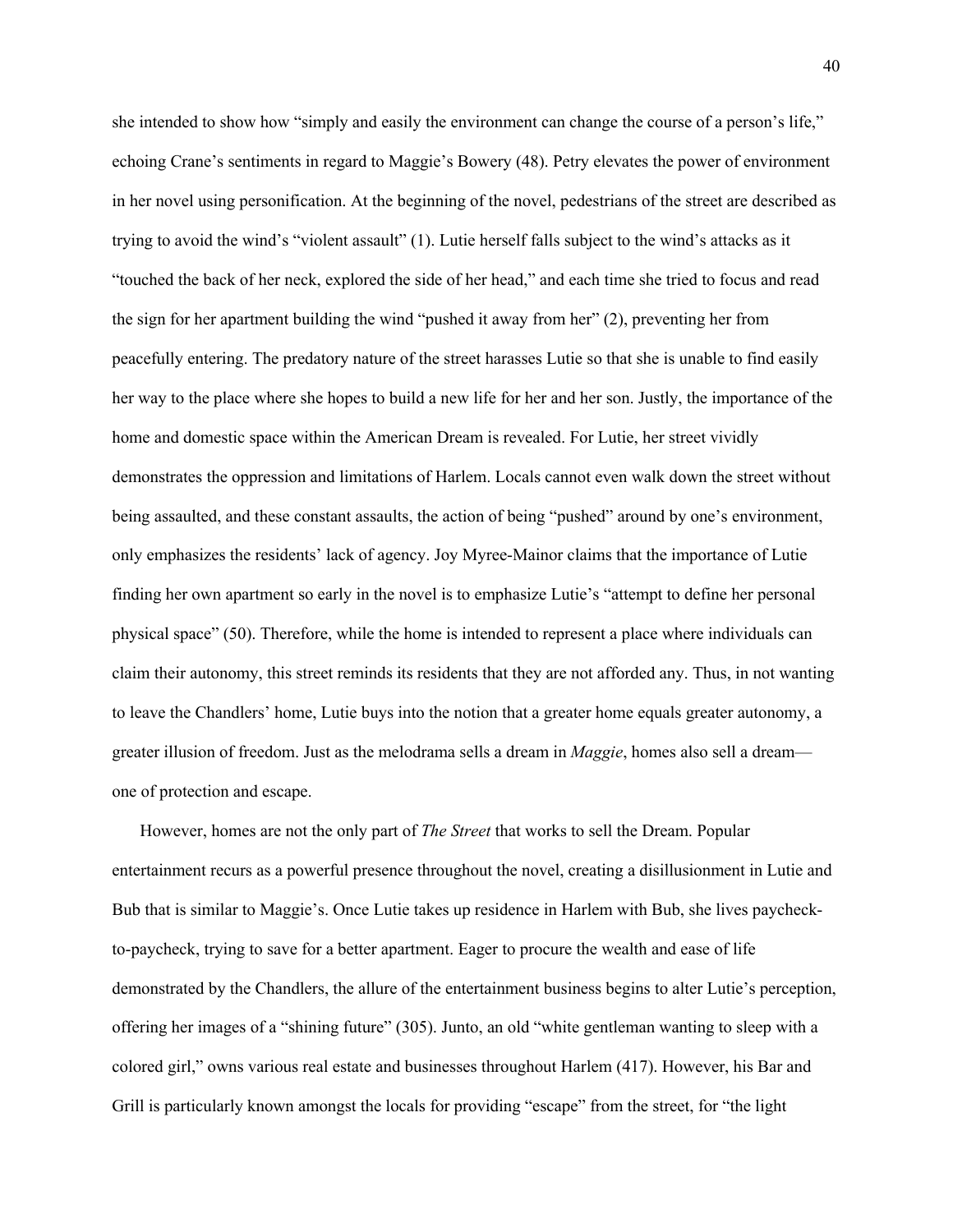streaming from the windows and the music from its jukebox created an oasis of warmth" (141). Like the rest of the Harlem locals, Lutie is also lured to the Junto Bar and Grill by the escape of music. When Junto and Boots, the leader of a band, hear Lutie singing along to a song on the jukebox, they offer her a job as a singer for Boots' band. After her first night singing at the club, the excitement of the experience alters her perception of her apartment. The experience "made her stand inside the door for a moment, not seeing the dimly lit hallway, but instead seeing herself and Bub living together in a big roomy place… as she stood there smiling, her face and body glowing with triumph, she looked almost as though she were dancing" (230). As she begins projecting her dreams of wealth and luxury onto her environment, Lutie's perception becomes eclipsed by the glamour of show business. Not only is she beginning to fantasize about owning a large home of her own, but her triumphant performance on stage, for which she has not yet even been paid, makes her feel triumphant in life. Her performance follows her home as she imagines a spacious place more suitable for "dancing." That is, the very thought of having a larger domestic space in which to perform leads her to participate in performative actions. In this way, entertainment, specifically the desire to attain the glamour of it and live out her rags-to-riches fantasy, leads to Lutie's undoing as she trusts two men more interested in possessing her than watching her succeed.

Although the stage serves as Lutie's escape and vision of a way out, it becomes a tool to further entrap her. Junto instructs the band not to pay Lutie so that she remain financially desperate. After being promised that "she could earn a living by singing," Lutie, at last, inquires as to when she can expect to begin receiving her salary (304). When she is told that Junto does not think she is ready to start getting paid, Lutie feels worse "than being back where she started because she hadn't been able to prevent the growth of a bright optimism that had pictured a shining future" (305). Enamored by the glamour and prestige of the entertainment industry, Lutie fantasizes of "moving away from the street," having a life that enabled her to be home for her son when he returned from school, and being able to afford an apartment where they each had their own room. But upon realizing the financial dependence in which Junto is determined to keep her trapped, those "things [that] had become real to her…were gone" (305).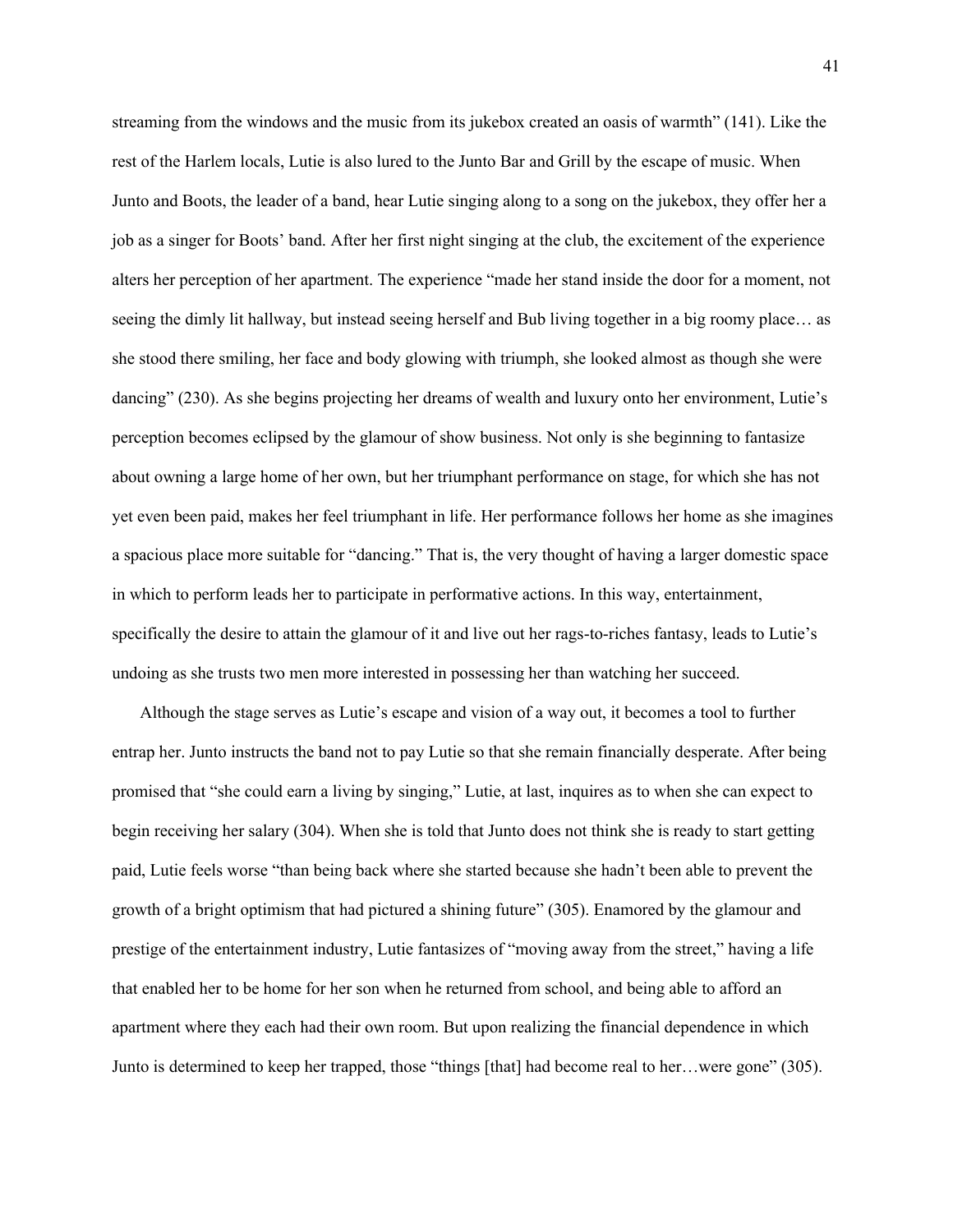Lutie begins to realize how the glamour and independence falsely sold by the entertainment business have deluded her.

Lutie's dream of financial security and domestic autonomy crumbles upon realizing her race, gender, and class all prevent her from being taken seriously in the industry. While men like Junto wish to exploit her talent, they have no intention of actually investing in her art, just as the mill-owners in "Life in the Iron Mills" continue to exploit Hugh Wolfe as a millworker, despite the "genius" they see present in his korl woman sculpture (Davis 54). Veblen states that within the "ideal scheme of life" at this time, "it is the office of men to consume what women produce… it is a means to their continued labour, and not a consumption directed to their own comfort and fulness of life" (50). In expecting Lutie to continue to work for him without compensation, Junto shows a lack of concern for her own material comfort and "fulness of life." Likewise, to remind Lutie what little power she has, Junto attempts to possess her by offering to pay her only if she agrees to work as a prostitute for him, destroying the independence she sought in agreeing to work for his band. Vernon E. Lattin expands on this, claiming that both "Lutie and Junto fail to see reality. Lutie cannot escape by believing in the system, and Junto does not realize that Lutie will never be his whore: she has too much self-worth and rebellion within her" (70). Their shared disillusionment is produced by the fantasy of the entertainment business, but due to their differences in gender and race, entertainment sells them very different expectations. Lutie believes working in entertainment is the key to escaping her poverty, whereas Junto believes entertainment is his key to possessing Lutie. However, Lutie is not the only one enticed and fooled by popular entertainment in the novel. Her son, Bub, who loves movies, is fooled into thinking he can also play a part in the Dream.

As Bub is learning to observe his Harlem environment, films serve both as escapism and as models for what Bub could be. However, the threat of Bub becoming a product of his environment and being engrossed by spectatorship is elevated by the way he follows around Jones, relaying the latest movie plot he has seen. All the while Jones, the superintendent of Bub's apartment building, stalks the inside of Lutie's apartment. When Lutie is gone for work and Bub is home alone, Jones decides to go upstairs to the apartment and "look around" to see what "the apartment looked like now that she had been living in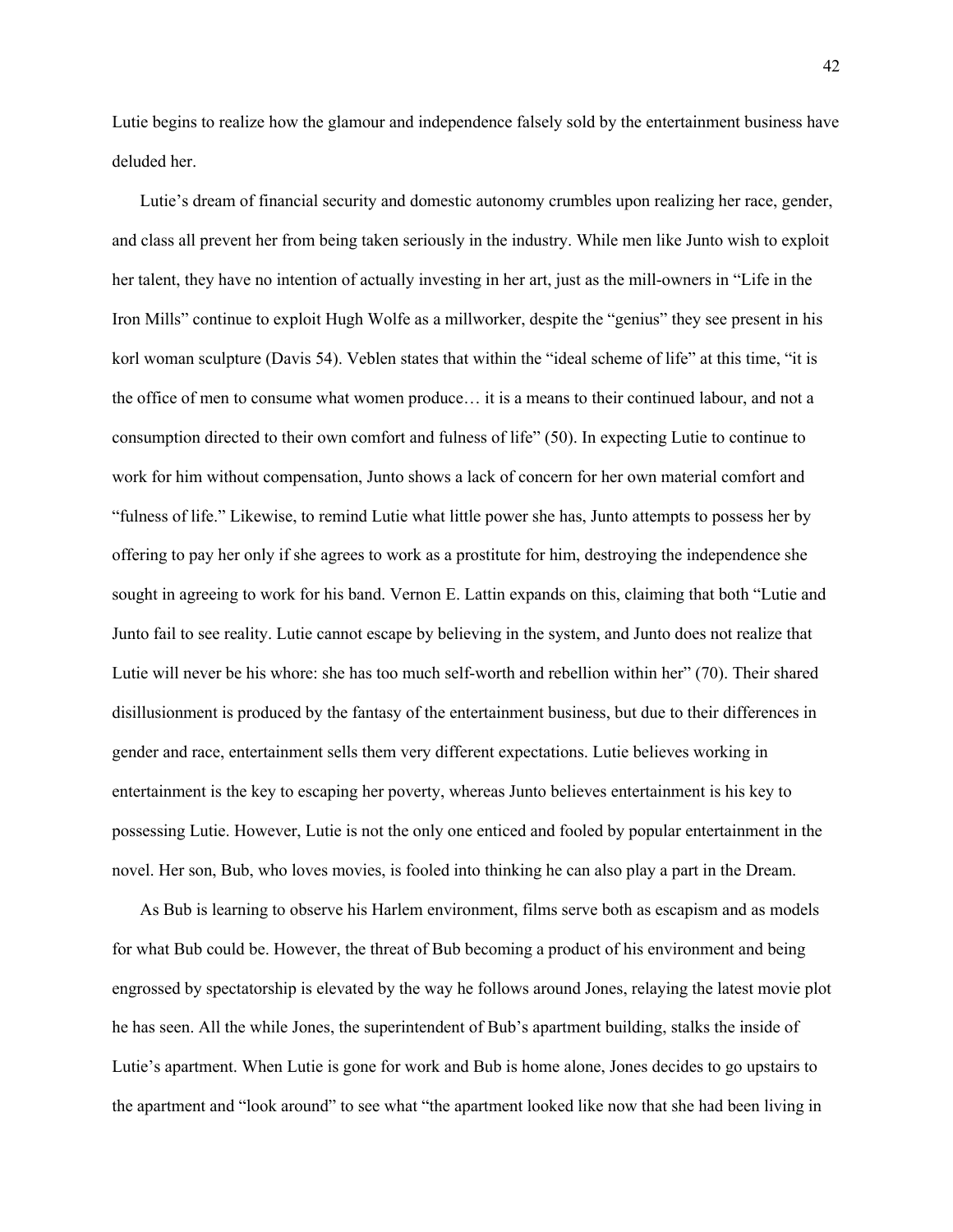it" (103). Upon entering their apartment, Bub exclaims to Jones, "I been to the movies… You shoulda seen it" (102). Ironically, the plot of this film is centered on the American Dream. It follows a man who goes "out to the West" to become a lawyer (102). Post-World War II, the West was quickly transforming into a separate ideal of the American Dream. While some were finding joy in the traditional industry and material comforts of the East, many saw the West as a new opportunity for free land, open spaces, and individuality. Bub consumes this narrative in hopes that he, too, will be able to attain such a life. He wants to be a man capable of supplying for himself and his mother, and the films Bub sees continue to fuel his desire to become a hero by selling him an idea of what it means to be a man. After describing the first movie he saw to Jones, Bub tells him that he actually saw two movies, the second about, "Gangsters… A man arrested 'em. He pretended to be one, only he was really a cop" (103). After watching so many movies about lawyers and cops, public figures that often stand as representations of local heroes, Bub begins to wonder what his place is in the Dream. He is desperate to help his mother and initially attempts to supplement their income by shining shoes, but Lutie chastises Bub for shining because she wants better for him. However, as these films sell him an idea of what it means to be a man, a hero, and how to provide, they fool him into thinking that he able to make a difference. Bub's naivety to the social limitations placed on him by his race and environment also makes him naïve to the exclusivity of the narratives presented on screen.

Bub is unaware that movies of this time, and the institutions like the Motion Picture Production Code that controlled them, ensured that the on-screen narratives worked to sell an American ideal. Such ideals were maintained through the application of strict guidelines, principles filmmakers were required to adhere to, and which were enforced by a censorship board. The Code emphasized moral performances, with the very first principle stating that no "picture shall be produced that will lower the moral standards of those who see it. Hence the sympathy of the audience should never be thrown to the side of crime, wrongdoing, evil or sin" (2). This principle echoes Franklin's ideas regarding the importance of moral perfection as one climbs toward capital success. Accordingly, not only was it necessary for these films to be morally uplifting, but they predominantly catered to a white, heteronormative audience. Bub is neither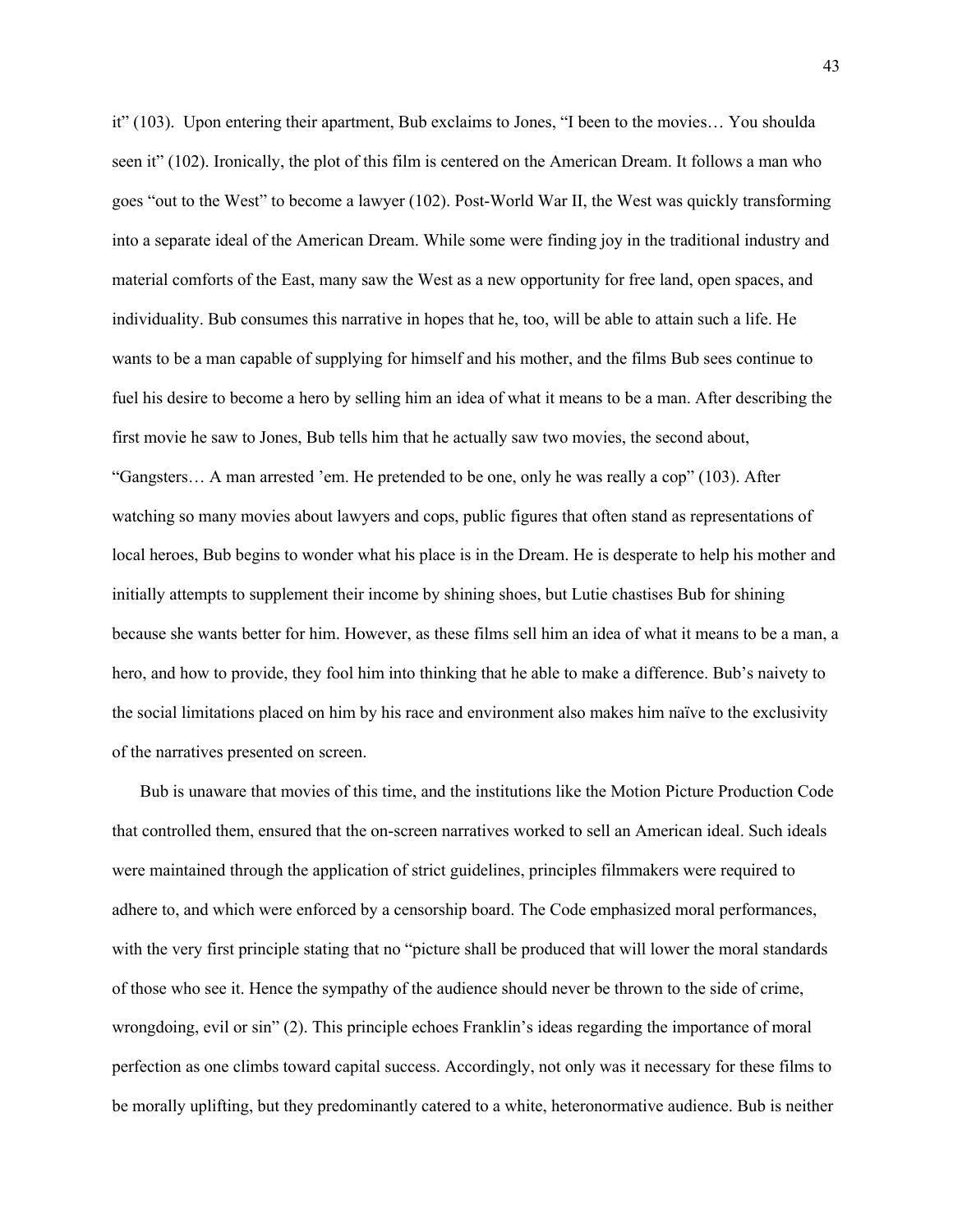like the man on screen who makes it West and becomes a lawyer nor like the cop who triumphs over crime and wrongdoing; therefore, his inability to perform in this ideal only makes it harder for him to overcome his environment. As John J. Bukowczyk argues in regards to Western representations on film, the "association of these reinforcing images—mobility and opportunity, homogenization, whiteness, natural beauty, American identity, and the American Dream—bore a more than casual connection to California social realities." Bukowczyk<sup>7</sup> further articulates that the cultural industries of California like film, television, and music amplified "elements of social mobility, opportunity, and rootlessness to celebrate an image of … a homogenized Anglo-American identity and unmarked whiteness" (94-95). Bub does not understand the use of cinema to portray the American Dream, let alone an American ideal; therefore, he is easily fooled into thinking the American Dream he sees projected on screen is an aspiration that leaves room for someone like himself to perform. Thus, as he becomes engrossed in the heroic narratives he sees performed on screen, he becomes deaf and blind to the limitations of his location and race, making him susceptible to the predatory nature of his environment.

The danger of Bub's obsession with cinema narrative and fantasies is elevated through the juxtaposition of Bub's film spectatorship with Jones' compulsive spectatorship of Lutie, contributing to the predatory threat of the street on Bub's own autonomy and his inability to perform within the ideal he wishes. While Bub goes to the movies to be consumed by fantasy, Jones stalks the inside of Lutie's apartment when she is not home so that he may be consumed by the fantasy of her. While Jones is in the apartment, he fantasizes about what Lutie's bedroom is like and bets her clothes would be "soft and sweet-smelling" (104). Meanwhile, Jones' continued examination of Lutie's environment is accompanied by Bub's "endless telling of the movie" (104). Bub only stops talking about the movies when Jones finds one of Lutie's lipsticks left on a table and holds it up to his lips, imagining "the way her mouth would smell and it would feel" (105). However, Bub, sensing the impropriety of Jones' fixation on this object, snatches the lipstick from Jones in a "swift, instinctive, protective gesture" (105). While this action highlights Bub's desire to protect his mother, the prolonged juxtaposition of Bub's storytelling with Jones' inspection of Lutie's domestic and private space marks an underlying danger in the inability to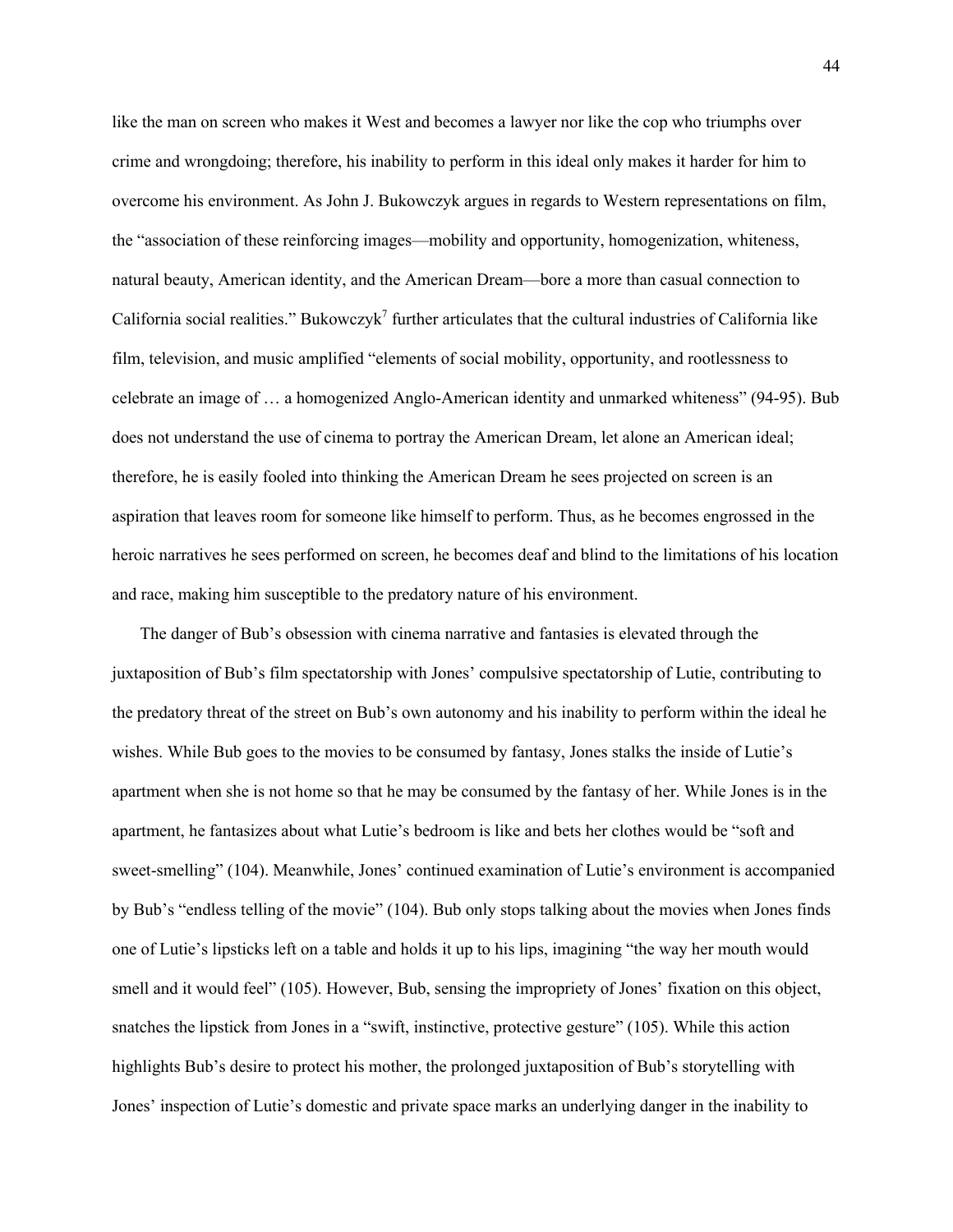separate reality from fantasy. As Heather Hicks puts it, the "moment in which Bub intercepts the lipstick becomes one of a series in which Petry depicts Bub and the Super as characters who understand one another—who are, in fact, different versions of the same man at different stages of experience" (25). Their different stages of experience, in a very broad sense, can be framed around Bub's and Jones' shared loneliness. Jones' spectatorship is fueled by the "deadly loneliness that ate into him day and night. It was a loneliness born of years of living in basements" (85). Likewise, Bub's spectatorship of film is fueled by a need to fill the tedious hours his mom spends at work while he is at home alone.

By so closely connecting Bub's retelling of what he has seen performed in the movies to Jones' violation of Lutie's space, Petry highlights the dangers of Bub's spectatorship—that he will absorb and, in turn, become corrupted by the dominant behaviors of his environment. There is a link created by the masculine, heroic storylines Bub consumes onscreen and the cultural forces that are perpetuated in them: the masculinization of spectatorship. The scopophilia, the pleasure in looking, he enjoys at the movies is mirrored by Jones' examination of Lutie's home, thus Bub's scopophilia risks turning into something more predatory due to the influence of his environment and the susceptibility of his loneliness. While film offers Bub an escape from his loneliness by allowing him to indulge in the inspiring narratives represented on screen, his experience within Harlem and his perception of it are mediated by the spectatorial gaze he is cultivating in interacting with cinematic fantasy and Jones, a man who increasingly functions as Bub's mentor. Accordingly, Jones, eager to get rid of Bub, takes advantage of Bub's filminduced disillusionment by convincing him that he can be a hero just like those he observes on-screen by stealing mail "for the police," which eventually leads to his arrest (299). Thus, Bub's desperate attempt to provide for his mother by trying to perform like the heroes he sees presented on screen leads him to believe, falsely, that he has a place in the Dream.

Bub's experience with cinema aligns with the disillusionment shared by Maggie and Lutie, in which the ideal of social mobility is perpetuated and sold within idealistic narratives that hinge upon social compromise and performance. However, the limited access of this Dream is embodied in the subsequent downfall of each protagonist, who find themselves entrapped by the limitations of their environment,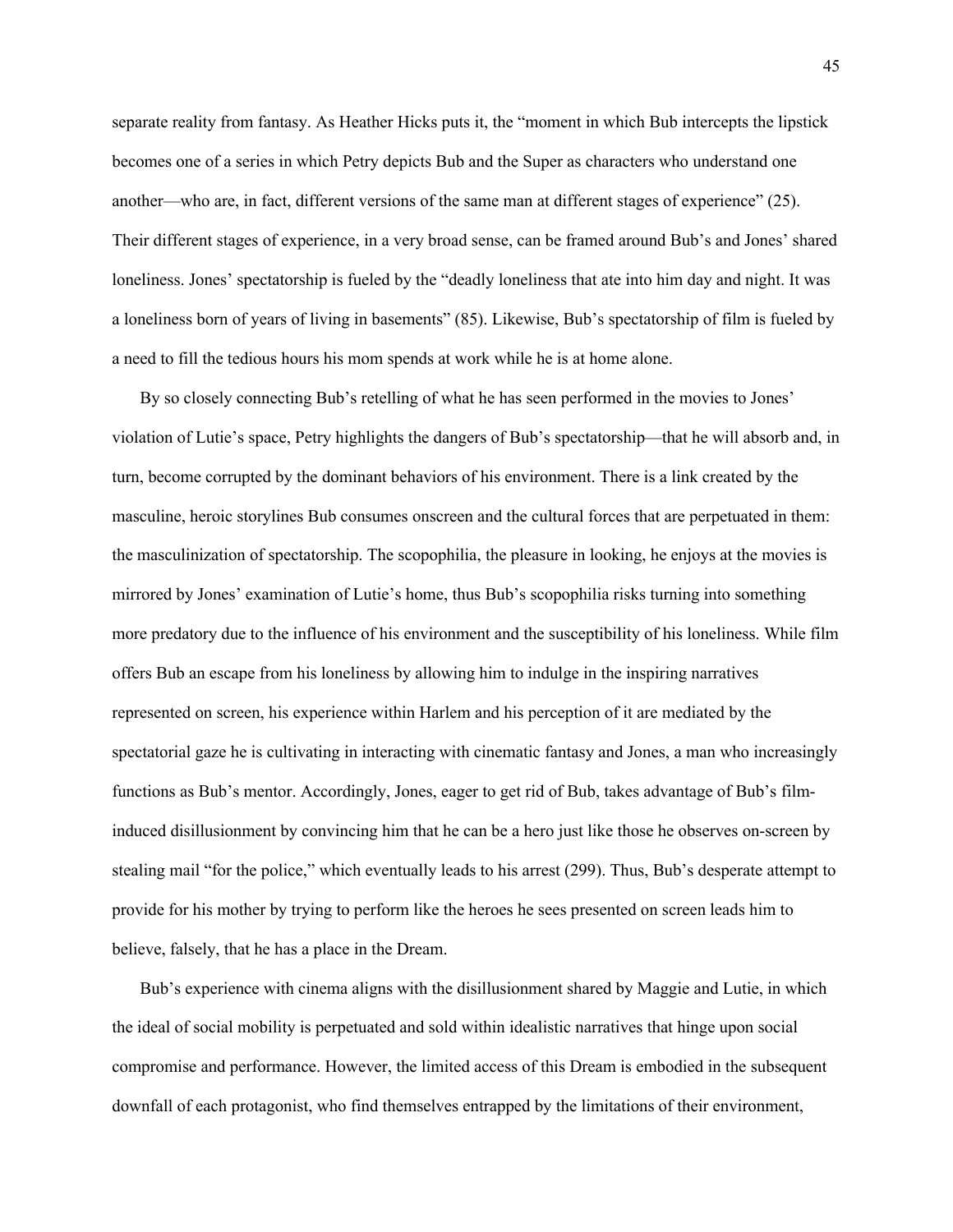gender, race, and age, and seek entertainment for artistic escape and the affirmation that their work will eventually be rewarded with social advancement and material gain. The melodrama in *Maggie: A Girl of the Streets* fuels dreams of social mobility and idealistic domesticity within Maggie by presenting a pseudo-narrative of social triumph that represents the Bowery poor. Likewise, due to the influence of the melodramatic mode, Maggie foolishly begins to believe that she can escape her Bowery environment, which serves to exploit and entrap the underprivileged citizens living within it. While the play in *Maggie*  presents a commodification of American ideals like social mobility by selling Bowery poor tickets to a faux rags-to-riches narrative representative of their experience at a "reduced rate," it also reinforces the notion that a woman should rely on a man in attaining such aspects of the Dream.

In *The Street,* entertainment plays a similar role in the downfall of Lutie and her son, Bub. After reading Franklin's *Autobiography* and absorbing the values, luxury, and ease of life that defined the Chandlers' lifestyle, Lutie becomes eager to attain such luxury herself. However, Lutie is not the kind of reader for which Franklin's *Autobiography* is intended*.* Just as Maggie is fooled by the performance represented on screen, believing such a narrative leaves space for her to perform, Lutie is fooled by Franklin's narrative and led to believe that following the social performances he prescribes will inevitably lead to her own success. While her Harlem environment actively thwarts her ability to find domestic peace, she finds hope in the glamour of the entertainment industry. However, when her ability to perform within the industry relies on two men who rather possess her than see her succeed, Lutie is reduced to her body and the deceptive veil of glamour is lifted. Consequently, Lutie loses all she holds dear, abandons her imprisoned son, and heads to Chicago in hopes of a fresh start. Likewise, her son, Bub, finds himself enamored by the heroic and idealistic narratives he consumes in film. However, unaware that the narratives on screen are intended to uphold a white homogenized and patriarchal ideal, Bub desires to adapt such performances into his own life, eager to be his mother's hero. Yet, the danger of compulsively consuming such fantastic, unrealistic narratives is elevated by the juxtaposition of Jones' compulsive spectatorship of Lutie. In relaying his fantasies to the Super while he stalks his mother, Bub demonstrates a naivety to the obsessive and dangerous habits of his own spectatorship. His desire to mimic the heroes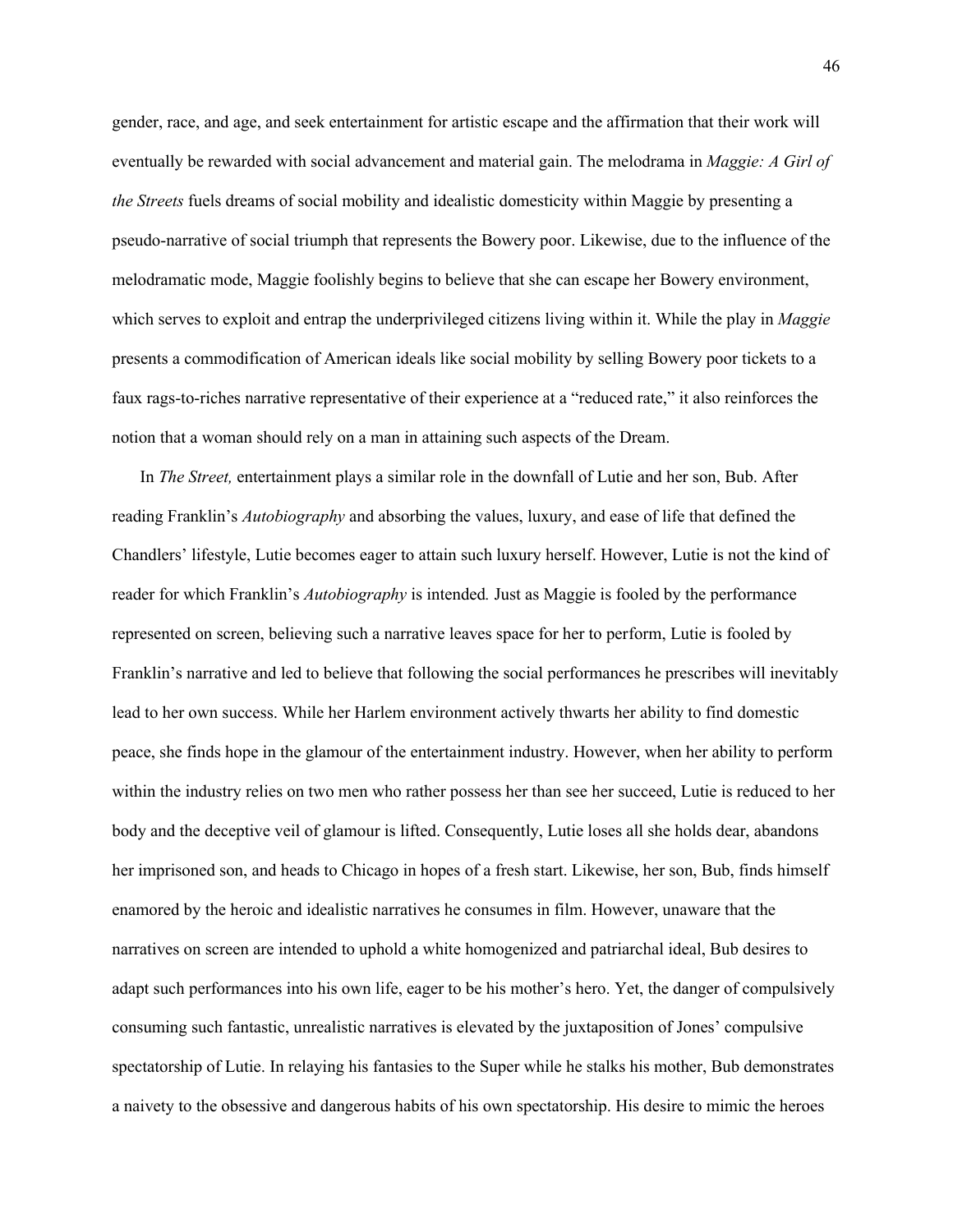he sees portrayed on-screen inevitably leads to Bub's own downfall, as his eagerness to perform in this role fools him into thinking he has a part in the American Dream. Thus, while the artistic experiences shared by these characters instill and perpetuate the hope of social mobility and material capital, the subsequent loss of their autonomy at the hands of participating in the idealist performances represented exposes the exclusionary access embedded within the Dream's most fundamental features.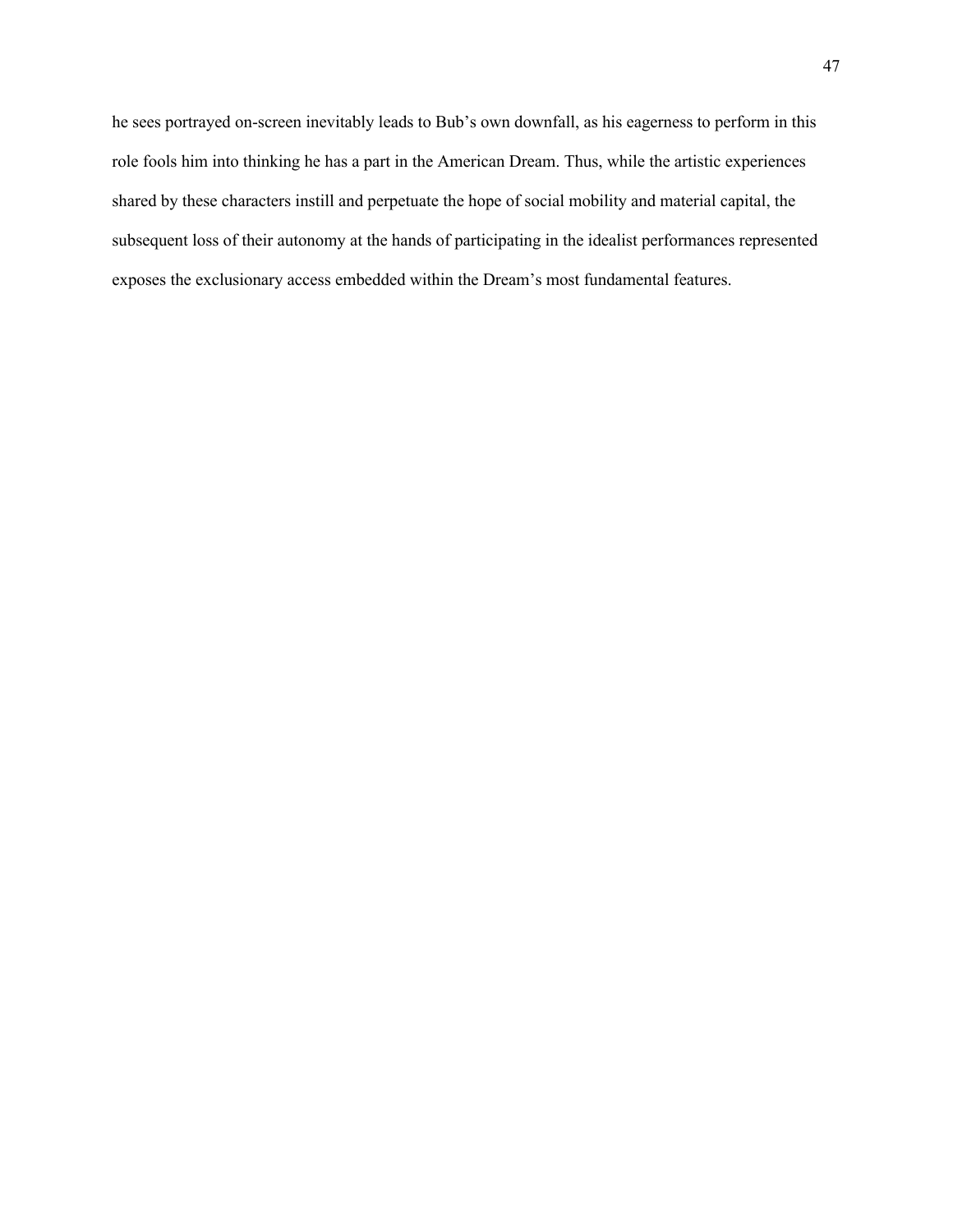## CHAPTER 4

## A DREAM "MISTY AT THE EDGES": CHALLENGING THE AMERICAN DREAM WITH ARTISTIC EXPRESSION AND DEVIANT IDENTITIES IN *THE PRICE OF SALT*

"It was like a dream she looked out on, a scene without color, misty at the edges," observes Therese as she wakes up one morning in Carol's house to the sound of a "soft whistle" from outside her window. She looks out her window to find a "long open-topped car in the driveway, and a woman standing in it, whistling" (70). For Therese, a stage designer whose nonconformity and artistic visions are constantly refined to better fit the market of the world around her, this scene contains everything she wants: to be a woman of both wealth and leisure, free to *go* at a moment's whim, a woman who has attained the American Dream. But the colorlessness of this scene suggests an unconventionality—a dream not fully realized— and just as this scene reflects Therese's distorted perception of the world around her, so does her work in stage design. Therese's ambivalence towards the American Dream is manifested in her stage designs, which illustrate her personal conflicts between the American Dream and artistic expression.

As an aspiring set designer, Therese's stage designs reflect the conflict between artistic expression and the marketplace of American society. While Therese's artistic vision becomes the aesthetic lens of the narrative, a projection of her identity and aspirations, her vision also constantly clashes with the American marketplace. The American marketplace in which Therese attempts to perform is one aimed at selling traditional ideologies of the American Dream, and it is the conflict between Therese's identity and the traditional mold of the American Dream that influences her set designs. Therese interacts with varying aspects of the Dream through her encounters with individual characters. While characters such as Mrs. Robichek present a fallen artist and entrepreneur disfigured by an inability to keep up with the demands of the marketplace, others stand as a representation of the promises the American Dream secures under the contingency of social compromise. Through Richard, Therese finds herself on the cusp of attaining the American Dream, but it would mean sacrificing artistic pursuit in the name of conventionality, family, and comfort. Meanwhile, Carol, who, like Richard, has already attained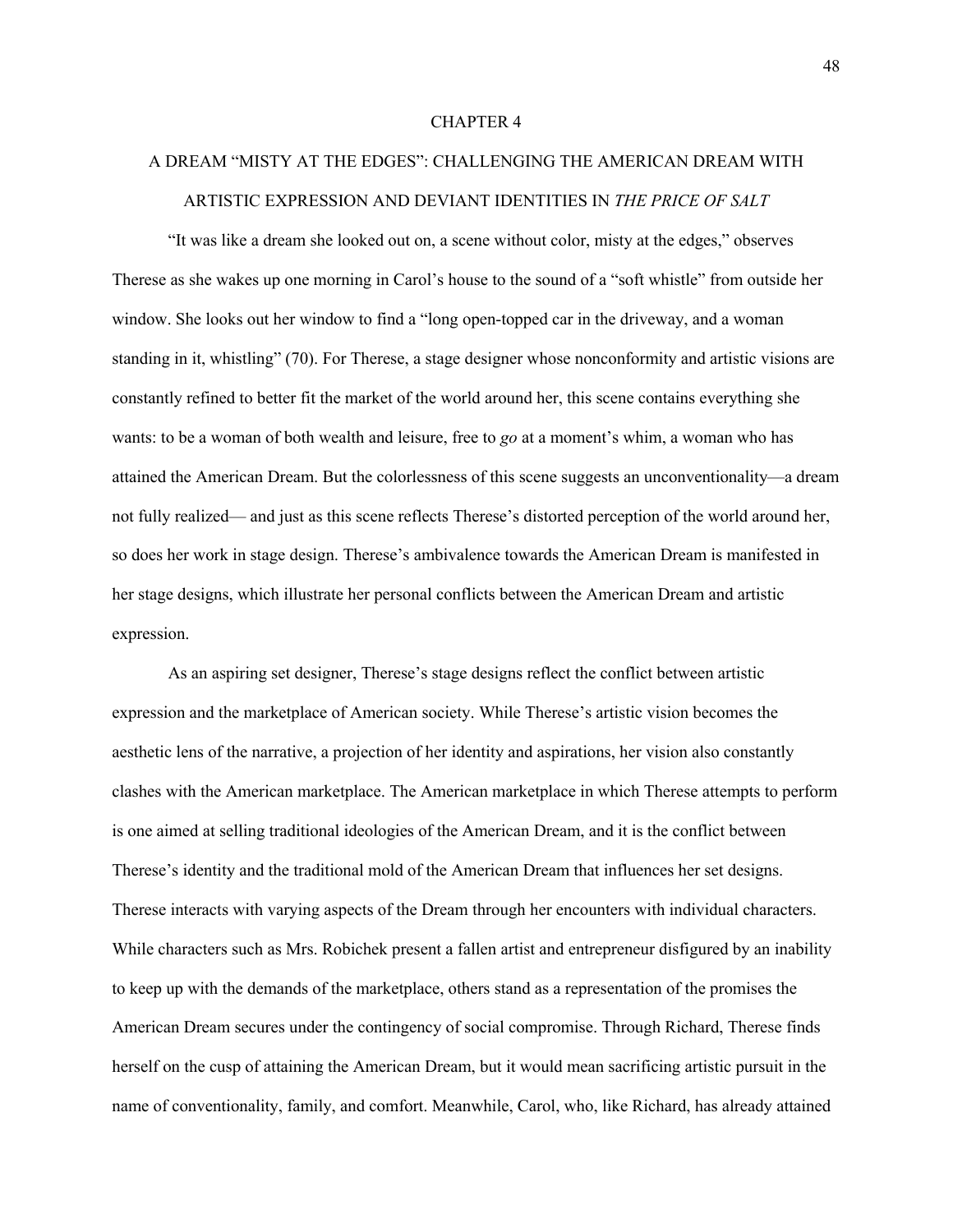the Dream, caters to Therese's artistic pursuit. She offers insights into how Therese may be able to refine her own vision to compete better in the American marketplace so that she may find independence. However, when Carol loses her daughter and American Dream upon the acceptance of her true sexual identity, it is called into question whether the American Dream leaves room for the unconventional person and artist— or even a woman who refuses to cling to a man for success.

The propagation of heteronormative lifestyles was of regular consumption for people in 1950s America. It was often assumed that proper nuclear upbringing required the presence of both a mother and father to maintain the symbolic order of the time. Likewise, failure to maintain such order was believed to lead to sexual abnormalities in children. Leaders in psychiatry, like Doctor Edward Strecker, emphasized traditional values of the nuclear family and heteronormativity, deeming anything that deviated from this convention as "poisonous" and "abnormal." In 1953, Strecker published an article in *The Evening Star* regarding the effects of poor parenting on "sexual abnormalities" in their children. Strecker claims that leaving "our children a little better off than we are is a cherished part of what we call the American dream," while positioning "expensive educations, fashionable clothes, [and] fine homes" as notable facets of the Dream parents should aim to offer their children. However, Strecker claims that the pursuit of these objects means nothing without the nuclear example of a "warm, rewarding relationship with a member of the opposite sex. It is the positive barometer of adult happiness. To be able to enjoy it at its best, within the framework of a happy marriage, is a heritage of all parents, rich or poor, can give their children" (7). Published in a Washington D.C. newspaper, and with Strecker's notable affiliation to not just professional psychiatrics but a Philadelphia location (both locales working as cornerstones for the development of the American national identity), this article works as a cultural artifact propagating heteronormative ideologies within American society. While deeming heterosexuality as the "barometer of adult happiness," Strecker also positions homosexuality as an abnormality and side effect resulting from a lack of proper nuclear representation. Further aligning this representation with other "cherished" aspects of the American Dream, this article positions same-sex love as a deviance that excludes homosexuals from participating in the promises and material successes commonly attributed to the American Dream. Thus,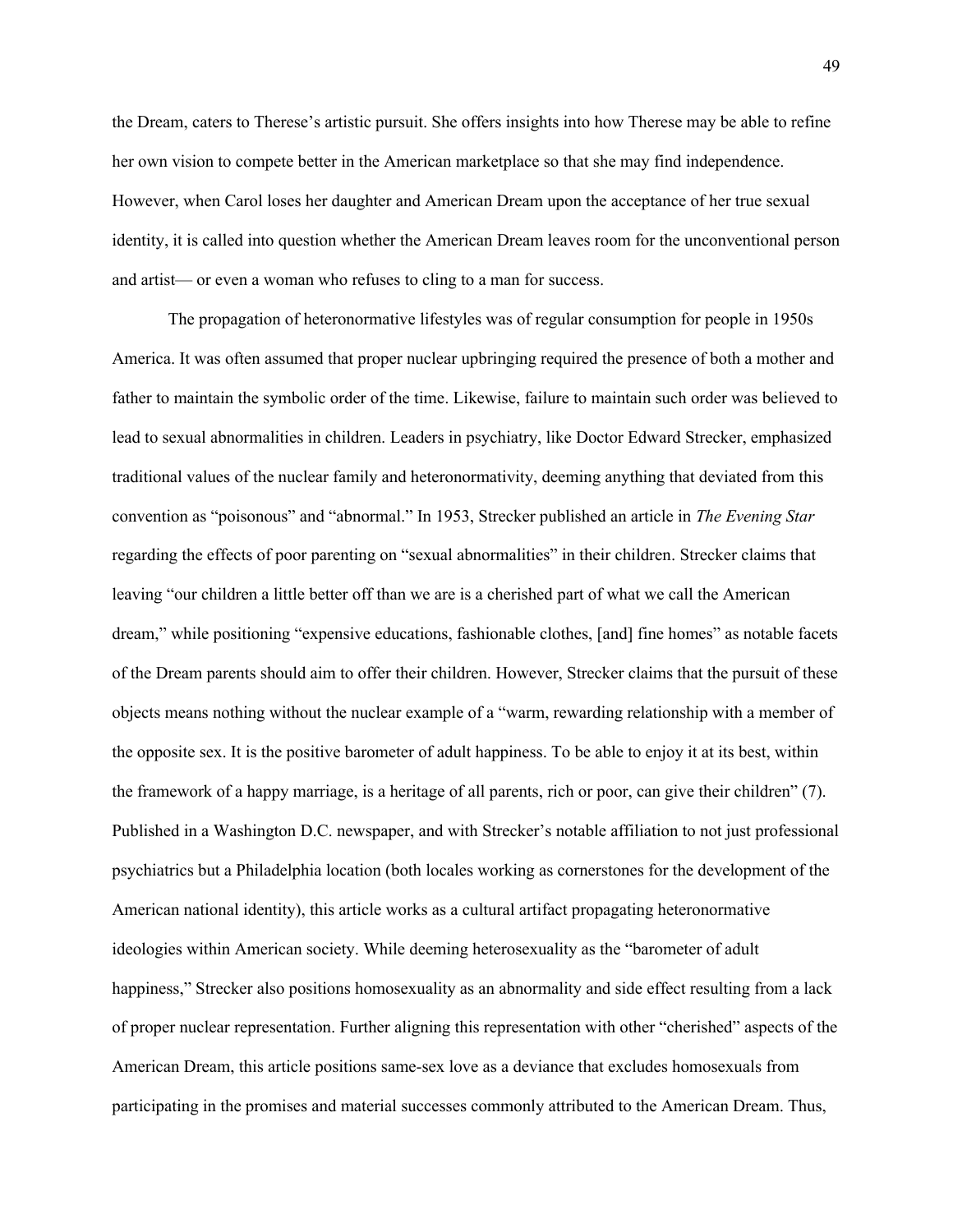this article demonstrates the common consumption of propaganda associated with 1950s American culture and aptly demonstrates a common prejudice regarding homosexuality as endangering the social order of American society.

As a character coming to terms with her sexuality and lacking everything from the nuclear family to job security and material comforts, Therese is "abnormal" in multiple ways. Her interactions with various aspects of the American Dream, metonymically characterized by Richard and Carol, continually shape the relationship between her artistic vision and artistic product (her cardboard set designs), thus her coming-of-age journey becomes one hinging upon the hope of social mobility and the choice to either submit to the standards of conventionality or reject it. Through the various tenets and aspirations of the American Dream represented in *The Price of Salt*, Highsmith positions the Dream as an ideal that is sold and marketed en masse to citizens through elements of mass culture like theatre and the home. The limited conditions under which the American Dream is made attainable for deviant women in American 50s society are examined through Therese's artistic experience. Furthermore, as an essential aspect of the American Dream, Therese's experiences with social hierarchy also become a prevalent facet of her set designs. As a projection of Therese's identity, her work in stage design reflects her struggle for social mobility and the attainment of a commodified Dream. Tom Perrin claims that Therese ultimately "accomplishes her dreams through compromise and willingness to subordinate her artistic desires to the demands of the marketplace" (392). However, Perrin fails to address the way such conventions stifle the very individuality of Therese's designs and identity. While at once being the key to her social and career advancement, the call for refinement of unconventionality suggests an aesthetic indifference afforded to those of higher standing. Therese's position as a young, white woman of promise presents her externally as a woman capable of attaining such promises for a better life, but her career as a set designer reflects her personal struggle to attain the American Dream as she is forced to construct worlds in which she can perform as her normal self amidst a society which deems her "abnormal."

The American Dream is a dominant aspect of Therese's journey from the novel's opening in Frankenberg's, the department store where she works. In beginning this narrative in the setting of a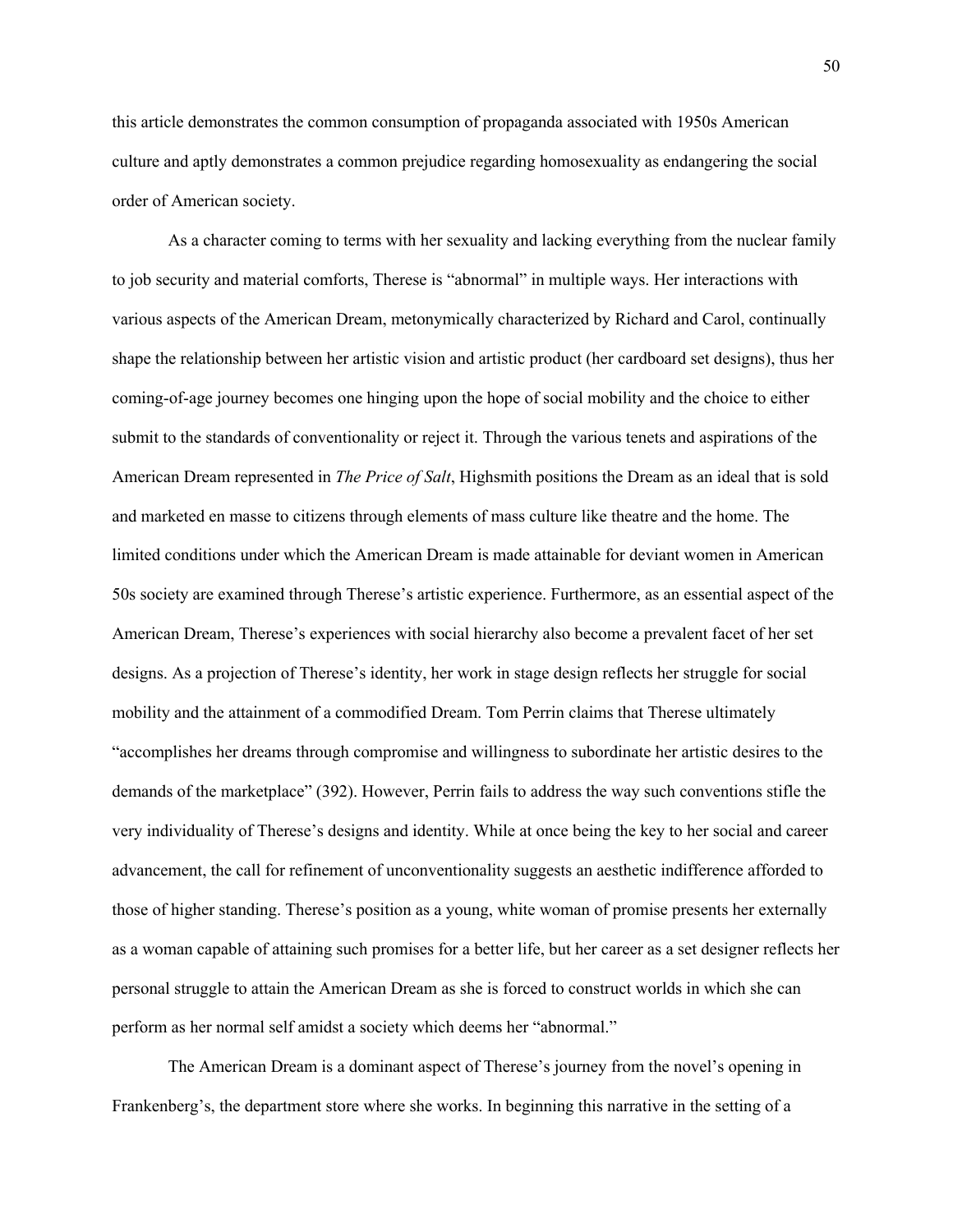crowded, oversized department store during Christmas, Highsmith puts into focus the capital nature of American society, the commodified focus of a religious holiday, and the classist privileges of being able to participate in this material world. It is at Frankenberg's that Therese's artistic vision is first introduced. She wonders, "What kind of set would one make for a play that took place in a department store?" (2). However, Therese does not dwell on what this set might look like. Instead, after a brief consideration of Richard and the career advancement his friend Phil is willing to help her find, she pivots her focus, articulating how the store represents and "intensifies" all she finds bothersome, had bothered her "as long as she could remember. It was the waste actions, the meaningless chores that seemed to keep her from doing what she wanted to do, might have done… money bags, coat checkings, and time clocks… so that the meaning, the message, the love, or whatever it was that each life contained, never could find its expression" (2-3). Therese perceives the "meaningless waste actions" of the department store as distractions from deeper human connection, meaning, and love, both as an employee and consumer. However, of most importance would be the stifling of self-expression, the inability to express "whatever" meaning each life contained due to the fixation on material fulfillment. They are leading inauthentic lives, out of sync with themselves.

This material-based American Dream is not for Therese. She does not wish to live in an endless cycle of clock-ins and waste actions, wondering if her life will take off—if she will go anywhere. As David M. Potter states, "Everyone is familiar with this burden of lament: American industry has forced the craftsman to abandon his craft, and with it the satisfaction of creative labor, and has reduced him to operating a machine or to performing a single operation… as if he were a machine himself" (71). The meaningless cycle of working just to get by, Benjamin Franklin's "time is money" mentality of the American Dream and society, suppresses artistic expression and individuality, something Therese already recognizes as taking a personal toll. Therese "would wonder… just how she happened to land here—she had answered an ad, of course, but that didn't explain fate—and what was coming next instead of a stage designing job. Her life was a series of zig zags" (3). As a struggling artist forced to work in an department store, Therese is unnerved by her lack of progress, particularly as it fails to nurture any skillset: "There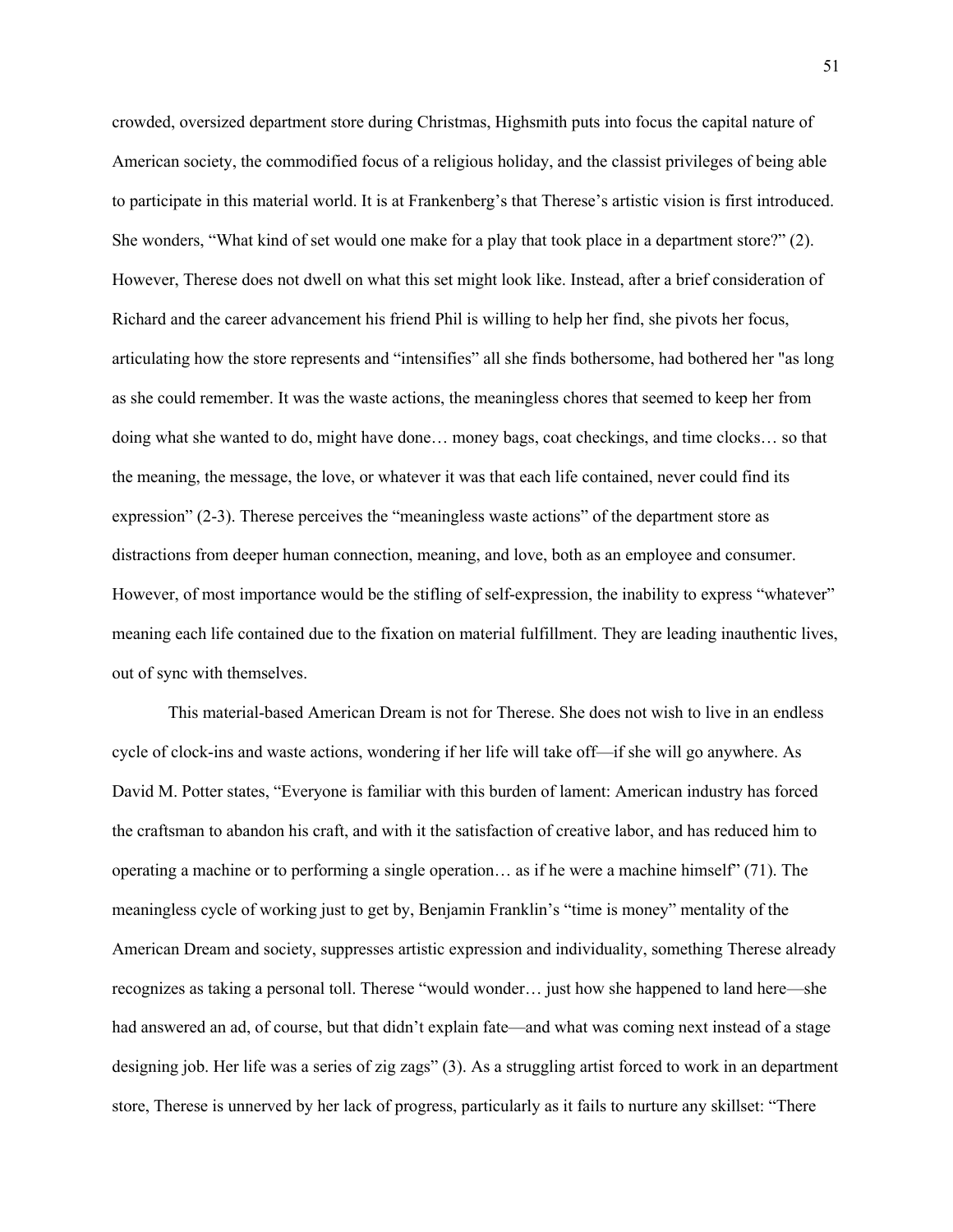was no need for salesmanship. People wanted a doll, any doll, to give for Christmas. It was a matter of stooping, of pulling out boxes" (7). Not only is Therese's artistic vision suppressed, but her job has reduced her to machine-like tasks.

Therese extends this social dilemma through the image of a lonely train that was "on a table by itself" in the store, noting that although "it was not a big fine train" like the one in the toy department, it had a "fury in its tiny pumping pistons" (5). She would watch the train whose "wrath and frustration on the closed oval track held Therese spellbound." Through the train, she could see a "frenzied and futile pursuit of a tyrannical master. It drew three pullman cars in which minuscule human figures showed flinty profiles in the window… It was like something gone mad in imprisonment, something already dead that would never wear out" (5-6). This image echoes Richard Yarborough's thoughts on "the predominant reactions evoked by the failure of the Dream: the cynical acceptance of defeat; explosive rage and then despair; and, finally, the desperate hope that something of the American Dream can be salvaged" (35). To Therese, this train amplifies those qualities that bother her about the department store: dead, cyclical, waste actions—the constraining ideologies of 50s American society. Just like the "minuscule human figures" on the train, Therese feels inescapably small.

The store also highlights the classist nature of the Dream through the competition of buyers and Mrs. Robichek. Therese offers a scene that describes the wealthy women in "mink and sable, who were generally the most arrogant, who hastily bought the biggest and most expensive dolls" in contrast to "the poor people, who waited their turn and asked quietly how much a certain doll cost and shook their heads regretfully and turned away" (7). Through her interactions with capital and the various classes which circulate Frankenberg's, Therese begins her journey towards the American Dream, immediately recognizing the class privilege that comes with its attainability. As an artist, and therefore someone with a specialized skillset working a job that seems to require no skill, and as someone from a lower class who seems to see herself as above this lifestyle, Therese's artistic vision begins to be shaped by her interactions with the Dream.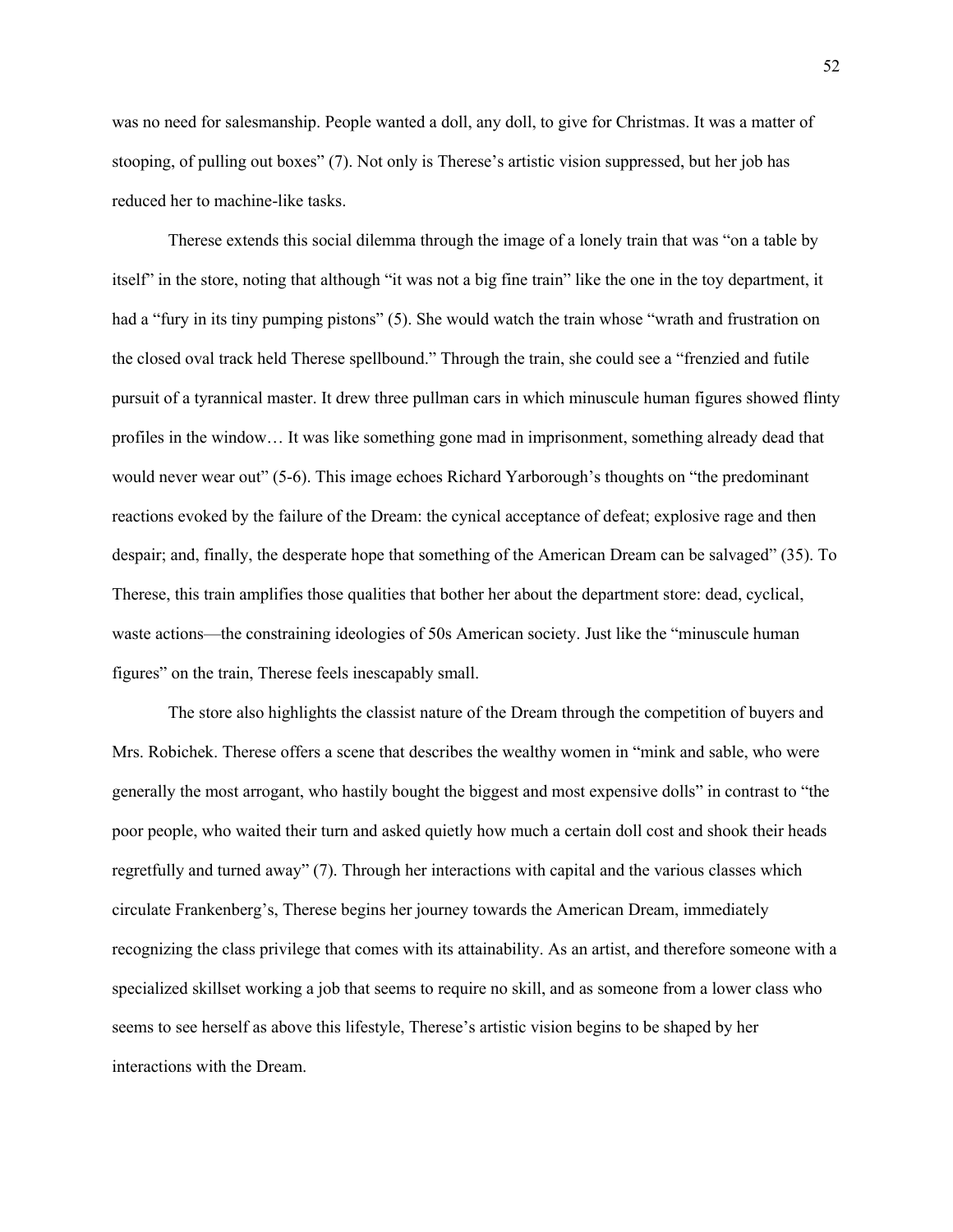She begins to see just how hard it is to rise through her interactions with Mrs. Robichek. Before working at Frankenberg's, Mrs. Robichek was a dressmaker selling and creating archetypal feminine clothing of the time. She was an artist in control of her product market. After Mrs. Robichek invites Therese to have dinner with her at her home, she informs Therese that she used to have her own dress shop in Queens, a shop in which she sold the signature Caterina dress of the later 40s and early 50s: "You know, the dresses with **V** at the waist and the little buttons running up" (9). The Caterina dress was a style featured in popular women magazines of the time such as *Mademoiselle* and *Vogue.* Mrs. Robichek claims that she made the dresses and "[o]ther stores copied" (10). With the increasing popularity of the style, Mrs. Robichek's designs should have helped her maintain relevance and success in the marketplace, thus allowing her to continue climbing the social ladder. However, Mrs. Robichek is an artist lost to capitalist exhaust. Eventually, one of her eyes would go blind along with an onset of Glaucoma, which "still gave her pain. That and her back. And her feet. Bunions" (10). The onset of disabilities Mrs. Robichek endures prevents her from competing in the American marketplace, and without a family or money to fall back on, Mrs. Robichek is no longer able to pursue her artistic craft. When Therese realizes that Mrs. Robichek's intention of relaying these troubles was so that Therese, a fellow artist, "would understand why she had sunk so low as to work in a department store" for the past four years (11), Therese's true angst regarding her work at Frankenberg's comes to fruition: an artist alone and worn out by the American marketplace.

However, this is not where the similarities between Therese and Mrs. Robichek end. As a pair of artists "sunk so low" to be working at a department store, the result of losing touch with artistic endeavor becomes embodied in the image of Mrs. Robichek's lonely home. Therese notices that Mrs. Robichek's house is like the one she lives in, "only brownstone and much darker and gloomier. There were no lights at all in the halls… [and] the house was not very clean." Noticing the bed was unmade, Therese wonders if Mrs. Robichek would wake up "as tired as she went to bed" (9). As an artist without a family, living in a run-down home, and worn out by the American marketplace, Therese is startled by the reflection of what could easily become her future if she fails to perform in the Dream. After suddenly feeling strangled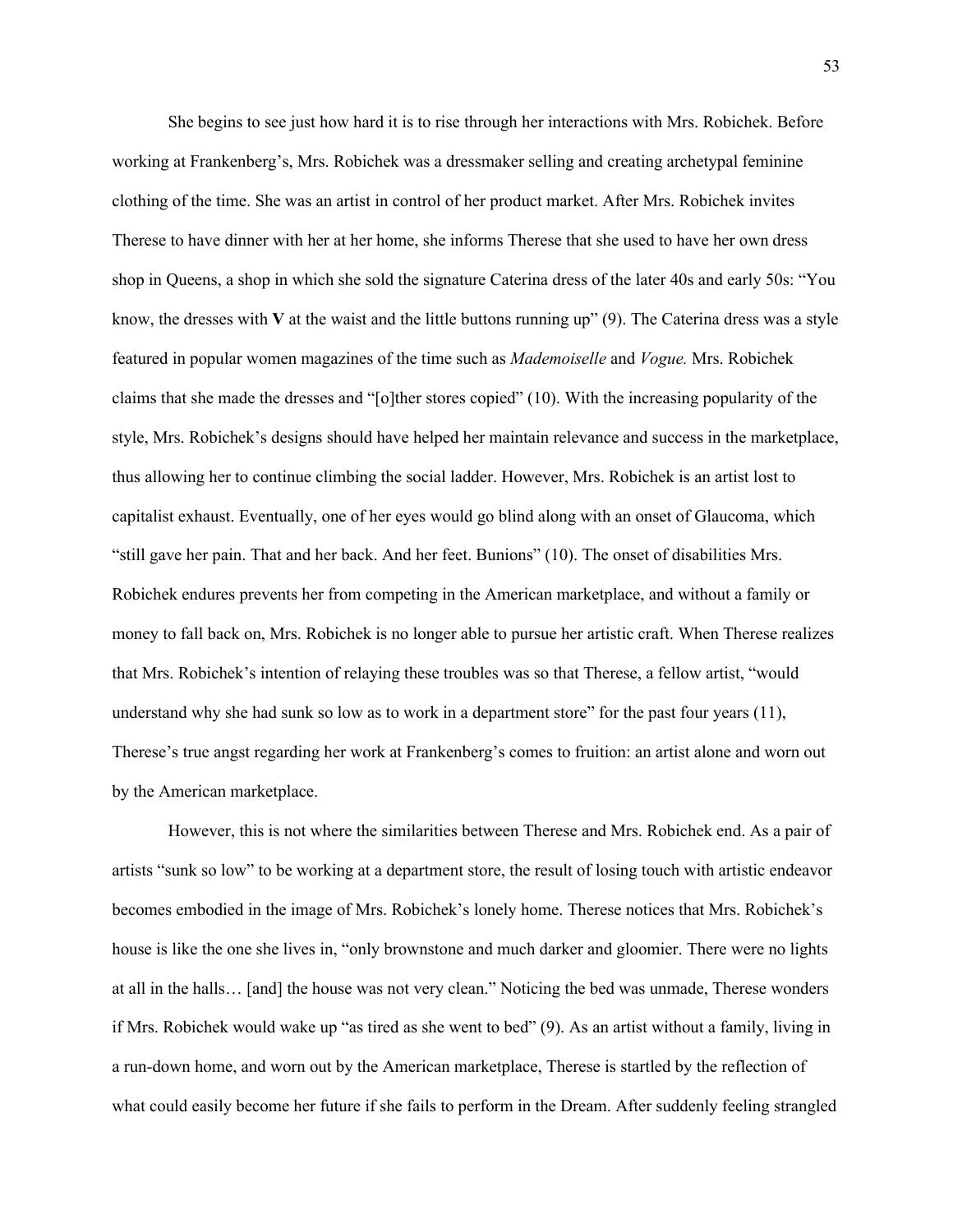by one of Mrs. Robichek's dresses Therese tried on, she sees Mrs. Robichek and her apartment as a "horrible dream she had just realized she was dreaming" (11), but "it was the hopelessness that terrified her and nothing else" (12). Therese sees Mrs. Robichek's dresses as beautiful, and she is even tempted to kiss her own reflection while looking at herself wearing it in the mirror. However, she rejects the dress, ultimately rejecting the ideal standard of femininity it represents, but also coming to the cruel realization that even the production of a beautiful, conventional work of art made by someone with a specialized skill, could still be lost to the American marketplace.

It is in this interaction with someone who has fallen short of the Dream, and who thus bears striking resemblance to Therese's own fears, that Therese's artistic vision begins to manifest in the world around her. While startled by the hopelessness feeding on Mrs. Robichek, Therese realized her mind "was at a distant point, at a vortex that opened on the scene in the dimly lighted, terrifying room" (12). Therese is terrified of becoming Mrs. Robichek, a woman working desperately in her craft, hoping to achieve artistic appreciation, yet stymied by the repercussions of class indifference and disfigured by her attempts to compete in the American market. The idea of this vortex opening onto a scene is the language of Therese's craft. The series of zigzags that has been Therese's life up to this point now threatens to transform into a vortex capable of consuming her hopes and identity. Through Mrs. Robichek, Therese has been offered a glimpse of her possible future—one she rejects along with the beautiful dress Mrs. Robichek offers her.

While her experience with Mrs. Robichek gives Therese a glimpse into the world of an artist struggling to compete in a consumerist society— and thus what failure to attain the American Dream looks like if one is unable to endure the "arena" that comes with it— her relationship with Richard can provide Therese with access to all aspects of the Dream. One of the first mentions of Richard is in tandem with the reference to his friend Phil McElroy, who works at a stock company and who is interested in helping Therese find a job in stage design. When Phil finally arrives in town, he comes ready to offer Therese a "real job" in the Village, her first opportunity for such experience since a two-day job in Montclair making a cardboard model for an "amateur group" (15). After Phil helps Therese secure the job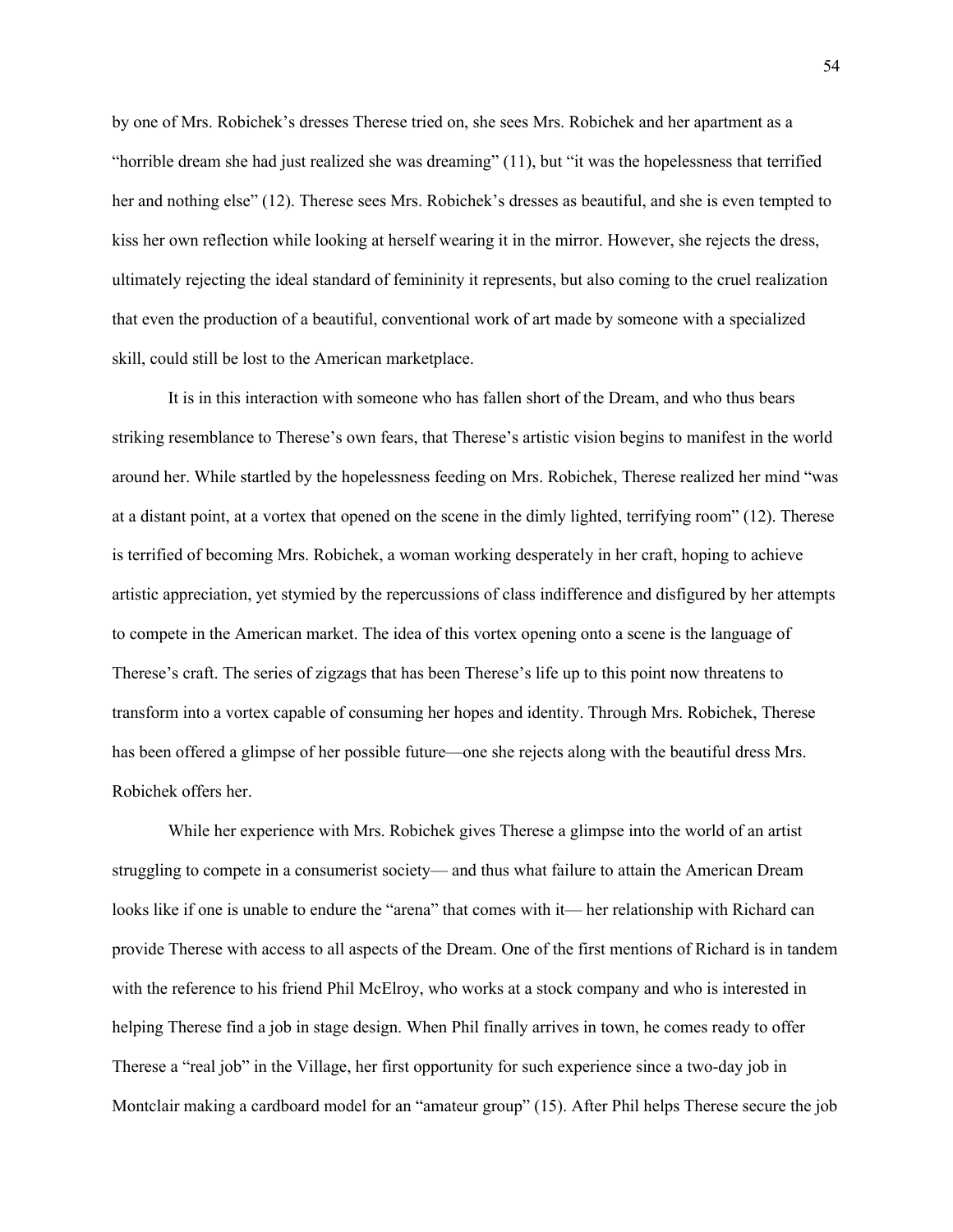at the theatre, she begins to see opportunities opening around her, bringing her closer to Richard: "if the job were real, the play a success, and she could go to France with at least a single achievement behind her—Suddenly, Therese reached out for Richard's arm, slid her hand down it to his fingers" (23). Richard is so surprised by the performance of this intimate action that he stops "in the middle of a sentence." Likewise, as her relationship with Richard continues to open doors for her, Therese is drawn closer to him. This perpetuates heteronormative ideals regarding the American Dream and even the nuclear family by suggesting that Therese needs the help of a man to succeed in her chosen field.

However, the aspects of the Dream Richard is capable of offering Therese do not stop at career advancement; Richard is also capable of giving Therese all that she lacked: security and peace attained through domestic space and a family large enough to fill that space. When Carol asks what Therese likes about Richard, she responds that along with appreciating the way Richard treats her like a person rather than "just a girl he can go so far with," she also likes his family: "the fact that he has a family" (66). As a child, Therese lacked any semblance of family, financial security, and most notably maternal love. Forced into an orphanage after being rejected by her mother, Therese finds herself equally enthralled and humbled by Richard's security and familial love. While at Richard's family home for Christmas, Therese is spoiled. Richard gives her a skirt with "green and gold bands and embroidery" that she finds lovely, although she cannot imagine ever having an occasion to wear it (77). The details embroidered into the skirt suggest that Therese will never have a place to wear the skirt because she will never marry the man who has given it to her. While the green on the skirt symbolizes peace, financial security, and happiness, the gold bands symbolize marriage, the very thing needed to help Therese attain financial security and happiness. The intent of marriage that the skirt then symbolizes is precisely why Therese will never be able to wear it. To have an occasion for wearing the skirt, she would need gold bands, which would require her to "embroider" her life into something different than it is, into something that can fit Richard's world. This idea is extended through the desire of Richard's mother to make a handmade dress for Therese, suggesting there is a role Therese is intended to play, an ideal she is intended to fit into. Thus,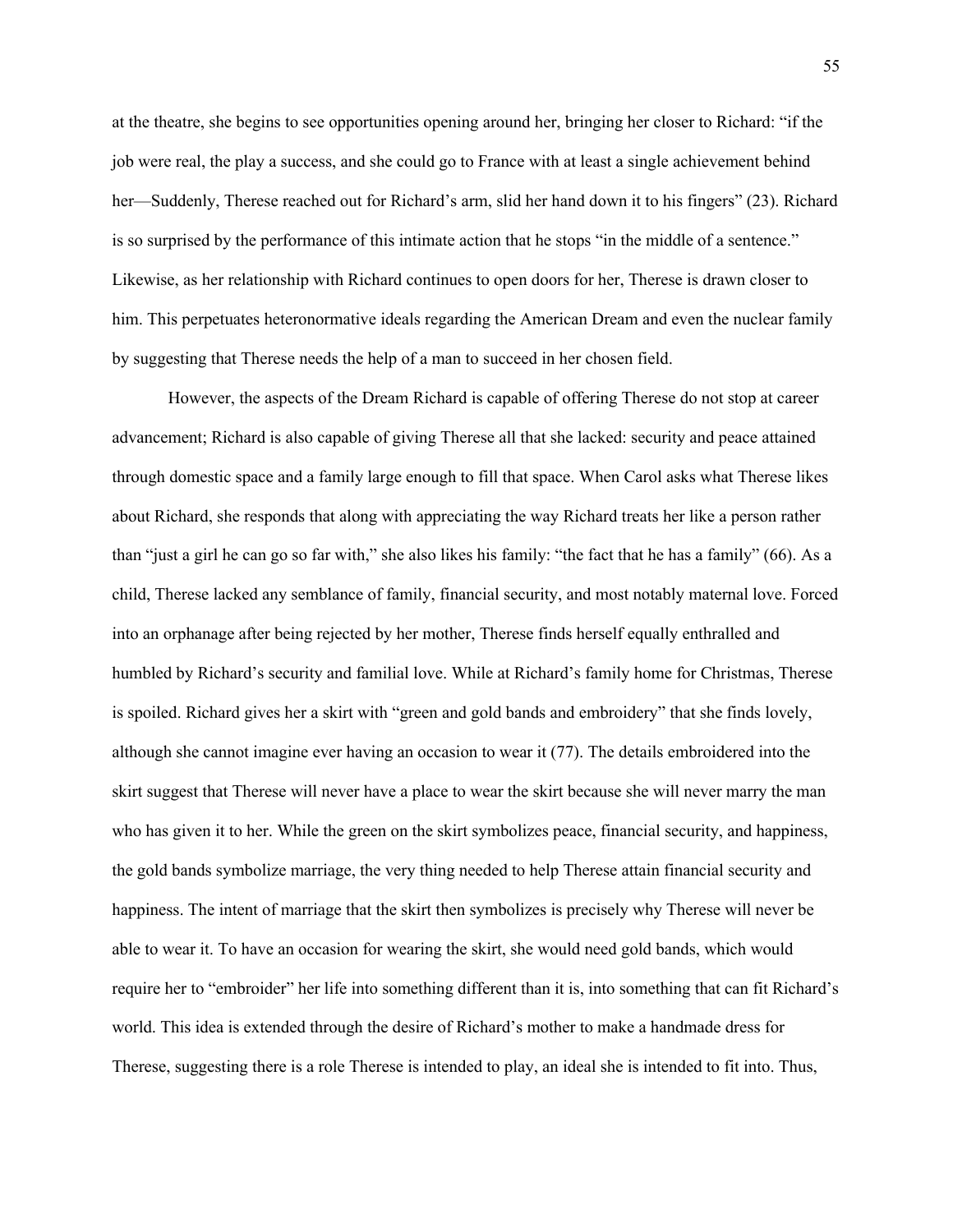though Therese is drawn to the security and warmth of Richard's home, she ultimately rejects it, in part motivated by their differences in artistic experience.

The difference in artistic approaches between Therese and Richard's family elevates the ongoing conflicts between the American Dream and aesthetic experience in the novel. Though Richard's mother desires to make Therese a handmade dress, she consistently attempts to avoid this gift, ultimately refusing the standard of femininity it signifies, similarly to how the gift of Franklin's bust incites a standard of social performance. Furthermore, Therese refuses to accept a work of art that has been reduced to hobby; since Therese's art is not only the basis of her livelihood, but a manifestation of her experience, she does not want to accept a work of art that is made with spare time and given with expectation. While Mrs. Robichek is an artist whose life depends on her craft, even crippled and blinded in pursuit of it, Richard's mother does not rely on dress-making for income; it is a pastime afforded by her class. Accordingly, the aesthetic indifference of Richard's mother appears in Richard as well, whose lack of seriousness regarding his craft frustrates Therese. When at Richard's home for Christmas, she notes that painting only "took up a corner of his brain" (77), echoing her earlier sentiment that he wasn't "sincere in his ambition to be a painter" (66). While Therese informs us that Richard initially took up painting while in the Navy, suggesting the desire for artistic escape amid chaos, she notes that although Richard was good at painting when he first started, he was not good at life drawing and "doubted he ever would be," suggesting that he will not ever be a serious artist in life. Richard's inability to "life draw" metaphorically suggests that he is unable to faithfully portray real life due to his narrow perception. However, if he didn't "prove to his family that he was making some progress in his painting, he would probably have to go into his father's bottled gas business this summer" (17). Because he has the security granted from his father's bottled gas company, Richard is unmotivated, preventing him from being able to draw on life in his art, and therefore unable to portray life authentically. Therese even wonders how much longer Richard would go on painting before giving it up completely, although she often wonders "if Richard liked her only because she was sympathetic with his ambitions… and because he felt her criticism was helpful to him" (77). Still, Therese is certain that Richard will drop painting, just as he dropped "everything else [he] ever started"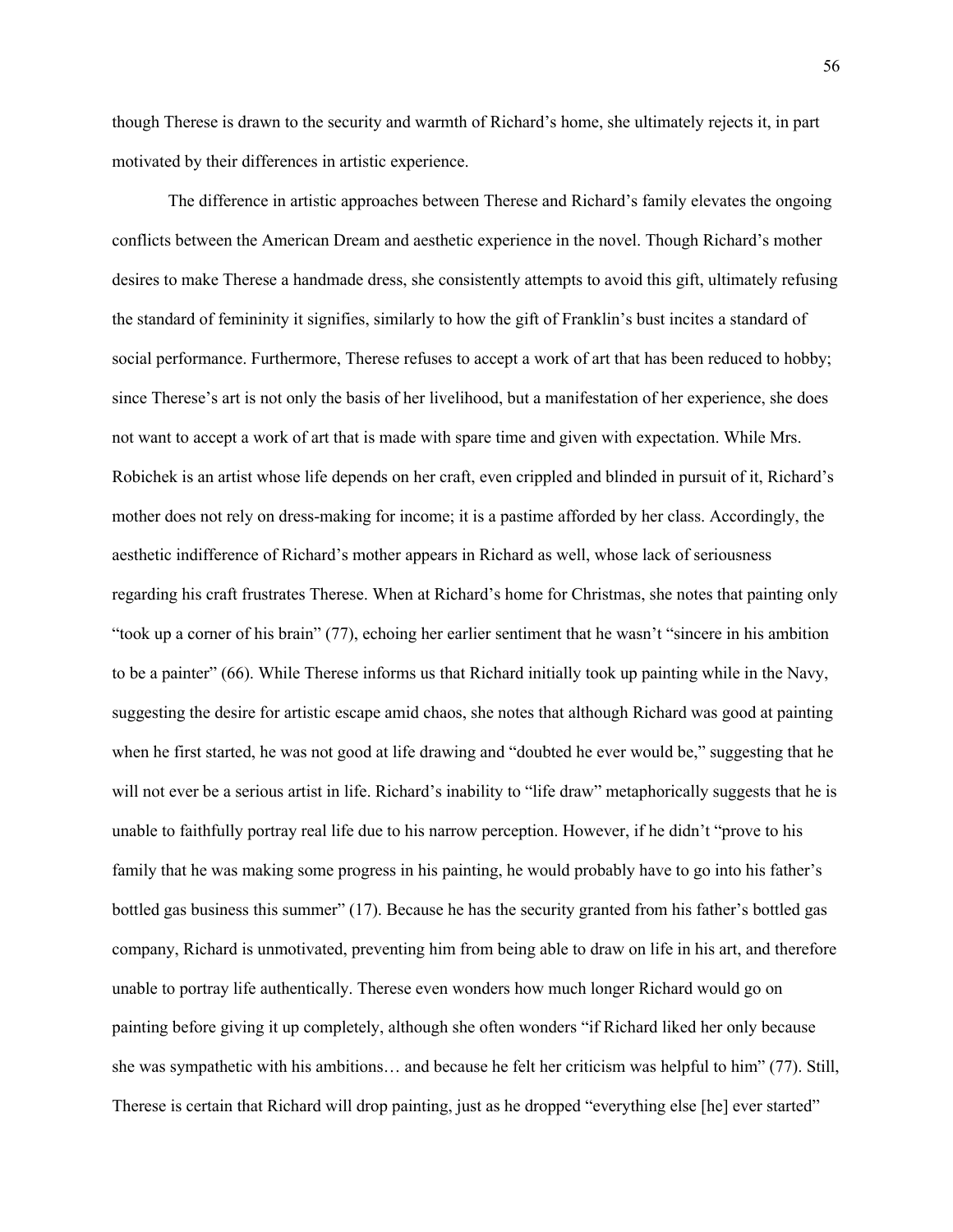(132). His indifference to losing jobs and his dilettantish attitude toward painting suggest that his artistic endeavor is merely a pastime, providing a way of prolonging boyhood, knowing that what he "ought to be doing and what [he'll] finally be doing" is working for his father (132). This becomes an issue for Therese who sees art as a mode of expression for "whatever meaning each life contained" (3). While Therese relies on art to express her experience as a deviant of social norms, Richard's narrow perception of life and the security he is granted by the circumstances of his family prevents him from finding authentic expression. Since Therese relies on art to live authentically, she is unable to accept such a valuable mode of expression being reduced to hobby.

Their conflict between art and craftsmanship comes to a head when Richard cuts the string to a kite he built to surprise Therese. Therese suspects that Richard built the kite the night before when she was staying at Carol's, the night before she woke to the dream outside her window, the "scene without color, misty at the edges" (70). Nevertheless, she is excited to fly the kite and they take turns steering. However, as the kite is in the air, Therese feels as if "the kite meant something," and as she begins questioning Richard on his experiences with love, the kite becomes a symbol of love—a love out of reach. It is when this kite is in the air that Therese truly begins exploring her sexuality within a social context. However, when she asks Richard if he has ever heard of two boys being in love, he claims that for "people like that… those things don't just happen. There's always some reason for it in the background" (81). Richard's sentiment regarding same-sex love echoes many of the beliefs promulgated by leaders such as Dr. Strecker in the 50s. Meanwhile, the metaphorical significance of Richard cutting the kite despite Therese begging him not to becomes two-fold. On one hand, as the kite takes flight, so does Therese's sexuality. As she watches the kite and thinks that it must mean something, she simultaneously begins entertaining the idea of homosexuality, suggested through her interrogation of social perceptions through Richard. On the other hand, Richard has taken this physical gesture of love and craftsmanship and literally cuts it loose, suggesting that he does not take his craft or his relationship with Therese seriously.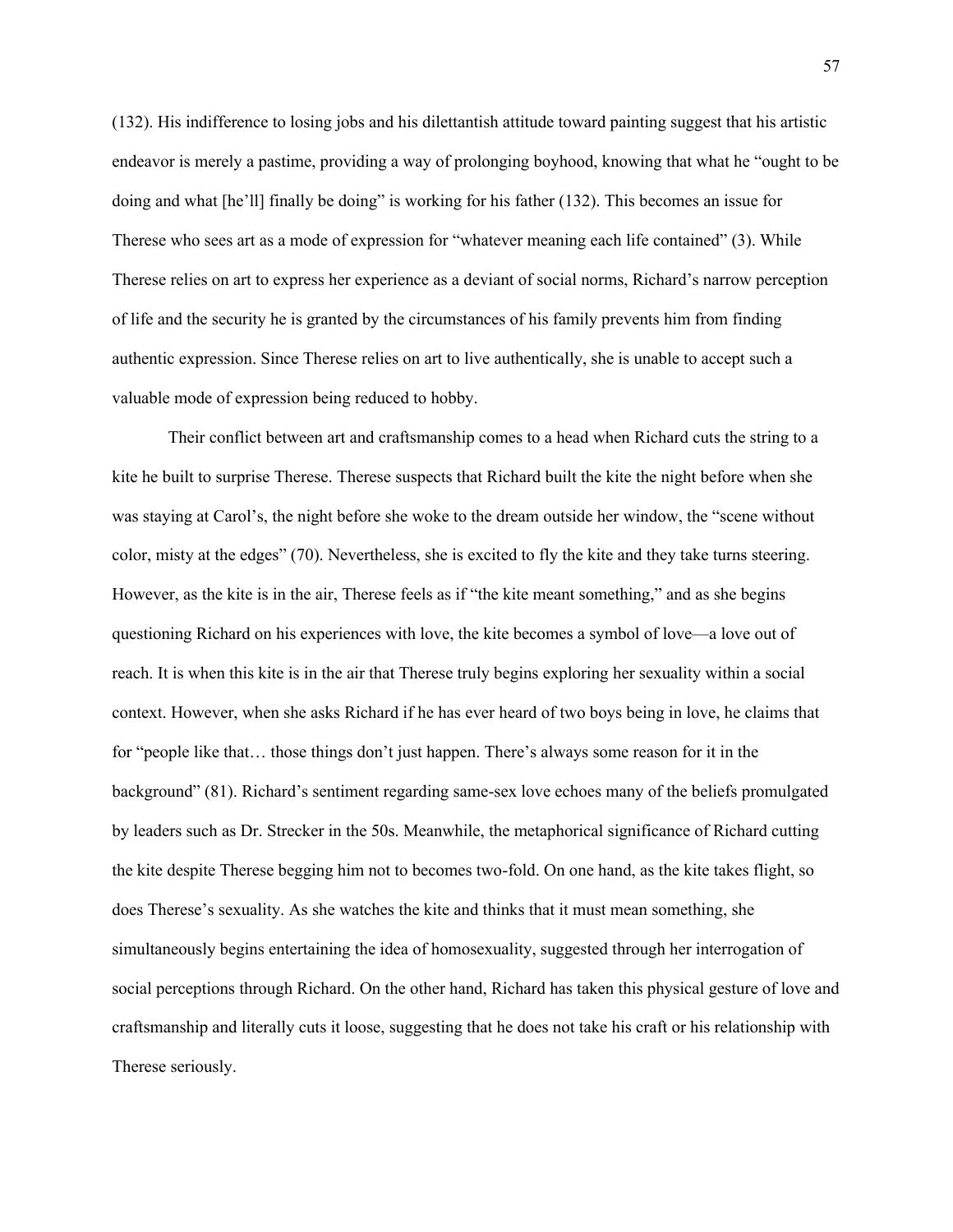With Richard, Therese would be able to achieve the American Dream and all its aspects: the nuclear family, social mobility, money, and material luxury. However, all this is only if she can commit to him and conform to a conventional mold. Likewise, although she admits to wanting and admiring these aspects of the Dream that Richard can provide for her, she becomes aware, through an acceptance of her sexuality, that she does not fit the mold sculpted for her by American society.

While Therese is unable to compromise her identity for the sake of Richard, she is willing to refine her set designs in the name of career advancement, in hopes that such refinement will allow her to attain the Dream without sacrificing her identity. Therese is devoted to her career; however, her job also affects the way Therese sees the world around her, including Carol, as the artistic vision is one that surpasses the walls of the workplace or a cardboard figure. Carol's influence on Therese's artistic vision begins as soon as they meet, as Therese begins sketching Carol's figure. When Therese initially sees Carol, she describes her as a whole person, as if she were an actor on the stage, noting how she is "tall and fair, her long figure graceful in the loose fur coat that she held open with a hand on her waist" (27). Carol becomes both dynamic, and whole, as Therese focuses on her entire, sketched figure. It is this artistic vision, this skillset at life drawing, that enables Therese to interact with Carol. Lizebette Occasion-Russe asserts that while "Therese does not boast the same amount of cultural capital as Carol; she is afforded some cultural capital through her education and artistic abilities" (38). Thus, "Therese's otherwise low-brow character [is given] a bit of an edge that would land her in the middle-brow category," facilitating the interactions between Therese and Carol. Frankly put, "accessing the high-brow is more easily accomplished from the middle" (38). Occasion-Russe's alignment of Therese's artistic aptitude with a kind of social fluidity that allows her to interact more closely with highbrow societies speaks to classicist and commodified features of the aesthetic experience and is furthered by Carol's recommendations for refinement. The significance of Therese's artistic vision regarding the world around her becomes strikingly clear after her first introduction to Carol, who represents the promises and security that attainment of the American Dream secures for women.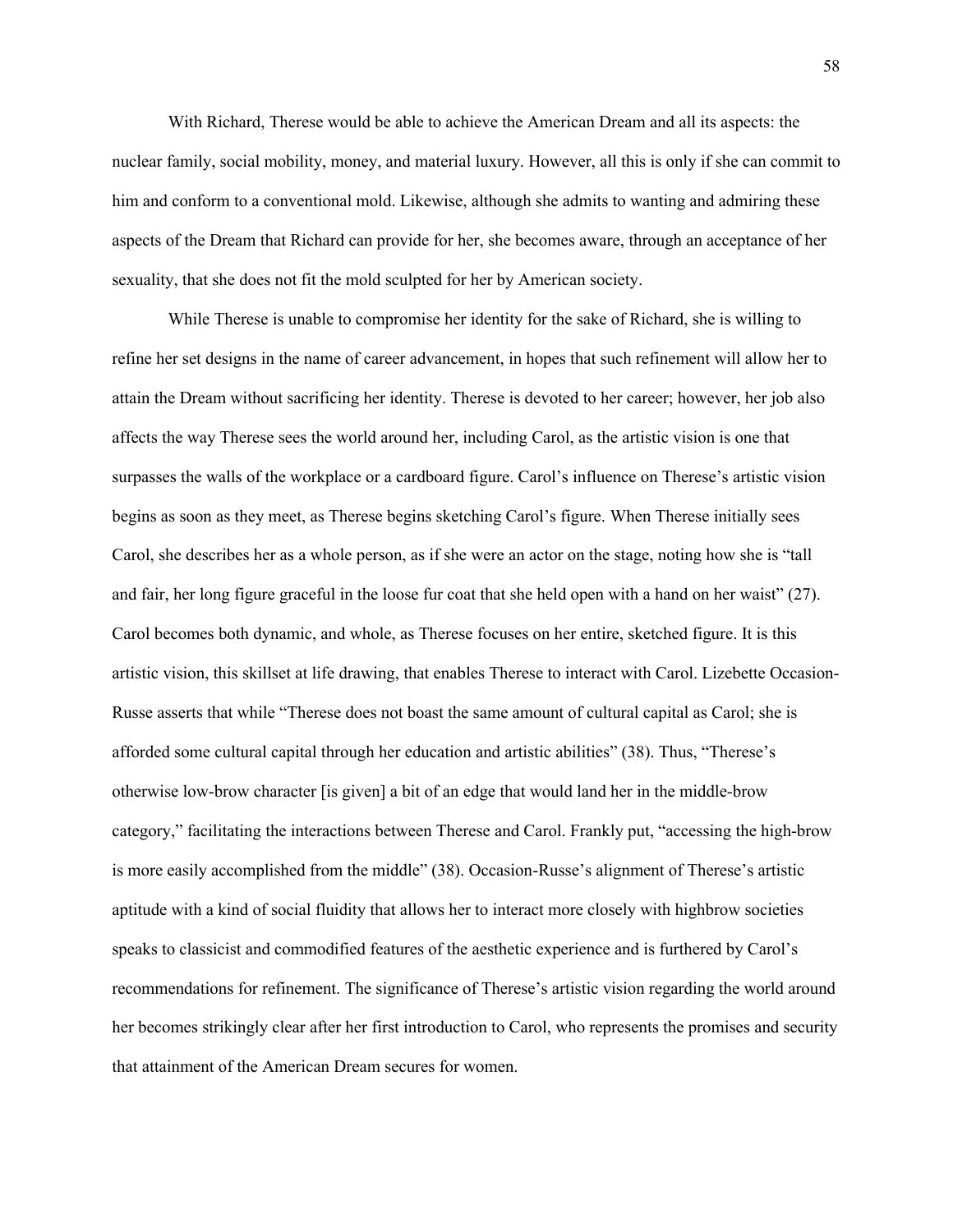Soon after their first meeting at Frankenburg's, Therese drafts a Christmas letter to Carol in which she tells her that she is "magnificent" and she loves her. However, Therese, concerned that the letter would be inappropriate, decides not to send it. Thus, when the ability to openly express herself with words fails her, she looks to art to express it for her. As she walks home from Frankenburg's, "an idea came to her for a stage set, a house interior with more depth than breadth, with a kind of vortex down the center, from which rooms would go off on either side. She wanted to begin the cardboard model that night" (31). Not only has her introduction to Carol already begun to influence her craft, but also launches Therese into her first time actively creating a set within the novel. As her sexual orientation becomes an increasingly relevant aspect of Therese's unconventionality, her set designs become manifestations of her inability to fit with American society. The vortex present in her set becomes highly suggestive of the ways Therese will find herself sucked into the vortex of her relationship with Carol, as she struggles to find a balance between her view of art as a mode for self-expression and the need to please the marketplace. Likewise, as this set inspiration comes just after Therese's decision not to send the letter professing her love to Carol, it also speaks to Therese's need to construct an artificial world in order to perform as her authentic self. Her set manifests the words she cannot say to Carol.

That Therese uses her stage designs to construct a world in which she is more capable of performing is reinforced through the immediate rejection of Therese's set by Mr. Donohue. Therese's original set for the play included a movable section that permitted the living room scene to be converted into the terrace scene. This accentuates Therese's desire to move between worlds. The fluidity of Therese's character, her uncertainty regarding what she will become in this world, is elevated through the fluidity of her set design. Therese wants to take a conventional setting like a living room and physically open it up onto an open space, bringing to it a new view and world. However, Mr. Donohue "seemed adamant against anything unusual or even simple" (94) and reminds Therese that a "set needs to grow out of the needs of the actors" (95). While Mr. Donohue is specifically referring to the needs of this particular play, reminding Therese that it isn't a "ballet," this quip also suggests that Therese is unable to create a world suitable for these actors because she is still uncertain about the world in which she wants to live.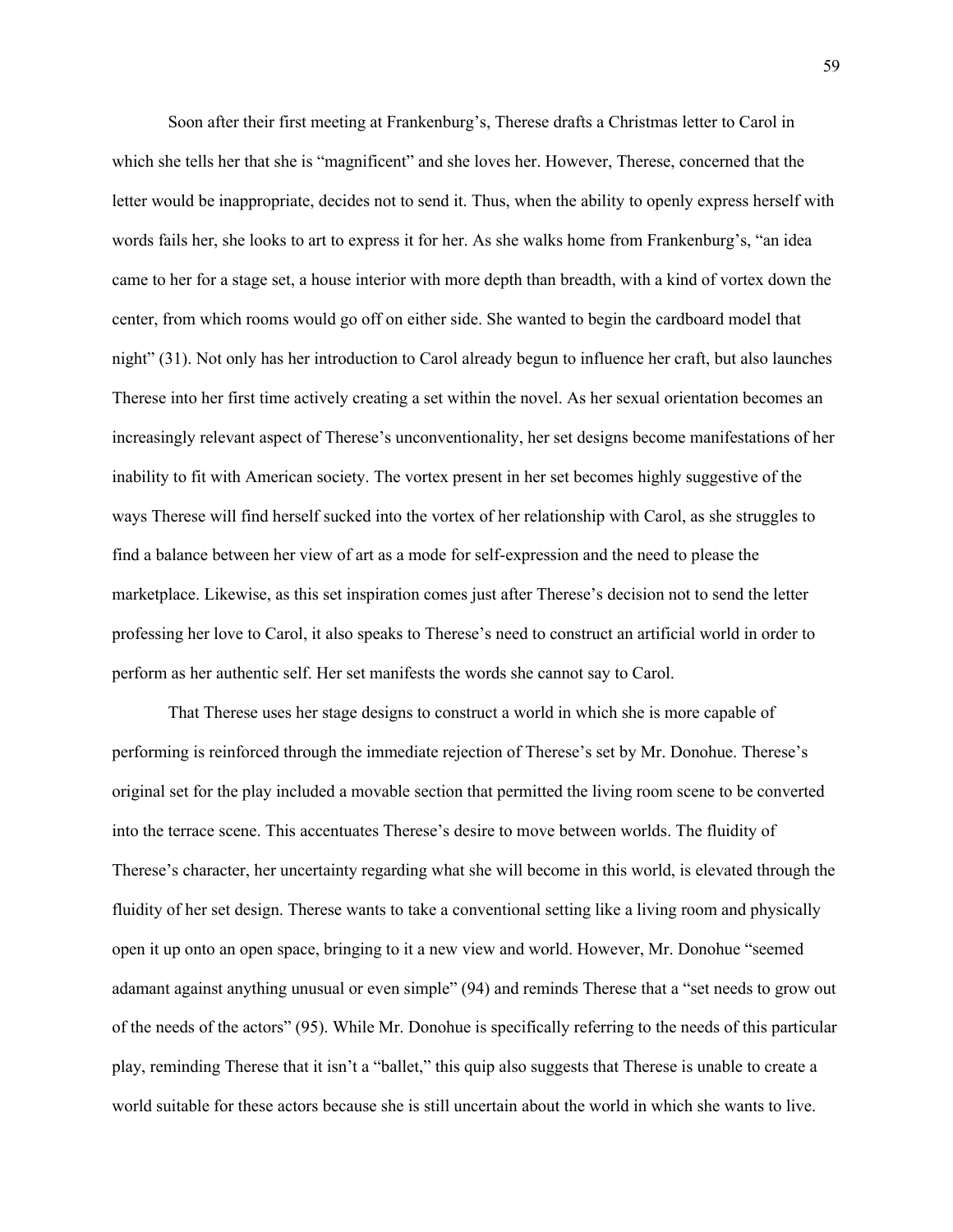Eventually, Therese will need to construct her own world, one in which she can perform as herself, but she is unaware of what that looks like. Meanwhile, Mr. Donohue wishes for her to embroider her current set and add décor. When Therese refines her set, it "indicated a fireplace, broad French windows giving onto a terrace, two doors, a sofa, and a couple of armchairs and a bookcase. It would look, when finished, like a room in a model house at Sloan's<sup>8</sup>, lifelike down to the last ashtray" (94). Regarding the new set, Mr. Donohue says, "I like this very much. You see how much better this is than those empty walls you had before, don't you?" (95). The walls for the previous set appeared empty because Therese does not know what to project onto them. As someone not typically represented in art, Therese does not know who she is or how she is meant to perform. Likewise, the bare walls present a set that seems incomplete because her identity is incomplete; she does not know who she is within her set or how to embroider her life into it. Furthermore, the contradiction between Mr. Donohue's desire to portray a "lifelike" home and the subsequent success of Therese's design that resembles model homes featured at Sloan's<sup>1</sup> speaks to another classist experience with art. A home featuring broad French windows giving onto a terrace with a fireplace and covered walls is not at all the average "lifelike" home, but a dream home. The rejection of Therese's original set in favor of a more luxurious depiction speaks to the commodified nature of the American Dream in theatre: that there is a standard for what is worthy of being sold to audiences.

This complicates Therese's interaction with the Dream. While stage designs are a projection of her unconventionality and individuality, an artistic freedom afforded by amateurism, her job requires her designs to fit into a mold marketable to an American audience. In 1964, Marshall W. Fishwick discussed a conflict regarding the role of contemporary American theatre in either presenting "the rational world of our eighteenth-century forefathers" or "reveal[ing]a world that has gone mad" (3). He asserts that the problem facing the current generation of Americans "is to maintain the viability of their ideology in the midst of a dynamic, complex world" (29). Since Therese is unable to perform within the ideal world Mr. Donohue wishes to present on stage, her set walls are empty, reflecting her struggles to represent her own complex world within the ideological standards of her society.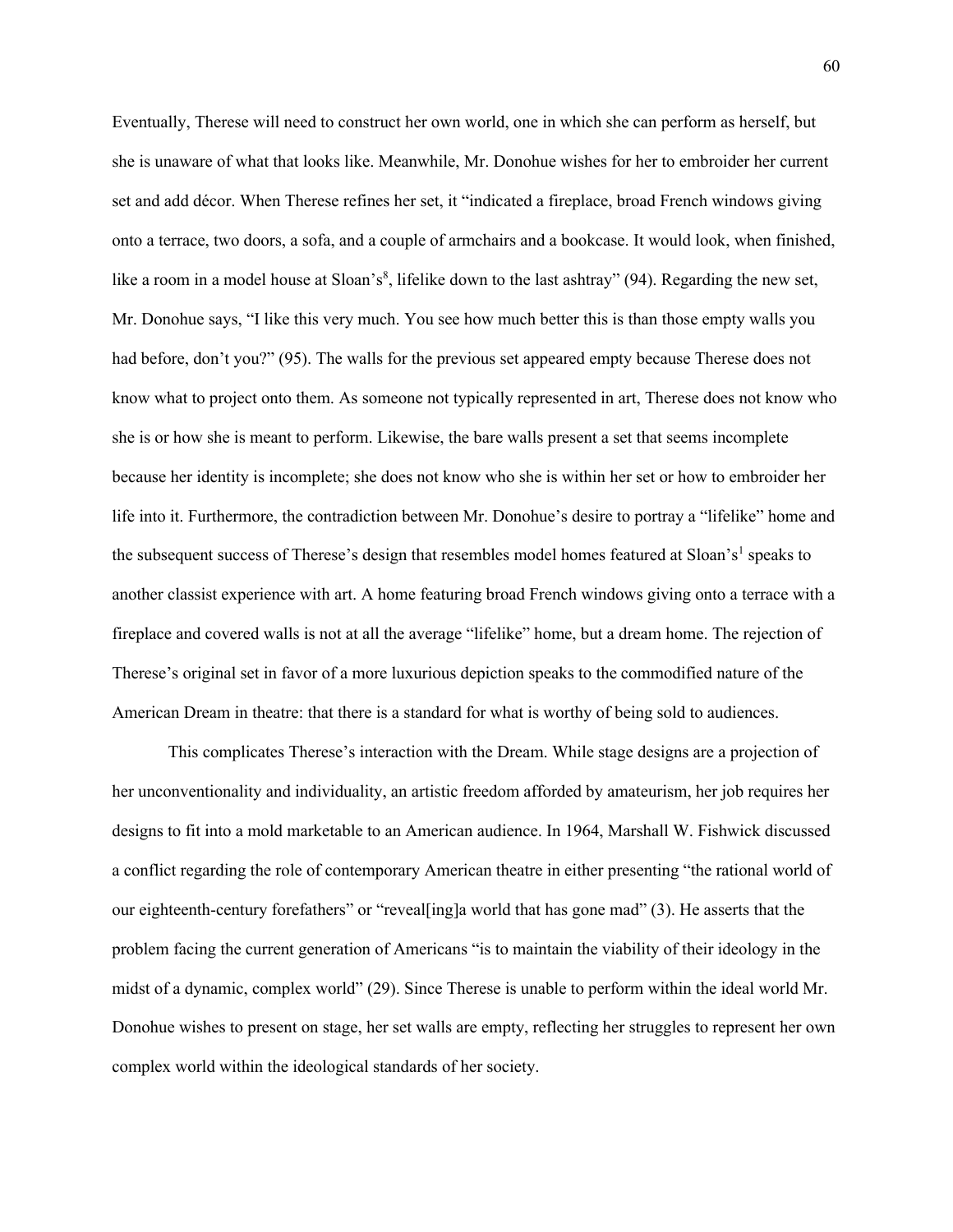Therese's growing awareness of her unconventional sexuality enhances her artistic vision. After spending an intimate evening with Carol, Therese's craft becomes attuned to the awakening of her sexual identity: "and all she saw, she seemed to see through Carol. She flung herself on her bed and drew a line with a pencil on a piece of paper. And another line, carefully, and another. A world was born around her, like a bright forest with a million shimmering leaves" (59). A fantasy begins to take over Therese's perspective. As her craft further becomes a projection of her desire, it emphasizes how her perception of the world is affected by the growth of her sexual identity. Paul Stenner and Tania Zittoun claim that when it comes to art and the imagination, "human development is not just a matter of a world expanding in time… but also of the capacity to move between the multiple worlds at play in any complex human society" (242). Therese's unconventional sets reflect her struggle to assimilate in a world in which her sexual identity is not only viewed as abnormal but as a dangerous mental illness. Thus, creating sets that seem normal to her, but unconventional to high society, and then refining their unconventionality, shows Therese's attempts to move between multiple worlds—one in which she is able to attain the Dream and one in which she is able to perform as her authentic self.

However, this attention to Carol as a muse also underscores the understanding that Therese must construct a world of her own if she is to live out her fantasy of being with Carol, conflicting with the normative American Dream that Therese is so close to attaining through Richard. If, as Fishwick claims, theatre is a tug-of-war between "reveal[ing] a world gone mad" and portraying ideology, then the production of theatre itself becomes a process inseparable from its social context, making the job of designing a set for that production a series of social compromises. Dilnot Clive claims that "the most significant aspect about design is that it is produced, received and used within an emphatically social context. The social is not external to the activity, but internal to it and determining of its essential features" (14). However, as Therese's unconventional sets continue to be rejected by highbrow society, it is unclear whether or not, socially, Therese is really in control of determining what "essential features" are marketed to the audiences viewing her sets. Based on Mr. Donohue's preferences, the play is intended to present the essential features of a Dream attained, suggested through the representation of a luxurious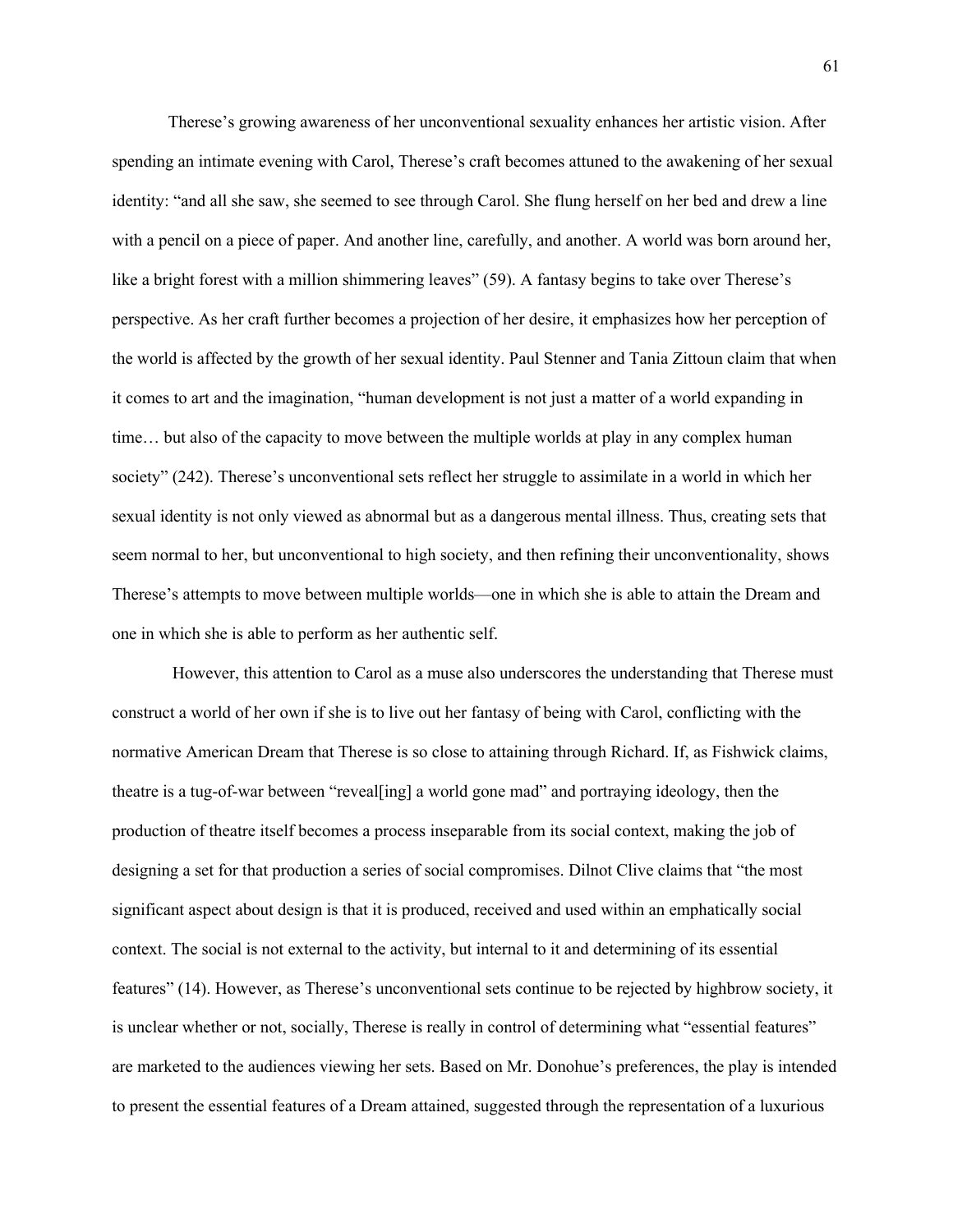home. However, this standard conflicts with Therese's mode for self-expression, as her abnormal sets are manifestations of her struggles to perform within her social context due to her ever-growing infatuation for Carol, who has also already attained the Dream through a series of social compromises, namely her marriage.

Through Carol, Therese gets glimpses into the world of a woman who has attained the American Dream. She has the beautiful home, control of her destiny, and the nuclear family—all aspects of the Dream that Therese desires. When Therese first goes to Carol's house, she spends a lot of time describing its luxurious details. From the moment they arrive at Carol's driveway, Therese describes the "white twostory house that had projecting side wings like the paws of a resting lion" (47). The image of a resting lion's paws suggests a masculine affiliation. While Carol is in possession of the Dream, it is not a dream she secured on her home, rather through her marriage. And although Harge, Carol's husband, is not present in this scene, the presence of his position, of his superiority, is reinforced by the image of the ruling, masculine figure of a lion; thus, the masculine presentation of Carol's home immediately reinforces the nuclear-family ideology both Carol and Therese struggle to reconcile with their sexual identities. Likewise, Therese's continued observations of the home continue to pull focus on the nuclear presence the home is intended to cater to.

Therese continues to observe the house as Carol leads her upstairs. She notices "an oil painting" of Carol's daughter, a garden featuring winding paths and a fountain, while the upstairs featured a "short hall with four or five rooms around it" before finally settling in a green room, where Therese typically rests while visiting Carol. The numerous bedrooms and extended gardens suggest this house is intended to cater to a large singly family. Accordingly, while Carol's car also suggests the attainment of freedom and autonomy, the most important part of the Dream to Carol is the nuclear family, highlighted through the oil portrait of her daughter on the wall. After Carol tells Therese of her divorce, she mentions that she wanted "two or three children" but figured she and Harge should stop out of fear that their "marriage was on the rocks anyway, even with Rindy" (67). The promise of the nuclear family securing domestic health and peace, a facet of Richard's life that appeals to Therese, is shattered by the revelation that the nuclear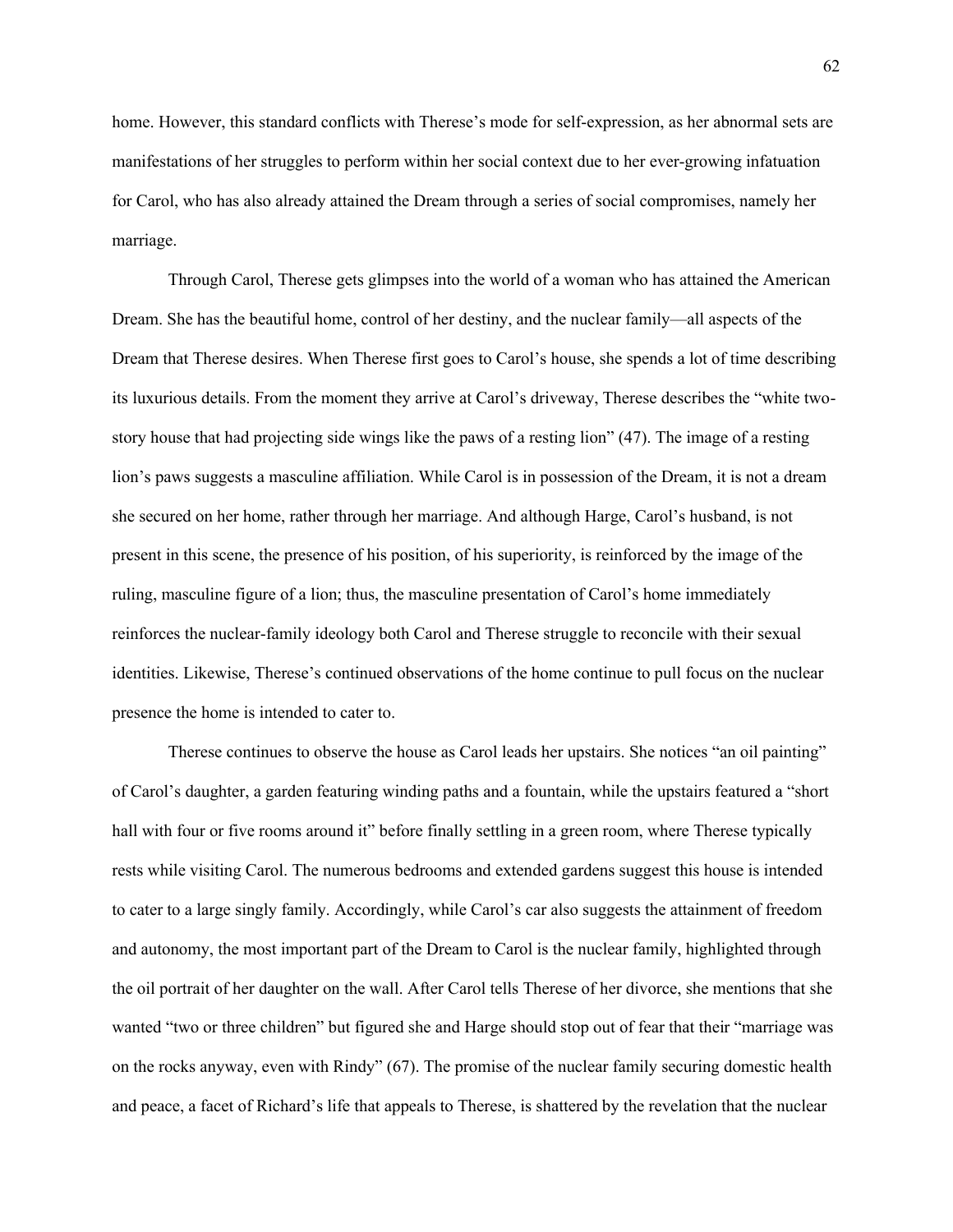family does not secure domestic bliss. This is furthered by the distorted dreamlike scene Therese experiences the next morning.

While her first visit to Carol's home in the previous chapter prompted the vision of a world featuring a "bright forest with a million shimmering leaves" being born around her, the news of Carol's divorce and the subsequent pressure by Carol to go see Richard (69) prompts a dream featuring a distorted view of a similar image. While Therese sleeps at Carol's that night, Therese dreams of birds "zipping through a black forest" (70). While Therese's fixation on birds suggests a desire to *go,* a black forest suggests a lack of direction that contrasts greatly with the fantasy Carol's house first engendered. This dream suggests that Therese has had a cruel awakening regarding her perception of the world: that while one may choose to submit to their prescribed role within society, such inauthenticity can only be maintained for so long. Although she could commit to Richard like Carol committed to Harge, her inability to fulfill her wifely role threatens the security the Dream promises. This is furthered when moments later, Therese awakes to her dreamlike "scene without color, misty at the edges," as Abby, Carol's unmarried friend, stands outside in the car, whistling (70). While the idea of a woman in control of her life and destination appeals to Therese, the lack of color suggests a Dream distorted. Although Abby and Carol are independent women in control of their lives and identities, the American Dream does not leave room for them to live authentically within the confines of its ideal aspects.

However, Carol is a woman who knows how to perform conventionally; she simply refuses to do so with Harge any longer, opting for authenticity and joint custody of Rindy instead. Because she knows how to perform, Carol is able to help Therese do the same. Carol helps Therese refine her sets to fit better with the American marketplace so that Therese does not have to conform to performative behavior. After helping Carol bring in her lawn furniture one afternoon, Therese mentions that she wishes there were "more plays that happened out of doors," suggesting that the open space of the outdoors is an easier venue to perform in than the confines of a theatre or a typical living area (138). However, when Carol asks Therese if she bases her set designs on "the kind of play it is, or of something she wants to see," Therese accuses Carol of being "determined to consider [her] an amateur" (138). However, Carol claims that it is

63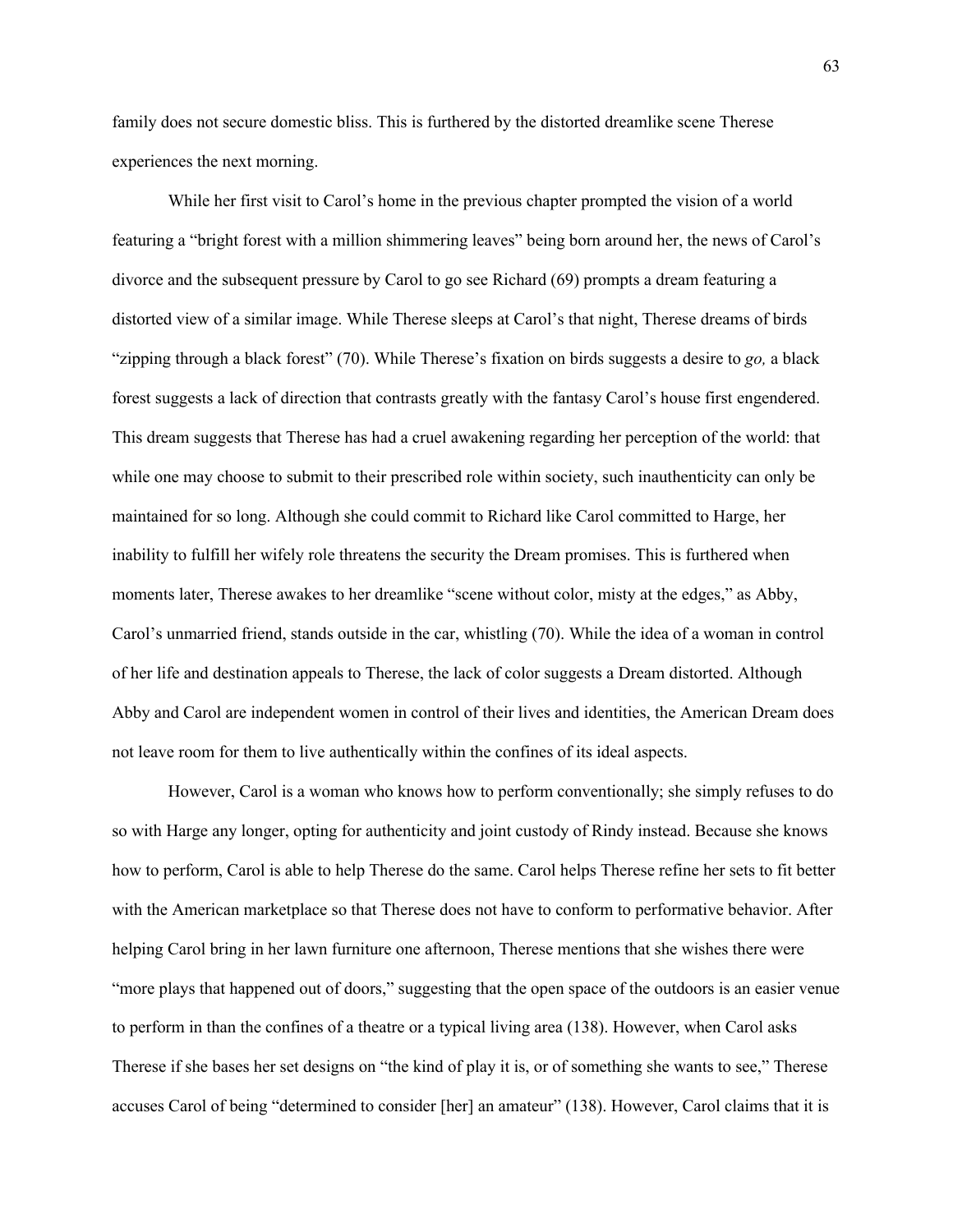the subjectivity of Therese's designs that is truly amateurish, stating that "you have to know a lot to be absolutely subjective… I think you're too subjective—without knowing enough" (139). Here Carol articulates that it is Therese's focus on her personal feelings and tastes that prevent her sets from being well received. Because Therese has had such a limited upbringing and has seen no physical representation of her own sexual identity, Therese has not been afforded the opportunity to find herself within the American landscape, prohibiting her from truthfully portraying her own experience. Carol offers Therese the opportunity to find herself by taking her west; however, despite Carol's recommendations for refinement, Therese manages to find a director pleased by her unconventionality before leaving.

Before heading west, Phil McElroy connects Therese with another director, Mr. Harkevy. Although Mr. Harkevy does not promise Therese a job, he tells her to keep in touch and allows her to present three of her sets for consideration on a play he is going to direct in a few weeks. Therese says that he "looked very carefully at them, dismissed one as dull, pointed out some impracticality in the second, and liked best the hall-like set Therese had started the evening she had come back from the first visit to Carol's house. He was the first person who had ever given her less conventional sets a serious consideration" (145). Presenting her original set design with the vortex down the middle reveals Therese's hope that her identity will eventually be accepted and afforded representation on stage, as she hopes to be in life. Mr. Harkevy's acceptance of Therese's unconventional set shows a determination to represent a "world gone mad," as a vortex down the hallway of a dream-home focused set suggests a madness hidden within the walls of this ideal. Heading West offers Therese the opportunity to escape such madness, and find her place within the American landscape.

Carol and Therese's adventure out west puts brings in competing notions of the American Dream. While dominant representations of the Dream rely on ideals of social mobility, family, and the home, a competing ideal on the rise during the Postwar Era is based on individual identity found through open spaces and journeys to the West. However, their inability to make it all the way to California suggests that even this alternative of the Dream is not so easily accessible to women. As Lindsey Stephens suggests, Carol and Therese could have easily fled to Europe, like Richard wants to do with Therese. However,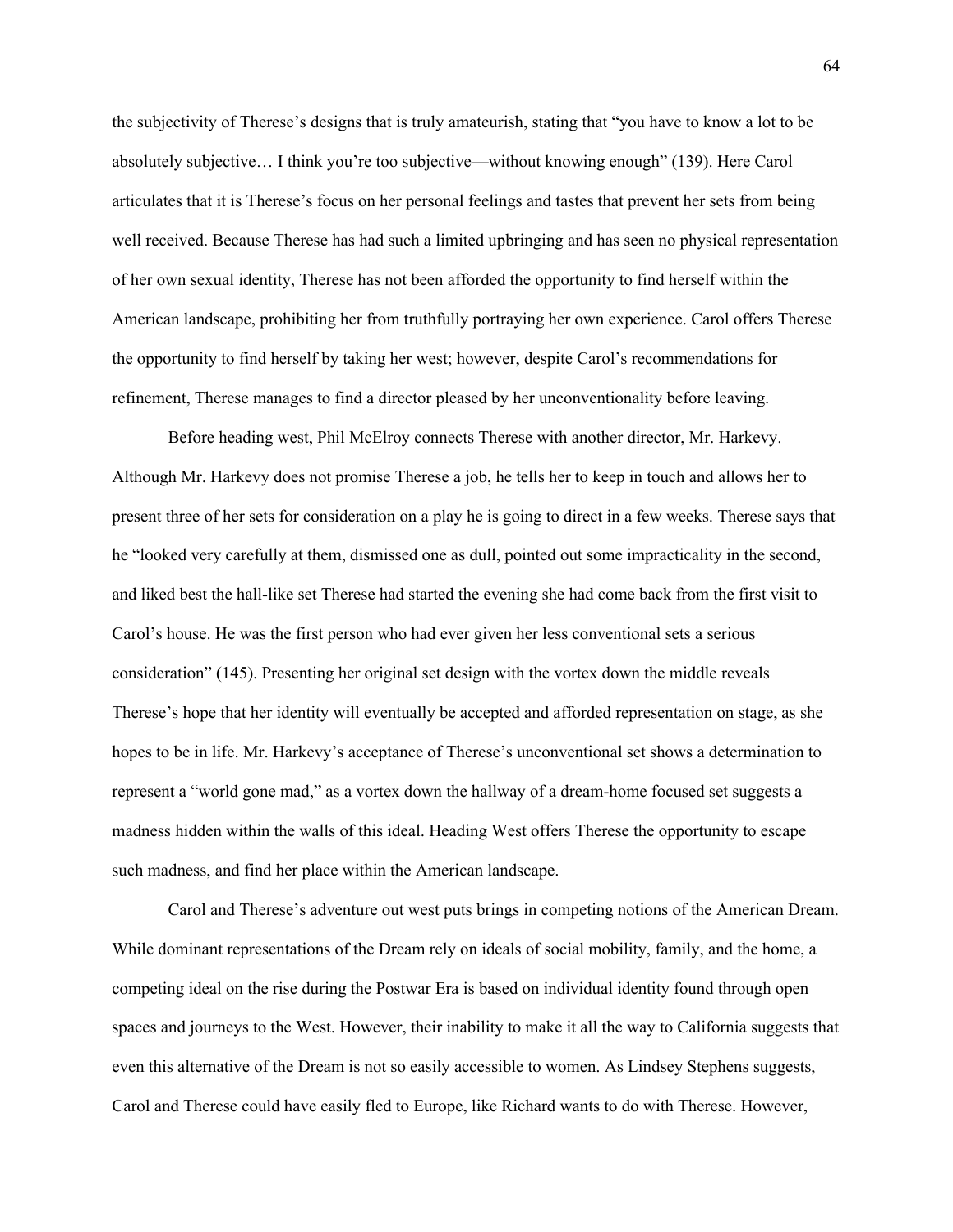their decision to head West suggests "the promise of open space and freedom… but at the same time, they risk becoming hypervisible against the backdrop of the region's hyperheteronormative culture and iconography" (373). With notable iconography like the cowboy, which Beth Loffreda characterizes as "irrefutably the apotheosis of American masculinity in all of its heterosexual splendor" (170), the West has long been associated with the men. David Potter expands on the masculine nature of the West and asserts that "the frontier had been a basic influence in shaping the character of the American people" by "providing economic opportunity in the form of free land" which "made the American economically independent and this independence made him more individualistic<sup>9</sup> and more egalitarian in his attitudes" (67). It is the wide-open spaces of the west that offers Carol and Therese liberation from the rigid heteronormative structures of their society, particularly for Carol whose soon-to-be ex-husband uses their only daughter as a pawn in his attempt to make Carol submit. However, through their encounters in the west, Carol uses this opportunity to train Therese on how to assimilate, how to perform, within the heteronormative, masculine landscape. This performance is elevated through the constant spectatorship inflicted on the couple by the private investigator hired to watch them. Even Carol's car, a symbol of freedom and autonomy, is trailed on their way to the West. The constant presence of the P.I. forces them to continue their performance, even while in a space with the potential to offer them authenticity.

This performance is reiterated throughout their journey west. While in Waterloo, Therese and Carol walk around town, and at one point, Therese wishes to grab Carol's hand. Therese "thought of people she had seen holding hands in movies, and why shouldn't she and Carol?" (166). However, when she tries to take Carol's arm, Carol murmurs, "Don't," preventing Therese from publicly displaying their relationship. Although American films of the time perpetuated heteronormative culture through the nearly exclusive portrayal of heterosexual relationships, Therese still buys into the belief that she and Carol will be able to openly acknowledge their relationship. Therefore, this line offers further insight into what drives Therese's mock-sets: her desire to create a world in which she can perform authentically. Therese even mentions that being out West made her feel "like an actor, remembered only now and then her identity with a sense of surprise, as if she had been playing in these last days the part of someone else,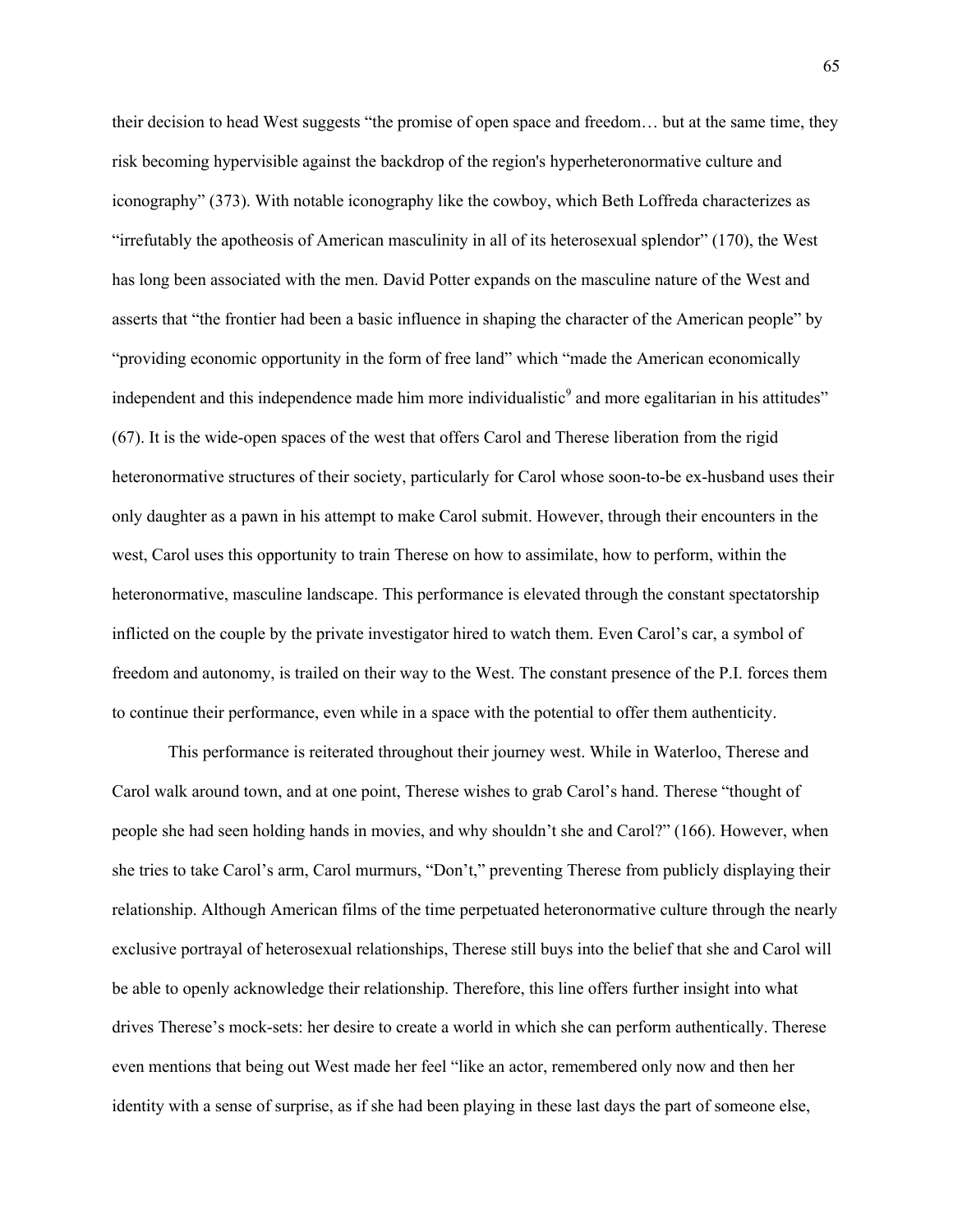someone fabulously and excessively lucky" (174). Through the extension of her acting metaphor, Therese's artistic vision continues to be augmented to match the Dream, despite not actively working on a set. While this instance she feels like an actor instead of a designer, this sentiment echoes Mr. Donohue's earlier advice to Therese, that a set needs to "grow out of the needs of the actors" (95). The open-space landscape of the West offers Therese the set she needs to live authentically, but her awareness of the temporariness of her placement reminds her that this performance is also temporary, and it is further cut short when Carol receives word that Harge is filing for sole custody.

Therese and Carol never make it all the to the West Coast. Just as the open space Therese longs for offers her the ability to perform as herself, as Stephens suggests, it also compromises their ability to perform authentically, as such a masculine landscape places these women in a position of hypervisibility. This hypervisibility backfires when the private investigator hired by Harge catches Therese and Carol having an affair, spurring Carol to rush home and fight for custody of her daughter. Now that her "fantasy" set has been collapsed, Therese must begin building her new one—one in which she is undoubtedly aware of her deviance—and thus, decide how to perform in the final act.

When Carol heads back to New York, she leaves Therese with the car, putting her in control of her future and destination. Not surprisingly, Therese doesn't stay in the open space of the West for long, finding more possibilities for herself in cities. Expanding on his assessment of Western appeal, Potter states that the representational flaw of opportunity and identity regarding the West lies within its generalization concerning the economic opportunities afforded to women. Potter claims that women were only afforded some of the social benefits the West had to offer, primarily gained through the "opportunities available to their men" (68). On the contrary, Potter suggests that for women, as individuals, "opportunity began pretty much where the frontier left off. For opportunity lay in access to independent employment, and the employments of the frontier were not primarily accessible to women, [rather] in the growing cities" (69). Fittingly, Therese takes a job in Chicago working as a receptionistfiling clerk to earn some money before taking a general office job at a lumber yard. Although neither job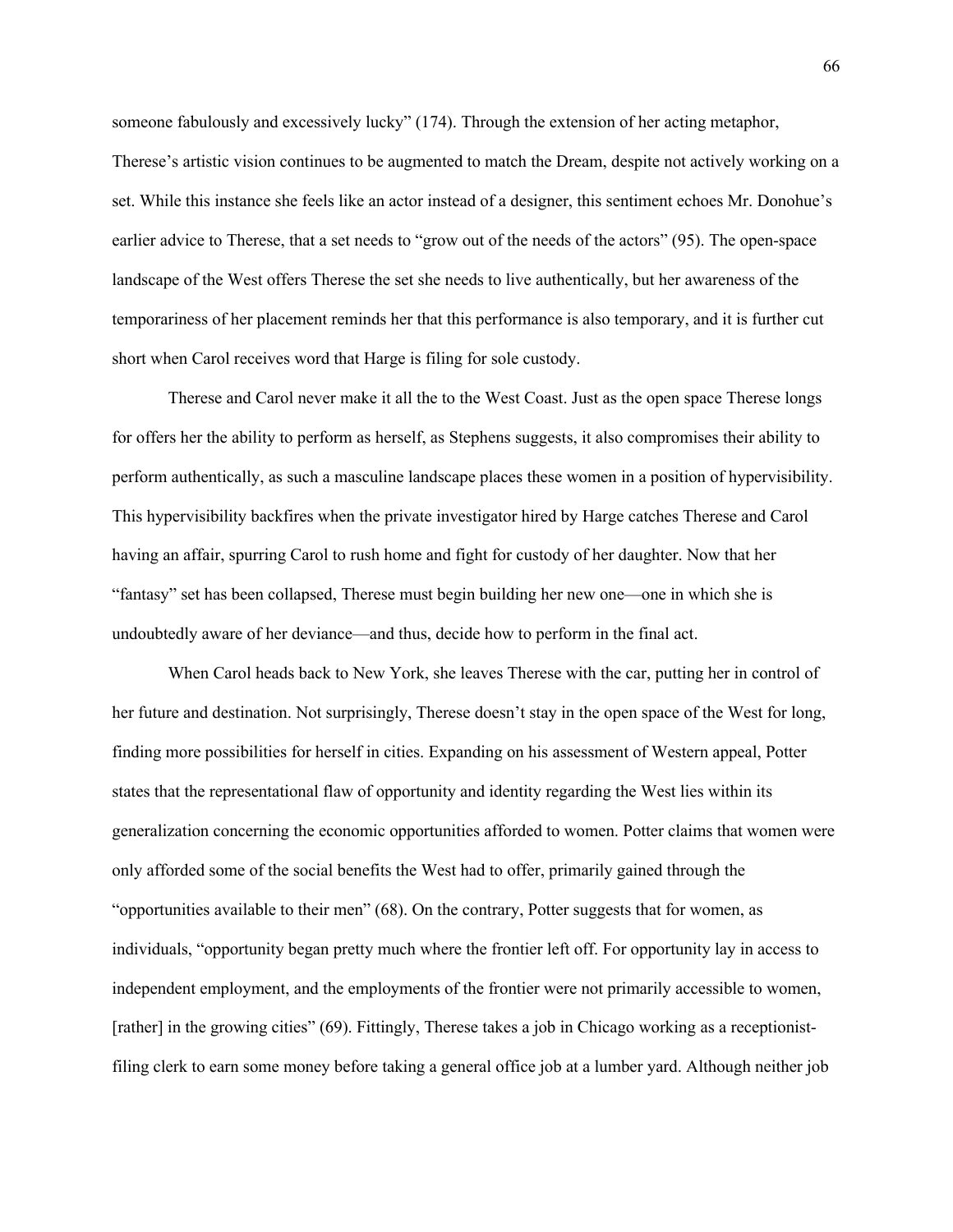is the right fit for her, they afford her the pride that comes with financial independence and the confidence to return to New York and "look up some of the people she had run away from" (234).

Upon her return to New York, as a woman in control of her life and with work experience behind her, Therese finally feels assimilated into the culture. While standing outside a drug store, she recalls walking down "a certain street in the West Eighties once, the brownstone fronts, overlaid and overlaid with humanity, human lives, some beginning and some ending there, and she remembered the sense of oppression it had given her… Now that same kind of street filled her with tense excitement" (237). Now with life experience, Therese is no longer scared; no dark forests blur her future paths. She, at last, feels capable of competing in the American marketplace, able to attain the American Dream on her own terms. However, whether or not Therese is truly capable of performing authentically and of attaining the Dream at the same time is left unclear when she rejects the artistic crowd that welcomes her unconventionality. Instead, she chooses Carol.

Therese's ultimate conflict has been a struggle to have her craft taken seriously within the marketplace of American theatre. Influenced by both Carol and directors like Mr. Donohue, she compromises her artistic approach to conform to the American ideal. Upon her reacquaintance with Mr. Harkevy, Therese is finally afforded a place within the American theatre, one in which her subjectivity, the representation of her personal experience, is welcomed and admired by a group of fellow artists. Yet, she rejects this crowd in place of Carol, well aware of what Carol has lost at the cost of her sexuality—her home, daughter, and financial security.

Therese's work in set design ultimately reflects her rejection of American 50s society, which would demand she compromise her authentic self for the fleeting promises of the American Dream, which positions its desired aspects as only accessible through submission to heteronormative ideals. Therese interacts with varying aspects of the American Dream through her dealings with class hierarchies and artistic pursuit throughout *The Price of Salt*. These interactions represent competing perceptions of the Dream: one dominant Dream centered on conventionality and capital, and a Dream in development focused on freedom, liberation, and the quest for individual identity. While both perceptions share the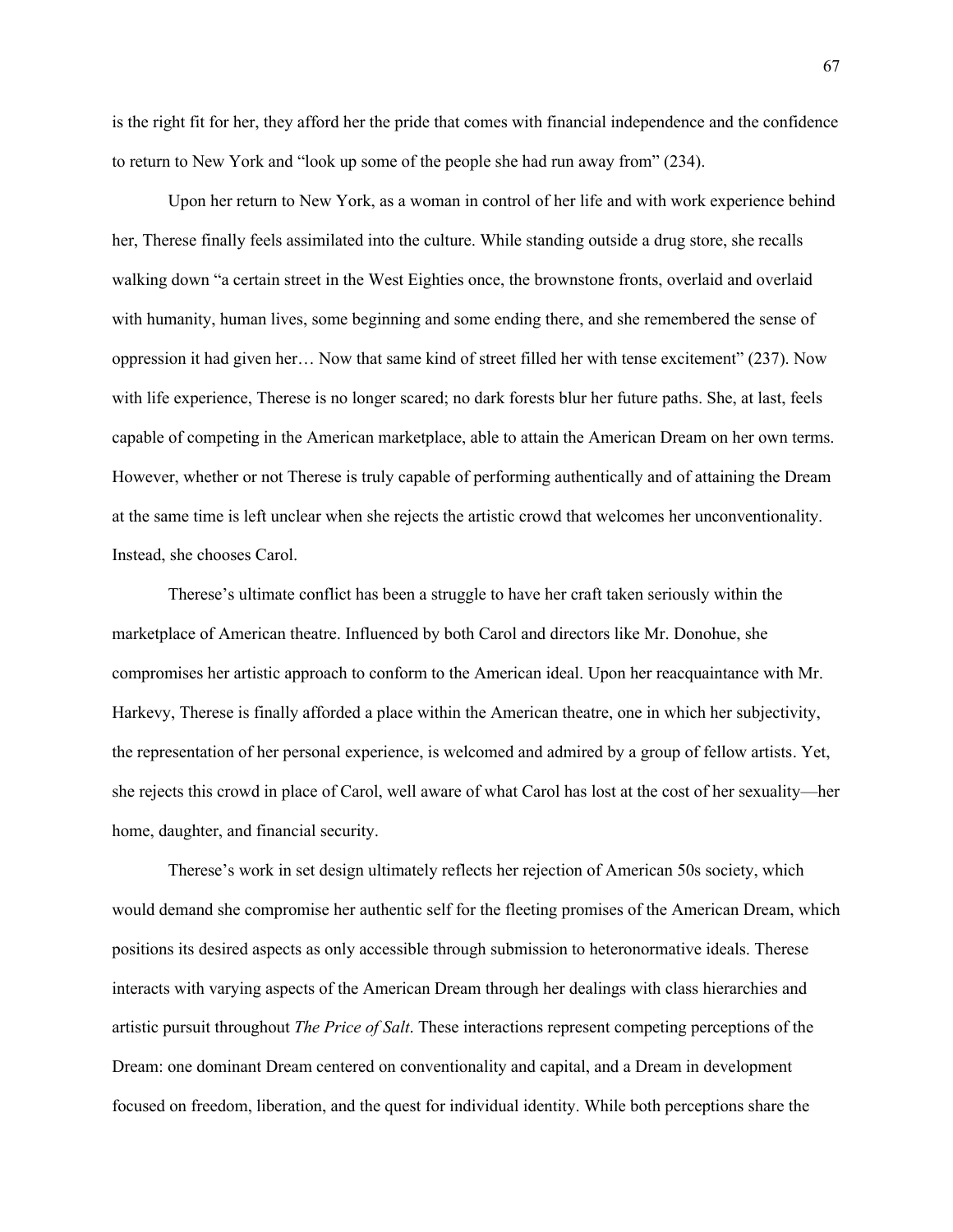common aspect of social mobility, Carol's loss of her daughter and material capital due to her sexuality undermines the ideal of "equal opportunity" embedded in the American Dream. Furthermore, while Therese, at last, manages to get a job in set design that does not require her to alter her unconventional designs, Therese ultimately rejects the artistic culture that welcomes her in order to be with Carol, in order to be herself.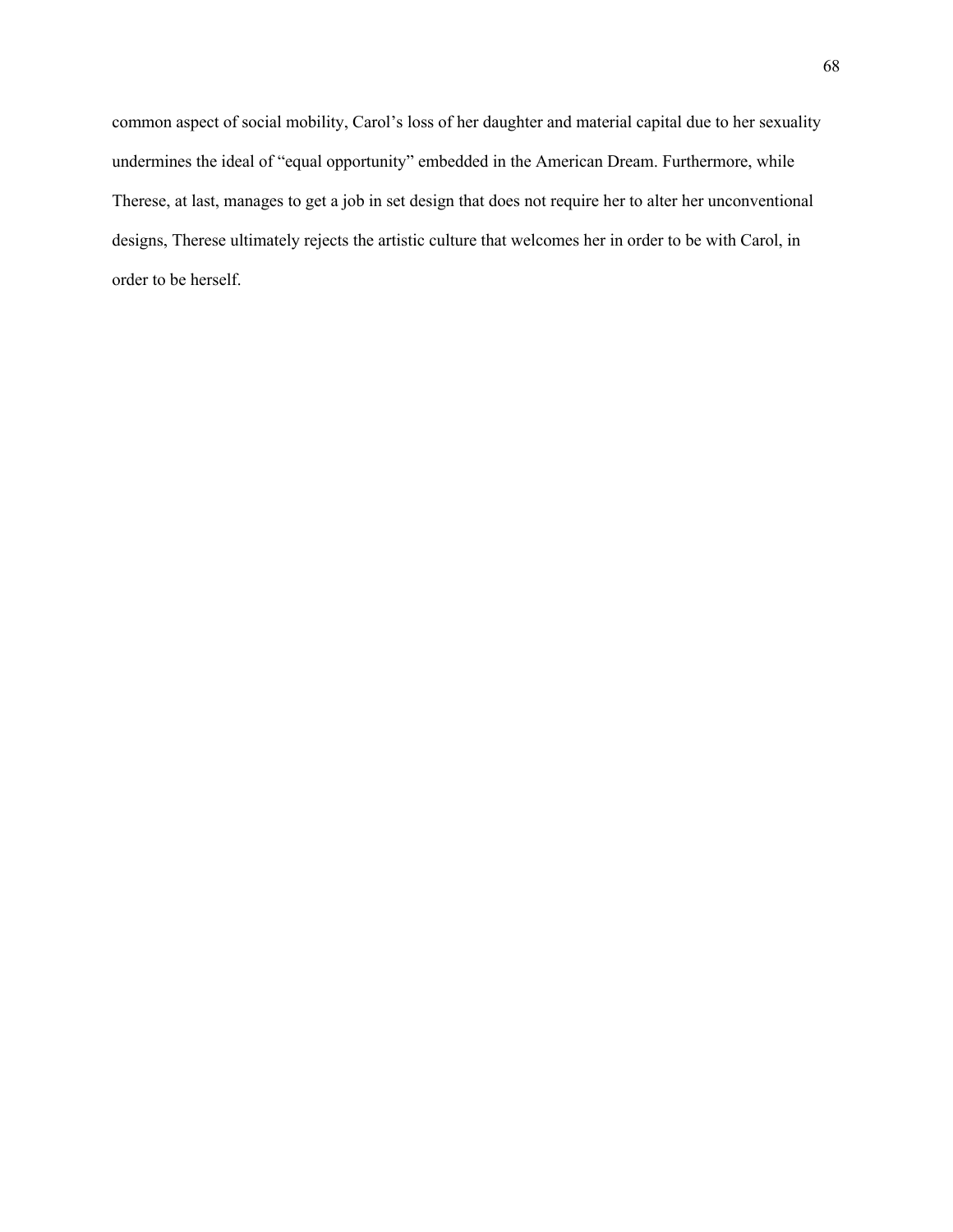## **CONCLUSION**

The American Dream has been engrained within American ideology since the formation of American culture. An early articulation of the Dream's foundational ideals was put forth by Benjamin Franklin in his *Autobiography.* His "How to Succeed" narrative stressed the importance of perseverance and moral perfection in capital growth, and aligned with it the basic practices of industry and frugality, rewarded with social advancement. While the term itself would not be coined until James Truslow Adams' *The Epic of America*, in which he defined the Dream on the basis of "opportunity for each according to ability or achievement," he, too, positions the Dream as something to "attain," and, like Franklin, considers it a universal aspiration, attainable for everyone regardless of "circumstance of birth" (404). However, while Adams defines what Franklin demonstrated in his own journey of social mobility, both parties neglect consideration of an American future in which independent women, immigrants, people of color, and various marginalized groups will also attempt to pursue the promise of the American Dream. While they promise a Dream universally attainable, they fail to consider the social obstacles faced by the marginalized, and the disillusionment caused by aspiring to attain a Dream of which their social positions exclude them from attaining. Characters like Hugh Wolfe, Lutie Johnson, and Therese Belivet demonstrate the marginal access to social mobility. Despite the unique talents "of which they are uniquely capable," they are dismissed by investors, revealing the limited attainability of advancement when without the privilege of community support and patronage (Adams 404). Furthermore, the perpetuation of this ideal through artistic modes, such as the literary form, positions the Dream as an ideal sold and marketed to citizens en masse, despite individual ability to attain it.

The propagation of the Dream's most essential ideals continues to be sold en masse through art, entertainment, and media. The core aspects of the American Dream have been defined in terms of financial security, domestic space, individual autonomy, the nuclear family, and, of most importance, social mobility. Even in a contemporary setting, Samuel R. Lawrence argues that while the American nation remains a "marketplace of competing interpretations and visions" of the Dream (2), its core remains in the "ideal of equal opportunity" (3). However, understanding the nation as a "marketplace" for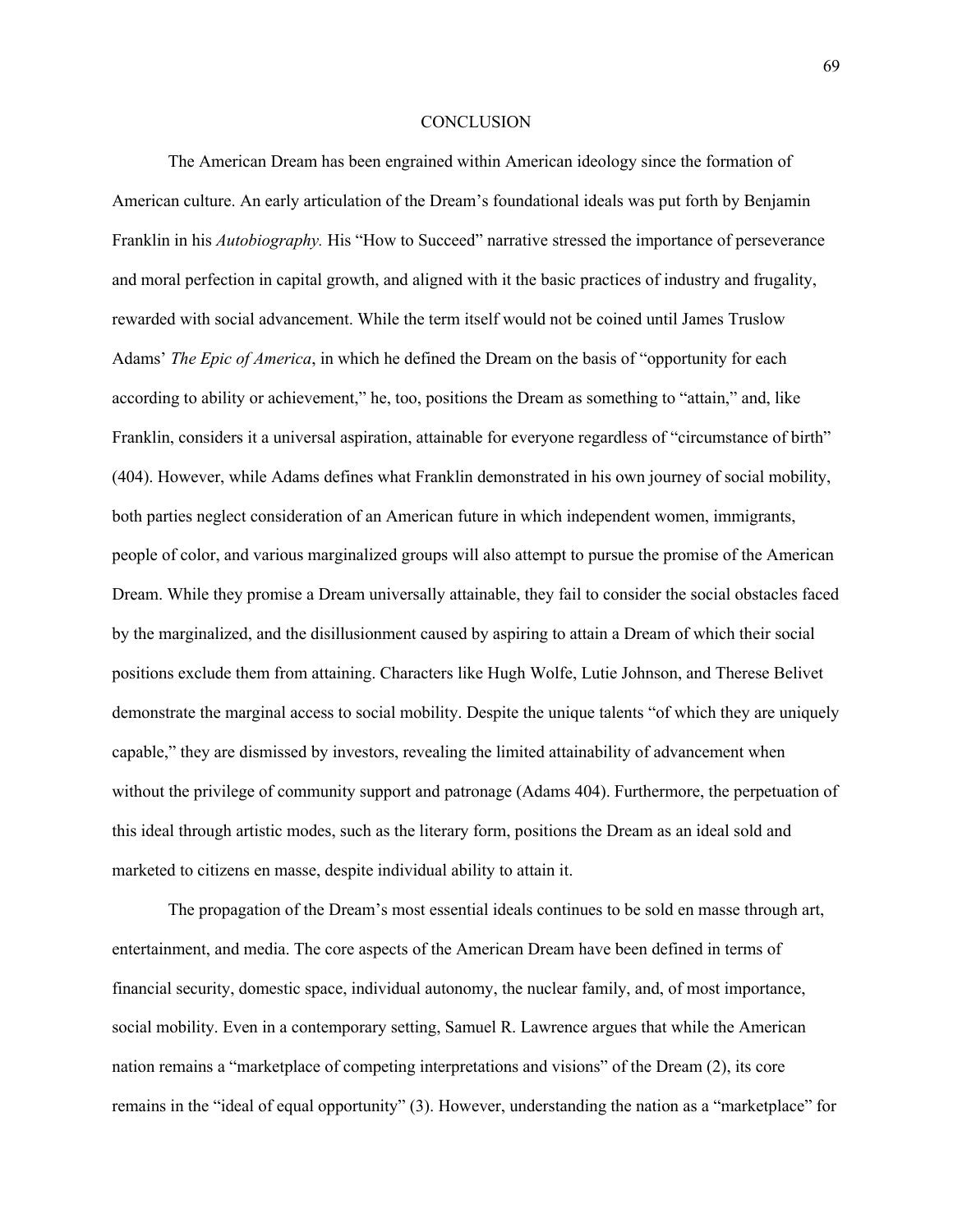these ideals is essential in understanding not only the evolution of the Dream but in understanding the effects of this promise on underprivileged groups, who, although internalize such promises through art and popular culture, find their attempts to attain it stymied by the uncontrollable forces that entrap them. Today, these ideals continue to be capitalized on in the American marketplace. While realtor companies rely on the Dream to elevate the desire for grand and expensive homes, the material economy leans into Veblen's "conspicuous consumption" by positioning the successful attainment of the Dream as something to be publicized.

With a larger focus on material capital, access to the Dream and its attendant features become progressively more narrow, gradually more exclusive, yet continues to be represented in common modes of cultural seeing, like art. If we understand American literature in the same way we understand the American writer, whose originating role Anne Farmer Meservey positions as an "analyst, a recorder of social and psychological life," then American literature serves as a cultural artifact, a reference point for conveying the psychological and social effects of overlooked cultural difference, particularly as it applies to the perpetuation of a cultural promise based on social mobility, but recognized by monetary success (73). However, John Berger claims that we are in a "language of images" (33), attesting that "every image embodies a way of seeing" and the more imaginative the work, the more "it allows us to share the artist's experience" (10). Rebecca Harding Davis, Stephen Crane, Ann Petry, and Patricia Highsmith anticipate this "language of images" by combining the artistic and analytical form of literature with artistic experience to convey the inequity of a cultural Dream becoming increasingly materialized. Thus, as a mode of manifesting "experience," as Berger suggests, the artistic representation of one's subjective experience, and the subsequent internalization of that art by individuals, also bears larger cultural reflections. It is through this "language of images" that the characters of Davis' "Life in the Iron Mills," Crane's *Maggie: A Girl of the Streets*, Petry's *The Street*, and Highsmith's *The Price of Salt* interact. These interactions culminate in their artistic experiences. For the underrepresented artist, it is a conflict between representing one's true experience, or attempting to regulate the representation of that experience to better fit the American market. For the seer, artistic experience becomes a demonstration of the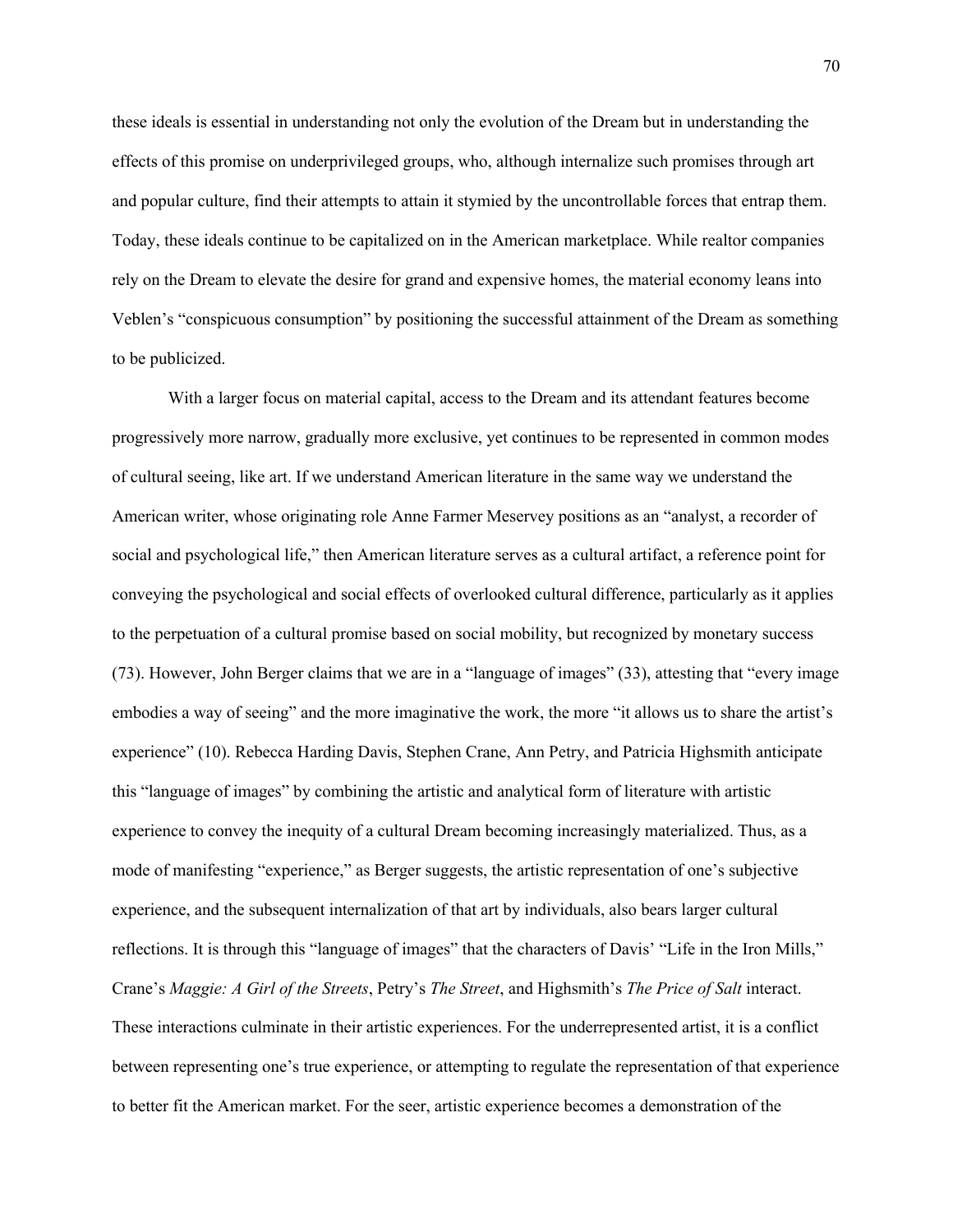American Dream's exclusionary aspects through their inability to adapt the ideologies and fantasies they see represented through art into their realities.

Certainly, at its core, the American Dream still maintains the same freedoms and values upon which it was founded, but those freedoms are now represented as something we can buy, and rather than value being placed on moral principle, integrity, or autonomy, the value has become a price tag placed on the Dream itself and the American performance it entails. The marginal access that derives from this commodification reinforces a ladder-like hierarchal system in which those at the bottom helplessly compete for access to the top. In hopes that accessing the top will offer them personalized freedom and the ability to prosper as they choose, the disenfranchised adopt the standard of performance they see perpetuated in art by the ruling classes in hopes that it will procure their sponsorship. Davis's "Life in the Iron Mills" demonstrates the flaw in the ideal of equal opportunity by presenting a broken-ladder system. Despite the latent "genius" (59) that is recognized by the "mysterious" (49) upper class in Hugh's sculpture, they dismiss investing in his craft, claiming that if his talents were truly remarkable, he could access social advancement on his own. Realizing that money is both the desired outcome of social mobility and the very thing needed to attain it, Hugh kills himself, refusing to remain a cog in their machine any longer.

The exclusionary access of the Dream is reinforced by the tragic endings met by Maggie, Lutie, and Bub. As each character finds themselves entrapped by the limitations of their environments, gender, race, and age, they seek artistic escape through entertainment. In consuming the grand narratives they see depicted, they begin to fantasize about a world in which they are able to perform within the roles they see represented, hoping their dedication will eventually be rewarded with social advancement and material gain. However, they find their pursuit of the Dream fruitless, and, as a result, their own narratives end in death, imprisonment, or the loss of all they hold dear. Meanwhile, *The Price of Salt* challenges common ideologies associated with the American Dream through an artist's attempt to reform her craft. However, when Therese's artistic experience becomes increasingly synced with her sexuality, the novel questions the validity of a Dream that relies on social compromise.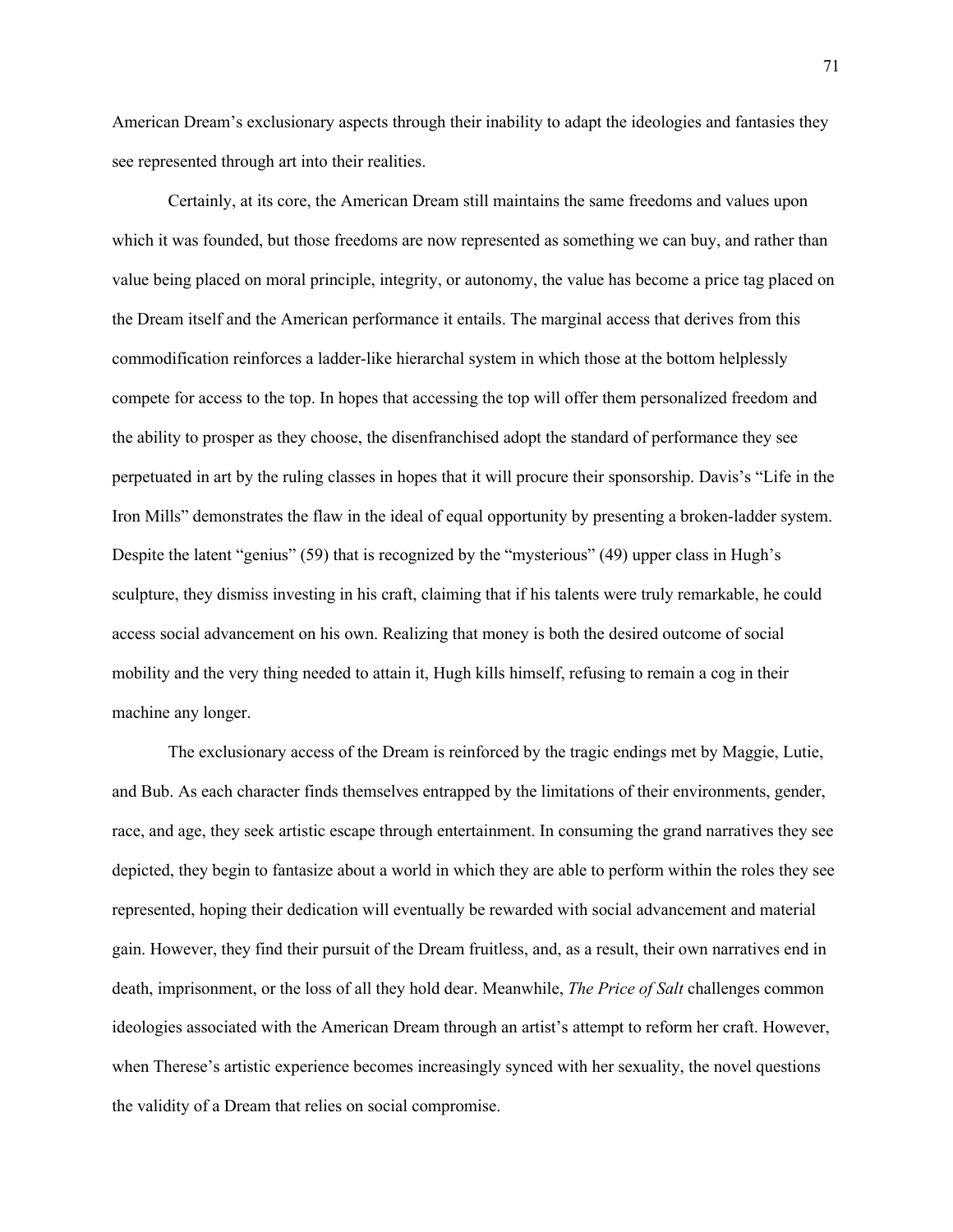The tragic endings endured by the characters discussed in this essay demonstrate the flaw in the universal ideal of the American Dream. When represented as a universal aspiration, the Dream's most foundational features exhibits a discrepancy in sociological consideration, in which underprivileged groups, by their lack of financial and individual autonomy, find their pursuit of the Dream futile. As media and material comforts continue to define and perpetuate standards of ideal living, the commodification of the American Dream will undoubtedly continue. However, a Dream recognized on the basis of one's projection of success cannot be a Dream of equal opportunity. Conversely, if the American Dream is reframed as a defining American mythology, rather than a promised result of perseverance and strong work ethic, it can remain a cultural aspiration without compromising the authenticity of its adherents, or discounting the underprivileged experiences of its most desirous citizens.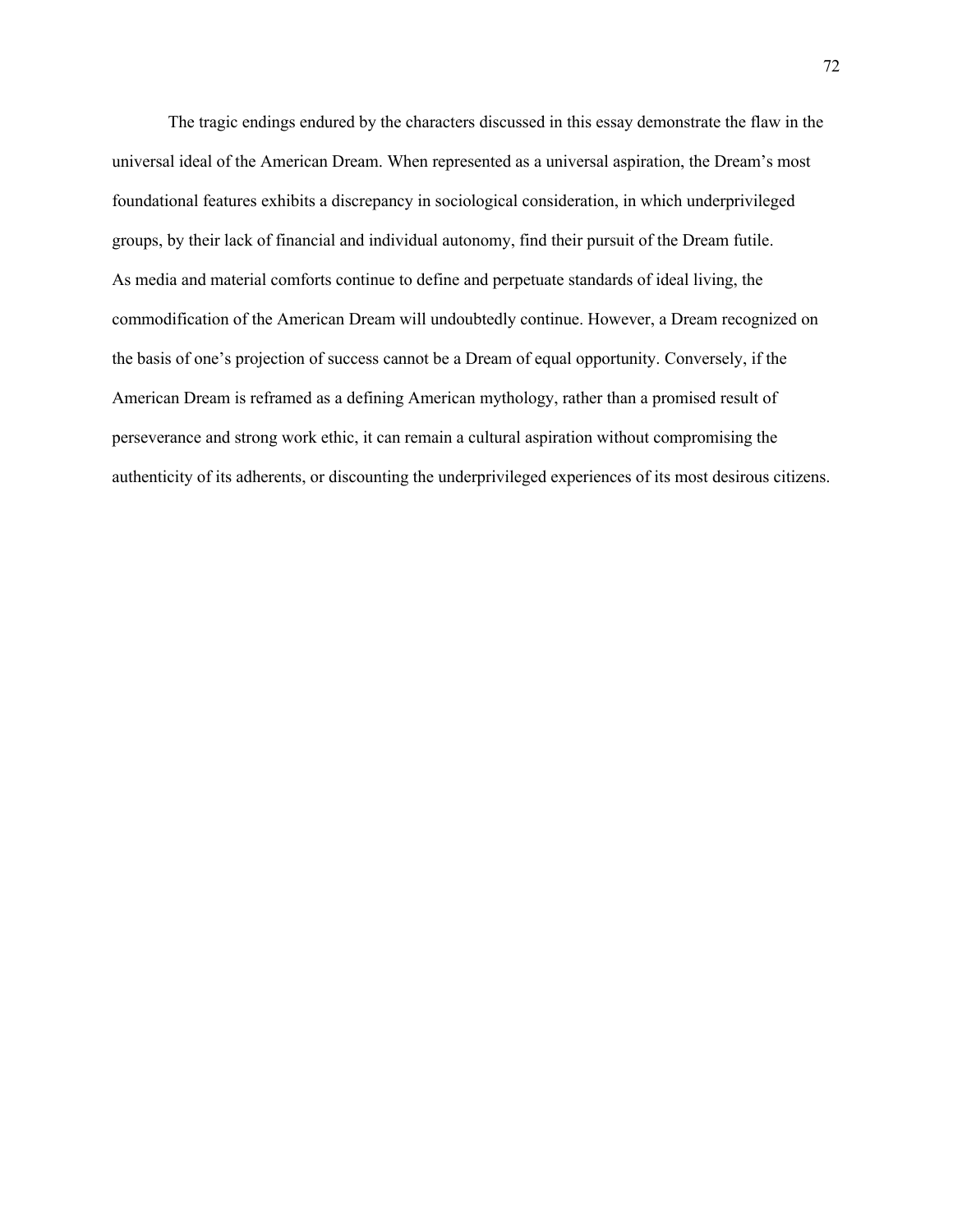## **NOTES**

- 1. 3.1 million out of the nation's four million slaves were freed as a result of the Emancipation Proclamation. In the 1890s, the time *Maggie: A Girl of the Streets* takes place, over 20 million immigrants migrated to the U.S. That is over 23 million minority people who would eventually seek out the American Dream, none of whom are acknowledged by Franklin.
- 2. An article featured in a 1952 historical Atlanta newspaper offered a brief description of the aspects commonly associated with a Post-War American "dream-house." The house layout featured in the article includes aspects such as large walk-in closets, a breakfast nook and bar that was separate from the dining room, a separate family and living room, and a foyer (entry hall). Alongside this article was another article regarding the home, featuring the tagline: "House Buyers More Particular About… Outdoor Areas" (13D). In aligning these two articles, the American dream-home is understood to surpass mere internal space and extend to outdoor areas. The American dream-home comes with a yard—with land. The importance of the yard within domestic space elevates Kenneth Jackson's notion that the home projects "an image of success and affluence," while this article itself serves as an artifactual reference for understanding where the Realtor.com "dream home" standard derives.
- 3. When visiting members of the upper class are touring the mill, one comments to the millowner: "If it were not that you must have heard it so often, Kirby, I would tell you that your works look like Dante's *Inferno*" (50).
- 4. Although not a focus of my thesis, critics have also posited education as another aspect of the American Dream. Lawrence R. Samuel not only claims that education participates in the nation's "marketplace" of the American Dream but also suggests that a citizen's "right to an education" is an equally notable component to that of a "citizen's right to vote" (14). Edward Cahill argues that the widespread growth of education alongside "large governments, substantial estates, and commercial houses" led to the creation of a "burgeoning professional class" that supported the "interests of the elite," creating an ideal of social mobility that "sometimes functioned as a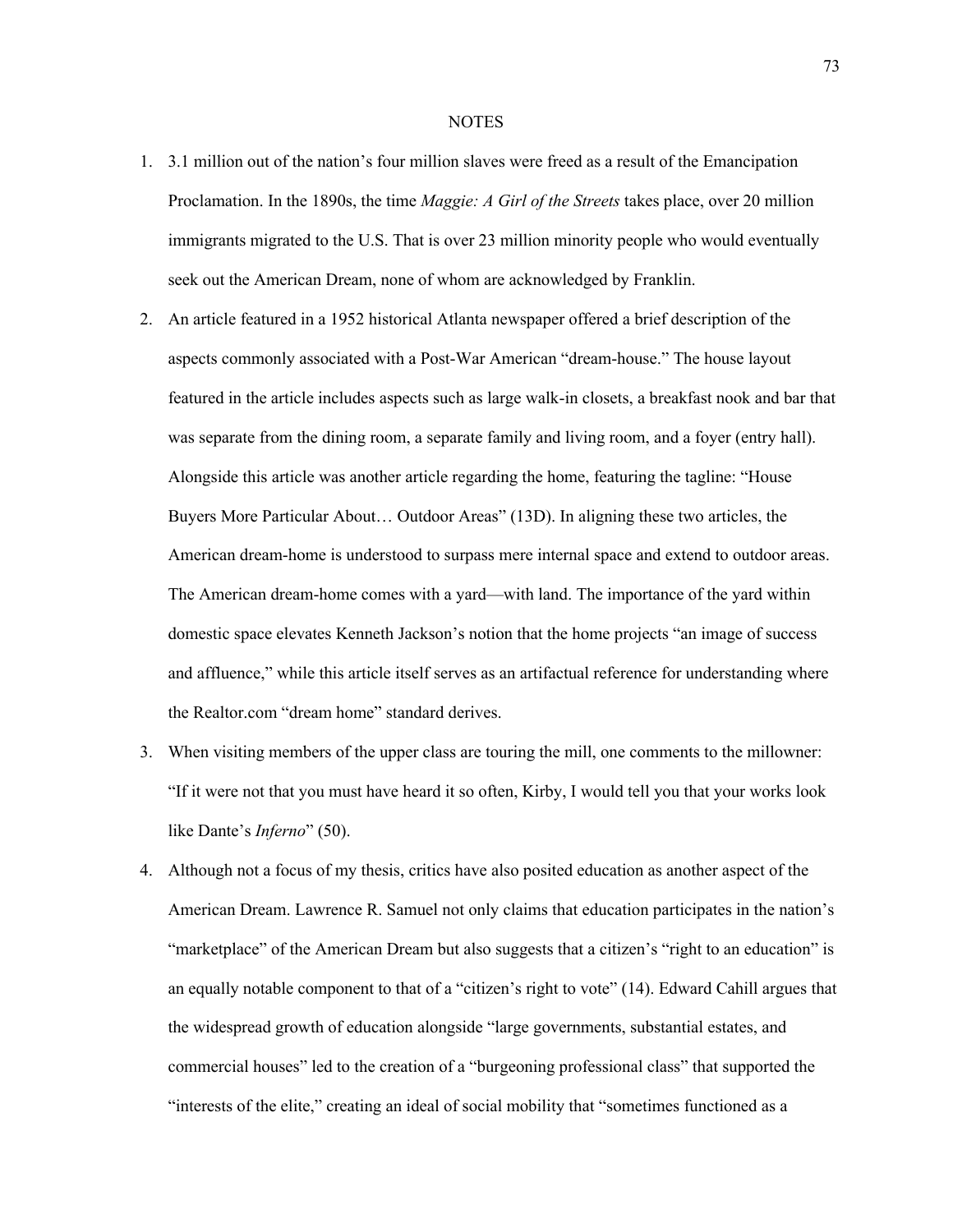sponsored mobility" in which youth were "selected for advancement at an early age" (547). The idea of being "selected" for advancement is interesting when considering the rejected investment in Hugh Wolfe's advancement. Furthermore, Dr. Edward A. Strecker claims that the desire to give our children access to "expensive educations, fashionable clothes, [and] fine homes" are all cherished parts of the American Dream (7). That Dr. May would consider investing in Hugh Wolfe's education if he had enough money suggests that he also understands education to be a notable aspect of American cultural assimilation, and essential to upward mobility.

- 5. The idea of equal treatment for all would be relatively fresh in the mind of readers as Marx's *Communist Manifesto* would have appeared in 1848, just thirteen years before the publication of "Life in the Iron Mills."
- 6. Mr. Chandler's brother kills himself because he is having an affair with Mrs. Chandler. The Chandlers decide to cover up the suicide by claiming the gun went off by accident. Recalling Tim Stanley's claim that the nuclear family was grounded in a capitalist "self-reliance, freedom of religion and a degree of material comfort unparalleled in US history" (11-12), this event not only represents a destruction of the nuclear family, but the emptiness of a material-based dream, and the impending resistance to it.
- 7. In support of the white homogenization that engrossed California culture, Bukowczyk offers many examples of movie stars of ethnic or immigrant decent that had to change their names in order to be marketable to American audiences. On this list, he includes stars with their original names: Natalie Wood (Natalia Nikolaevna Zacharenko), Rock Hudson (Roy Harold Fitzgerald, formerly Scherer), Kirk Douglas (Issur Danielovitch), and Tony Curtis (Bernard Shwartz) are a few of the many stars Bukowczyk mentions.
- 8. W. & J. Sloane was a popular luxury furniture store in New York City that catered to the prominent and wealthy. Before going bankrupt in 1985, the store was known for decorating homes for the country's most elite people, including the White House, Rockefellers, and Vanderbilt families. Although the store Therese references is spelled slightly differently, the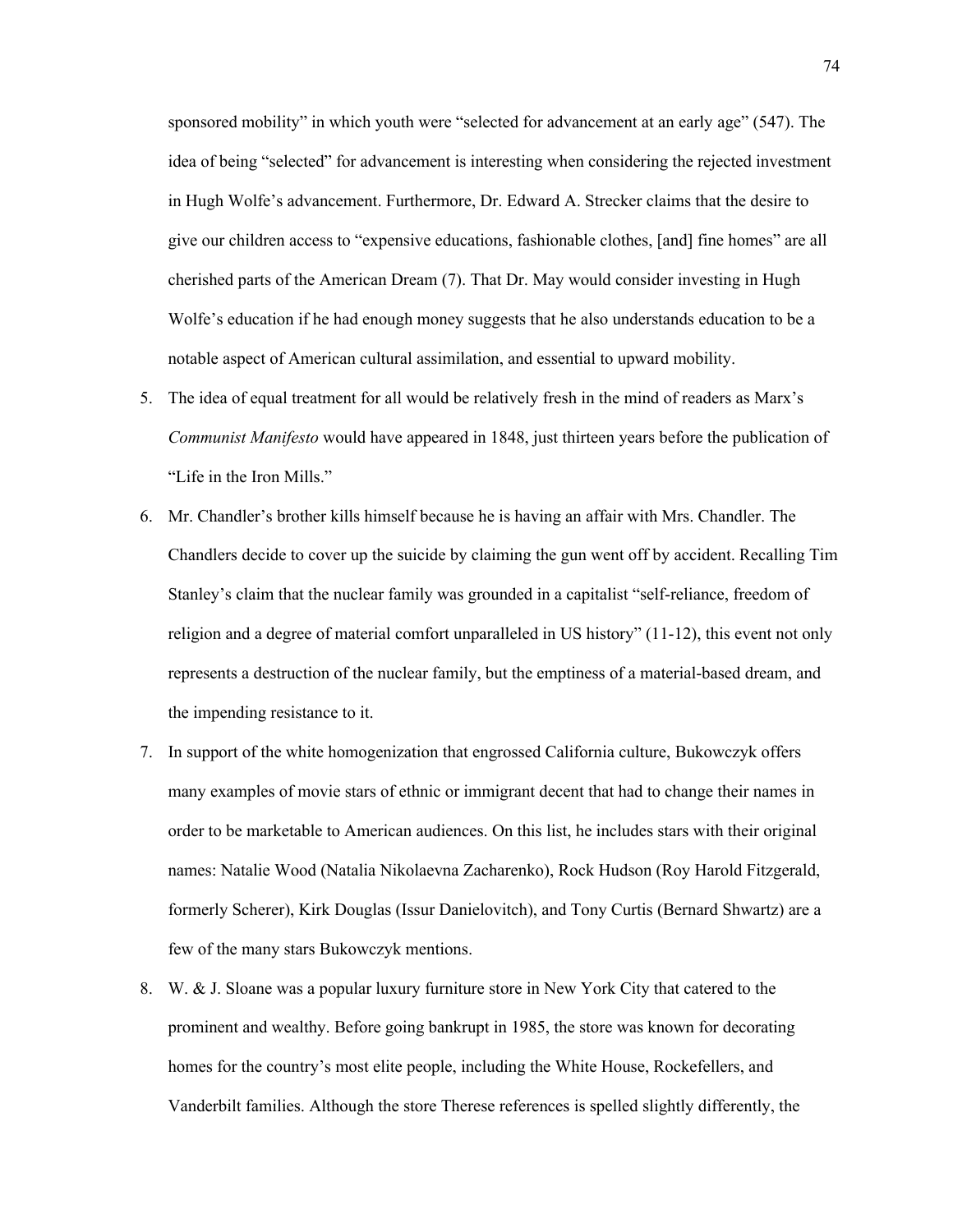shared locale of Therese's narrative with this historic furniture store and the similarity in names creates a subtle reference that would likely be familiar to a 1950s audience.

9. Potter's assessment regarding the appeal of the Western frontier echoes an ad for America's West Coast that was featured in a 1951 issue of *Life* magazine, which positioned the West Coast as one of "America's assets." The article claimed that the Coast "offers maximum temptation with minimum limitations," speaking to the material and social desires aligned with the American Dream. It further claims that one appeal of the West for American youth lies within its room "for the expansive spirit to grow." While such Western hopes spur a desire for Therese and Carol to go West, whether or not the West Coast landscape is able to fulfill these desires for Therese and Carol is never seen because they never make it all the way to the coast. Their journey is cut short.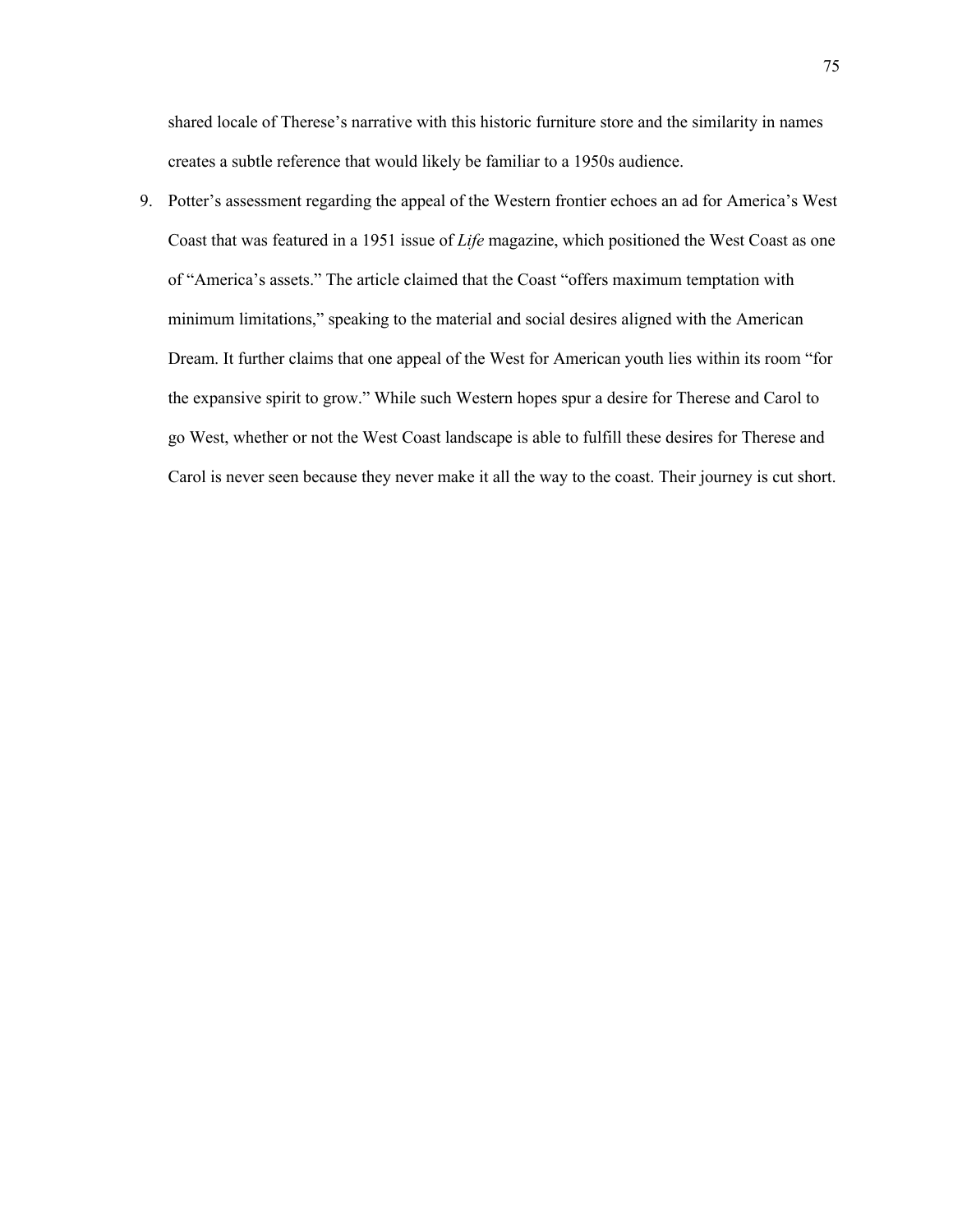## WORKS CITED

Adams, James Truslow. *The Epic of America.* Little, Brown, 1931.

Berger, John. *Ways of Seeing.* BBC, 1972.

- Bourgeois, Ashley. "In-Between Black Self and White Desire: Mobility and Liminality in Ann Petry's *The Street*." *South Carolina Review*, vol. 46, no. 2, 2014, p. 103-14.
- Brown, Bill. "The Origin of the American Work of Art." *American Literary History,* vol. 25, no. 4, 2013, pp. 772-802.
- Bukowczyk, John J. "California Dreamin', Whiteness, and the American Dream." *Journal of American Ethnic History*, vol. 35, no. 2, 2016, pp. 91–106.
- Cahill, Edward. "The English Origins of American Upward Mobility; or, the Invention of Benjamin Franklin." *Elh,* vol. 83, no. 2, 2016, pp. 543-71.

Carpenter, Frederic I. *American Literature and the Dream.* Philosophical Library, 1955.

Clark, Keith. "A Distaff Dream Deferred? Ann Petry and the Art of Subversion." *African American Review,* vol. 26, no. 3, 1992, p. 495-507.

Crane, Stephen. *Maggie: A Girl of the Streets.* 1893. W.W. Norton, 1979.

- —–––. Letter. "A Letter from Stephen Crane to Miss Catherine Harris." *The Portable Stephen Crane,* edited by Joseph Katz. Penguin, 1969, pp. 2.
- —–—. Letter. "The Maggie Inscription to Hamlin Garland." *The Portable Stephen Crane,* edited by Joseph Katz. Penguin, 1969, pp. 1.
- Craven, Wayne. "The Origins of Sculpture in America: Philadelphia, 1785-1830." *American Art Journal,* vol. 9, no. 2, 1977, pp. 4-33.
- Cullen, Jim. *The American Dream: A Short History of an Idea That Shaped a Nation.* Oxford UP, 2003.
- Davis, Rebecca Harding. *Life in the Iron-Mills.* 1861. Bedford Cultural Ed., edited by Cecelia Tichi, Bedford, 1998.

Dean, Loomis. "West Coast Youth." Life, vol. 30, no. 1, 1 Jan. 1951, pp. 45-52.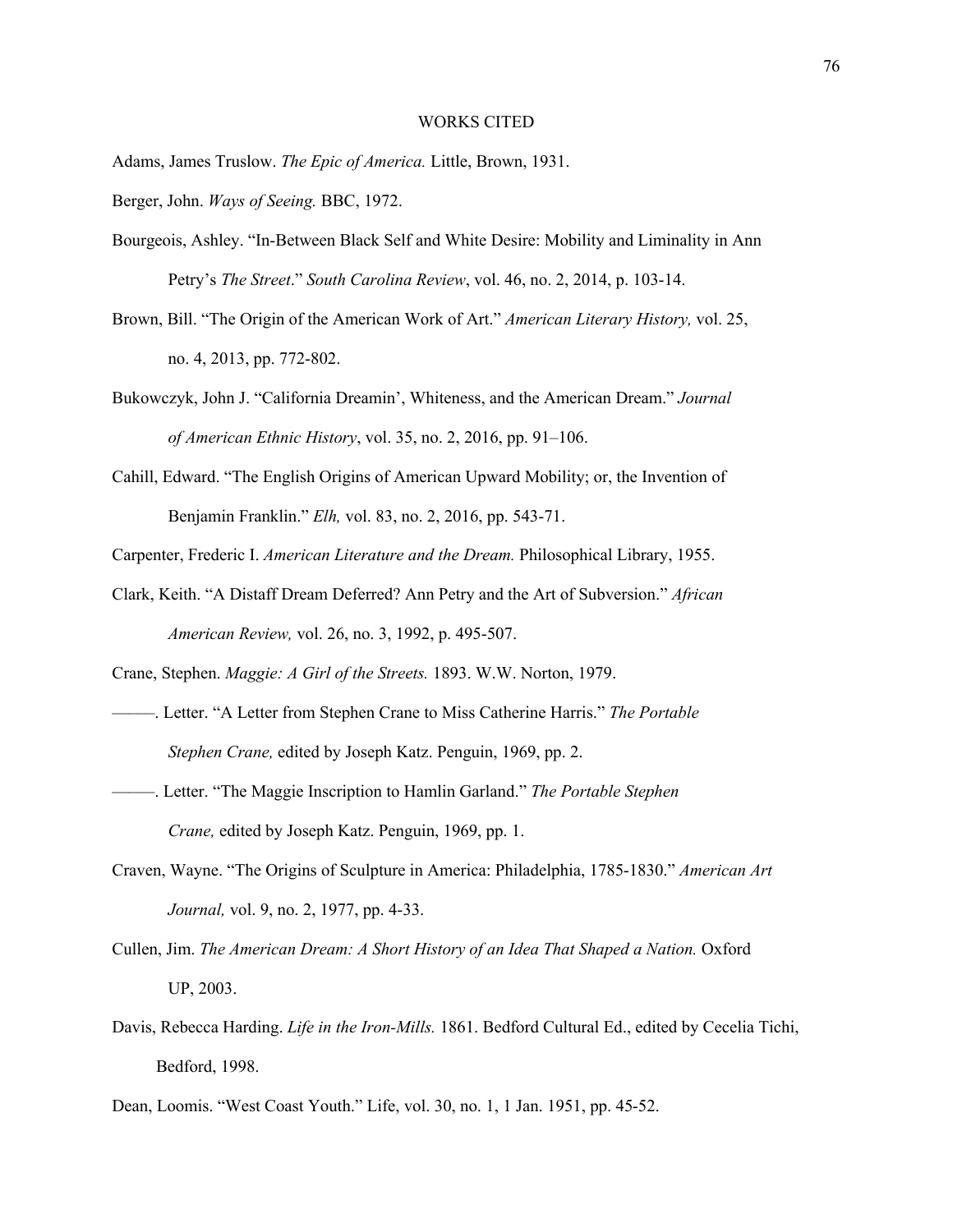- Dilnot, Clive. "The State of Design History, Part II: Problems and Possibilities." *The MIT Press,*  vol. 1, no. 2, 1984, pp. 3-20.
- "Early American Dream House." *The Atlanta Journal and the Atlanta Constitution,* 24 Aug. 1958, Sunday ed., pp. 13D.

Ferguson, Charles W. "The Male Ethos." *The Male Attitude.* Little, Brown, 1966.

Fishwick, Marshall W. "Diagnosing the American Dream." *American Character and Culture*, edited by John A. Hague, Everett Edwards Press, 1964, pp. 3-14.

Franklin, Benjamin. *The Autobiography of Benjamin Franklin.* 1791. Millennium, 2015.

- –—––. Letter. "Advice to a Young Tradesman, Written by an Old One (21 July 1748)." *Franklin: The Autobiography and Other Writings on Politics, Economics, and Virtue,* edited by Alan Houston, Cambridge UP, 2004, pp. 200-02.
- –––––. Letter. "To Jan Ingenhousz." *The Writings of Benjamin Franklin,* edited by Albert Henry Smyth, vol. IX, Haskell House, 1970, pp. 44-45.
- Gullason, Thomas A. "Tragedy and Melodrama in Stephen Crane's *Maggie.*" *Maggie: A Girl of the Streets,* edited by Thomas A. Gullason, W.W. Norton, 1979, pp. 245-53.
- Harris, Neil. *The Artist in American Society: The Formative Years.* George Braziller, 1966.
- Hartshorne, Thomas L. *The Distorted Image: Changing Conceptions of the American Character Since Turner.* Case Western Reserve, 1968.
- Heidegger, Martin. "The Origin of the Work of Art." *Poetry, Language, Thought.* Trans. Albert Hofstadter, 1971. Perennial, 2001, pp. 15-86.
- Hicks, Heather. "'This Strange Communion': Surveillance and Spectatorship in Ann Petry's *The Street*." *African American Review,* vol. 37, no.1, 2003, pp. 21-37.

Highsmith, Patricia. *The Price of Salt.* 1952. Dover, 2015.

Hochschild, Jennifer L. *Facing up to the American Dream: Race, Class, and the Soul of the Nation*. Princeton UP, 1995.

Howard, Leon. *Literature and the American Tradition.* Doubleday, 1960.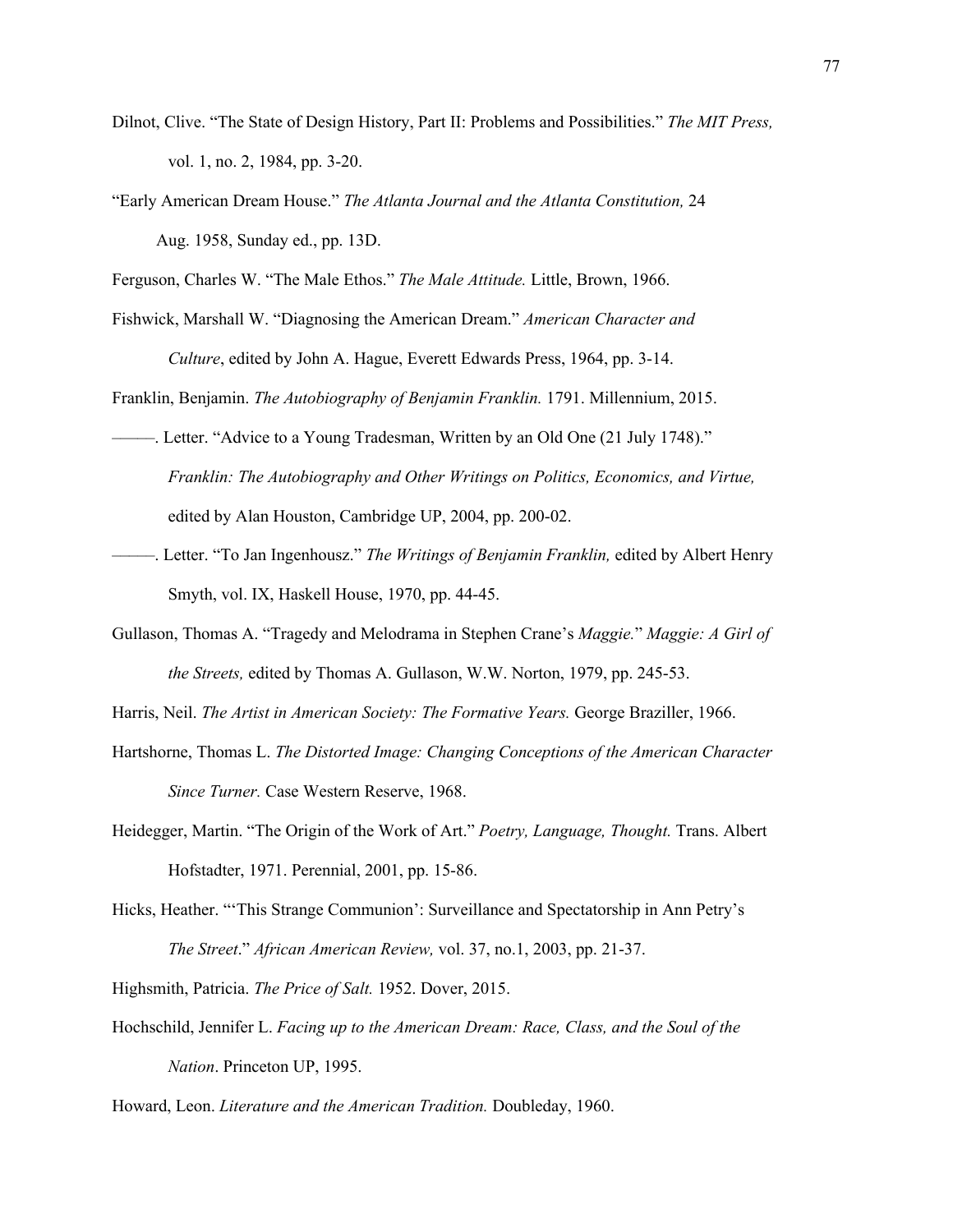- Huntsperger, David. "Populist Crane: A Reconsideration of Melodrama in *Maggie*." *Texas Studies in Literature and Language*, vol. 53, no. 3, 2011, pp. 294–319.
- "Inside the 'R.'" *iSpot.tv,* National Association of Realtors, 26 Feb. 2019, https://www.ispot.tv/ad/Irl0/national-association-of-realtors-inside-the-r.

Ivy, James W. "Ann Petry Talks about First Novel." *Crisis,* 1946, pp. 48-49.

- Jackson, Kenneth. "Suburbs: Examining the American Dream." *Defining a Nation: Our America and the Source of Its Strength,* ed. David Halberstam. National Geographic, 2003, pp. 131-37.
- Lattin, Vernon E. "Ann Petry and the American Dream." *Black American Literature Forum*, vol. 12, no. 2, 1978, pp. 69–72.
- Loffreda, Beth. "Scheduling Idealism in Laramie, Wyoming." *Postwestern Cultures: Literature, Theory, Space*, edited by Susan Kollin, U of Nebraska P, 2007.
- Mariani, Giorgio. *Spectacular Narratives: Representations of Class and War in Stephen Crane and the American 1890s.* Peter Lang, 1992.
- Meservey, Anne Farmer. "The Role of Art in American Life: Critics' Views on Native Art and Literature, 1830-1865." *American Art Journal,* vol. 10, no. 1, 1978, pp. 73-89.
- Miles, Caroline S. "Representing and Self-Mutilating the Laboring Male Body: Re-examinig Rebecca Harding Davis's *Life in the Iron Mills." ATQ,* vol. 18, no. 2, June 2004, pp. 90-104.
- Molyneaux, Maribel W. "Sculpture in the iron mills: Rebecca Harding Davis's Korl woman." *Women's Studies,* vol. 17, 1990, pp. 157-77.
- Morrison, Lucy. "The Search for the Artist in Man and Fulfillment in Life Rebecca Harding Davis's *Life in the Iron Mills." Studies in Short Fiction,* vol. 33, no. 2, 1996, pp. 245-53.
- Motion Picture Association of America. "The Motion Picture Production Code*.*" 1930. *Hollywood's Movie Commandments,* 1937, pp. 347-67. PDF.
- Myree-Mainor, Joy. "'I'm Craving for That Kind of Love': Loss and Desire in Ann Petry's *The Street*." *Obsidian: Literature in the African Diaspora*, vol.12 no. 1, 2011, pp. 47-59.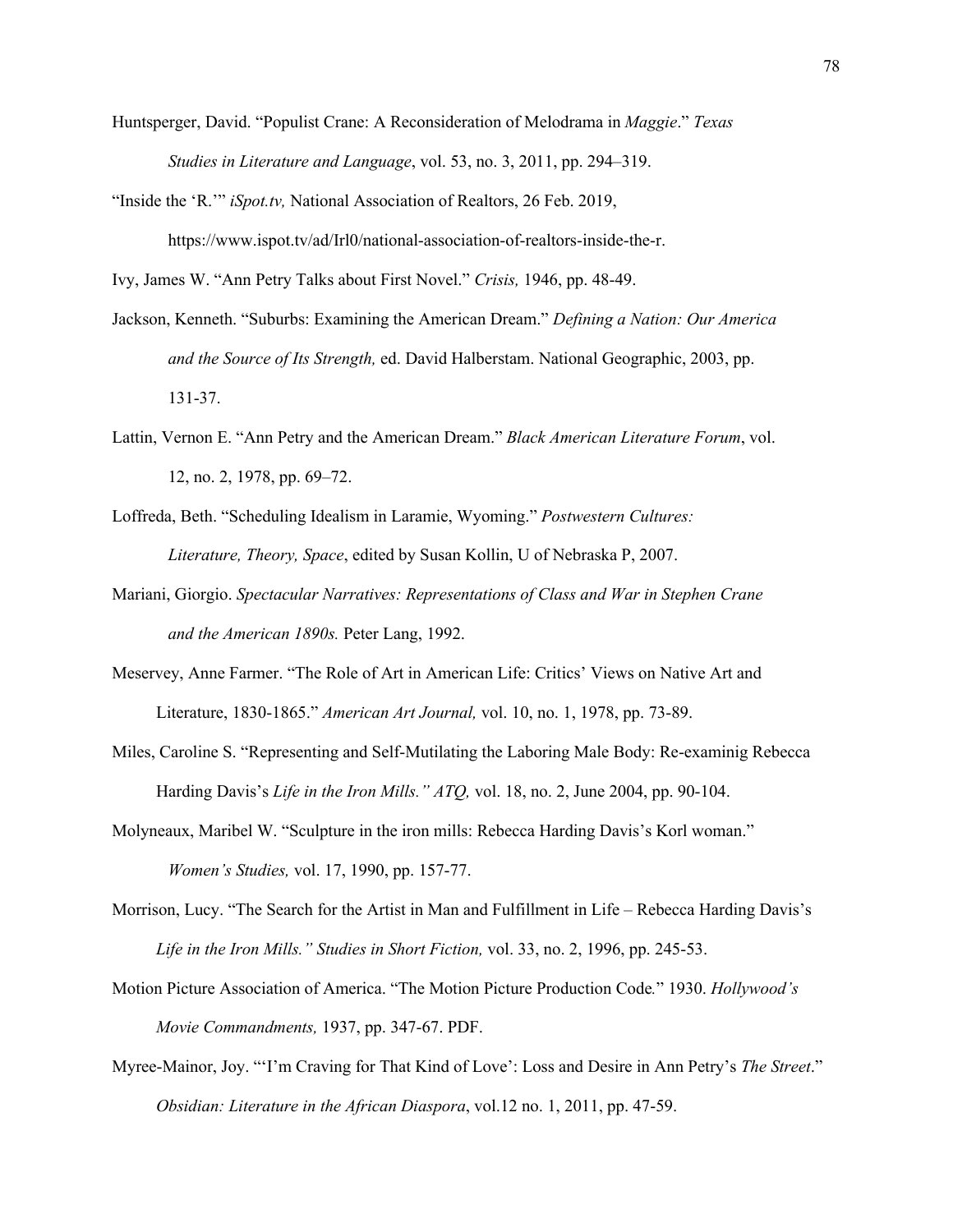Ocasio-Russe, Lizbette. "Crossing Cultural Hierarchies and Audience Appeal in Patricia Highsmith's *The Price of Salt." Confluence: The Journal of Graduate Liberal Studies,* vol. 25, no. 1, 2019, pp. 33-44.

Petry, Ann. *The Street.* 1946. Houghton Mifflin, 1974.

- Potter, David M. "American Women and the American Character." *American Character and Culture,* edited by John A. Hague, Everett Edwards Press, 1964, pp. 65-84.
- Reinert, Sophus A. "The Way to Wealth around the World: Benjamin Franklin and the Globalization of American Capitalism." *American Historical Review,* vol. 120, no. 1, 2015, pp. 61-97.
- Riis, Jacob A. *How the Other Half Lives: Studies Among the Tenements of New York.* C. Scriber's Sons, 1890. *Project Gutenberg,* 2014.
- Samuel, Lawrence R. *The American Dream: A Cultural History*. Syracuse UP, 2012.
- Sandler, Lauren. "The American Nightmare: We Have Everything the American Dream Prescribed, So Why Aren't We Happy?" *Psychology Today,* vol. 44, no. 2, 2011, pp. 70-77.
- Stanley, Tim. "The Changing Face of the American Family." *History Today,* vol. 62, no. 11, 2021, pp. 10-16.
- Seitler, Dana. "Strange Beauty: The Politics of Ungenre in Rebecca Harding Davis's 'Life in the Iron Mills.'" *American Literature*, vol. 86, no. 3, Sept. 2014, pp. 523-49.
- Stenner, Paul, and Tania Zittoun. "On *Taking a Leap of Faith:* Art, Imagination and Liminal Experiences." *Journal of Theoretical and Philosophical Psychology,* vol. 40, no. 4, Nov. 2020, pp. 240-63.
- Stephens, Lindsay. "'I Think a Look at the West Would Do You Good': Queer Visibility and Mythological Refuge in *The Price of Salt*." Western American Literature, vol. 53, no. 3, 2018, pp. 373–90.
- Strecker, Edward A., M.D. "Sex and Your Child's Happiness." Evening Star, 15 March 1953, pp. 7, 25.